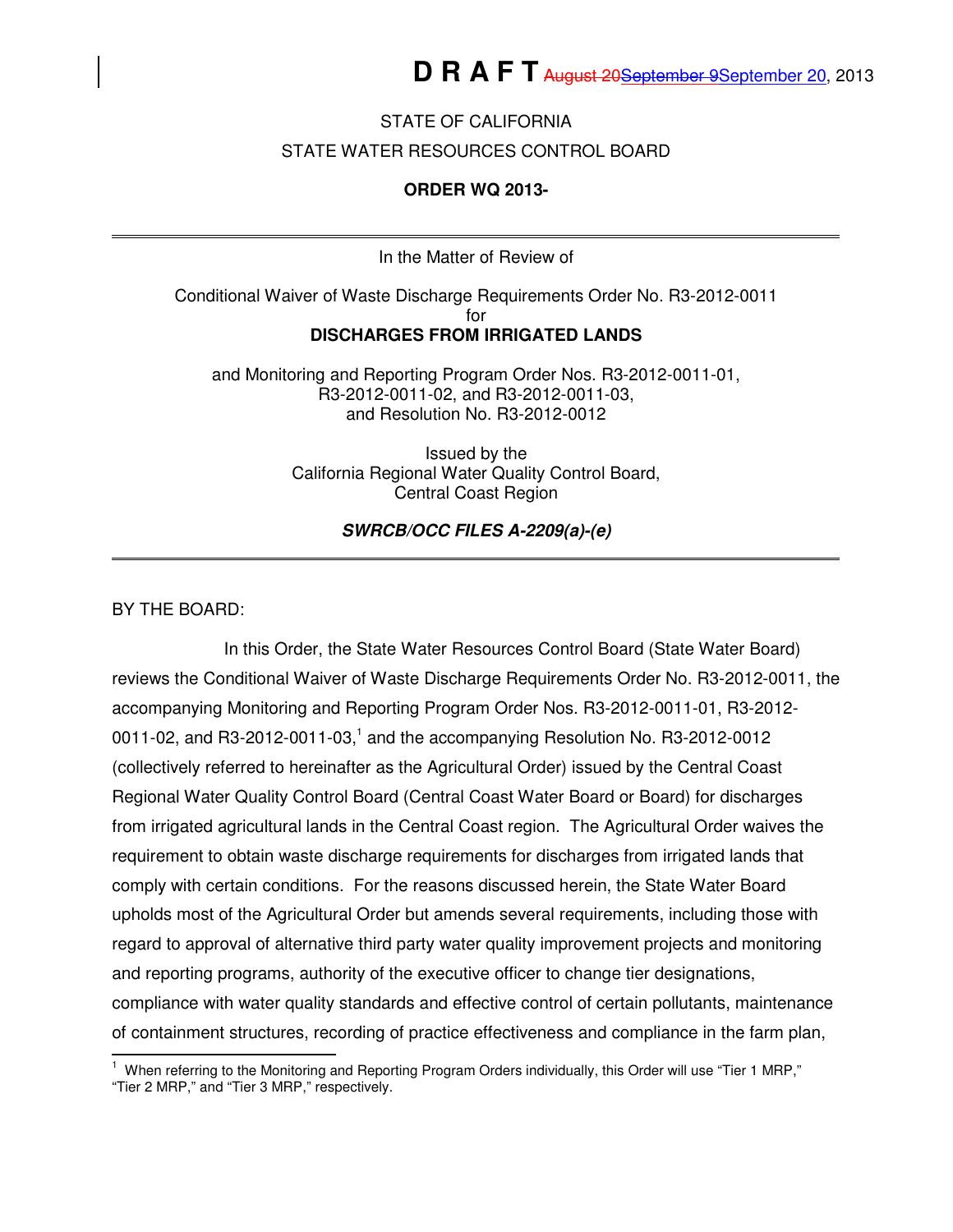cooperative groundwater monitoring, photo monitoring, monitoring of individual surface water discharges, reporting of total nitrogen application, reporting of elements of the irrigation and nutrient management plan, and compliance with nitrogen balance ratio milestones.<sup>2</sup>

### **I. BACKGROUND**

The Central Coast Region has approximately 435,000 acres of irrigated land. The Agricultural Order, adopted pursuant to Water Code section 13269, regulates the discharge of irrigation return flows and storm water from irrigated lands in the region and supersedes a conditional waiver of waste discharge requirements in effect since 2004 (2004 Agricultural Order).<sup>3</sup> The provisions of the Agricultural Order address discharges to both surface water and groundwater.

The Agricultural Order defines three tiers of agricultural dischargers based on the risk of water quality impacts. A number of criteria are considered in determining the appropriate tier for a discharger. These include the proximity of the discharger's farm to a surface waterbody listed as impaired by toxicity, pesticides, nutrients, turbidity, or sediment; whether the discharger applies the pesticides chlorpyrifos or diazinon; and whether the discharger grows crop types with high potential to lead to discharge of nitrogen to groundwater. The Agricultural Order categorizes dischargers that pose the lowest threat to water quality as Tier 1 dischargers, and those that pose the highest risk as Tier 3 dischargers, with Tier 2 dischargers representing an intermediate risk level. The tier to which a discharger is assigned then determines the requirements that apply to that discharger. Tier 2 dischargers face more stringent requirements compared to Tier 1 dischargers; Tier 3 dischargers, in turn, must comply with the most stringent requirements.

The Agricultural Order requires dischargers to implement a number of controls to reduce discharge of pollutants from agricultural operations. The controls include, but are not limited to, the installation of backflow prevention devices, maintenance of containment

 2 The Central Coast Water Board has submitted a request for official notice of the "Report to the Legislature – Addressing Nitrate in California's Drinking Water" (Harter, T. et al., UC Davis Groundwater Nitrate Project, prepared for the State Water Board, March 2012) (UCD Nitrate Report). The UCD Nitrate Report was prepared for the State Water Board and we recognize the high significance of the information and analysis contained in the Report in understanding the impact of nitrate on drinking water and potential solutions to that issue. As discussed elsewhere in this Order, the State Water Board has committed to convening an expert panel to consider the findings of the UCD Nitrate Report and to assess agricultural nitrate control practices. However, for the short-term purposes of resolving the Petitions, we find that the administrative record already before us contains sufficient evidence of the impact of agricultural practices on drinking water in the Central Coast region as well as practices that may ameliorate the problem. The request to take official notice of the UCD Nitrate Report is therefore denied.

 $3$  While the 2004 Agricultural Order expired in 2009, the Central Coast Water Board, or its Executive Officer, due to a lack of quorum of board members eligible to act, administratively extended it several times.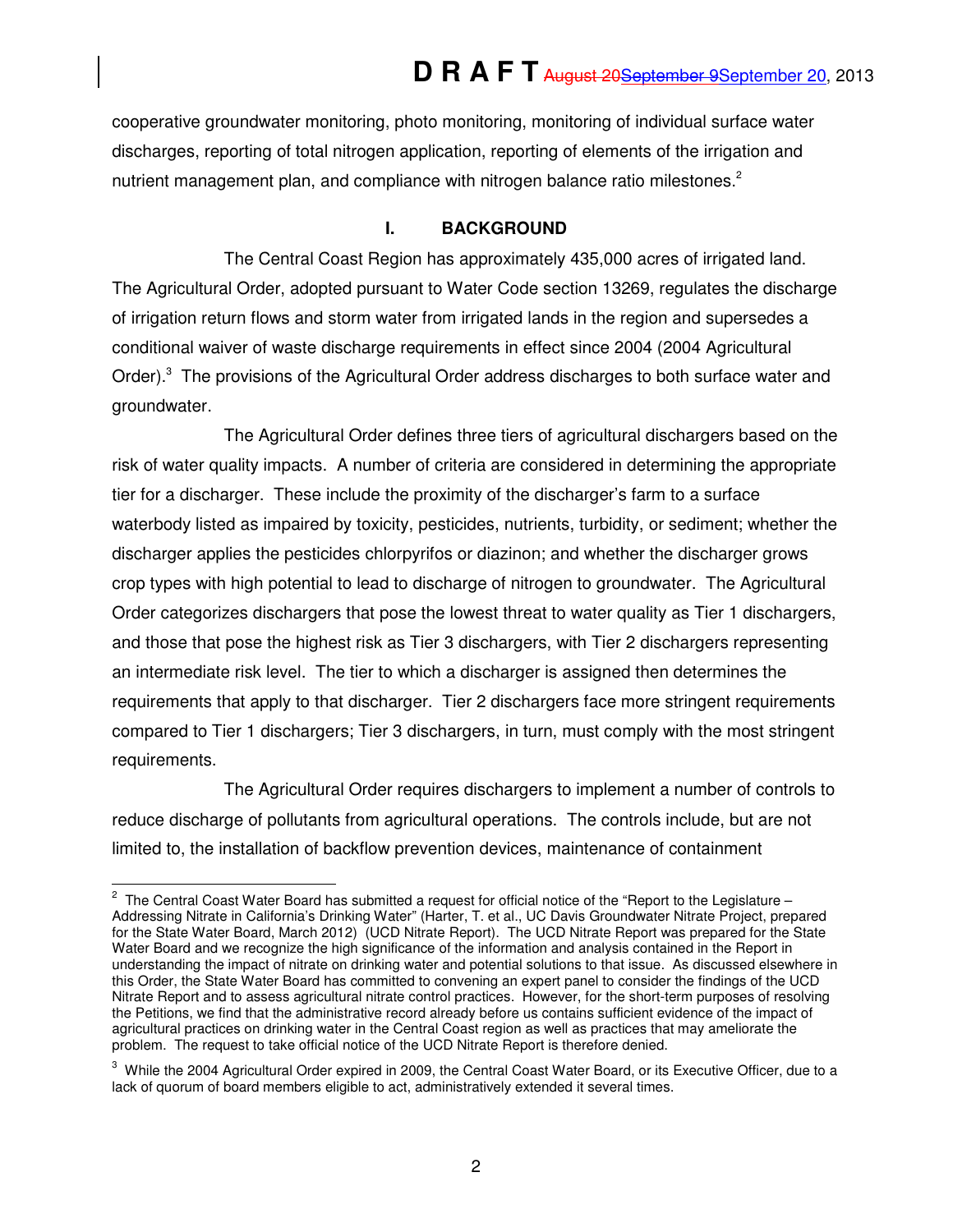structures, maintenance of riparian vegetative cover and riparian areas, and preparation of a farm plan for dischargers in all three tiers, initiation of certain irrigation and nutrient management practices to control nitrates for Tier 2 and Tier 3 dischargers, and maintenance of water quality buffers for Tier 3 dischargers. The Agricultural Order also has extensive monitoring and reporting requirements, including receiving water monitoring and groundwater monitoring for dischargers in all three tiers, photo monitoring and submission of an annual compliance form for Tier 2 and Tier 3 dischargers, and individual surface water discharge monitoring for Tier 3 dischargers. The Central Coast Water Board staggered compliance deadlines for the provisions of the Agricultural Order over its five-year term.

The Central Coast Water Board adopted the Agricultural Order and certified an associated Subsequent Environmental Impact Report (SEIR) on March 15, 2012, following a multi-year public process that included issuance of several draft orders and associated staff reports, with public comment periods and multiple public workshops and hearings before the Board.<sup>4</sup> The State Water Board received timely petitions for review of the Agricultural Order from five groups of petitioners: Monterey Coastkeeper, Santa Barbara Channelkeeper, San Luis Obispo Coastkeeper (collectively, Keepers); Ocean Mist Farms and RC Farms (collectively, Ocean Mist); Grower-Shipper Association of Central California, Grower-Shipper Association of Santa Barbara and San Luis Obispo Counties, and Western Growers (collectively, Grower-Shipper); California Farm Bureau Federation, Monterey County Farm Bureau, San Benito County Farm Bureau, San Luis Obispo County Farm Bureau, San Mateo County Farm Bureau, Santa Barbara County Farm Bureau, Santa Clara County Farm Bureau, and Santa Cruz County Farm Bureau (collectively, Farm Bureau); and Jensen Family Farms, Inc., and William Elliott (collectively, Jensen).<sup>5</sup>

Ocean Mist and Grower-Shipper also submitted complete requests that the State Water Board stay certain provisions of the Agricultural Order pending our resolution of the petitions for review on the merits. Following an evidentiary hearing to consider the requests for

j 4 These included a Board workshop on September 2, 2010, Board panel hearings on March 17 and May 4, 2011, a Board workshop on February 1, 2012, and a Board hearing on March 14-15, 2012.

<sup>&</sup>lt;sup>5</sup> Ocean Mist, Grower-Shipper, Farm Bureau, and Jensen are collectively referred to herein as the "Agricultural Petitioners." Not all of the arguments attributed to the Agricultural Petitioners in this Order were made by all four of these petitioners; however, for ease of reference, we refer to arguments made by one or more of Ocean Mist, Grower-Shipper, Farm Bureau, and Jensen as being made by the Agricultural Petitioners.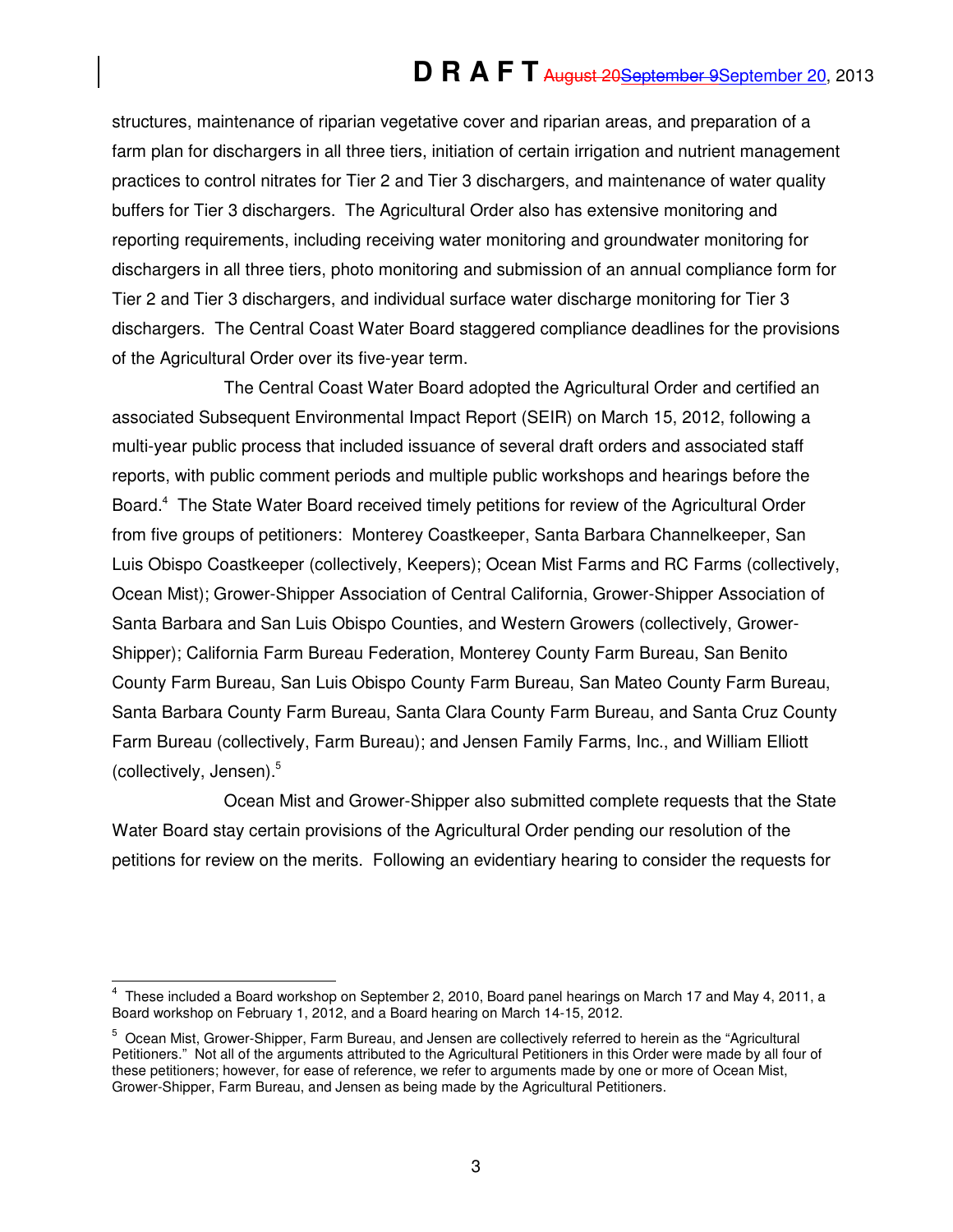stay on August 30, 2012, we adopted an order on September 19, 2012 (Stay Order),<sup>6</sup> granting the requests in part and denying the remainder of the stay requests.

Having deemed the petitions complete, received the record and a response to the petitions from the Central Coast Water Board, and received responses to the petitions from interested persons, we now turn to the merits of petitioners' arguments. As permitted under our regulations,<sup>7</sup> we will consolidate the petitions and address all five petitions in this Order.

As an initial matter, in addressing the merits, we acknowledge that the State Water Board committed in a report to the Legislature in February of this year to convene a panel of experts to assess existing agricultural nitrate control practices and propose new practices to protect groundwater as appropriate (Expert Panel).<sup>8</sup> The Expert Panel, which the State Water Board is currently in the process of convening, will consist of a broad spectrum of experts from relevant disciplines and will hold several public workshops to take input and comment before making proposals to the State Water Board. Many of the groundwater issues contested in the petitions are best addressed by the Expert Panel, and we will task the Expert Panel with certain issues related to the impact of agricultural discharges on surface water as well.

While we have not delayed arriving at some resolution of the contested provisions of the Agricultural Order, we have in a number of instances indicated in this Order that we will pose the issue to the Expert Panel. We expect the panel to conduct a more thorough analysis and to provide long-term recommendations that may be applied statewide. Broadly, the issues we will request the Expert Panel to consider include: the indicators and methodologies for determining risk to surface and groundwater quality, the appropriate targets for measuring progress in lowering that risk, and the efficacy of groundwater and surface water discharge monitoring in evaluating practice effectiveness. More specific questions that will be posed to the Expert Panel are stated in the relevant sections of this Order. Answers to these broad and specific questions will inform the development of the agricultural regulatory program in the Central Coast and elsewhere in the State. We therefore emphasize, at the outset of our discussion of the issues, that this Order constitutes only an interim determination as to how to move forward on the difficult and complex questions presented in the petitions, pending the Expert Panel's more thorough examination of the underlying issues. If, following release of the

<sup>&</sup>lt;u>.</u><br><sup>6</sup> State Water Board Order WQ 2012-0012 (*Ocean Mist et al*.). With adoption of this Order, the stay has no further effect and is dissolved.

 $^7$  Cal. Code Regs., tit. 23, § 2054.

<sup>&</sup>lt;sup>8</sup> State Water Board, Report to the Legislature, *Recommendations Addressing Nitrate in Groundwater* (Feb. 20, 2013), available at <http://www.swrcb.ca.gov/water\_issues/programs/nitrate\_project/docs/nitrate\_rpt.pdf> (as of Jun. 4, 2013).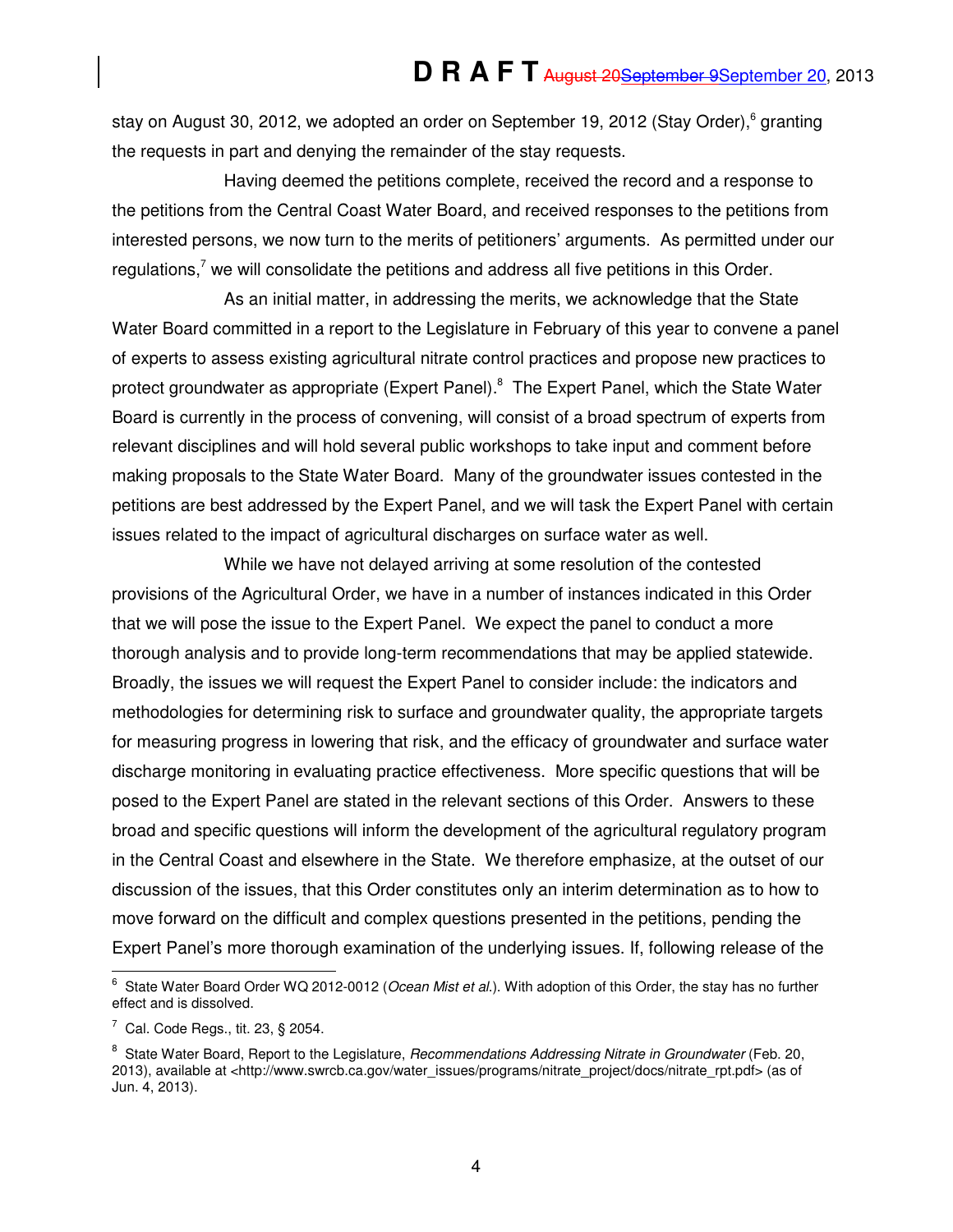Expert Panel's findings, we determine that additional revisions to the Agricultural Order are warranted, we will provide appropriate direction at that time.<sup>9</sup>

### **II. ISSUES AND FINDINGS**

Between the five petitions, over forty contentions were raised claiming deficiencies in the Agricultural Order. Several issues were resolved, in whole or in part, in the Stay Order. We do not see the need to revisit these issues.<sup>10</sup> This Order addresses the most significant remaining contentions. To the extent petitioners raised issues that were not resolved in the Stay Order or are not discussed in this Order, such issues are dismissed as not raising substantial issues appropriate for State Water Board review.<sup>11</sup>

Following circulation of a first proposed draft of this Order on June 6, 2013, the State Water Board received a comment letter from representatives of the environmental justice community (Environmental Justice Groups).<sup>12</sup> Grower-Shipper submitted objections to certain references and comments in the comment letter,<sup>13</sup> specifically asking us to disregard (1) all references to the UCD Nitrate Report; (2) all comments related to Assembly Bill 685's<sup>14</sup> directive to consider the human right to safe, clean, affordable, and accessible water; (3) all comments related to antidegradation requirements; and (4) all comments addressing the recent approval by the Central Coast Water Board of cooperative monitoring plans. With regard to the UCD Nitrate Report, we agree that the report is not a part of the administrative record of this proceeding and we will not rely on the report in this Order.<sup>15</sup> We also agree with Grower-Shipper that the recently approved cooperative groundwater plans are not properly before us at

<sup>&</sup>lt;u>.</u><br><sup>9</sup> We note that unlike a National Pollutant Discharge Elimination System permit, a general, conditional waiver is not subject to stringent limitations on re-opening and modification. (Compare 40 C.F.R §§ 122.62 & 122.64 [limiting modification and termination] with Wat. Code, § 13269, subd. (a)(2) [recognizing that termination may occur at any time].) Revisions to the Agricultural Order would be subject to the applicable public notice requirements.

 $10$  Issues we will not revisit because they were sufficiently resolved in the Stay Order include TMDL compliance (id.Stay Order, pp. 9-10); installation of backflow prevention devices (id., pp. 10-12); and maintenance of riparian areas (id., p. 14). While the Stay Order has no further effect following adoption of this Order, we decline to revise the provisions regarding TMDL compliance, installation of backflow prevention devices, and maintenance of riparian areas for the same reasons articulated in the Stay Order regarding the lack of substantial questions of fact and law raised by these issues.

<sup>&</sup>lt;sup>11</sup> People v. Barry (1987) 194 Cal.App.3d 158, 175-177; Johnson v. State Water Resources Control Bd. (2004) 123 Cal.App.4th 1107, 1114; Cal. Code Regs., tit. 23, § 2052, subd. (a)(1).

<sup>&</sup>lt;sup>12</sup> Comment Letter from Clean Water Action et al. (Jul. 16, 2013).

<sup>&</sup>lt;sup>13</sup> Grower Shipper Motion to Strike (Jul. 22, 2013).

<sup>&</sup>lt;sup>14</sup> AB 685 (Stats. 2012, ch. 524) added section 106.3 to the Water Code. While the Environmental Justice Groups refer to the legislative measure, for the remainder of this order we will refer to its statutory codification in Water Code section 106.3.

<sup>&</sup>lt;sup>15</sup> See footnote 2, ante.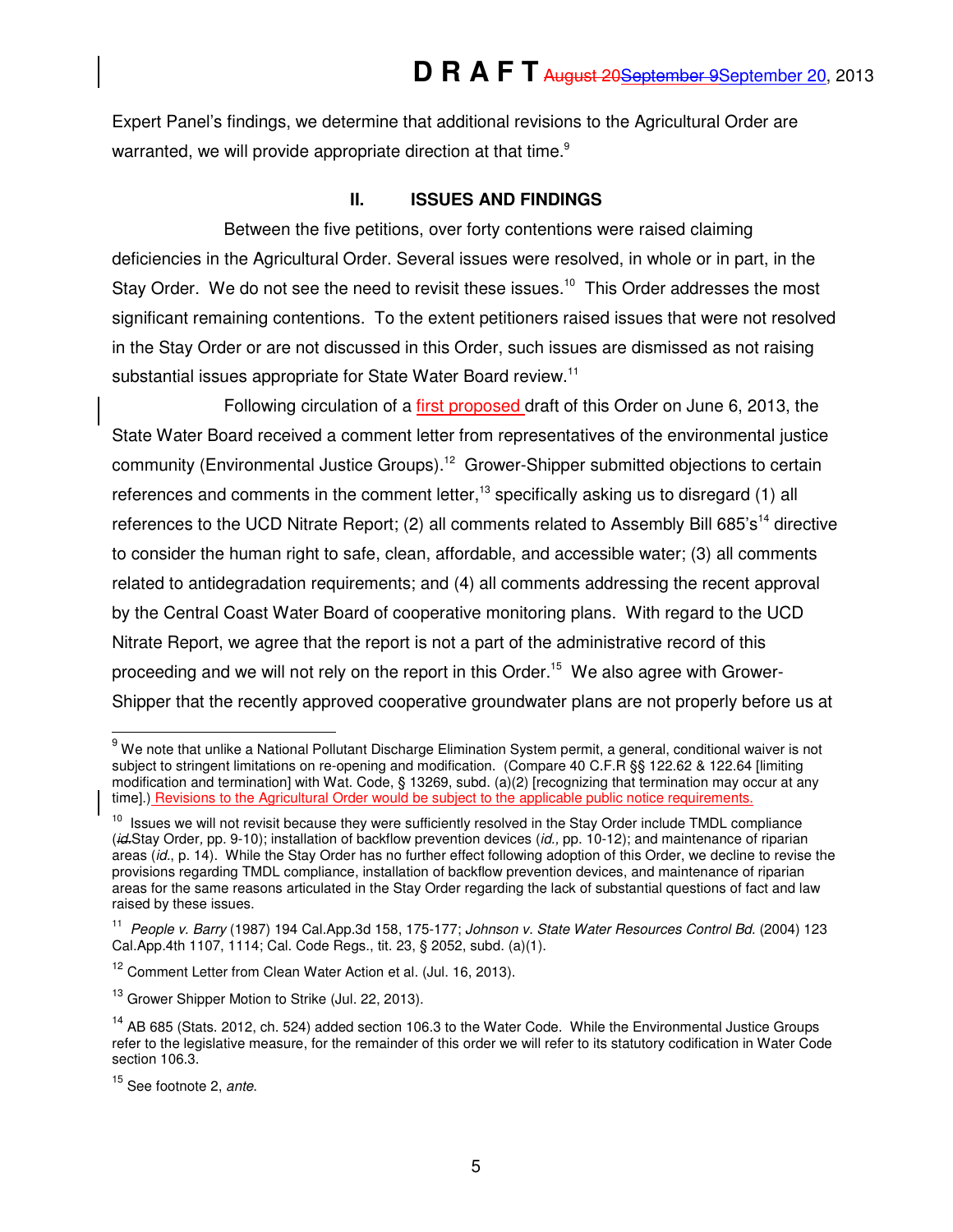this time as they reflect actions taken after adoption of the Agricultural Order that are not part of the administrative record. However, we distinguish in Section G of this Order between reviewing the approved cooperative groundwater monitoring programs that are outside the scope of these proceedings and reviewing the provisions of the Agricultural Order that relate to cooperative groundwater monitoring. With regard to whether the State Water Board should consider Water Code section 106.3 and antidegradation requirements in adopting this Order, we address those questions in greater depth following our discussion of the issues raised in the petitions.

Following circulation of a second proposed draft of this Order on August 20, 2013, the State Water Board received comments from the Central Coast Groundwater Coalition (CCGC) and from Grower-Shipper discussing, in part, specific elements of a cooperative groundwater program submitted by CCGC and approved by the Central Coast Water Board (CCGC Program). Antonia Manzo, a petitioner challenging approval of the CCGC Program in a separate action, but represented by California Rural Legal Assistance, one of the Environmental **Justice Groups participating in the current proceedings, filed an objection to all comments** discussing the substance of the CCGC Program.<sup>16</sup> Manzo stated that comments not properly before the Board included, but were not limited to, (1) statements in the CCGC comment letter, including on page 1, asserting that the CCGC Program is consistent with the Tier 1, 2, and 3 MRPs; (2) the detailed description of the work plan of the CCGC Program on pages 3-4 of the CCGC comment letter; (3) various other comments on pages 2, 3, and 5 of the CCGC letter speaking to the adequacy and efficacy of the approved work plan; and (4) similar statements regarding the adequacy and efficacy of the approved work plan on pages 6-7 in the Grower-Shipper comment letter. As above, we hold that the recently approved cooperative groundwater plans, including the CCGC Program, are not properly before us at this time as they reflect actions taken after adoption of the Agricultural Order that are not part of the administrative record. The comments discussing the substance of the CCGC Program will not be made part of the record of these proceedings and we will not consider those comments in resolving issues in the proceedings. However, we continue to distinguish in Section G of this Order between reviewing the approved cooperative groundwater monitoring programs that are outside the scope of these proceedings and considering options for and potential effects of revisions to the cooperative groundwater monitoring provisions that are in the Order.

j Antonia Manzo Motion to Strike (Sept. 5, 2013).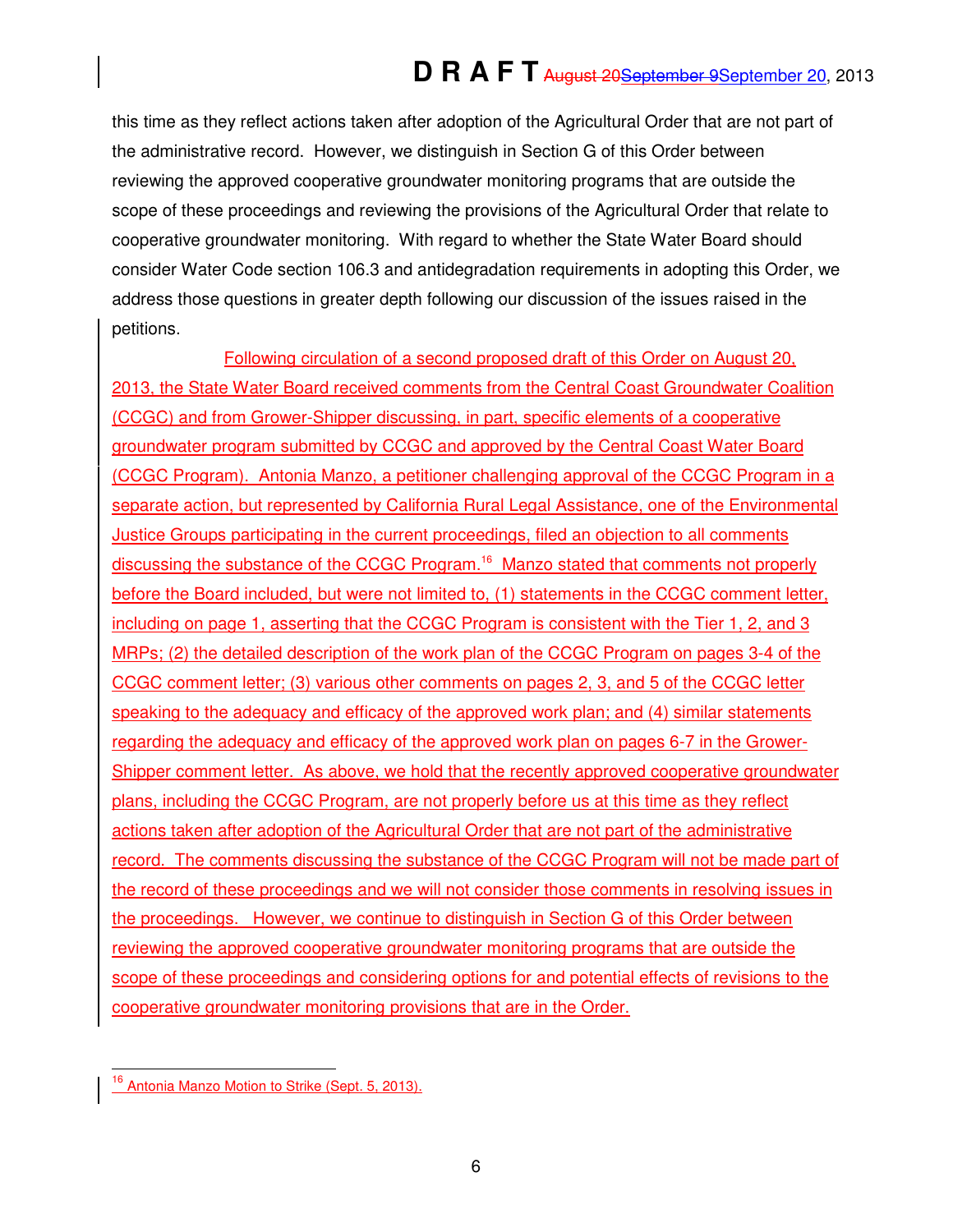### **A. Due Process Considerations and Third Party Compliance Options, Provision 11**

At the March 14-15, 2012 hearing, after the close of public testimony and during Central Coast Water Board member deliberations, Board member Michael Johnston introduced a proposal that would allow third party approaches to implementation of controls and monitoring requirements (Johnston Proposal). The Central Coast Water Board then adopted the Agricultural Order with the Johnston Proposal. The Agricultural Petitioners argue that the inclusion of the Johnston Proposal violated their due process rights because it was developed based on impermissible ex parte communications and because they were not given an opportunity to comment on the Johnston Proposal.<sup>17</sup>

Allowing third party approaches to meeting permit obligations was a recurring discussion throughout the development of the Agricultural Order. There is a wide range and scope of potential third party approaches, but the distinguishing characteristic of all third party approaches is that they involve a group of dischargers organized around an entity other than a regional water quality control board (regional water board) that assists the dischargers with compliance with some or all of a regulatory program like the Agricultural Order. The Farm Bureau proposed third party based monitoring and data collection options in the first set of public comments in early 2010 and in correspondence thereafter.<sup>18</sup> A coalition of agricultural organizations (Farmers for Water Quality), which included the Agricultural Petitioners, presented a third party alternative to the Central Coast Water Board at the March 17, 2011 and May 4, 2011 Board meetings, and in written comments.<sup>19</sup> Farmers for Water Quality continued to refine its third party proposal with presentations at the February 1, 2012 Board workshop, and finally, at the Board adoption hearing on March 14-15, 2012.<sup>20</sup> In essence, this third party approach (referred to hereinafter as the "Agricultural Proposal") contemplated that dischargers would have the option of joining a coalition of dischargers in lieu of meeting certain Tier 2 and Tier 3 requirements, including annual compliance reporting, photo monitoring, surface water discharge monitoring, and implementation of a water quality buffer plan. The coalition would, with the assistance of a technical advisory committee (TAC), develop an auditable farm water quality management plan and a program for auditing twenty percent of members each year to evaluate management practice implementation, as well as develop a practice effectiveness evaluation

7

 17 See Gov. Code, § 11425.10, subd. (a)(1) & (8).

<sup>&</sup>lt;sup>18</sup> See Administrative Record (AR) File Nos. 96 & 213.

<sup>&</sup>lt;sup>19</sup> AR File Nos. 242, 264, 278 & 287.

<sup>20</sup> AR File Nos. 311 & 344.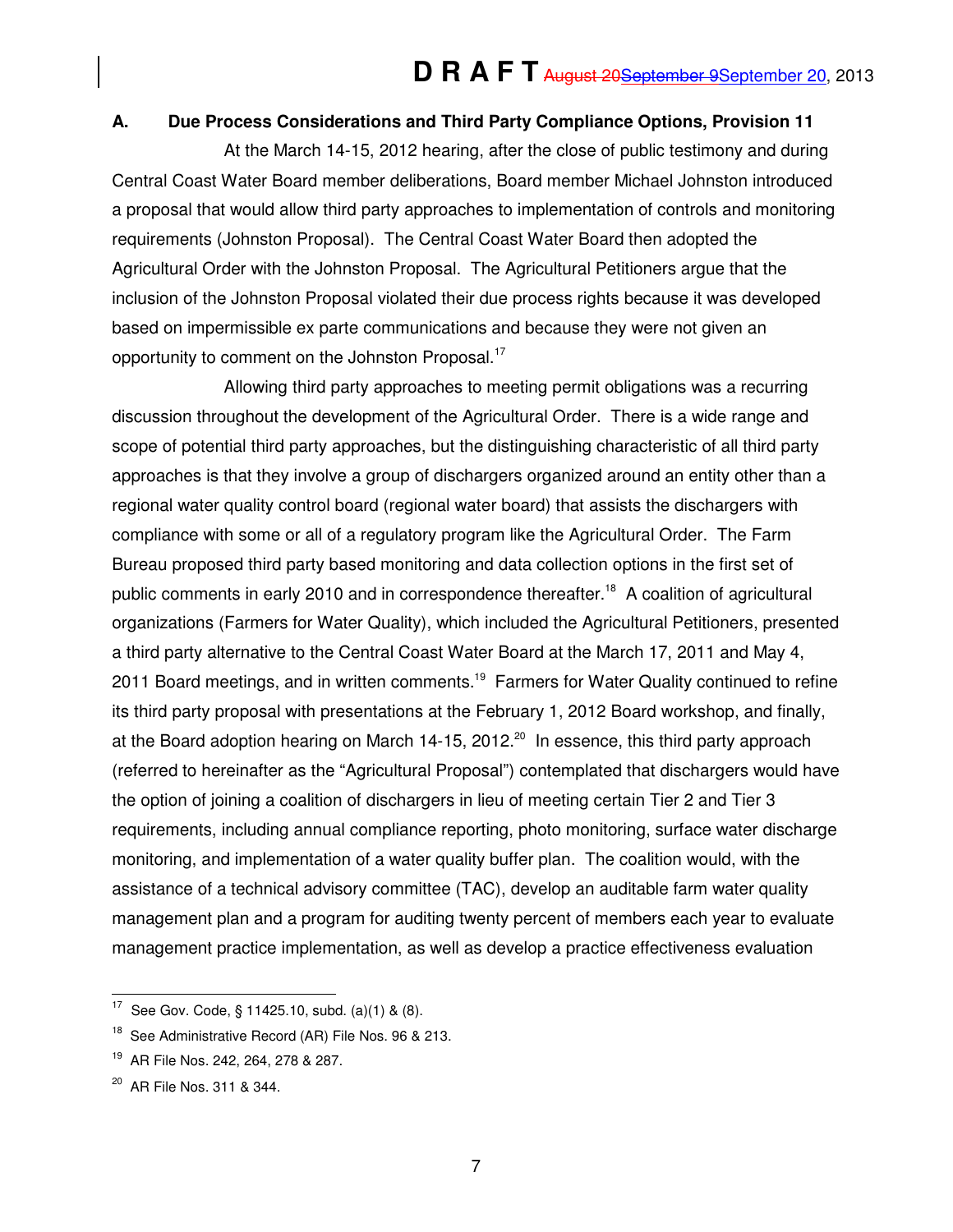program. The coalition would submit aggregated compliance data to the Central Coast Water Board, in contrast to the farm-level data required to be submitted by the draft order proposed by Central Coast Water Board staff.<sup>21</sup>

In February 2012, in response to the Agricultural Proposal, Steve Shimek, representing Monterey Coastkeeper, drafted a proposed compromise to allow for the development of third party approaches subsequent to adoption of the Agricultural Order (Shimek Proposal). The compromise did not specify any particular third party compliance option, but allowed for a third party administered program to be reviewed by a TAC and approved by the Central Coast Water Board's Executive Officer subsequent to adoption by the Central Coast Water Board of the Agricultural Order. Shimek shared his Proposal with several interested parties, including Agricultural Petitioners' experts Marc Los Huertos and Ross Clark, Rick Tomlinson with the Strawberry Commission, California Environmental Protection Agency Undersecretary Gordon Burns, Executive Officer of the Central Coast Water Board, Roger Briggs, and Central Coast Water Board staff Lisa McCann and Angela Schroeter. The Shimek Proposal did not garner full support from either the agricultural community or the environmental community and Shimek did not present it during testimony at the March 14-15, 2012, Central Coast Water Board hearing.<sup>22</sup>

At some point shortly before the March 2012 hearing, Board Member Johnston communicated with Executive Officer Briggs about developing language for the Agricultural Order that would allow the dischargers to propose third party options for compliance subsequent to permit adoption. Mr. Briggs, in collaboration with Board Counsel Frances McChesney, drafted language that became the Johnston Proposal, borrowing some of that language from the Shimek Proposal.<sup>23</sup> Board Member Johnston introduced his proposal during Board member deliberations on March 15, 2012, as an alternative to adopting the Agricultural Proposal. Although Central Coast Water Board staff had proposed during the hearing to incorporate some changes responsive to comments from Farmers for Water Quality, staff had not recommended adopting an order with the Agricultural Proposal, primarily because of concerns with moving away from farm-level accountability. Board Member Johnston suggested that his proposal would allow the Board to adopt the Agricultural Order as proposed by staff, but retain the option

 $\overline{a}$ 

 $21$  AR File No. 344.

<sup>&</sup>lt;sup>22</sup> Declaration of Steve Shimek, attached to Response of Monterey Coastkeeper, San Luis Obispo Coastkeeper, and Santa Barbara Channelkeeper (Oct. 31, 2012), pp. 3-4, ¶¶ 4-9, Exh. A & B; Petition for Review and Statement of Points and Authorities of Grower-Shipper et al. (Apr. 16, 2012) (Grower-Shipper Petition), Exh. G.

<sup>&</sup>lt;sup>23</sup> AR File No. 352; Grower-Shipper Petition, Exh. G.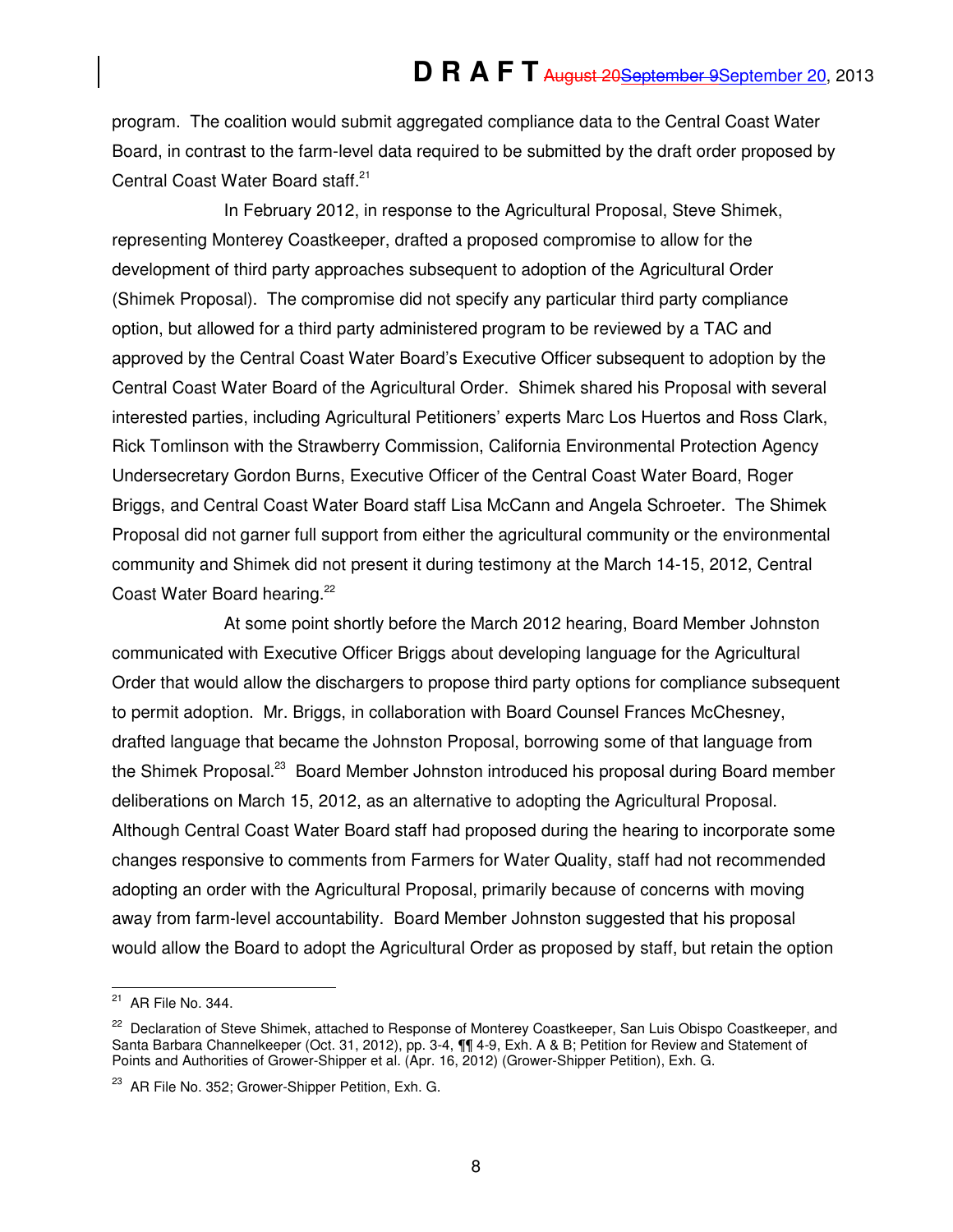of approving third party approaches to compliance in the future, including potentially the Agricultural Proposal in some modified form. After extensive discussion on whether it was preferable to instead spend the additional time to iron out any issues with the Agricultural Proposal for incorporation into a final order, the Board unanimously<sup>24</sup> chose to adopt the Agricultural Order with the Johnston Proposal instead. Neither Board Member Johnston nor the other Board members appear to have been aware that the Johnston Proposal included ideas and language from the Shimek Proposal.<sup>25</sup>

### **1. Ex Parte Communications Claims**

Adoption of the Agricultural Order was an adjudicative proceeding, subject to the provisions of chapter 4.5 of the Administrative Procedures Act, including the prohibition against ex parte communications.<sup>26</sup> Although the Legislature has since created certain exceptions to the ex parte communications prohibition for general orders such as the Agricultural Order, the prohibition against both direct and indirect communications to Board members from parties or interested persons applied to the adoption of the Agricultural Order while it was pending before the Central Coast Water Board. The Agricultural Petitioners argue that the Johnston Proposal resulted from prohibited, indirect ex parte communications with a Board member, with Executive Officer Briggs acting as a conduit communicating Mr. Shimek's proposal to Board Member Johnston.

We disagree. The prohibition against ex parte communications does not apply to a board member's communications with advisory staff $^{27}$  as long as advisory staff does not (1) augment, diminish, or modify evidence in the record or (2) act as a conduit, or intermediary, between a party and a board member. Mr. Briggs and Ms. McChesney were advisory staff to the Board in the proceeding. Throughout development of a permit, advisory staff engages with parties and interested persons in the proceedings. Staff evaluates and synthesizes the feedback it receives through this ongoing process, and pushes forward ideas and solutions to

 $\overline{a}$ <sup>24</sup> Board Member Dr. Jean-Pierre Wolff recused himself from the proceedings and vote.

<sup>25</sup> AR File No. 352.

<sup>26</sup> Gov. Code, § 11430.10 et seq.

<sup>&</sup>lt;sup>27</sup> Id., § 11430.30; see also State Water Board, Chief Counsel Michael A.M. Lauffer, Ex Parte Questions and Answers (Sep. 17, 2008) [version in effect at time of Agricultural Order adoption], p. 9, Question No. 22. Jensen argues that, regardless of whether Executive Officer Briggs was acting as a conduit for the communication from Mr. Shimek, his communications with Board Member Johnston were prohibited ex parte communications from a staff member acting as an advocate. Jensen misconstrues the facts of the proceedings before the Central Coast Water Board. Unlike in enforcement actions, in permitting actions such as the adoption of the Agricultural Order, the State Water Board and regional water boards do not separate functions between prosecutorial and advisory staff members. In permitting actions, staff members are expected to make recommendations to the board members and doing so does not convert their role from advisory staff to independent advocates.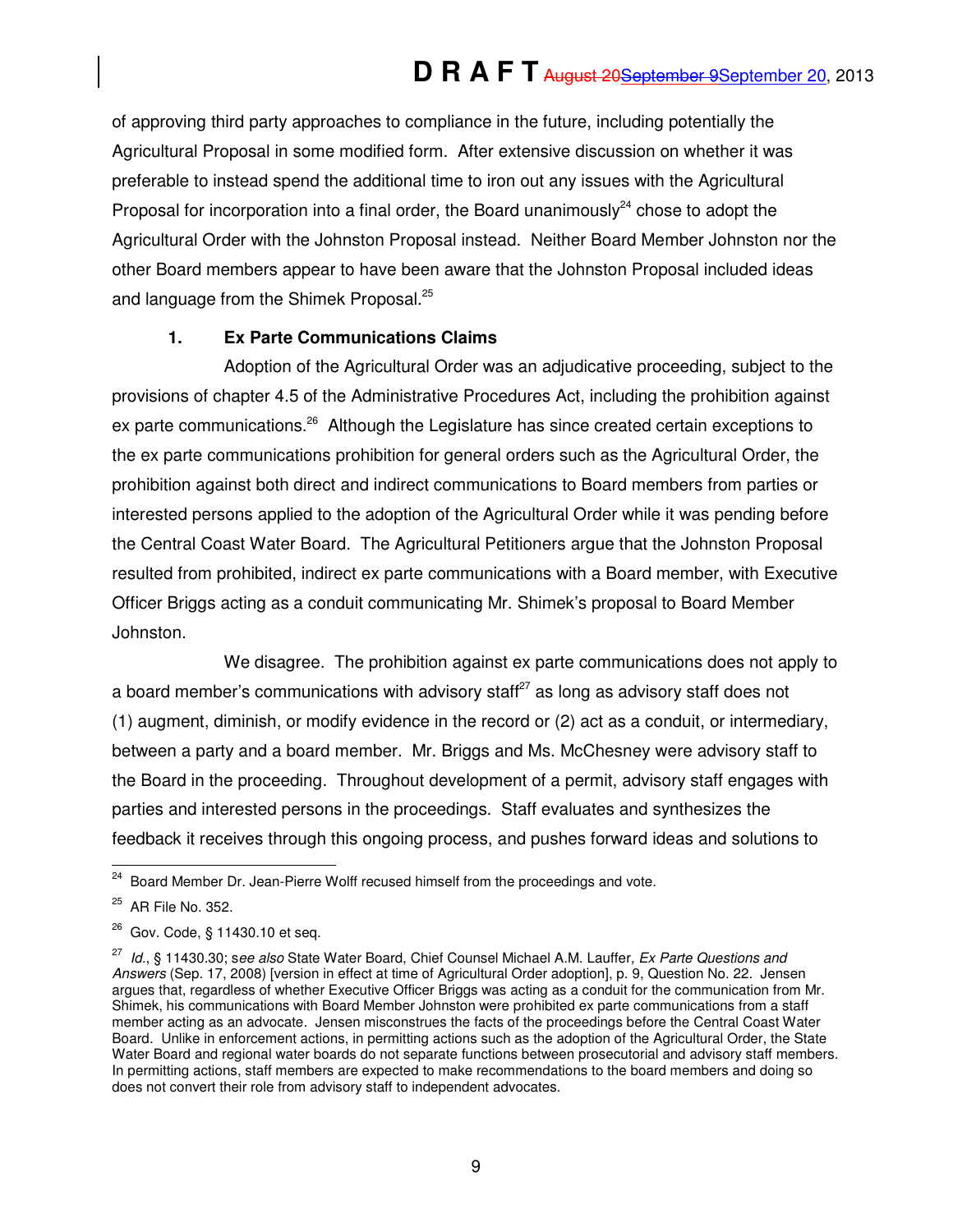problems it finds to have merit. This process would be unreasonably hampered if staff were prohibited from communicating such ideas and solutions to board members seeking advice on permitting challenges, simply because some of those ideas and solutions may have originated in discussions with stakeholders.

Here, Central Coast Water Board staff met with both agricultural representatives and environmental representatives numerous times throughout the multiple-year process of developing the Agricultural Order, both in formal stakeholder settings and informally in meetings. Staff released several public drafts that were informed by these discussions, incorporating, in many instances, proposals made by agricultural representatives. Similarly, when asked to draft language for a compromise third party approach, it was not inappropriate for Executive Officer Briggs to turn to the input he had received from Mr. Shimek proposing a similar approach and to rework that input to address Mr. Johnston's inquiry. While the line between acting as a conduit to an indirect ex parte communication and proposing a solution based, in part, on a stakeholder's advocated position may be admittedly difficult to pinpoint, in the context discussed, we find that the Johnston proposal did not cross that line. It was not a result of a prohibited indirect ex parte communication, but rather a legitimate advisory action by the Board Executive Officer and Counsel.<sup>28</sup>

### **2. Notice and Opportunity to be Heard**

The Agricultural Petitioners additionally argue that they were deprived of due process because they were not given notice and opportunity to be heard on the Johnston Proposal.<sup>29</sup> We again disagree. As a preliminary matter, the Central Coast Water Board staff and members were certainly not required to bring the process of revising the Agricultural Order to a halt with the release of the final proposed draft for comment. In most permitting actions, revisions continue to be made through adoption of the permit. The Agricultural Petitioners themselves anticipated this when they brought a revamped Agricultural Proposal to the March 14-15, 2012 Board Hearing and presented it to the Board. The law recognizes a

j  $^{28}$  We also note that recent legislation added Water Code section 13287, which, effective January 1, 2013, created an exception to the ex parte communications prohibition for certain proceedings concerning general orders. Under Water Code section 13287, Mr. Shimek would have been allowed to bring his proposal directly to the Board members up to 14 days prior to Board adoption, as long as he disclosed that communication. The exception was not in effect at the time and does not control resolution of this matter, but we nevertheless view the subsequent legislative endorsement of these types of communications as further grounds for resolving any ambiguity in favor of the Board. Finally, we note that to the extent there has been full consideration of the underlying proposals by us during this petition review process, any procedural defect at the Central Coast Water Board has either been cured or rendered harmless by our review and this Order.

<sup>&</sup>lt;sup>29</sup> The Agricultural Petitioners cite to Government Code section 11425.10, subdivision (a)(1).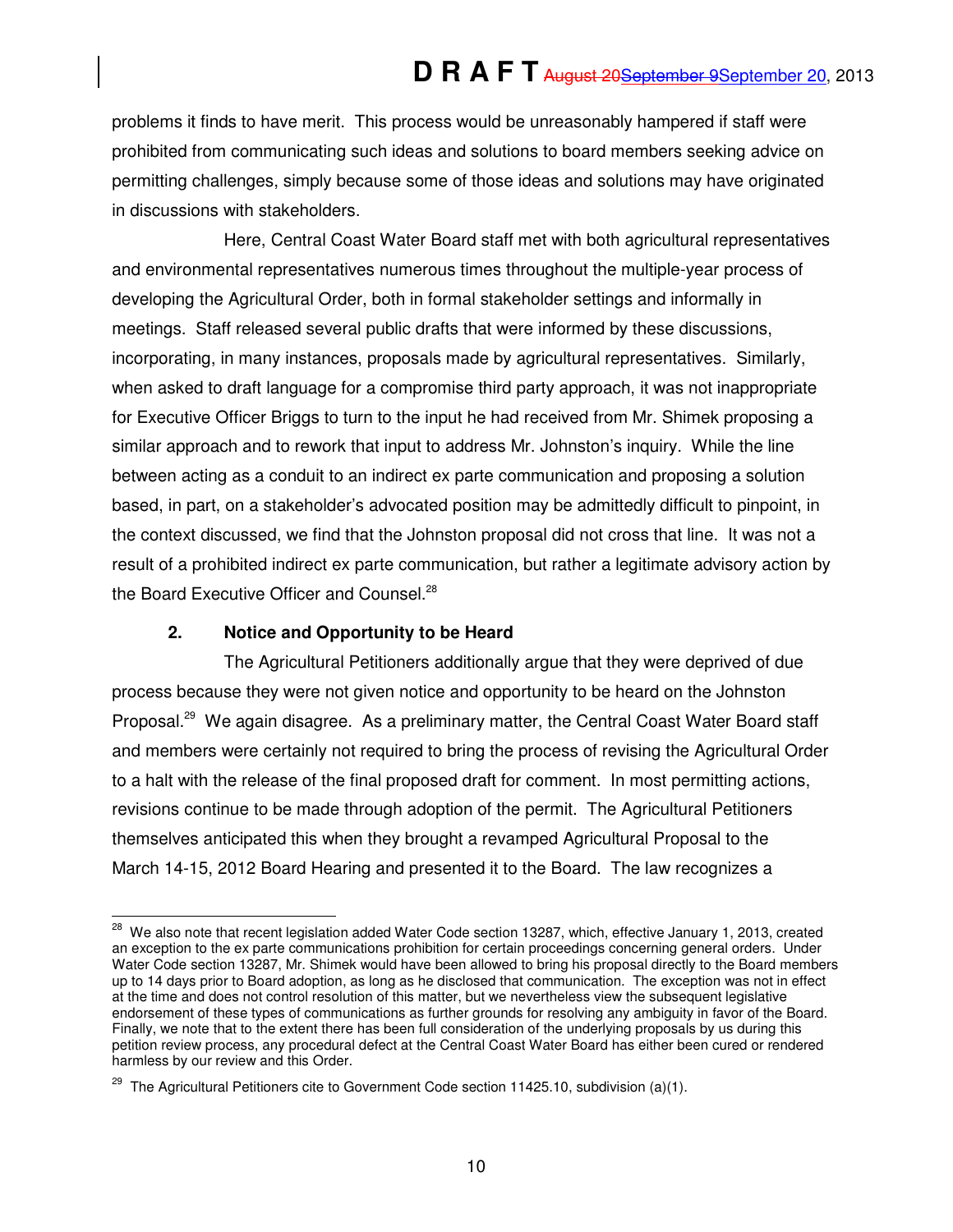dynamic process in which revisions will be made in response to comments received on the proposed draft and requires that a new opportunity for comment be created only if the revisions were not a "logical outgrowth" of comments received. If the interested parties reasonably could have anticipated the final version from the draft permit, then an additional opportunity for notice and comment is not required.<sup>30</sup>

As stated previously, proposals for third party compliance options had been discussed throughout the process of developing the Agricultural Order. Although the final draft that went before the Board on March 14-15, 2012, did not include the Agricultural Proposal, $31$ that alternative was clearly on the table as Farmers for Water Quality continued to push for the proposal in written and oral comments before the Board and in a presentation at the Board hearing.<sup>32</sup> The Johnston Proposal was an attempt to acknowledge the potential of third party approaches while declining to adopt the particular third party option presented in the Agricultural Proposal. As such, Board Member Johnston's proposal was a direct outgrowth of the extensive comments received on the proposed Agricultural Order.<sup>33</sup>

We understand, however, that the argument made by the Agricultural Petitioners is more nuanced. They point out that Board Member Johnston waited to introduce his proposal until after the close of public testimony and that as a result there was no opportunity for them to weigh in orally on the proposal. They also argue that this late introduction of a new proposal shifted the focus of the deliberations away from how to re-work the Agricultural Proposal such that the Board might agree to adopt some version of it at the hearing<sup>34</sup> by, in essence, giving the Board members the appearance of an option to postpone those difficult determinations to a future date. Had the Agricultural Petitioners been given an opportunity to engage the Board members on the Johnston Proposal earlier in the proceedings, they assert, the Board members may have reconsidered whether the Johnston Proposal in fact was the reasonable compromise it appeared to be. It is not clear to the Agricultural Petitioners that the Johnston Proposal, and in

 $\overline{a}$ <sup>30</sup> See Natural Resources Defense Council v. U.S. E.P.A. (9<sup>th</sup> Cir. 2002) 279 F.3d 1180, 1186; First American Discount Corp. v. Commodity Futures Trading Com. (D.C. Cir. 2000) 222 F.3d 1008, 1015; State Water Board Order WQ 2012-0013 (Sacramento Regional Wastewater Treatment Plant), p. 39.

<sup>31</sup> AR File No. 338.

<sup>32</sup> AR File Nos. 287, 311, & 344.

<sup>&</sup>lt;sup>33</sup> We also note that the Proposal did not change any of the future requirements of the proposed final draft of the Agricultural Order, but merely added a path that allowed for consideration of alternative compliance options.

<sup>&</sup>lt;sup>34</sup> Here, the Agricultural Petitioners appear also to be arguing that the Board members were misled into thinking they could not adopt the Agricultural Proposal as presented and were therefore drawn to the Johnston Proposal because staff had misrepresented that the Agricultural Proposal failed to meet certain legal or policy requirements. On this point, we find that Board members were entitled to rely on Board staff and counsel's advice regarding asserted policy and legal deficiencies in the Agricultural Proposal and to decline to adopt the Proposal wholesale.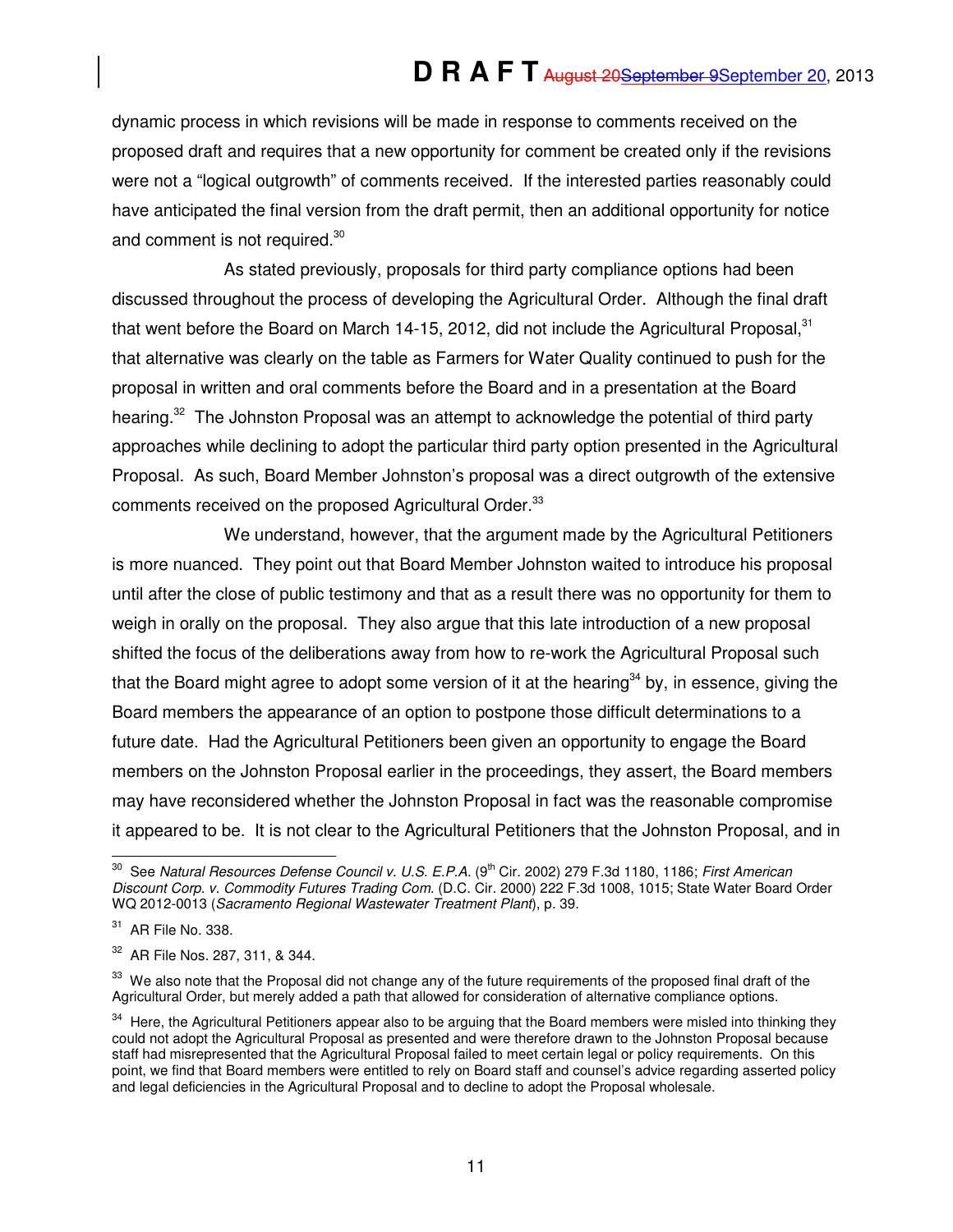particular the Agricultural Order's resulting Provision 11 would, in fact, accommodate approval of a proposal similar to the Agricultural Proposal in the future, even if the differences between Board staff and Farmers for Water Quality were resolved. This is so because Provision 11 primarily contemplated water quality improvement projects rather than third party monitoring and reporting programs.

On this last point, we are somewhat sympathetic to the Agricultural Petitioners' position. As apparent during deliberations, the Central Coast Board members anticipated that the Johnston Proposal was broad enough to be inclusive of future consideration of the type of third party proposal advocated by Farmers for Water Quality, albeit with changes to address certain legal and policy concerns.<sup>35</sup> Provision 11 as written, however, is confusing and arguably too narrow to allow for the approval of third-party auditing, monitoring, and reporting proposals because such proposals focus on the methodologies for data gathering and reporting and may be neutral as to practice implementation for water quality achievement.<sup>36</sup> Provision 11 mentions both water quality management "projects" and cooperative monitoring and reporting "programs" but does not clarify the distinction in the criteria for evaluation of these separate categories.

This is not to say that we find that the process for adoption of Provision 11 was legally flawed. The Board members had the record before them and had heard extensive comments from interested persons. We expect regional water board members to evaluate the evidence before them and deviate from staff or stakeholder-proposed options to formulate their own solutions when appropriate. Nothing in the law precludes Board members from introducing their own proposals during Board deliberations and other Board members from signing on to those solutions. Adoption of the Johnston Proposal was accordingly a legitimate and legal exercise of the Board's discretion.

Yet, it appears that in this particular case, because the issue of third party alternatives had been so central to the proceedings, all parties, including the Board itself, would have benefited had the Board sought at least some brief oral input on the Johnston Proposal from the interested persons present at the hearing. The Board Chair has the discretion to reopen a hearing when he or she believes that additional comment would benefit the Board's

 $\overline{a}$  $35$  AR File No. 352, pp. 24-38; see also AR File No. 331 (showing that Johnston Proposal edits to Finding 11 included discussion of aggregate monitoring and reporting programs).

<sup>&</sup>lt;sup>36</sup> Certain provisions of the proposed draft Agricultural Order, notably the surface receiving water monitoring and groundwater monitoring provisions, allowed for cooperative monitoring alternatives prior to introduction of Provision 11 in the final adopted Agricultural Order. (See Tiers 1, 2, & 3 MRPs, Part 1, Section A.1 & Part 2, Section A.6). As a result, Provision 11 is in certain instances duplicative of (but not inconsistent with) alternative monitoring requirements in the Agricultural Order.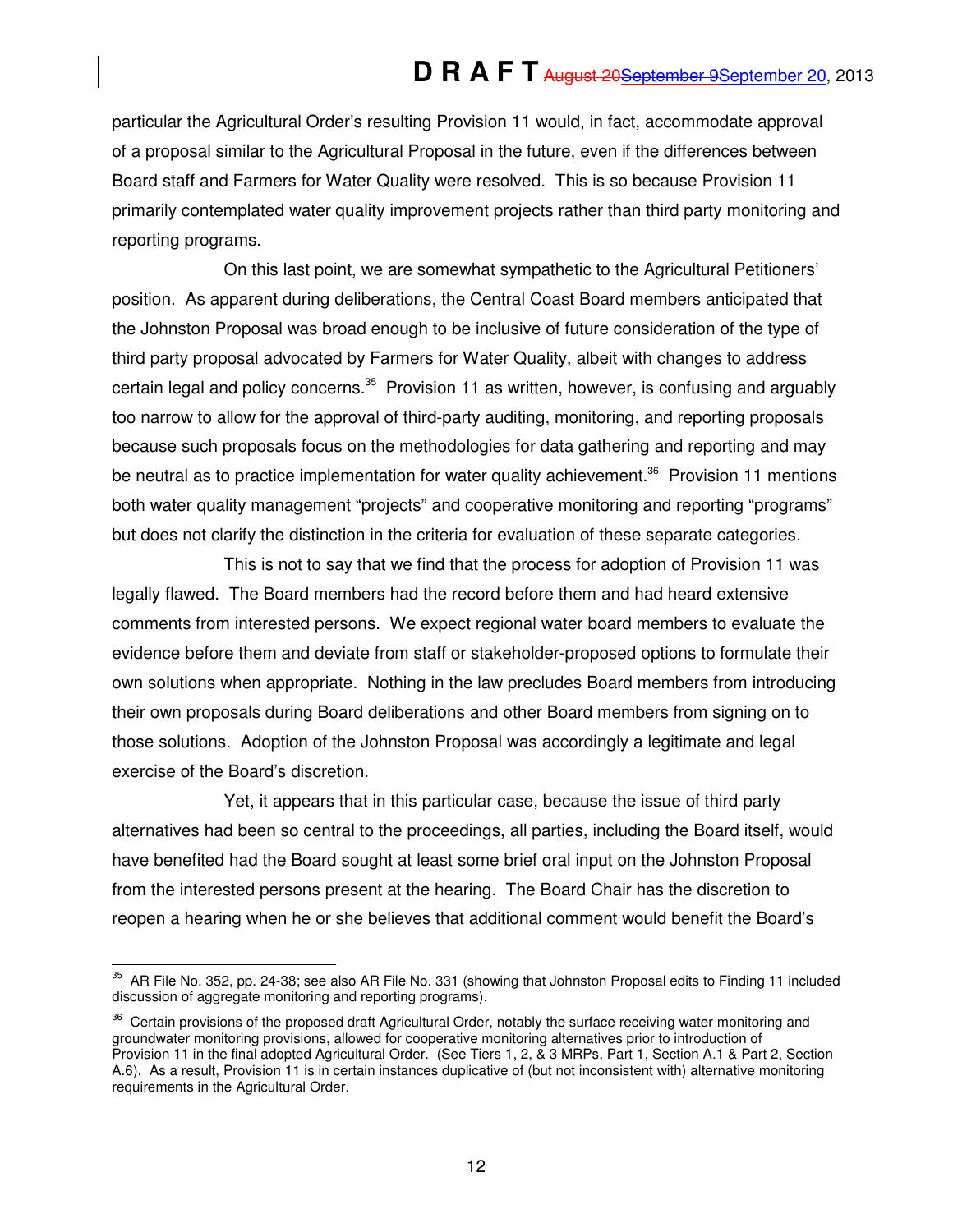decision. The value of such input would have been in helping the Board to refine the Johnston Proposal to ensure that it captured the Board's intent in adopting it. Accordingly, while we decline to overturn or amend the Agricultural Order on grounds of due process violations, we will address the ambiguity in the scope of Provision 11, as set out in the edits below. Specifically, we draw out the options of proposing third party water quality improvement programs and monitoring and reporting programs<sup>37</sup> in addition to third party water quality improvement projects and clarify the criteria for evaluating such program proposals.

We make two additional revisions to Provision 11. First, with regard to third party water quality improvement projects and programs, we revise the requirement regarding the chance of success of the project or program with the goal of permitting consideration of a range of water quality improvement projects and programs, not just those that may address toxicity or nutrients on a large scale. Second, we expand the role of the Central Coast Water Board in considering third party proposals. Provision 11 allows the Board's review only when the Executive Officer denies approval of a project or program. We have not found an articulated basis in the record for limiting review to denial of a project or program approval, when approval of a project or program may be equally concerning to interested persons – for instance, because a proposed project may not be sufficiently protective of water quality or a third party monitoring program may be designed to obscure accountability.<sup>38</sup>

Finally, while this last point is not reflected in specific revisions to Provision 11, we believe it is important here for us to express our support of third party approaches generally. There are a number of advantages to utilizing a third party approach to regulation of agricultural discharges. From a resource perspective, third parties allow a regional water board to leverage limited regulatory staff by acting as intermediaries between the regional water board staff and the growers, freeing regional water board resources to focus on problem areas or actors. Third parties also may have the expertise to provide technical assistance and training to growers at a scale that cannot be matched by regional water board staff resources, and, in many cases, third parties already have relationships in place with the dischargers. We recognize the need to be wary of third party programs that report compliance at too high a level of generality. As a result,

 $\overline{a}$ 

 $37$  In the new language describing third party monitoring and reporting programs, we state that "aggregate monitoring and reporting must be on a scale sufficient to track progress in small sub-basins and be sufficiently representative of conditions in the sub-basins." The program proponents have flexibility to propose the appropriate scale for such subbasins. We expect small sub-basins to be areal representations that are dictated by local conditions and constitute a reasonable unit for follow-up practice implementation for water quality improvement.

<sup>&</sup>lt;sup>38</sup> See discussion of Executive Officer discretion, post, at section II.C "Reasonableness of Tiering Criteria, Provisions 13-21."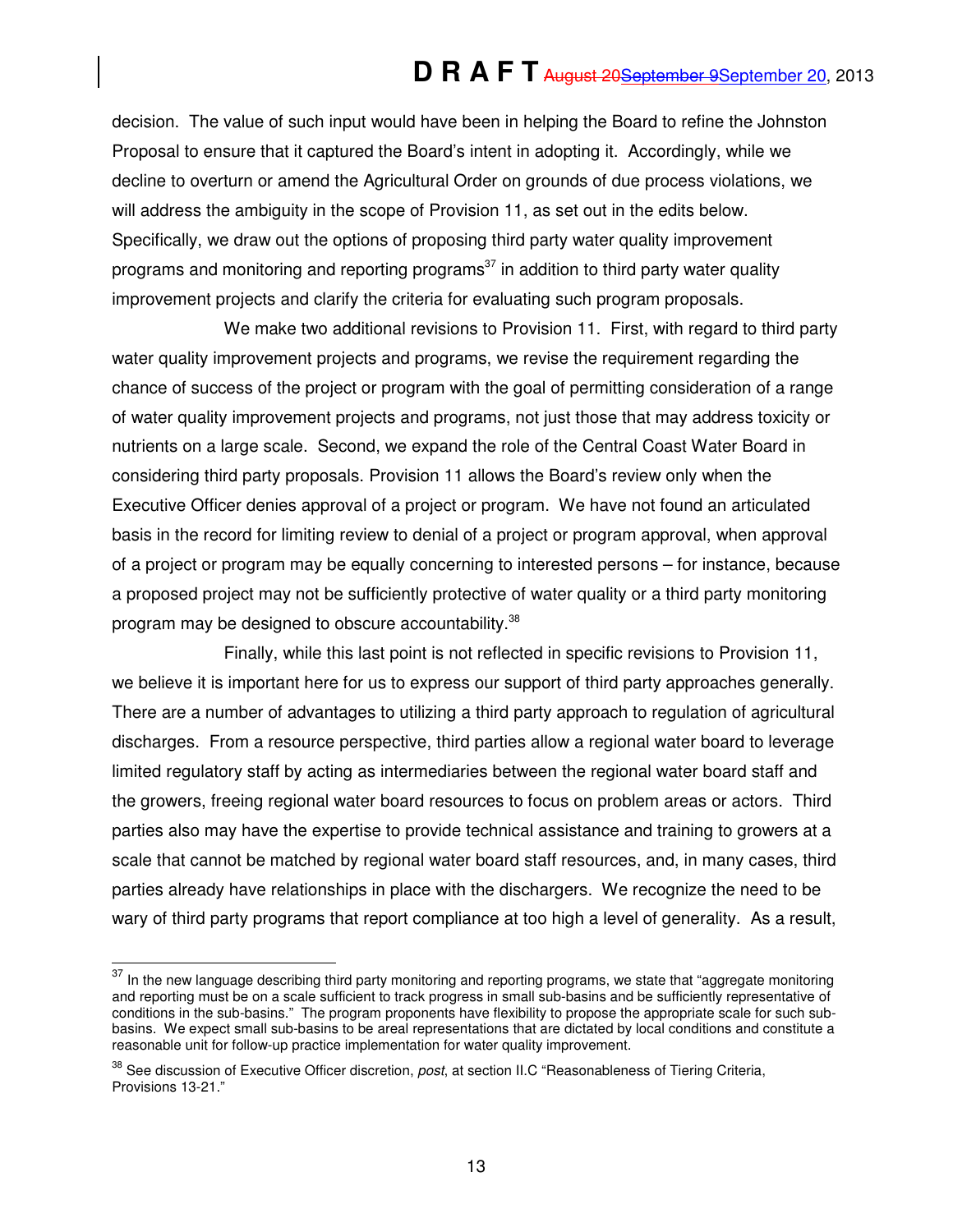we expect the Central Coast Water Board to review proposals carefully to ensure consistency with legal requirements to verify the adequacy and effectiveness of waiver conditions and provide sufficient feedback mechanisms for determination of whether the required controls are achieving the Agricultural Order's stated purposes.<sup>39</sup> However, we also expect the Central Coast Water Board to give fair and due consideration to proposed third party proposals-projects and programs and work with third party groups in good faith to develop viable alternatives. Depending on the scope of any proposed third party program under the current Agricultural Order, the Central Coast Water Board may consider developing a separate order specific to the third party program. Further, in the next iteration of the Agricultural Order, the Central Coast Water Board should strongly consider developing orders for both third party programs and individual dischargers.

We shall amend Provision 11 as follows: $40$ 

11. Dischargers may form third party groups to develop and implement alternative water quality management practices (i.e., group projects) **improvement projects or programs** or cooperative monitoring and reporting programs to comply with this Order. At the discretion of the Executive Officer, Dischargers that are a participant in a third party group that implements Executive Officer-approved water quality improvement projects **or programs** or Executive Officer-approved alternative monitoring and reporting programs may be moved to a lower Tier (e.g., Tier 3 to Tier 2, Tier 2 to Tier 1) and/or provided alternative project **or program**-specific **requirements,** timelines, and**/or** milestones.

To be subject to **qualify for** Tier changes or alternative **requirements,** timelines, **and/or milestones,** Projects **third party water quality improvement projects and programs** will be evaluated for, among other elements:

- Project **or Program** Description. Description must include identification of participants, methods, and time schedule for implementation.
- Purpose. Proposal must state desired outcomes or goals of the project **or program** (e.g., pollutants to be addressed, amount of pollution load to be reduced, water quality improvement expected).
- Scale. Solutions must be scaled to address impairment.
- Chance of Success. Projects **or programs** must demonstrate a reasonable chance of eliminating toxicity within the permit term (five years) or reducing discharge of nutrients to surface and groundwater **improving water quality and/or reducing pollutant loading**.

j <sup>39</sup> Wat. Code, § 13269, subd. (a)(2); Policy for Implementation and Enforcement of the Nonpoint Source Pollution Control Program, State Water Board (May 20, 2004), available at

<sup>&</sup>lt;http://www.waterboards.ca.gov/water\_issues/programs/nps/docs/oalfinalcopy052604.pdf> (as of Jun. 4, 2013) (Non-Point Source Policy), p. 13.

<sup>&</sup>lt;sup>40</sup> Throughout this Order we will use strikeout text to indicate text to be removed from the Agricultural Order and **boldunderline** text to indicate our additions. All other emphasis is maintained from the existing Agricultural Order.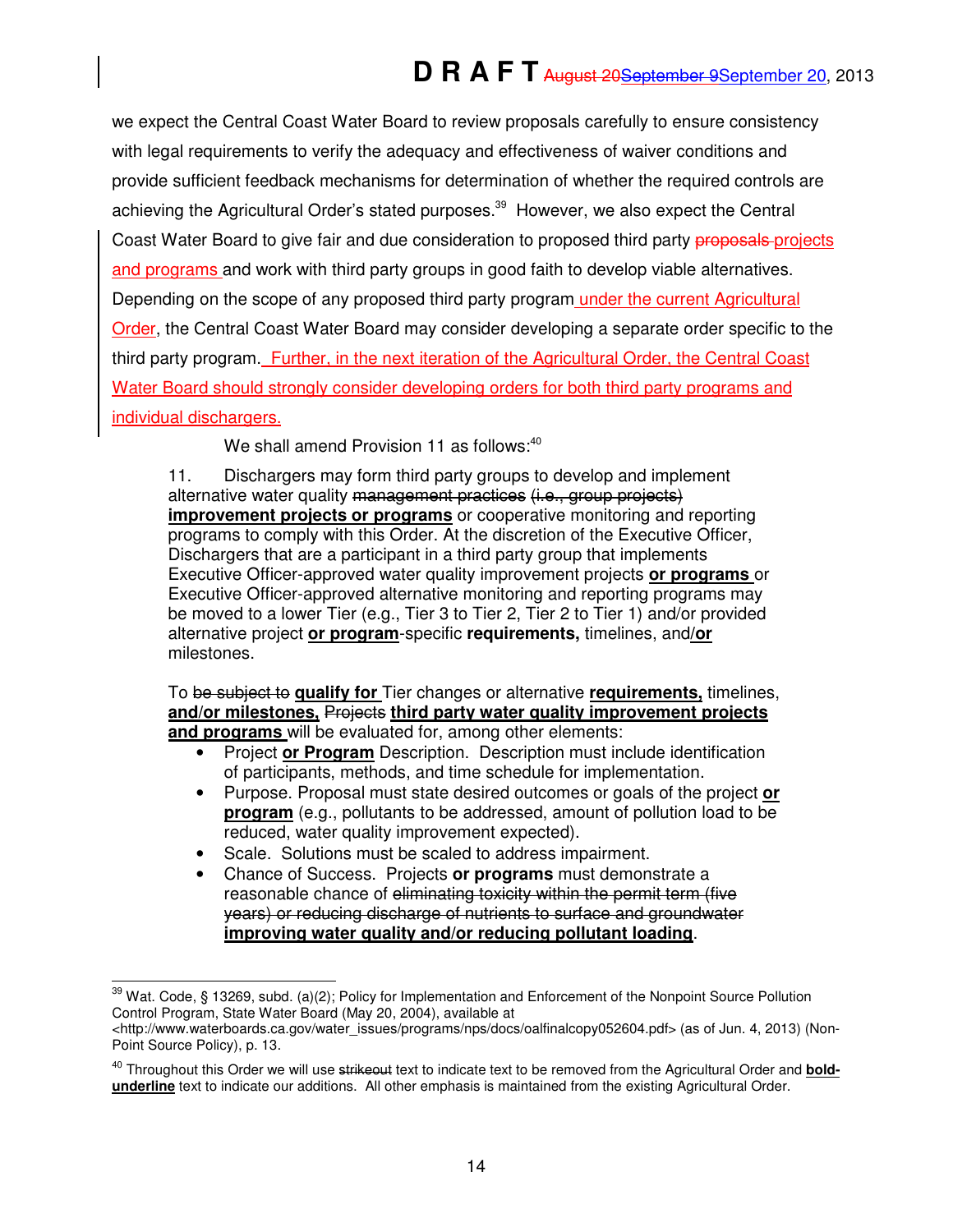- Long term solutions and contingencies. Proposals must address what new actions will be taken if the project **or program** does not meet goals and how the project **or program** will be sustained through time.
- Accountability. Proposals must set milestones that indicate progress towards goals stated as above in "purpose."
- M **Project or program m**onitoring and reporting. Description of monitoring and measuring methods, and information to be provided to the Water Board. Monitoring points must be representative but may not always be at the edge-of-farm so long as monitoring results demonstrate **provide indicators of** water quality improvement **and/or pollutant load reductions,** and the efficacy of a project **or program**. **The monitoring and reporting may be a third party monitoring and reporting program consistent with the requirements in the next paragraph.** In addition, monitoring must 1) characterize and be representative of discharge to receiving water, 2) demonstrate project effectiveness, 3) and verify progress towards water quality improvement and pollutant load reduction,

#### **To qualify for Tier changes or alternative requirements, timelines, and/or milestones, third party monitoring and reporting programs will be evaluated for, among other elements:**

- **Program Description: Description of monitoring methodologies, schedule, and reporting.**
- **Purpose: Third party monitoring and reporting programs must include collection of data that will provide indicators of water quality improvement and/or pollution pollutant load reduction and aggregate monitoring and reporting must be on a scale sufficient to track progress in small sub-basins and be sufficiently representative of conditions in the sub-basins.**

Project **Third party water quality improvement project or program and third party monitoring and reporting program** proposals will be evaluated by a Technical Advisory Committee (TAC) comprised of: Two researchers or academics skilled in agricultural practices and/or water quality, one farm advisor (e.g., from Natural Resources Conservation Service or local Resource Conservation Districts), one grower representative, one environmental representative, one environmental justice or environmental health representative, and one Regional Board staff. The TAC must have a minimum of five members to evaluate project **or program** proposals and make recommendations to the Executive Officer. The Executive Officer has discretion to approve any **third party water quality improvement** project **or program or third party monitoring and reporting program** after receiving project **or program**  evaluation results and recommendations from the committee. If the Executive Officer denies approval, the third party group **The Executive Officer may waive the requirement for TAC review of a project or program if the Executive Officer determines that three or more of the seven specified representatives are unavailable for serving on a TAC. The Executive Officer shall document efforts to convene representatives from each category. Third party projects or programs specifically allowed elsewhere in this Order, such as cooperative receiving water monitoring and**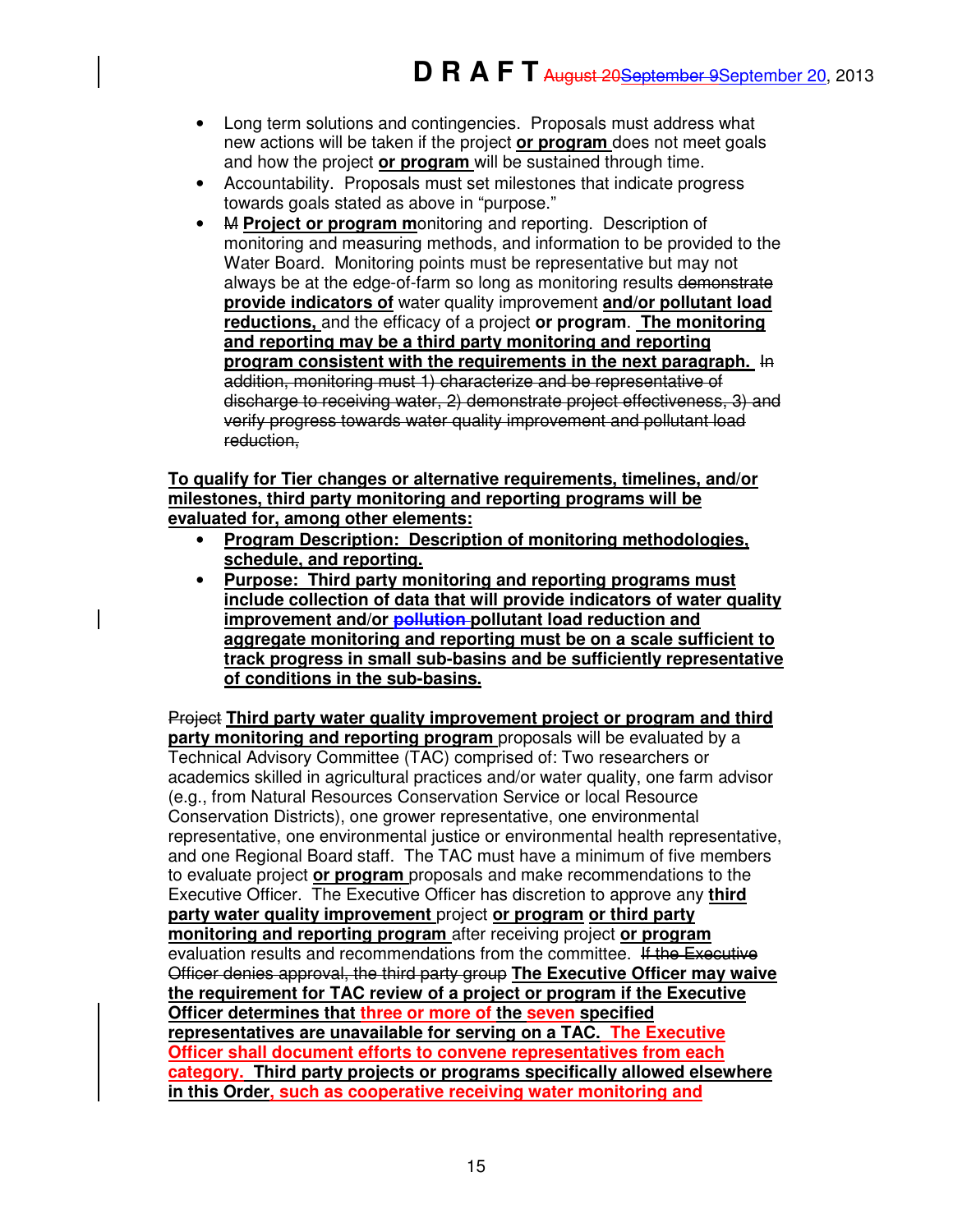**cooperative groundwater monitoring, are not subject to the specific provisions authorizing such third party projects and programs, rather than the requirements of Provision 11.** 

**An interested person** may seek **discretionary** review by the Regional Board **of the Executive Officer's approval or denial of a third party project or program**. As stated in the NPS Policy, management practice implementation is not a substitute for compliance with water quality requirements. If the project is not effective in achieving water quality standards, additional management practices by individual Dischargers or the third party group will be necessary.

### **B. Water Code Sections 13141 and 13241**

Water Code section 13141 states:

State policy for water quality control adopted or revised in accordance with the provisions of this article, and regional water quality control plans approved or revised in accordance with Section 13245, shall become a part of the California Water Plan effective when such state policy for water quality control, and such regional water quality control plans have been reported to the Legislature at any session thereof.

However, prior to implementation of any agricultural water quality control program, an estimate of the total cost of such a program, together with an identification of potential sources of financing, shall be indicated in any regional water quality control plan.

The Agricultural Petitioners point to Water Code section 13141 to argue that the Central Coast Water Board is required to amend the Water Quality Control Plan for the Central Coastal Basin (Central Coast Basin Plan) to add a cost analysis for the Agricultural Order prior to implemention. Section 13141 is in article 3 of chapter 3 of division 7 of the Water Code, which addresses state policy for water quality control, not permitting. The second paragraph of section 13141 simply modifies the first paragraph. We therefore read the second paragraph as applicable only to an agricultural water quality control program that is adopted within a water quality control plan. We do not read section 13141 to require amendment of a water quality control plan prior to reissuance of a conditional waiver regulating agricultural discharges, especially given later-enacted amendments to Water Code section 13269.<sup>41</sup> We also note that the Central Coast Water Board in fact engaged in an extensive analysis of the costs of the Agricultural Order requirements to the agricultural dischargers and of sources of financing to

 $\overline{a}$ <sup>41</sup> Stats. 1999, ch. 686 (adding provisions to Water Code section 13269 terminating all existing waivers, including agricultural waivers, and specifying that future waivers must be reconsidered at least every five years). Water Code section 13269 also requires that waivers must be consistent with any water quality control plan.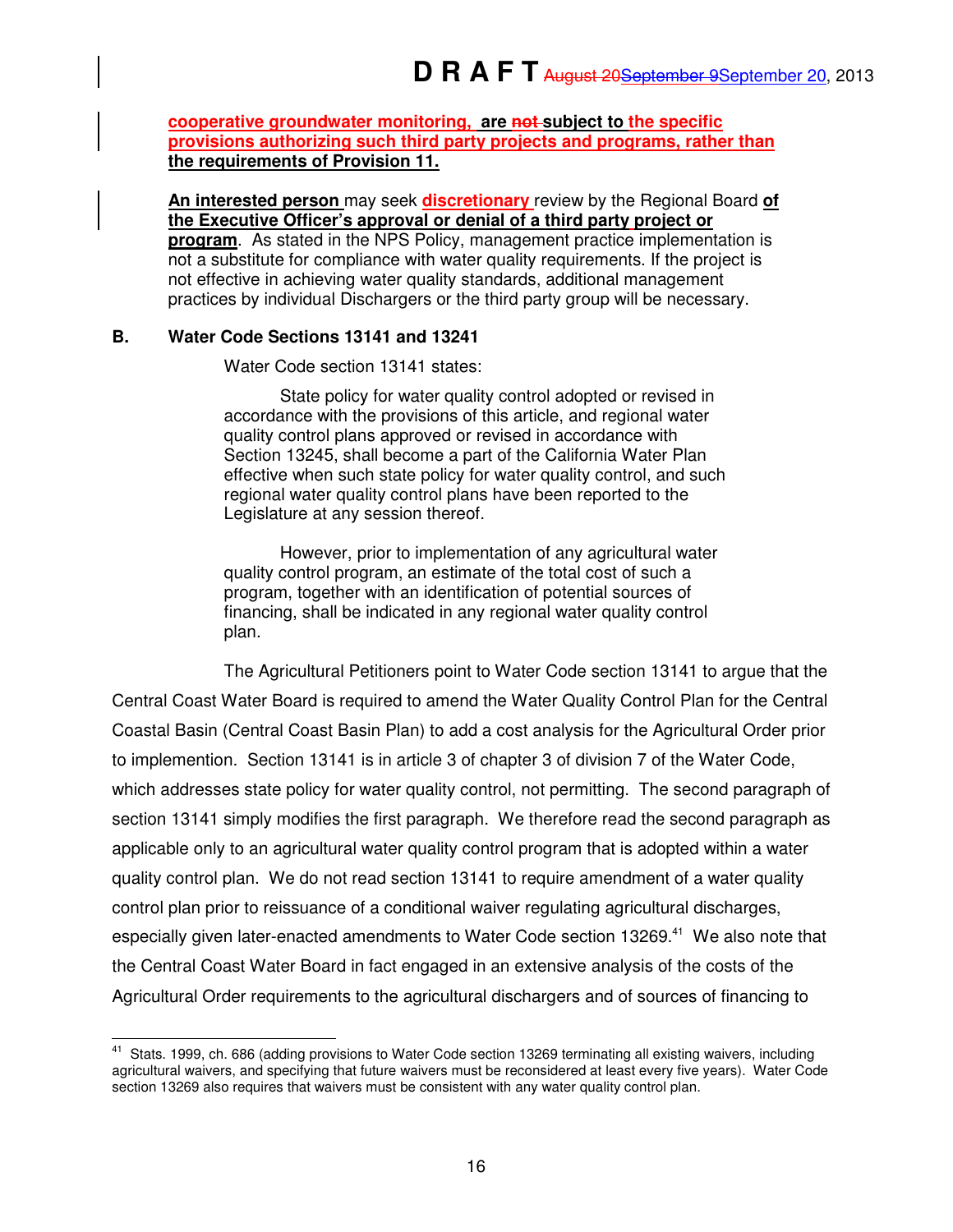meet such costs.<sup>42</sup> As such, the Central Coast Water Board met the intent of section 13141 by considering the economic impact of the Agricultural Order on the dischargers.

The Agricultural Petitioners also argue that Water Code section 13241 required the Central Coast Water Board to conduct an analysis of the economic costs to the agricultural dischargers prior to adoption of the Agricultural Order. Water Code section 13241 requires the regional water boards to take into account "economic considerations" when establishing water quality objectives. Water Code section 13269, the authority under which the Central Coast Water Board adopted the Agricultural Order, does not reference Water Code section 13241.<sup>43</sup> Regardless, as stated above, the Central Coast Water Board did consider the economic implications of the Agricultural Order.

Accordingly, for the stated reasons, we find neither Water Code section 13141 nor section 13241 barred the Central Coast Water Board from adoption or implementation of the Agricultural Order.

### **C. Reasonableness of Tiering Criteria, Provisions 13-21**

The Agricultural Order assigns each discharger to one of three "tiers," which determine the requirements applicable to the discharger. The tier designations are based on a number of criteria intended to capture the risk posed by the operation to water quality, including whether the discharger uses the pesticides chlorpyrifos or diazinon, proximity of discharger's farm to a surface waterbody listed as impaired for toxicity, pesticides, nutrients, turbidity or sediment,<sup>44</sup> and whether the discharger grows crop types with high potential to discharge nitrogen to groundwater.<sup>45</sup>

Specifically, a discharger is classified as a Tier 3 discharger – the tier expected to pose the highest threat to water quality  $-$  if (a) the discharger grows crop types with high potential to discharge nitrogen to groundwater and the farm total irrigated acreage is 500 acres or more, or (b) the discharger applies chlorpyrifos or diazinon at the farm, and the farm discharges irrigation or stormwater runoff to a waterbody listed as impaired for toxicity or pesticides.

j  $42$  AR File No. 234.

 $^{43}$  Water Code section 13263 explicitly references section 13241 in establishing the factors to be taken into consideration when adopting waste discharge requirements. (See City of Burbank v. State Water Resources Control Bd. (2005) 35 Cal.4<sup>th</sup> 613, 625.) Unlike section 13263, section 13269 contains no reference to section 13241.

<sup>44</sup> Relevant Central Coast region waterbodies are listed in Table 1 of the Agricultural Order based on the 2010 Clean Water Act Section 303(d) List of Impaired Waterbodies.

<sup>&</sup>lt;sup>45</sup> The definitions section of the Agricultural Order specifies the crop types with high potential to discharge nitrogen to groundwater. (Agricultural Order, Att. A., Part C, & Prov. 10.)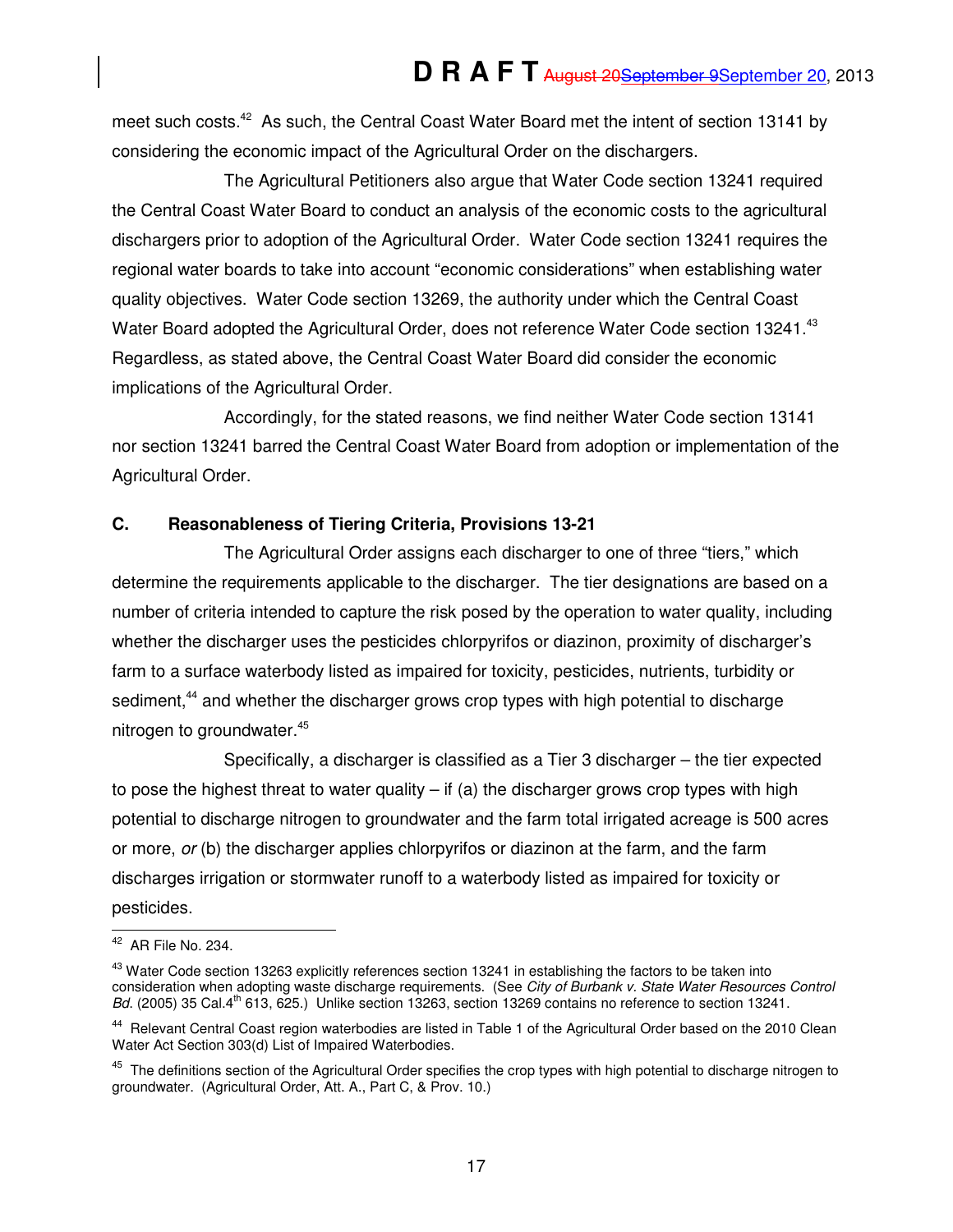On the other hand, a discharger is classified as a Tier 1 discharger – the lowest threat tier – if (a) if the discharger does not use chlorpyrifos or diazinon at the farm; and (b) the discharger's farm is located more than 1,000 feet from a surface waterbody listed as impaired for toxicity, pesticides, nutrients, turbidity, or sediment; and (c) the discharger either does not grow crop types with high potential to discharge nitrogen to groundwater or, if the discharger does grow such crops, the farm has less than 50 acres of total irrigated area and is not within 1,000 feet of a well that is part of a public water system that exceeds the maximum contaminant level (MCL) for nitrogen-related pollutants. Additionally, a discharger is classified as Tier 1 if the farm is certified by Sustainability in Practice (SIP), a sustainable agriculture program certified by a group of Central Coast vineyards, or a similar certified sustainable agriculture program approved by the Executive Officer of the Central Coast Water Board.

Dischargers that do not meet the criteria for Tier 1 or Tier 3 are classified as Tier 2 dischargers.<sup>46</sup>

Consistent with the expectation of threat to water quality, Tier 3 dischargers must comply with more stringent requirements than Tier 2 dischargers. Tier 2 dischargers, in turn, must meet more stringent requirements than Tier 1 dischargers. For example, while dischargers in all three tiers must prepare Farm Plans, only Tier 2 and Tier 3 dischargers are subject to annual reporting on their practices. And only Tier 3 dischargers are required to conduct and report individual surface water discharge monitoring.

The Agricultural Petitioners argue that the tiering criteria used by the Central Coast Water Board do not necessarily correlate to risk to water quality and are therefore arbitrary. They argue, for example, that there may be farms smaller than 50 acres that pose a greater risk to water quality than larger farms.<sup>47</sup> They posit that some farms using diazinon and chlorpyrifos may have no discharges to surface water.<sup>48</sup> They point out that the tiers do not capture the geology of a farm's soil or the depth to groundwater, both of which affect impacts to

 46 In general, the following categories of dischargers will be in Tier 2: dischargers that apply chlorpyrifos or diazinon at the farm, but do not discharge to a waterbody listed as impaired for toxicity or pesticides; dischargers with farms located within 1000 feet of a surface waterbody listed for impairment for toxicity, pesticides, nutrients, turbidity, or sediment, or dischargers that grow crop types with high potential to discharge nitrogen to groundwater and that are 50 acres or more but less than 500 acres or are within 1000 feet of a public water well that exceeds the MCL for nitrogen-related pollutants.

<sup>&</sup>lt;sup>47</sup> Petition for Review of Farm Bureau et al. (Apr. 16, 2012) (Farm Bureau Petition), p. 67; Grower-Shipper Petition, p. 37, Request for Stay and Petition for Review of Ocean Mist and RC Farms (Apr. 16, 2012) (Ocean Mist Petition), p. 24. Ocean Mist appears to have misinterpreted the tiering criteria on this issue. Size is relevant to tiering only to the extent the farm already grows crops that have high potential to discharge nitrogen to groundwater.

<sup>&</sup>lt;sup>48</sup> Grower-Shipper Petition, p. 37.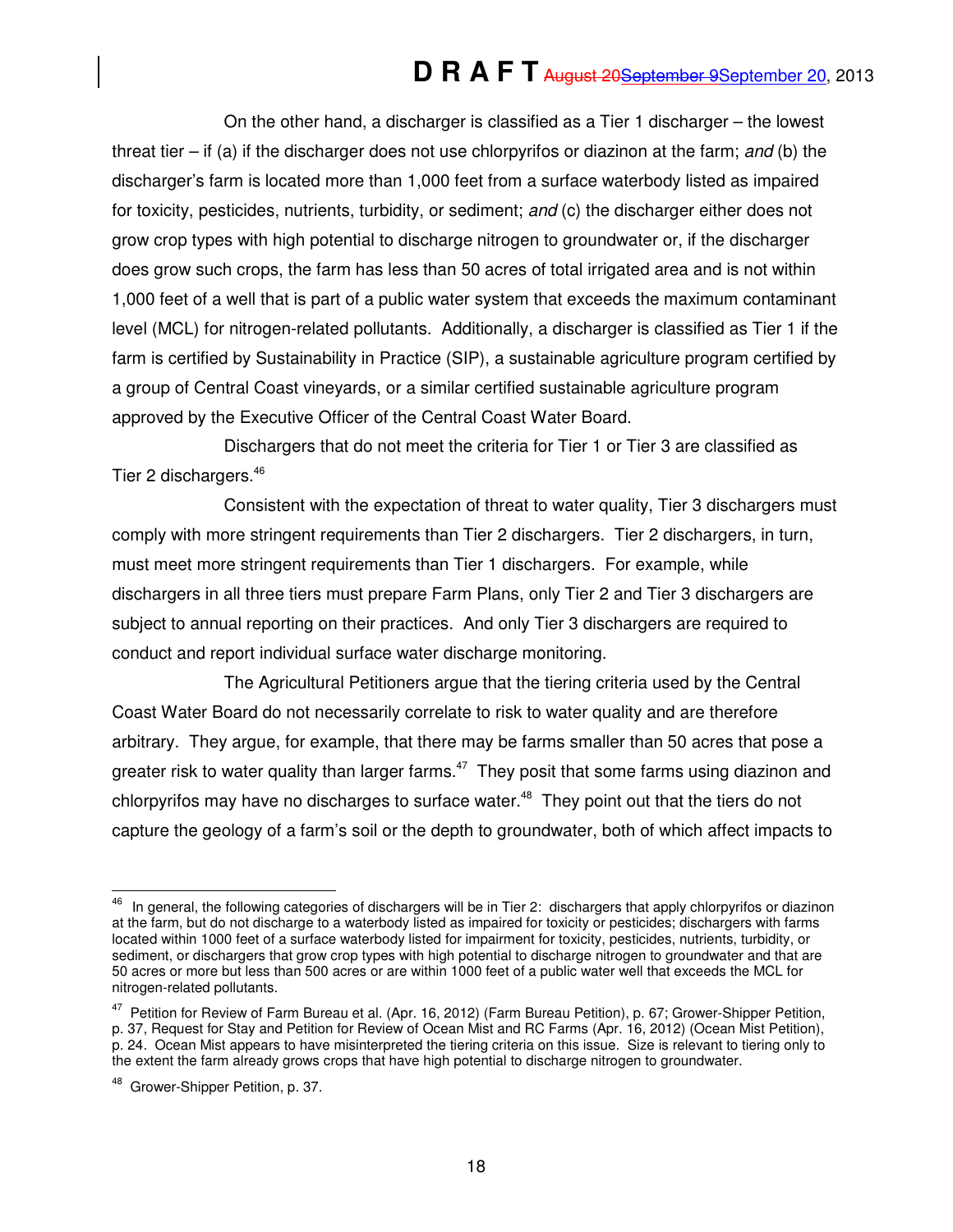groundwater.<sup>49</sup> They argue that the management and cultural practices of certain commodities may be a better indicator of threat to water quality than the physical characteristics of the farms.<sup>50</sup> But the Agricultural Petitioners do not appear to be advancing a proposed, welldefined, alternative, and they are not advocating for uniform requirements for all dischargers.

The Central Coast Water Board chose to use a general order in the form of a conditional waiver, rather than farm-specific orders, to regulate agricultural discharges. The State Water Board supports the use of a general order given the general similarity of operations and discharges for the agricultural community in the Central Coast and in particular the considerations of efficiency in regulating a large number of dischargers. A general order necessitates either a one-size-fits-all approach or a scheme for grouping the dischargers into different categories to enable assigning different requirements. With as many farms as are covered by the Agricultural Order, it is no surprise that the categories chosen by the Central Coast Water Board may not fit each circumstance perfectly. The question for the State Water Board is not whether the Central Coast Water Board's criteria capture the risk level posed by each farm with perfect accuracy, but, rather, whether the Board chose rational distinctions between the farms to create those different categories.

We recognize that the tiering approach used by the Central Coast Water Board was not the only reasonable option available to it. There are numerous factors that determine the threat a given farm will pose to water quality and multiple variations on how those factors may be organized to provide a reasonable framework for assigning the farm to a risk category. Moreover, while the Central Coast Water Board utilized an approach based on individual farm characteristics, the Board could instead have chosen an approach based on regional characteristics, where dischargers are placed in a higher risk category commensurate with the vulnerability of the groundwater in the larger geographic area rather than individual farm characteristics.<sup>51</sup>

Yet, while the approach that was ultimately chosen by the Central Coast Water Board may not be perfect, it is a reasonable approach based on the evidence in the record<sup>52</sup>

j

<sup>51</sup> This type of approach is utilized by the Central Valley Water Board in waste discharge requirements issued to growers in the Eastern San Joaquin River Watershed. (Order R5-2012-0116, <http://www.swrcb.ca.gov/rwqcb5/board\_decisions/adopted\_orders/general\_orders/r5-2012-0116.pdf> [as of Jun. 4, 2013].) For illustrative purposes, we take official notice of the Central Valley Water Board's order (Cal. Code Regs., tit. 23, § 648.2 and Evid. Code, § 452, subd. (c)), although we express no opinions here on the merits of its approach.

<sup>&</sup>lt;sup>49</sup> Petition to Review of Jensen (Apr. 13, 2012), pp. 18-20.

<sup>50</sup> Grower-Shipper Petition, p. 36.

 $52$  Such evidence includes, but is not limited to, the following: AR Reference Nos. 35, 47, 72, 74, 75, 132, 133, 134, 137, 145, 146, 147, 148, 149, 165, 226, 227, 228, & 258.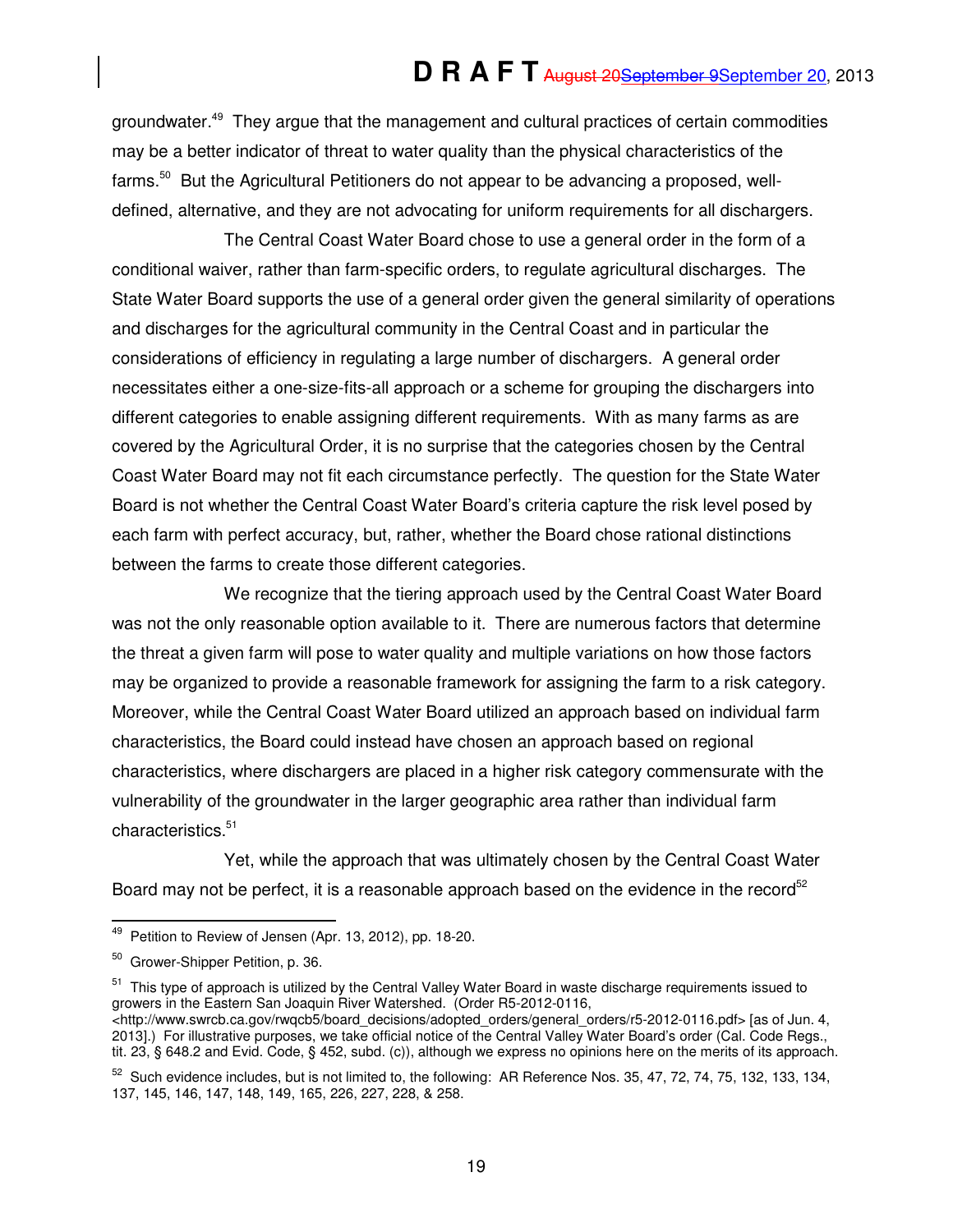and based on a rationale articulated in the staff reports and responses to comments supporting the Agricultural Order.<sup>53</sup> For example, the criteria make distinctions in risk to water quality based on use of pesticides that are currently documented as a primary cause of toxicity in the Central Coast region.<sup>54</sup> As another example, with regard to farms growing crops with high potential to discharge nitrogen, the Central Coast Water Board analyzed the impact of size of the farm on such potential and explained that the numbers less than 50 acres and more than 500 acres were chosen as the thresholds for placing a discharger in Tiers 1 or 3 respectively because 50-500 acres represented an average loading appropriate for Tier 2 categorization.<sup>55</sup> The Board further articulated that, regardless of size, proximity of a farm to a public water system polluted by nitrate should trigger Tier 2 requirements consistent with proximal distances recommended by the Department of Public Health for source water assessment and protection.<sup>56</sup> The Central Coast Water Board also pointed out that the particular tiering criteria were selected in part because they reflect already available information and do not require additional data collection or complicated or expensive site evaluations.<sup>57</sup> Finally, the Central Coast Water Board included provisions that allow the Executive Officer to adjust the tier for any given farm, which helps ameliorate any potentially unreasonable result of the tiering scheme.

We are reluctant to substitute another reasonable, but imperfect, set of criteria for those selected by the Central Coast Water Board. Further, we will ask the Expert Panel to evaluate the selection of appropriate indicators of risk to water quality as one of the long-term, state-wide issues it considers. Accordingly, in the short-term, we will not disturb the tier structure set out in the Agricultural Order.

The Agricultural Petitioners also contend that the Agricultural Order inappropriately delegates authority to the Executive Officer to elevate the tier of a given discharger. On this point, we agree with the Agricultural Petitioners, but reach the broader conclusion that the Agricultural Order's unconfined delegation of authority to the Executive Officer in provisions 18 and 19 to move a discharger up or down the tiering scheme is problematic. The categorization of a farm in a specific tier under the Agricultural Order is determinative of the requirements that the discharger must comply with. For example, if the Executive Officer determines that a particular discharger will be in Tier 3 instead of Tier 2, that

 $\overline{a}$ 

20

<sup>&</sup>lt;sup>53</sup> AR File Nos. 228, pp. 21-27; 232, pp. 6-16; 233; 260.

<sup>&</sup>lt;sup>54</sup> See discussion of toxicity related to chlorpyrifos and diazinon at AR File No. 228, p. 23.

<sup>55</sup> See AR File Nos. 260, slides 18-23; 265, pp. 586-591; 283, p. 25.

<sup>56</sup> See AR File No. 228, p. 26.

<sup>&</sup>lt;sup>57</sup> *ld.*, p. 22.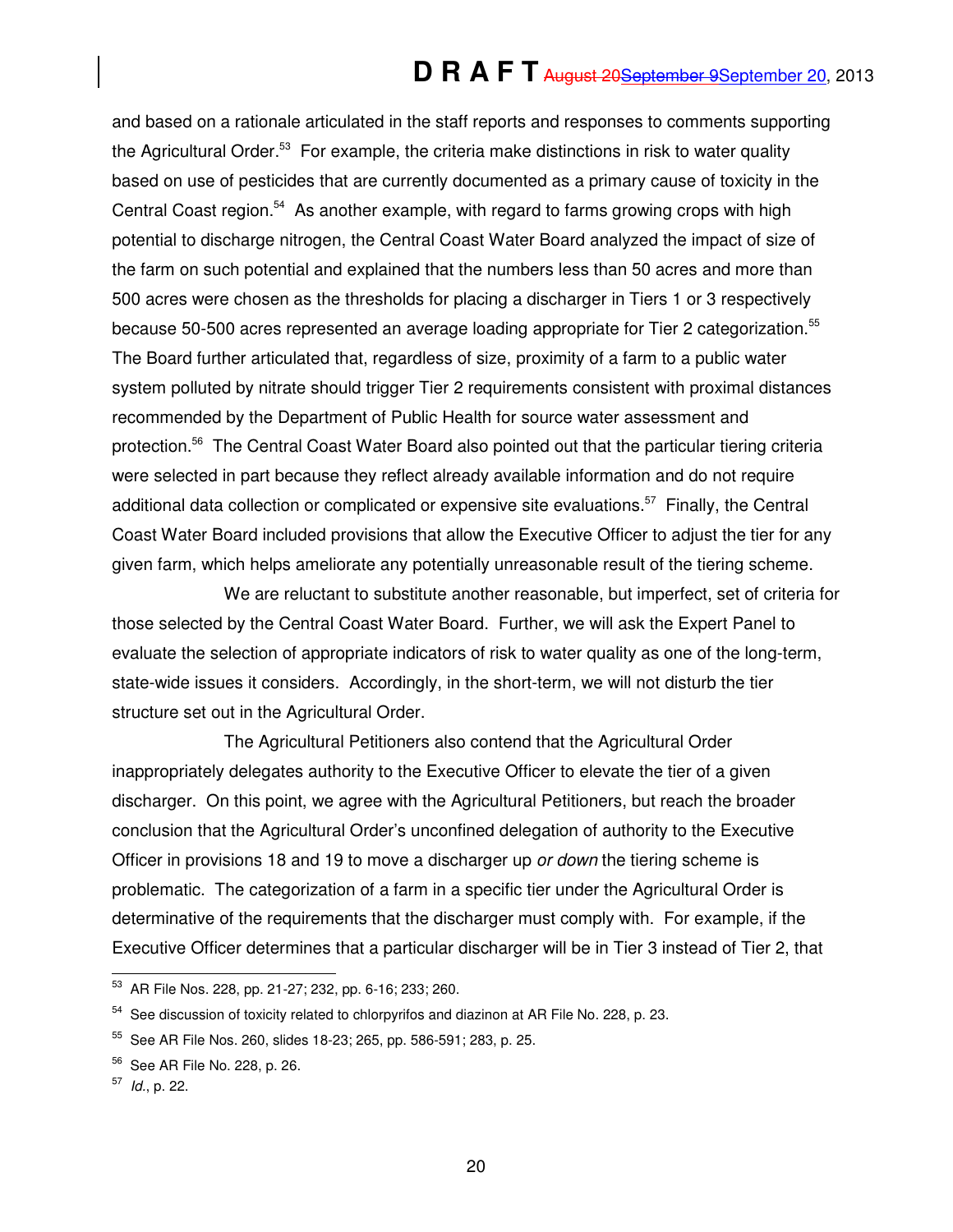discharger will be required to implement a number of additional measures, including preparation of an Irrigation and Nutrient Management Plan and conducting of individual surface water discharge monitoring, with corresponding expenditures. Conversely, if the Executive Officer determines that a discharger qualifying as a Tier 2 discharger under the tiering criteria is more appropriately treated as a Tier 1 discharger, that discharger is no longer obligated to submit an annual compliance report or conduct photo monitoring, a reduction in requirements that could have significant implications for water quality protection.

As we have discussed, no tiering structure can perfectly account for all individual farm characteristics. There is accordingly a benefit to providing some flexibility for individual review of tier placement. However, the discretion provided to an Executive Officer to do so should not substitute for the role of the Central Coast Water Board in determining the appropriate requirements imposed on a discharger when the Board has issued an order broadly categorizing and prescribing requirements for a class of dischargers.<sup>58</sup> Provisions 18 and 19 state that the Executive Officer will make a determination based on information indicating a lower or higher threat to water quality than indicated by the assigned tier, but we find the concepts of "lower threat" or "higher threat" too vague to sufficiently circumscribe the Executive Officer's discretion. Nor are these concepts tied, even indirectly, to the tiering criteria of the Agricultural Order in any manner that would provide transparency about why a given discharger's water quality risk is not appropriately accounted for by the default tier under the Agricultural Order. While such a delegation may be appropriate with more specific criteria for the Executive Officer to evaluate, those criteria are lacking here.

In order to balance the need for some flexibility in tier determination with the need to confine that flexibility when carried out by the Executive Officer, we will amend the Agricultural Order to provide for **discretionary** Central Coast Water Board review, upon

 $\overline{a}$ 

<sup>&</sup>lt;sup>58</sup> Water Code section 13223 excepts the issuance, modification, or revocation of waste discharge requirements from powers that a regional water board may delegate to its executive officer. By analogy, regional water boards should be cautious in delegating to an executive officer the power to determine a discharger's substantive requirements under a waiver of waste discharge requirements, when the boards themselves have issued the waivers in the first instance.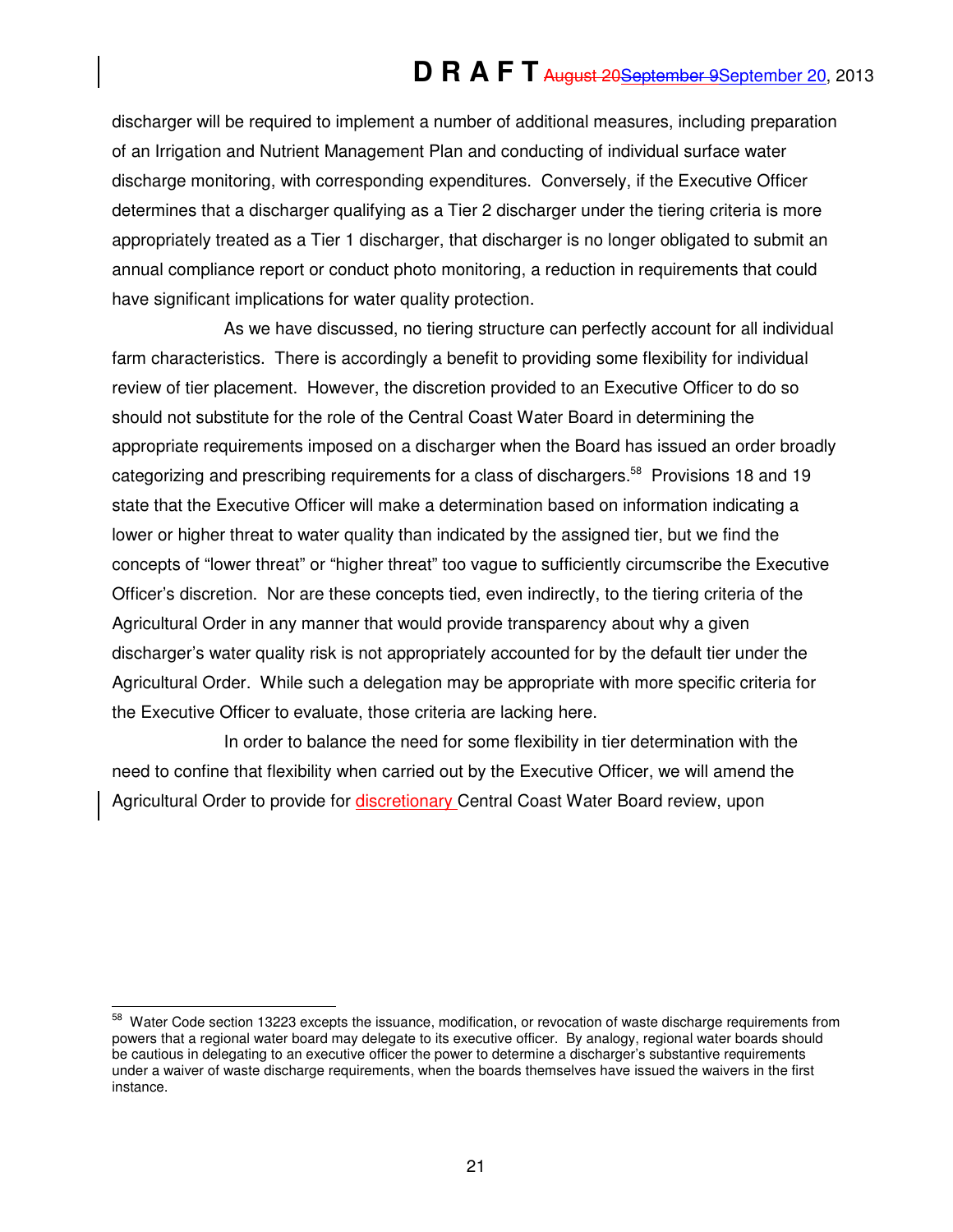request,<sup>59</sup> of any Executive Officer determination of a tier when that determination deviates from the assignment of a tier under the tiering criteria.<sup>60</sup>

Although no petitioner contested the particular provision, we have similar concerns with the authority given to the Executive Officer to approve proposed sustainable agriculture programs, the result of which is that all certified participant dischargers in an approved program are lowered to Tier 1. Because approval of a sustainable agriculture program would allow a whole set of dischargers to be moved to a lower Tier, we believe the approval should be carried out by the Board in the first instance, rather than by the Executive Officer.<sup>61</sup>

We shall amend Provisions 15, 18, and 19 as follows:

15. **Tier 1** – Applies to all Dischargers whose individual farm/ranch meets all of the criteria described in **(1a), (1b), and (1c)**, or whose individual farm/ranch is certified in a sustainable agriculture program identified in **(1d)** that requires and verifies effective implementation of management practices that protect water quality:

- 1a. Discharger does not use chlorpyrifos or diazinon at the farm/ranch, which are documented to cause toxicity in surface waters in the Central Coast Region;
- 1b. Farm/ranch is located more than 1000 feet from a surface waterbody listed for toxicity, pesticides, nutrients, turbidity or sediment on the 2010 List of Impaired Waterbodies $9$  (Table 1);
- 1c. If the Discharger grows crop types with high potential to discharge nitrogen to groundwater (as defined in Attachment A) at the farm/ranch, and the farm/ranch total irrigated acreage is *less than* 50 acres, and is *not* within 1000 feet of a well that is part of a public water system (as defined by the California Health and Safety Code, section 116275) that exceeds

 $\overline{a}$ <sup>59</sup> The Executive Officer is expected to provide notice of the determination through appropriate methods to facilitate a request for review. Where review by the Central Coast Water Board of an Executive Officer decision is expressly provided in the Agricultural Order, we would expect that any person not satisfied with the Executive Officer's determination would seek file a request for Central Coast Water Board review prior to filing a petition for review with the State Water Board. We understand that the Central Coast Water Board may not have the opportunity to review the Executive Officer's decision within the 30 day deadline for filing a petition for review with the State Water Board; in such a situation, the petitioner may ask that the petition for review be held in abeyance.

 $60$  In the case of Provision 11, we added review by the Board for both approval and denial of a third party project or program. Here, it is appropriate to limit review to instances where the Executive Officer makes a determination that deviates from a tier assignment based on the Agricultural Order's established criteria since the Board has already carefully considered the standard outcomes from application of the criteria.

 $61$  We support SIP's approval as a sustainable agricultural program protective of water quality. We expect, however, that the Executive Officer will exercise his authority to elevate an individual SIP farm to a higher tier if the farm is either out of compliance with the requirements of the SIP program or unique physical characteristics of the farm render the management practices recommended by the certified program ineffective at that particular location.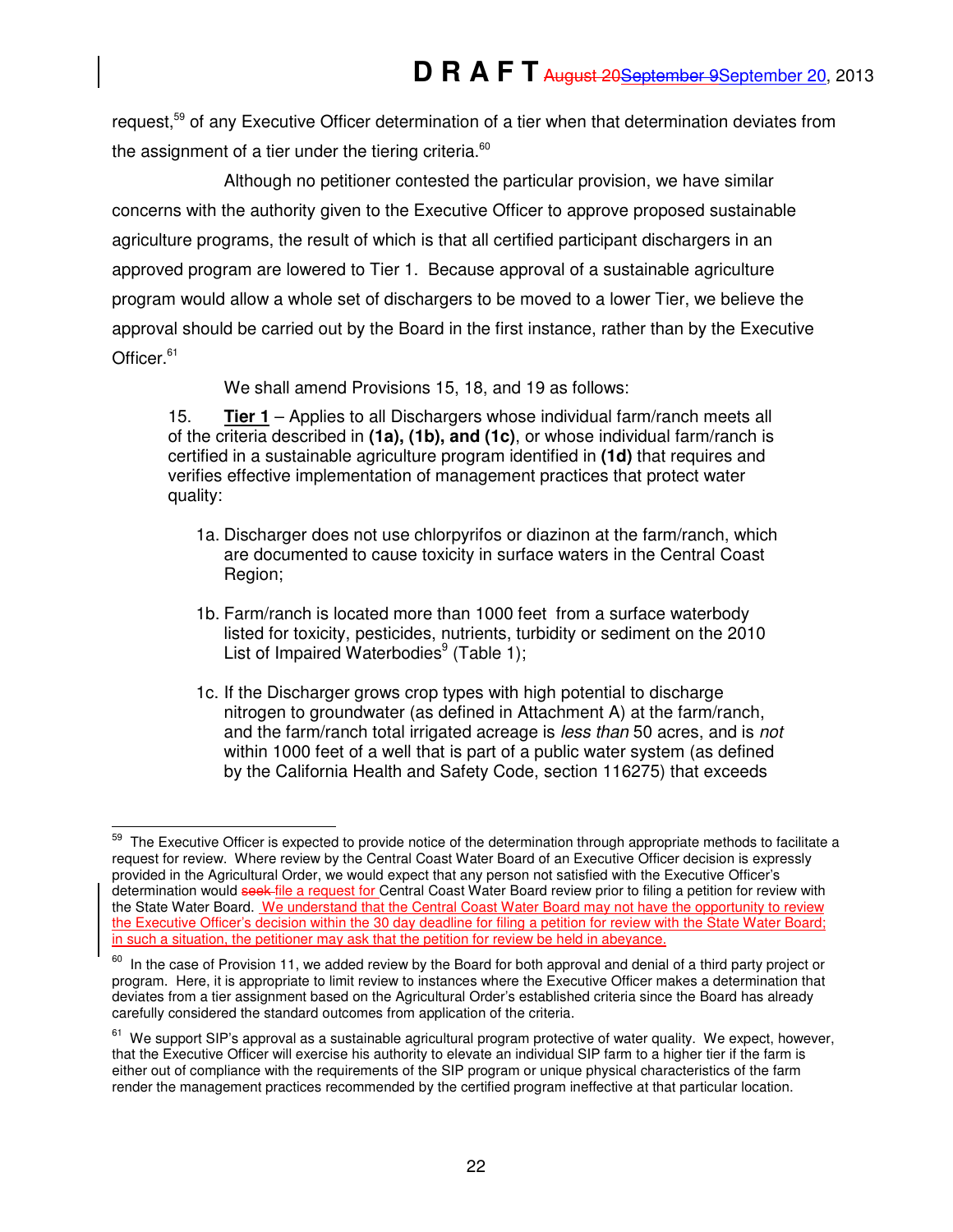the maximum contaminant level (MCL) for nitrate, nitrite, or nitrate + nitrite $10$ :

1d. Sustainability in Practice (SIP, certified by the Central Coast Vineyard Team) or other certified programs approved by the Executive Officer **Central Coast Water Board**.

\* \* \*

18. Dischargers may submit a request to the Executive Officer to approve transfer to a lower tier. The Discharger must provide information to demonstrate a lower level of waste discharge and a lower threat to water quality, including site-specific operational and water quality information to characterize the waste discharge and resulting effect on water quality. Dischargers remain in the tier determined by the criteria above and must meet all conditions for that tier until the Executive Officer approves the request to transfer to a lower tier. At a minimum, information provided by Dischargers requesting transfer to a lower tier must include the following:

- a. Farm/ranch maps(s) identifying discharge points and any water quality sampling locations;
- b. Schematic showing the flow of irrigation and stormwater runoff, including where it leaves the farm/ranch and where the discharge enters receiving water;
- c. Description of the volume of discharges and when the discharge is present;
- d. Description of type of chemicals applied (e.g., pesticide and fertilizer use);
- e. Description of estimated pollutant loading to groundwater;
- f. Description and results of any individual discharge water quality sampling information available (e.g., irrigation runoff and stormwater sampling, lysimeter sampling);

**If the Executive Officer approves a transfer to a lower tier, any interested person may request that the Central Coast Water Board conduct a discretionary review the Executive Officer's determination.** 

19. The Executive Officer may elevate Tier 1 or Tier 2 Dischargers to a higher tier if the Discharger poses a higher threat to water quality based on information submitted as part of the NOI, MRP, or information observed upon inspection of a ranch/farm, or any other appropriate evidence that indicates the ranch/farm meets the criteria for a higher tier. **If the Executive Officer requires a transfer to a higher tier, any interested person may request that the Central Coast Water Board conduct a discretionary review the Executive Officer's determination.**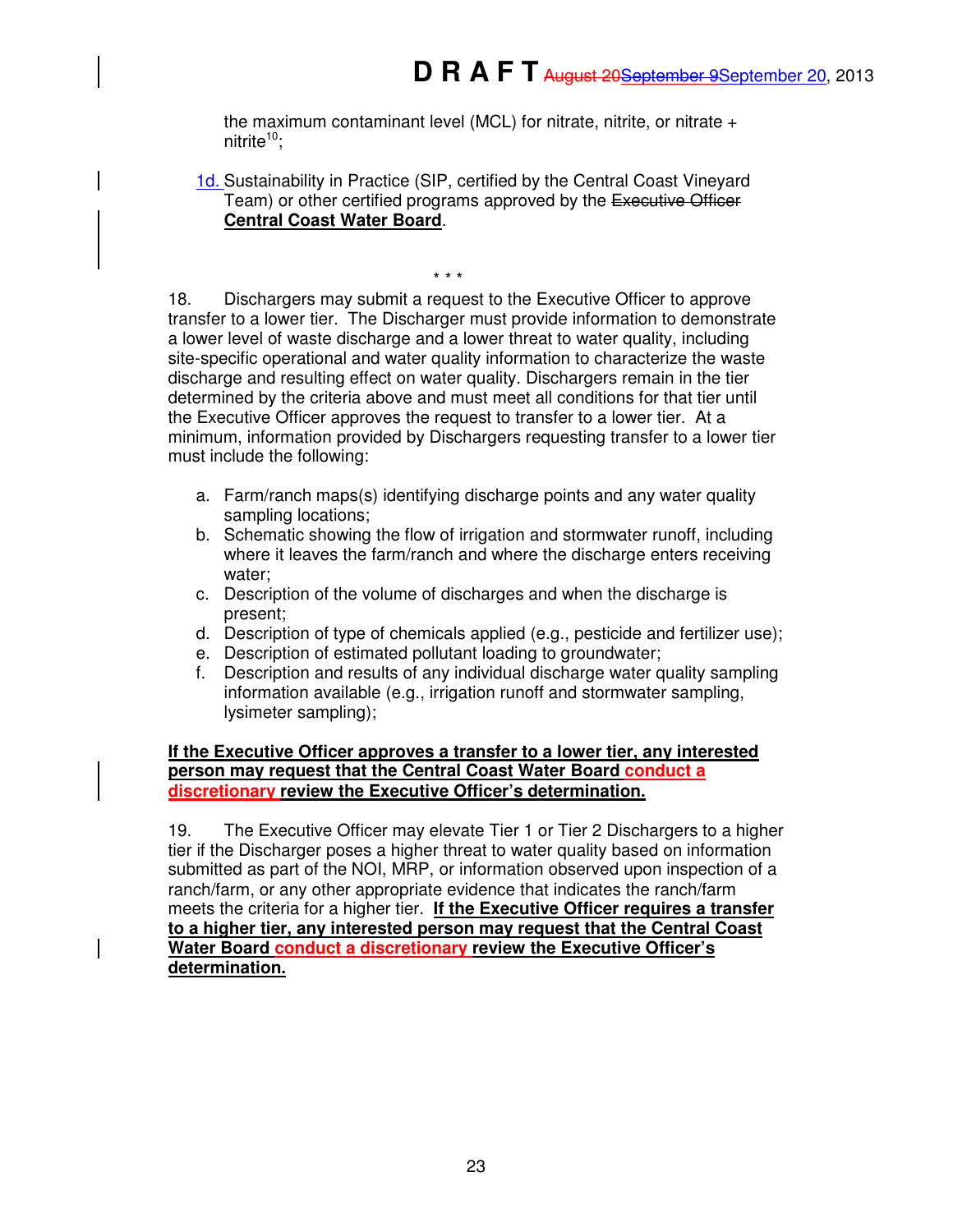### **D. Water Quality Standards Compliance, Provisions 22-23; Effective Control of Pollutant Discharges, Provisions 82, 84-87**

The Agricultural Petitioners contest Provisions 22 and 23 of the Agricultural Order on grounds that the provisions expose dischargers to immediate liability for noncompliance with water quality standards and other provisions of the Central Coast Basin Plan. Although Provisions 22 and 23 are not qualified by any time schedule, we found in the Stay Order that, read in the context of other provisions and findings of the Order, the provisions do not require immediate compliance. Provision 12 of the Agricultural Order states that "[d]ischargers who are subject to this Order shall implement management practices, as necessary, to improve and protect water quality and to achieve compliance with applicable water quality standards." Finding 10 of the Agricultural Order similarly states that [d]ischargers must implement, and where appropriate update or improve, management practices . . . to effectively control discharges, meet water quality standards and achieve compliance with this Order. $^{\cdot\prime\prime\prime\prime}$  We accordingly declined to stay Provisions 22 and 23 because we found that the Central Coast Water Board made it sufficiently clear in the Agricultural Order that it will not take enforcement action against a discharger for violations of Provisions 22 and 23 where that discharger is implementing and or improving management practices to address discharges impacting water quality.

The Agricultural Petitioners also challenge Provisions 84 through 87 of the Agricultural Order, which were not before us in the stay proceedings. These provisions prescribe dates by which Tier 3 dischargers must "effectively control" discharges of pesticides and toxic substances, sediment and turbidity, nutrients, and nitrate to groundwater, respectively. The Agricultural Petitioners argue that the provisions are unreasonable and render dischargers vulnerable to enforcement for failing to control all relevant discharges by the prescribed dates. According to the Central Coast Water Board, provisions 84-87 were intended to be read in the context of Provision 82, which states that the Central Coast Water Board will consider a wide set of factors in determining whether a Tier 3 discharger is effectively controlling the relevant pollutants. Those factors include effectiveness of management practice implementation, effectiveness of treatment or control measures, results of individual discharge monitoring and downstream surface water monitoring, and information obtained from inspections. Provision 82 also references Table 4, which sets targets and milestones for reaching those targets for the pollutants referenced in Provisions 84-87. The Central Coast Water Board's Response to the

j  $62$  See also Agricultural Order, Attachment A, Finding 2.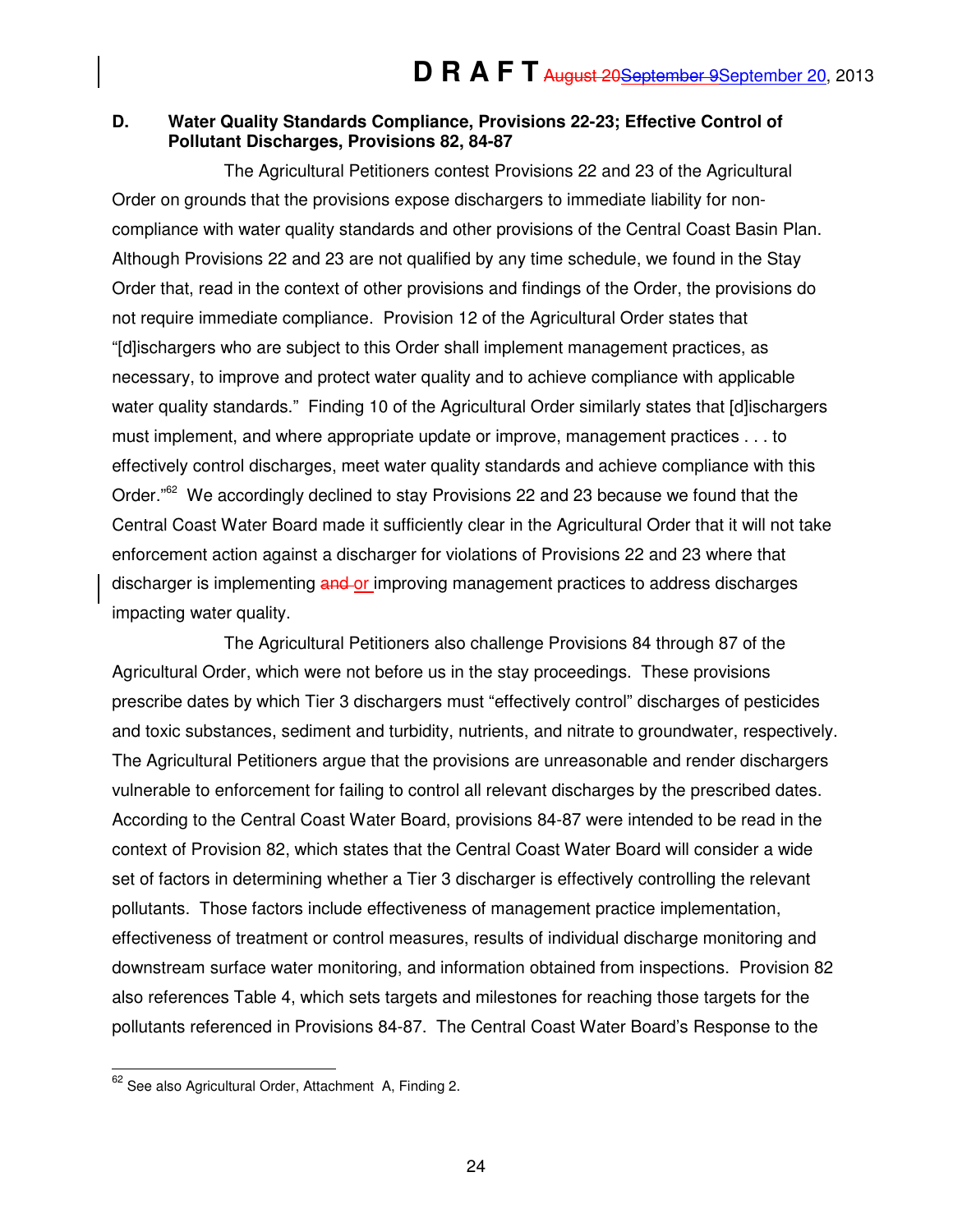Petitions clarifies that the Board intended to use multiple indicators, including the milestones in Table 4, which are non-enforceable indicators, to determine whether a discharger is effectively controlling a pollutant. The Central Coast Water Board also states that, consistent with Finding 10 and Provision 12 of the Agricultural Order, and similar to its approach to water quality standards, the Board will not take enforcement action against a discharger that is implementing and improving management practices to address discharges impacting water quality.<sup>63</sup> We find that, while Provision 82 gives some context to the term "effectively control," the factors to be considered are phrased in terms of the "effectiveness" of practice implementation and "results" of monitoring, so that it is not entirely clear whether a discharger may be in violation of Provisions 84-87 even if the discharger is implementing management practices in good faith to address problem discharges. We will add a new provision to the Order to make explicit the Central Coast Water Board's intent that implementation of increasingly more effective management practices in an iterative manner as necessary constitutes compliance with Provisions 22-23 and Provisions 84-87 of the Agricultural Order. While agricultural regulatory programs must in the long-term achieve actual quantifiable reductions in pollutant discharges in order to protect and restore water quality, in this permit term, it is appropriate for the Central Coast Water Board to attribute determine that a discharger is in compliance with these provisions where a discharger is engaged in a conscientious effortprocess to implement appropriate effective controls.<sup>64</sup> Dischargers must make a conscientious effort to identify and implement management practices that effectively address the relevant water quality issue. While we encourage innovation, we expect that most dischargers will implement known and available management practices in the near term.

We will also include in the new provision a reference to Provision 33 of the Order. Provision 33, which is discussed in greater detail in the next section, requires that discharges of waste to groundwater and surface water from containment structures not cause or contribute to water quality exceedances. For the same reasons discussed above, compliance with Provision 33 may also be achieved through implementation of management practices through a process of iterative improvement.

<sup>63</sup> <sup>63</sup> Central Coast Water Board Petition Response, pp. 81-82.

<sup>&</sup>lt;sup>64</sup> The approach taken in the Agricultural Order to achieving compliance with the Central Coast Basin Plan requirements over time through management practice implementation is consistent with the State Water Board's Non-Point Source Policy (pp. 12-13) and consistent with the public interest in addressing a water quality issue that has few immediate and easy solutions.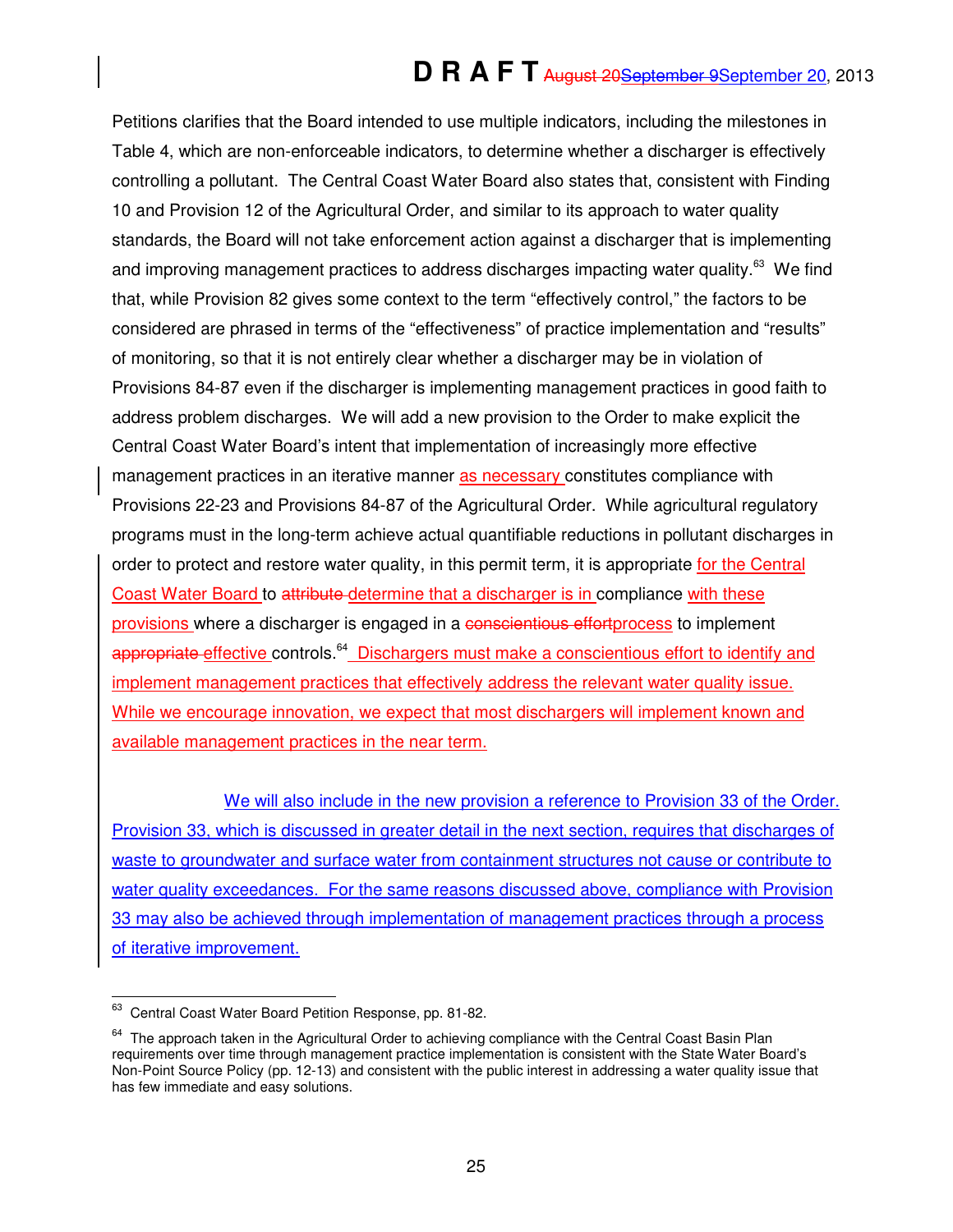We will also Finally, we edit Provision 22 to clarify that the appropriate

requirement is for dischargers to not "cause or contribute to exceedances of water quality standards," rather than "comply with water quality standards."<sup>65</sup>

We shall amend Provision 22 as follows:

**22.** Dischargers must comply with **shall not cause or contribute to exceedances of** applicable water quality standards, as defined in Attachment A, **shall** protect the beneficial uses of waters of the State and **shall** prevent nuisance as defined in Water Code section 13050.

We shall add Provision 87A 87.5 as follows<u>:<sup>66</sup>;</u>

**87A87.5**. **To comply with Provisions 22, 23, 33, and 84-87 of this Order, Dischargers must (1) implement management practices that prevent or reduce discharges of waste that are causing or contributing to exceedances of water quality standards; and (2) to the extent practice effectiveness evaluation or reporting, monitoring data, or inspections indicate that the implemented management practices have not been effective in preventing the discharges from causing or contributing to exceedances of water quality standards, the Discharger must implement modified improved management practices.**

#### **E. Containment Structures, Provision 33**

j

The Agricultural Petitioners assert that Provision 33 of the Agricultural Order, requiring that dischargers "manage, construct, or maintain" containment structures "to avoid percolation of waste to groundwater" and to "minimize surface water overflows," constitutes an unreasonable restriction on the use of retention ponds. In particular, the Agricultural Petitioners argue that compliance with this provision would require dischargers to design or construct new containment structures or replace or upgrade existing containment structures, possibly requiring lining the structures. The Central Coast Water Board has stated that Provision 33 does not require lining of containment structures and that dischargers are expected to simply make iterative progress toward meeting the requirement "to avoid percolation to groundwater."<sup>67</sup> In the Stay Order, we stayed Provision 33 on the grounds that the plain language of the provision does not align with the Central Coast Water Board's stated intentions for it. We now make the

 $65$  Although we have not revised every reference to compliance with water quality standards in the Agricultural Order, in all appropriate places, we interpret the requirement to "comply" with water quality standards to mean "not cause or contribute to exceedances of" water quality standards.

<sup>&</sup>lt;sup>66</sup> Provision 87.5 is to be inserted between provisions 87 and 88 as a new provision; it is not to be inserted as a subsection of provision 87.

 $67$  See Stay Order, pp. 12-13; Central Coast Water Board Written Response to Petitions (Oct. 31, 2012) (Central Coast Water Board Response to Petitions), pp. 75-77.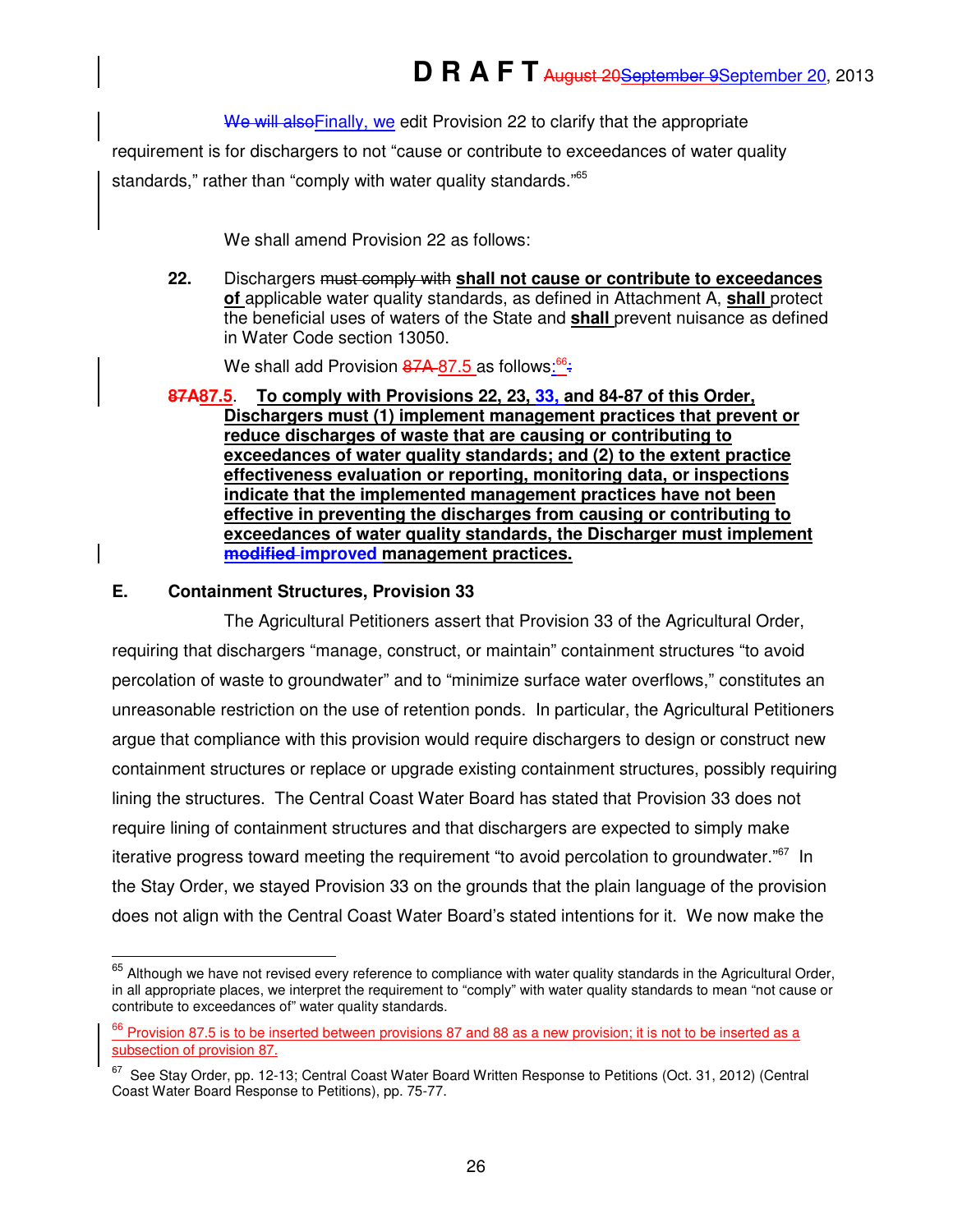| necessary changes to make Provision 33 consistent with its intended purpose. We have            |
|-------------------------------------------------------------------------------------------------|
| already stated that compliance with Provision 33 is subject to an iterative process of          |
| management practice implementation as specified in new Provision 87.5. We retain the word       |
| "avoid" in the provision because we disagree that requiring the avoidance of "percolation of    |
| waste" to groundwater constitutes a prohibition on all percolation of water to groundwater and  |
| further because the specific compliance options added to the provision We additionally specify  |
| some of the types of management practices that may result in compliance with Provision 33.      |
| make it sufficiently clear that dischargers may comply with the provision through measures that |
| avoid the discharge of waste yet continue to allow percolation of water.                        |

We shall amend Provision 33 as follows:

33. Dischargers who utilize containment structures (such as retention ponds or reservoirs) to achieve treatment or control of the discharge of wastes must manage, construct,  $e\mathbf{r}$  and maintain such containment structures to avoid percolation of waste to groundwater that causes or contributes to exceedances of water quality standards, and to minimize surface water overflows that have the potential to impair water quality **discharges of waste to groundwater and surface water that cause or contribute to exceedances of water quality standards. the percolation of waste to groundwater, minimize surface water overflows, and avoid degrading groundwater or surface water quality. Dischargers may choose the method of compliance appropriate for the individual farm, which may include, but is not limited to:** 

- **implementing chemical treatment (e.g., enzymes);**
- implementing biological treatment (e.g., wood chips);
- **recycling or reusing contained water to minimize infiltration or discharge of waste;**
- **minimizing volume of water in the containment structure to minimize percolation of waste;**
- **minimizing percolation of waste via a synthetic, concrete, clay, or low permeability soil liner.**[68]

### **F. Farm Plan/Practice Effectiveness and Compliance, Provision 44**

The Agricultural Petitioners argue that Provision 44.g, which requires the Farm Plan to include a "description and results of methods used to verify practice effectiveness," is unreasonable because the term "verify" implies the need for costly studies and statistical analyses. During the stay proceedings, the Central Coast Water Board testified that Provision 44.g does not dictate how the discharger would evaluate practice effectiveness and that it was the Board's expectation that dischargers could meet the requirements of 44.g by reporting on standard farming practices, such as evaluating irrigation efficiency to determine

 $\overline{a}$  $^{68}$  The edits to Provision 33 generally track those suggested by the Central Coast Water Board in its Response to the Petitions, pp. 75-77.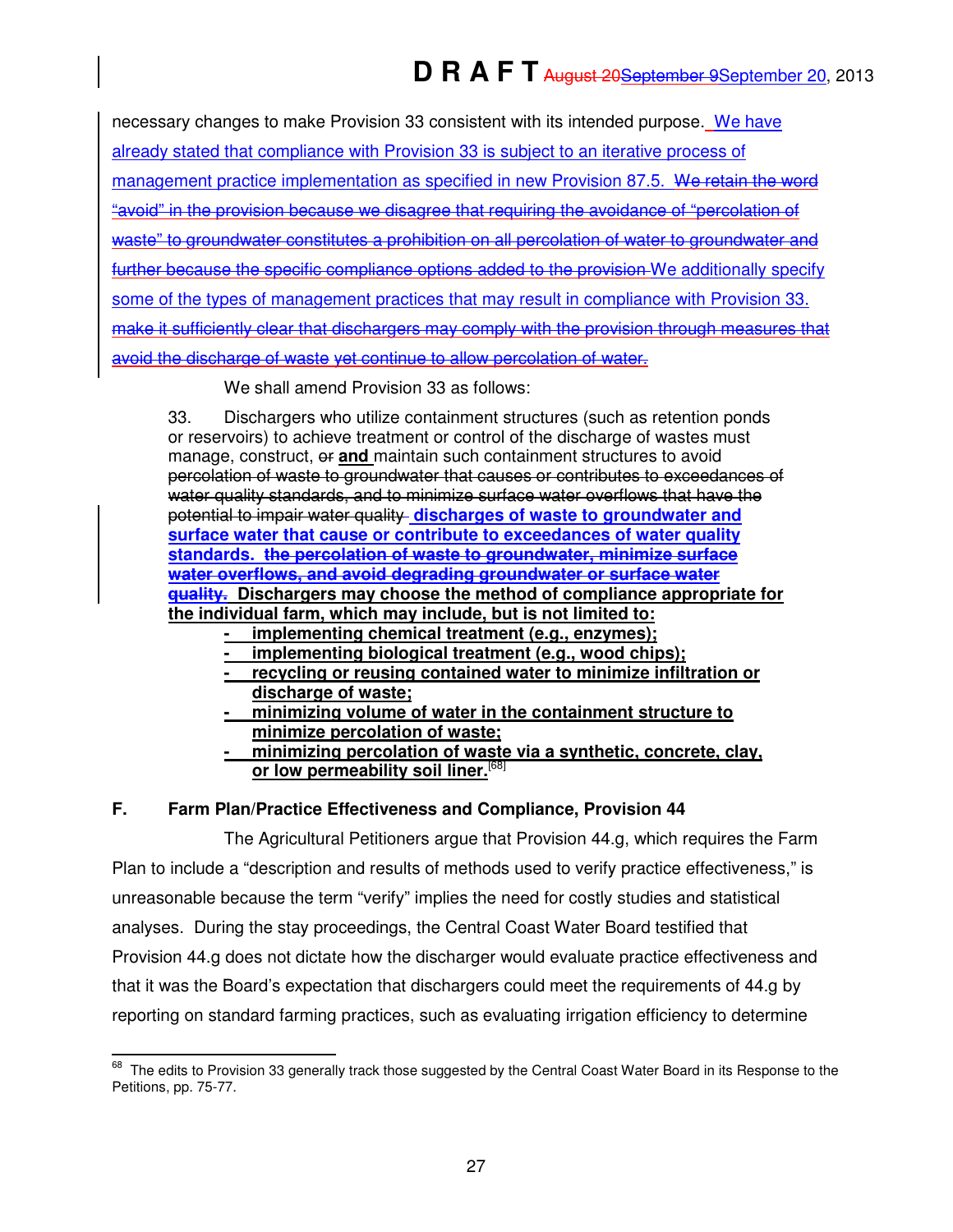water use, combined with visual inspection and record keeping.<sup>69</sup> We stayed Provision 44.g pending resolution of the petitions on the merits, finding it ambiguous as written.

In its Response to the Petitions, the Central Coast Water Board has recommended that the State Water Board provide clarifying language for Provision 44.g, consistent with its position that practice effectiveness verification may rely on standard farming practices, visual inspections, and record keeping.<sup>70</sup> With this clarification, we find that the burden of the reporting required under 44.g bears a reasonable relationship to its anticipated benefits, as dischargers will not be required to hire consultants for study design and analysis. The practice effectiveness reporting, along with the water quality monitoring and photo monitoring required by the Agricultural Order, inform a determination of the adequacy and effectiveness of the Agricultural Order's conditions, as required by Water Code section 13269, subdivision  $(a)(2)$ .<sup>71</sup>

The Agricultural Petitioners additionally argue that privacy and competitive advantage concerns should preclude the requirement in Provision 44 that a current copy of the Farm Plan be made available to the Central Coast Water Board staff upon request. Petitioners' concern appears to be that proprietary information contained in the submitted Farm Plan could then be disclosed in response to a Public Records Act request.<sup>72</sup> We recognize the concern with disclosure of sensitive business information; however, the existing exceptions to the Water Code and to the Public Records Act, which allow withholding of information deemed trade secrets and secret processes, is sufficient to protect the most sensitive submitted data.<sup>73</sup> We must strike a balance between the need of the Central Coast Water Board to obtain information

 $\overline{a}$ 

<sup>&</sup>lt;sup>69</sup> See Stay Order, pp. 14-16.

<sup>70</sup> Central Coast Water Board Response to Petitions. p. 15.

 $71$  We decline to amend subsection c because we do not construe the word "locations" in 44.c to mean only "points." as Ocean Mist appears to construe it. "Locations" includes both points (e.g., outfalls such as pipes/culverts) and areas (e.g., low points on the edge of the field). We also will not amend subsection d. The phrase "description of the typical volume of discharges and when the discharge is typically present" is sufficiently descriptive of the type of estimated, general information sought by the Central Coast Water Board under the provision. Similar information is required to be reported in Section E of the Annual Compliance Form (see Exhibit 1 attached hereto). To the extent there is any remaining confusion as to what should be recorded in the Farm Plan under subsection d, the information requested in the Annual Compliance Form may act as an example. Finally, we will not remove the requirement in subsection f to identify management practices implemented to minimize the impact of tile drain discharges to water quality. Discharges from tile drains carry pollutants to surface waters and are appropriate for management practice implementation. (See AR File Nos. 207 [Letter 85]; 228. p. 50; 265, p. 483.) Requiring ongoing management practice implementation to minimize the impact of tile drain discharges on water quality is not inconsistent with the Central Coast Water Board staff's acknowledgment that tile drain discharges will require longer term study and cooperative solutions. (See AR File Nos. 233, pp.48-50; 295, pp. 8-10).

 $72$  Gov. Code, §§ 6250 et seq.

<sup>&</sup>lt;sup>73</sup> Wat. Code, § 13267, subd. (b)(2); Gov. Code, § 6254, subd. (k); Evid. Code, § 1060.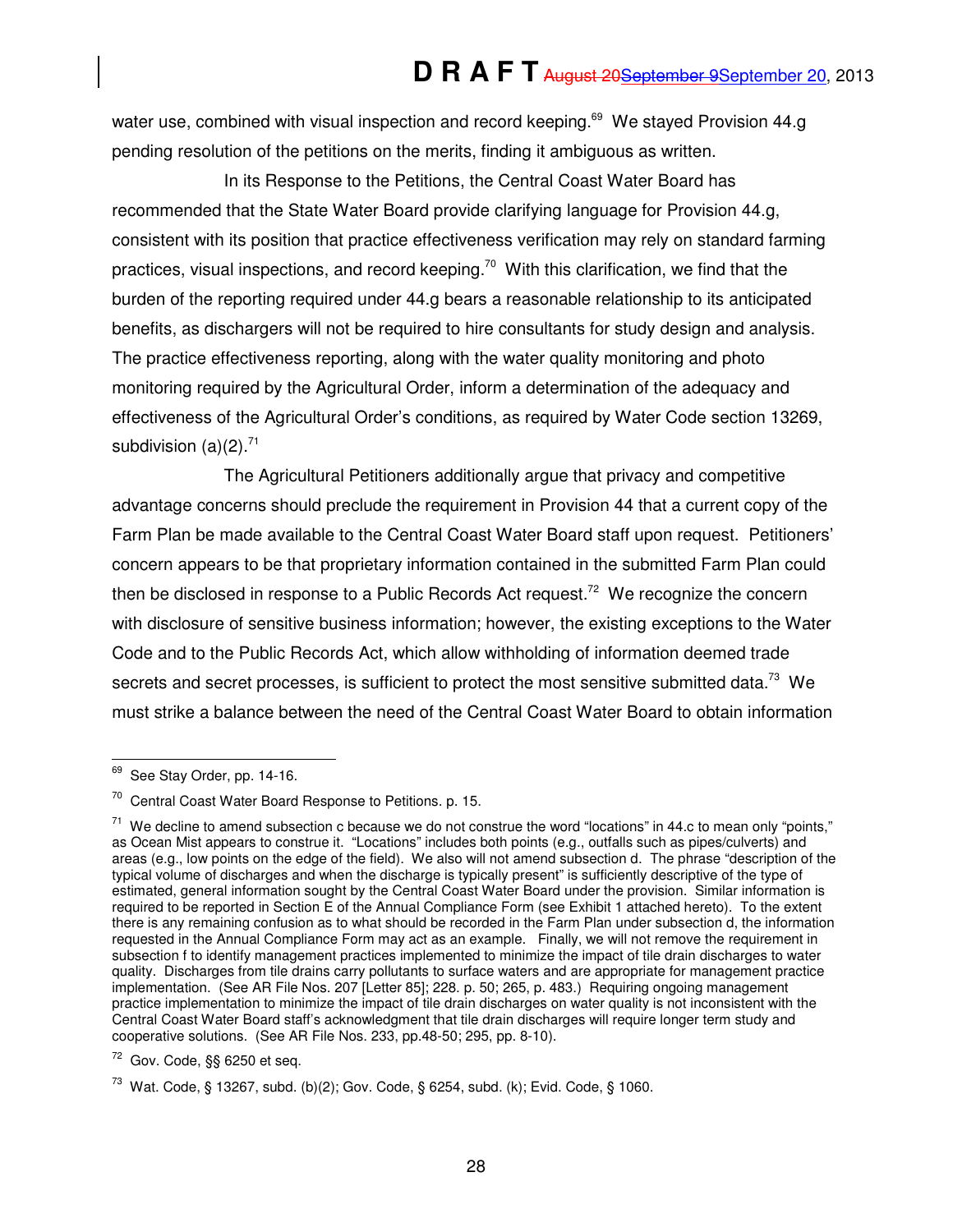for compliance determination and the need of the public for transparency on the one hand, and the need of the agricultural community to innovate and compete on the other hand. Given the significant water quality problems facing the Central Coast region due to agricultural discharges, we decline to strike that balance in a manner more protective of business information than that established by the Legislature in the Water Code and the Public Records Act. The Central Coast Water Board has established an appropriate process in the Agricultural Order in Provision 65 for identifying information that is asserted to be exempt from disclosure.

We shall amend Provision 44 as follows:

44. **By October 1, 2012**, Dischargers must develop a farm water quality management plan (Farm Plan), or update the Farm Plan as necessary, and implement it to achieve compliance with this Order. Farm Plans must be kept current, kept on the farm, and a current copy must be made available to Central Coast Water Board staff, upon request. At a minimum, Farm Plans must include:

- a. Copy of this Order and a copy of the Notice of Intent (NOI) submitted to the Central Coast Water Board for reference by operating personnel and inspection by Central Coast Water Board staff;
- b. Date the Farm Plan was last updated;
- c. Farm/ranch maps(s) identifying irrigation and stormwater runoff discharge locations where irrigation and stormwater runoff leaves or may leave the farm/ranch and where the discharge enters or may enter receiving water;
- d. Description of the typical volume of discharges and when the discharge is typically present;
- e. Description of type of chemicals applied (e.g., pesticide and fertilizer use);
- f. Description and time schedule for any farm water quality management practices, treatment and/or control measures implemented to comply with this Order. This includes, but is not limited to, management practices related to irrigation efficiency and management, pesticide management, nutrient management, salinity management, sediment and erosion control (including stormwater management), and aquatic habitat protection to achieve compliance with this Order. In addition, Farm Plans must describe tile drain discharges and the management measures Dischargers have implemented or will implement to minimize impacts to water quality;
- g. Description and results of methods used to verify practice effectiveness and compliance with this Order (e.g., water quality sampling, discharge characterization, reductions in pollutant loading); **A description of the method and schedule for assessing the effectiveness of each management practice, treatment, and control measure identified in accordance with subsection (f). Such methods for assessing effectiveness are expected to be based on standard practices such as, but not limited to: visual inspections, photographs, soil nutrient testing, soil moisture measurements, and recordkeeping. Dischargers may also choose more advanced methods for assessing effectiveness, such as water quality sampling, modeling software, calculated reductions in pollutant loading, toxicity testing, biological indicators evaluations, and other measurement types that**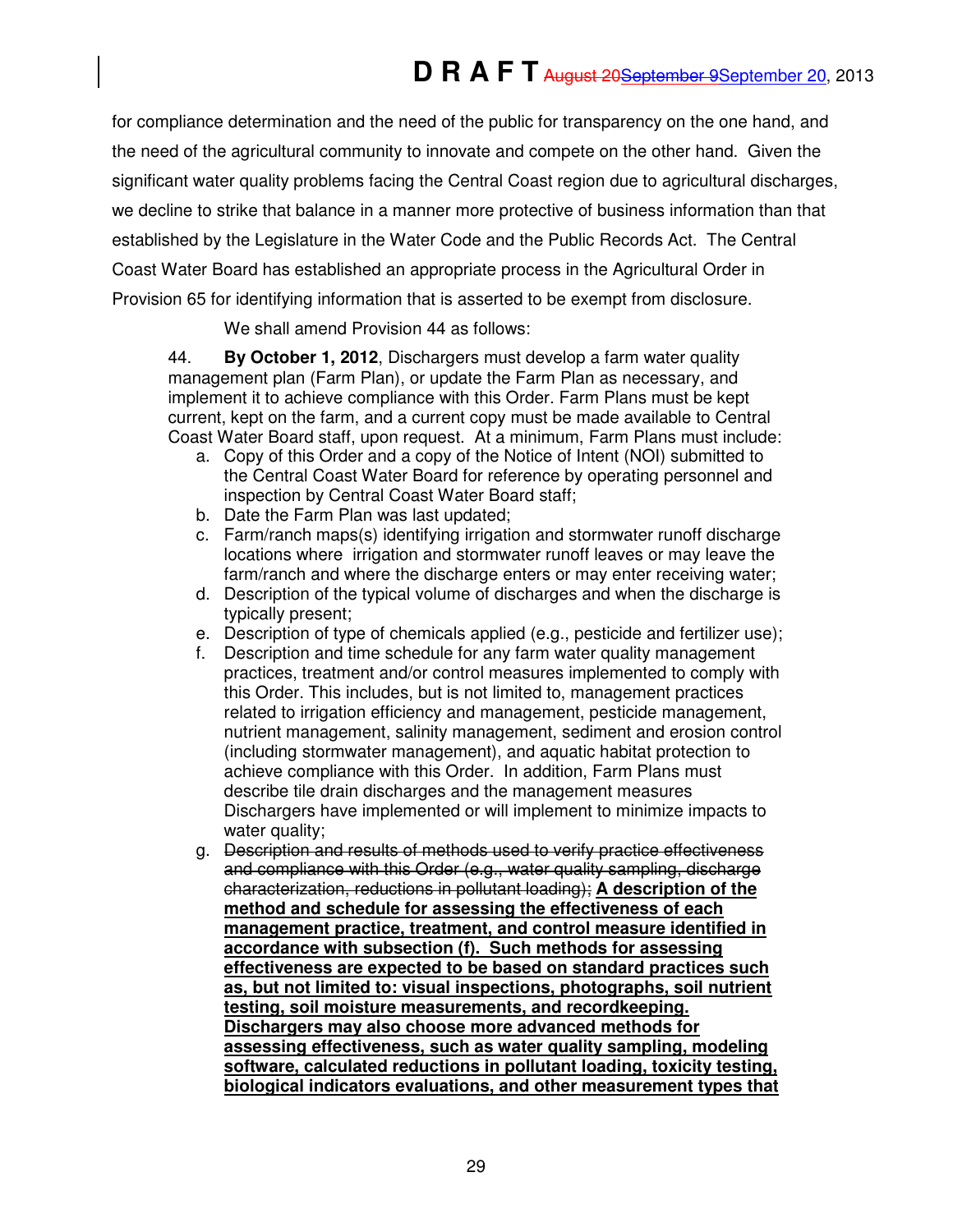#### **prove useful to determining the effectiveness of a management practice. The use of advanced methods is not required.**

### **G. Groundwater Monitoring, Provision 51 and Part 2 of Tier 1-3 MRPs**

The Agricultural Order requires dischargers in all tiers to sample private domestic drinking water wells and at least one irrigation water well on the farm to evaluate groundwater conditions. All dischargers must conduct two rounds of monitoring over the course of the first year of the Agricultural Order and must submit the results by October 1, 2013. Tier 3 dischargers must additionally sample once per year and submit the results annually thereafter. In each case, the dischargers may choose to participate in a cooperative groundwater monitoring effort in lieu of individual monitoring and reporting, and Tier 1 and Tier 2 dischargers also have the option of submitting existing data instead of conducting new sampling.<sup>74</sup> The Agricultural Petitioners assert that the burden of conducting the groundwater monitoring does not bear a reasonable relationship to the need for the monitoring and reporting and that the monitoring is therefore contrary to the requirements of Water Code section 13267.<sup>75</sup>

We declined to stay the groundwater monitoring provisions when we considered the issue as part of the stay proceedings, pointing to the compelling concerns regarding drinking water safety and nitrates in groundwater.<sup>76</sup> We decline to strike them now for the same and additional considerations as explained below.

The Agricultural Petitioners' primary objection to the monitoring of drinking water and irrigation water wells appears to be that such information does not accurately measure compliance with the Agricultural Order. In other words, the current levels of nitrate in supply wells may be unrelated to current management activities. Therefore, they posit, the burden of conducting the monitoring is not reasonably related to the benefit of compliance determination. We do not disagree with Agricultural Petitioners' position that groundwater monitoring is an inexact measure of compliance. Nitrate measured in the groundwater now may reflect historic practices, not current practices. Further, in some areas – but not all – trends must be measured over the course of a number of years, often decades, so that even annual data over the course of the five-year term of the Agricultural Order may reveal little about whether concurrently

 $\overline{a}$  $74$  Agricultural Order, Prov. 51, MRPs 1, 2, & 3, Part 2, §§ A, B.

 $75$  We see no merit in the argument made by the Agricultural Petitioners that, for all contested monitoring and reporting provisions, the Central Coast Water Board failed to provide dischargers "with a written explanation with regard to the need for the reports" and to "identify the evidence that supports requiring that person to provide the reports." (Wat. Code, § 13267, subd. (b)(1).) The need for the monitoring and reporting provisions, as well as the bases for including these requirements, is well documented in the various staff reports supporting the Agricultural Order as cited throughout this Order.

 $76$  Stay Order, pp. 16-17.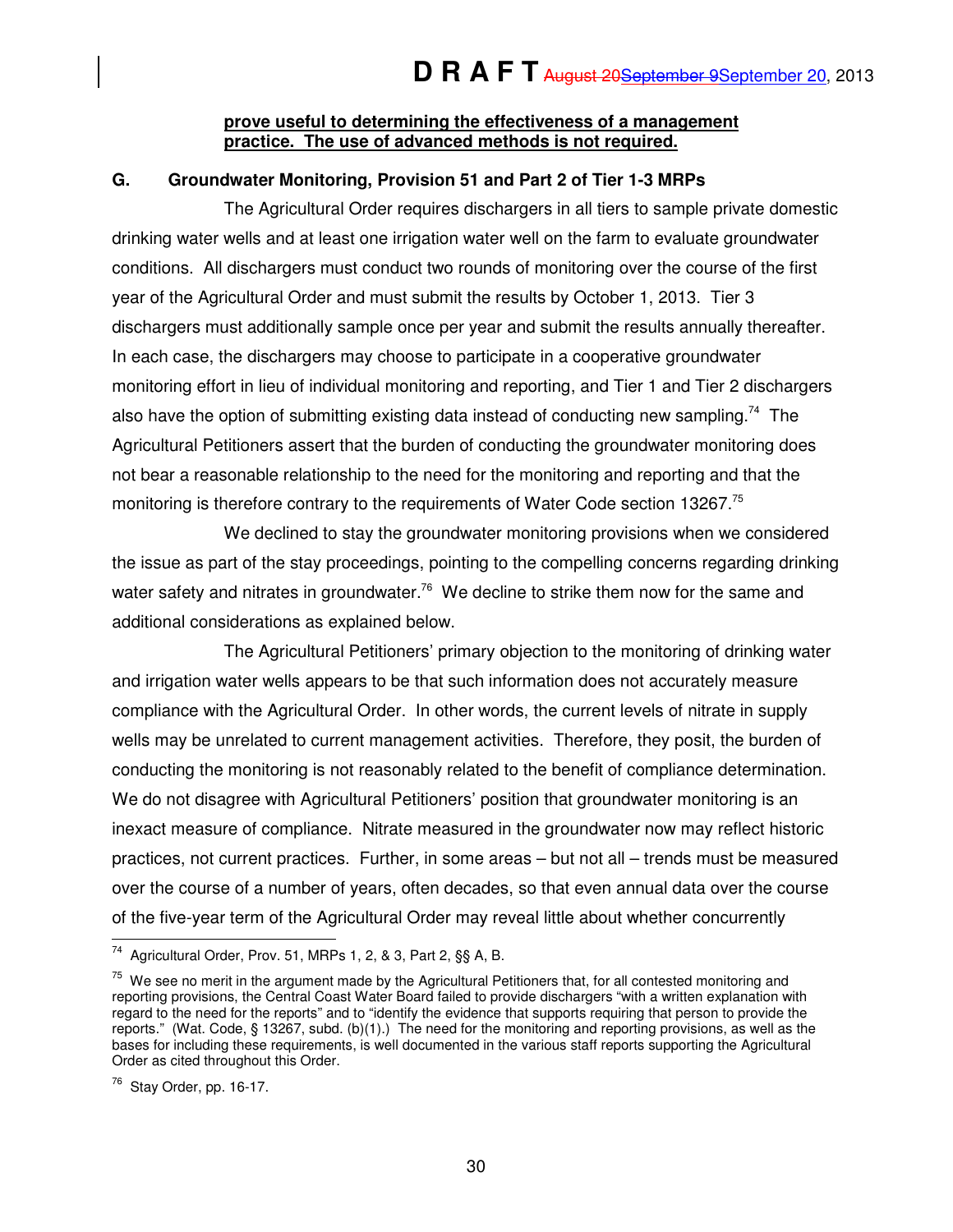implemented management practices are leading to improvements. We will task the Expert Panel with considering appropriate structures and methodologies for monitoring that may support long-term nitrate control efforts.

Compliance determination is not, however, the sole, or even primary, reason the Central Coast Water Board has required groundwater monitoring. After a review of the record, we find that the Central Coast Water Board required groundwater monitoring for reasons reasonably related to the relatively low burden of conducting the monitoring. The Board asserted that the shallow or intermediate groundwater depths of agricultural and domestic drinking water wells may provide shorter-term indicators of impacts from agricultural discharges. But the Board also stated that the data is needed to characterize groundwater quality to help the Board identify and prioritize for follow up areas and individual farms that are at greater risk for pollutant loading and to inform those domestic well users who may be affected by poor drinking water quality. With regard to monitoring in individual irrigation water wells, the Central Coast Water Board also found that such monitoring will provide information to the discharger to account for nitrogen in irrigation water and inform appropriate reduction in fertilizer application.<sup>77</sup>

We considered the cost of groundwater monitoring in the Stay Order and contrasted the \$2,000-\$3,000 per sample projected by the dischargers with laboratory quotes introduced by Central Coast Water Board estimating charges of less than \$200 per sample.<sup>78</sup> The actual costs may fall somewhere in between, but we do not view these costs as unreasonable in light of the benefits of groundwater monitoring.<sup>79</sup> Further, we note that dischargers have the option of sharing costs by joining a third party group for groundwater monitoring in lieu of individual monitoring and, as we discussed previously, we expect the Central Coast Water Board to work in good faith with dischargers to make this option a viable one. Given the importance of characterizing groundwater quality in the region, the significant danger to the public of consuming drinking water with high nitrate concentrations, and the need for dischargers to know the nitrogen levels in their irrigation water supply, we find that the Central Coast Water Board reasonably required initial sampling of drinking water wells and agricultural supply wells.

We see the benefits of annual groundwater monitoring for Tier 3 dischargers as less compelling. Once dischargers have conducted the first-year round of monitoring of drinking

 $\overline{a}$ 

 $77$  AR File No. 291, pp. 17-19; see also Central Coast Water Board Response to Petitions, p. 48.

<sup>&</sup>lt;sup>78</sup> Stay Order, pp.16-17 (citing AR File No 234 at p. 34; Central Coast Water Board Submission (Aug. 27, 2012), Exh. 21; Schroeter Testimony (Aug. 30, 2012)).

 $79$  Wat. Code, § 13267, subd. (b)(1).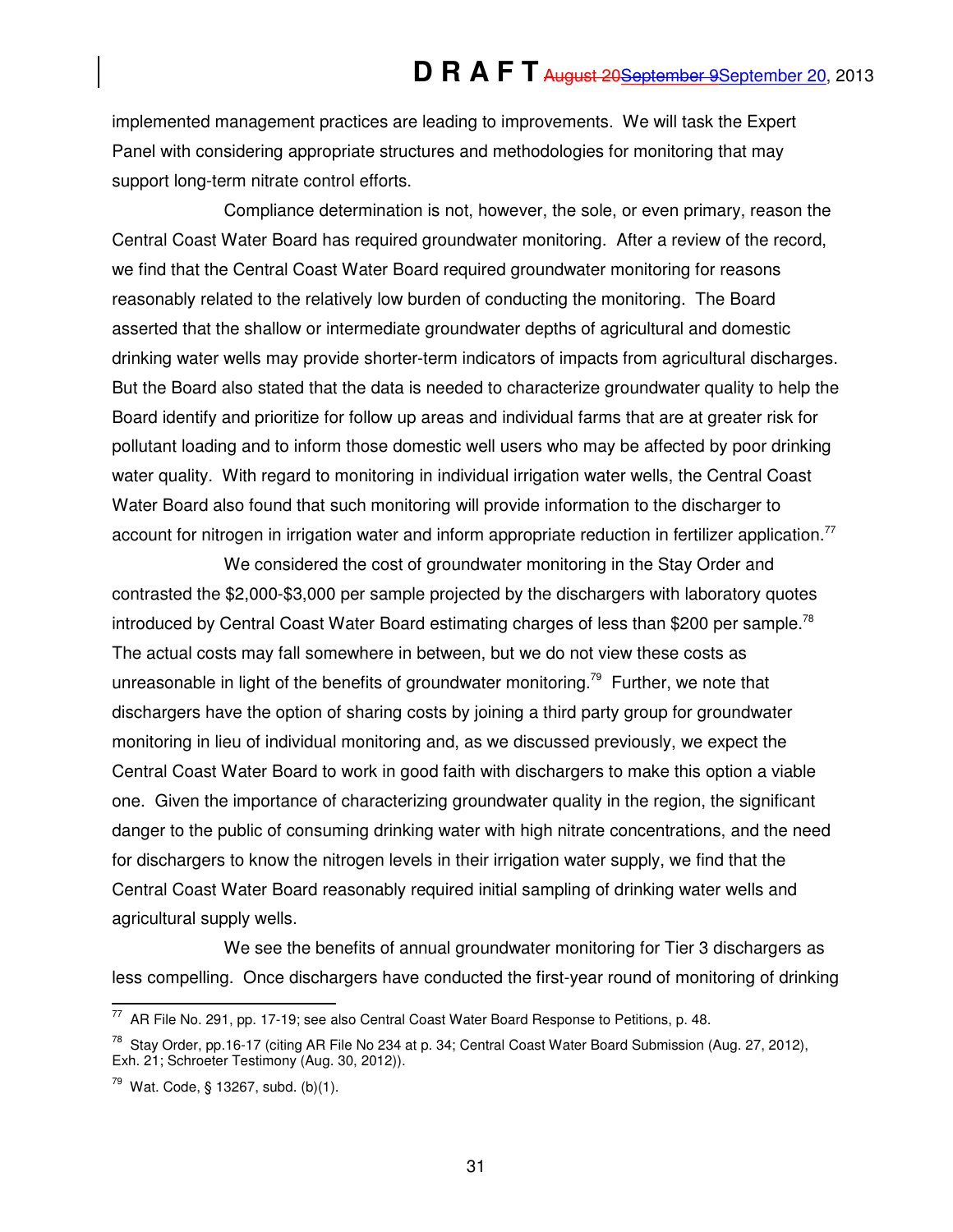water wells and irrigation water wells, the primary purpose of such monitoring in detecting unhealthy levels of nitrates or of evaluating the nitrogen content of irrigation water is arguably accomplished. However, we cannot rule out the possibility that water quality in a well may change drasticallyfluctuate within a year, and, particularly in the context of health concerns with drinking water quality, find that annual monitoring for the highest risk dischargers is reasonable.

We deny the Agricultural Petitioners' request to strike or amend Provision 51 of the Agricultural Order and Sections A.1-5 and B of Part 2 of MRP Orders 1, 2, and 3.

However, we will make a revisions to the cooperative groundwater monitoring provisions at Section A.6 of Part 2 of MRP Orders 1, 2, and 3. The revision clarifies that any cooperative groundwater monitoring program must require sampling of all domestic drinking water wells to the same extent these wells are required to be sampled under the individual groundwater monitoring provisions. Nitrate in groundwater is a significant public health threat facing the Central Coast region. Nitrate pollution is especially prevalent in the Salinas Valley area, where a large population relies on groundwater for drinking water. Nitrates consumed at concentrations above the MCL of 45 milligrams per liter (mg/L)<sup>80</sup> set by the Department of Public Health can pose serious health risks to pregnant women and infants. Given the significant concerns with drinking water safety in the Central Coast Region, we find that any cooperative groundwater monitoring must still characterize drinking water at the level of the individual well if there is a concern that the nitrate concentration in the well may approach the MCL. The cooperative groundwater monitoring provision states that "at a minimum, the cooperative groundwater monitoring effort must include sufficient monitoring to . . . identify and evaluate groundwater used for domestic drinking water purposes.<sup>"81</sup> The significant health and safety concerns in conjunction with widespread evidence of elevated nitrate levels in the Central Coast Region lead us to the conclusion that identification and evaluation should encompass monitoring of all at risk wells that are used or may be used for drinking water purposes.<sup>82</sup> Our revision states that, even where a cooperative groundwater monitoring program relies on representative sampling to determine nitrate levels in drinking water wells, follow up monitoring direct sampling of the individual well, including annual monitoring, is required if the

 $\overline{a}$  $80$  Expressed as NO<sub>3</sub>.

<sup>81</sup> Tier 1, 2, & 3 MRPs, Part 2, §A.6.

<sup>&</sup>lt;sup>82</sup> In making this determination, we do not review or rely on any cooperative groundwater monitoring programs that have been proposed to or approved by the Central Coast Water Board to date. As stated previously in this Order, those programs post-date the Central Coast Water Board's adoption of the Agricultural Order and are outside the scope of these proceedings. We expect, however, that the Central Coast Water Board will reevaluate any previouslyapproved cooperative groundwater monitoring programs to ensure that they are consistent with this Order.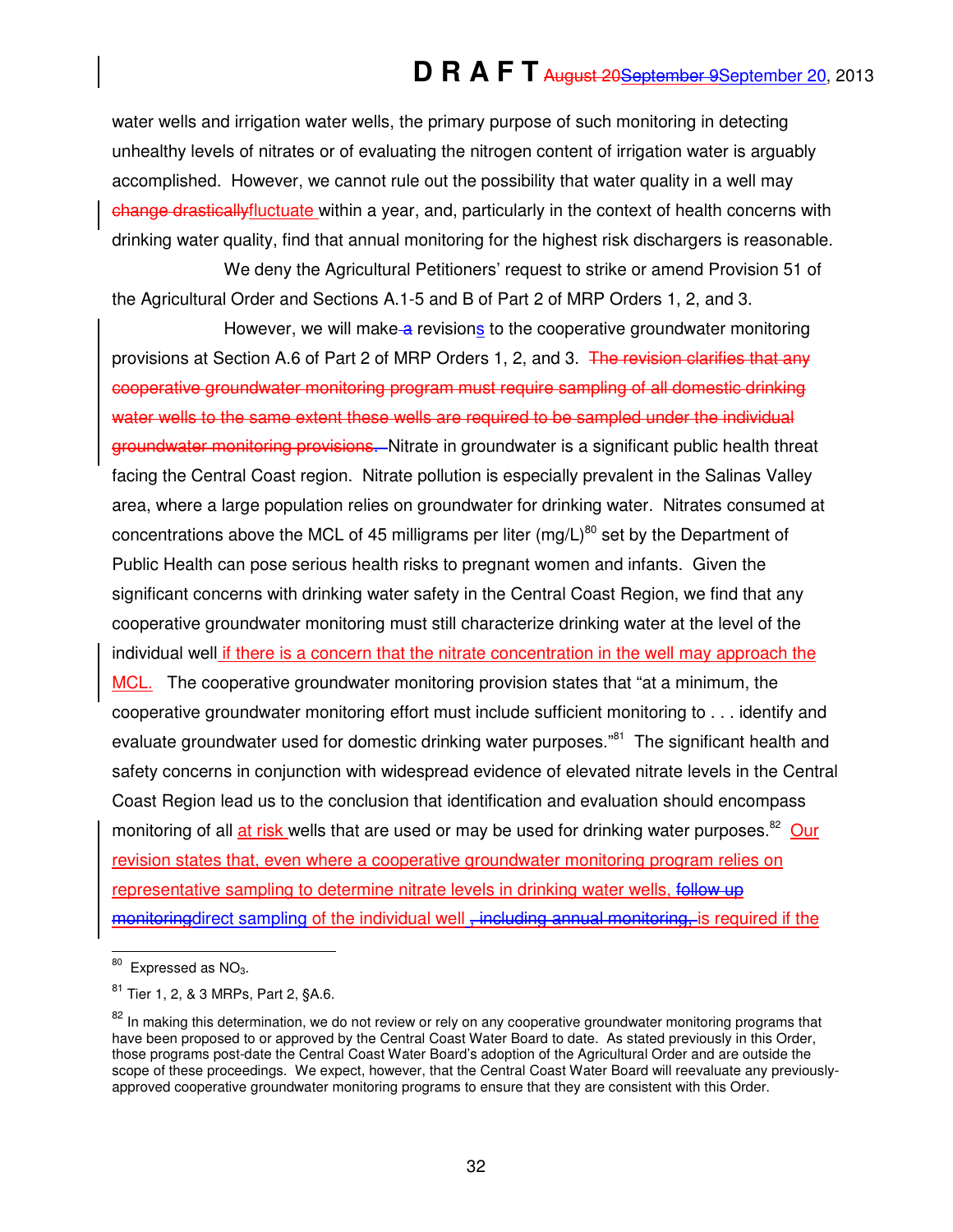nitrate level is projected to be within 8050% of the MCL. Further, repeat sampling is required if the nitrate level is within 80% of the MCL because of the potential for such wells to exceed the MCL in a short timeframe. We note that the Executive Officer has the authority within the MRPs to require increased sampling for both individual and cooperative monitoring where warranted. We expect that, in most cases, the Executive Officer would also require repeat sampling where individual groundwater monitoring shows a nitrate level within 80% of the MCL.

Because the data to be generated through groundwater monitoring is of significant public interest and value, we also find that it is appropriate to provide for discretionary Central Coast Water Board review of Executive Officer approvals or denials of cooperative groundwater monitoring programs, if requested by an interested person.

Finally, we recognize the potential severity and urgency of the health issues associated with drinking groundwater with high concentrations of nitrates, and we will require that the discharger conducting individual groundwater monitoring or the third party conducting cooperative groundwater monitoring notify the users-Central Coast Water Board when a well is identified as exceeding any the MCL for nitrate, and that the discharger or the Central Coast Water Board timely notify users of the well.

We shall amend Section A.6 of Part 2 of the Tier 1, 2, and 3 MRPs, and add Section A.7 to Part 2 of the Tier 1, 2, and 3 MRPs as follows:

> 6. In lieu of conducting individual groundwater monitoring, Dischargers may participate in a cooperative groundwater monitoring effort to help minimize costs and to develop an effective groundwater monitoring program. Qualifying cooperative groundwater monitoring and reporting programs may include, but are not limited to, regional or subregional groundwater programs developed for other purposes as long as the proposed cooperative groundwater monitoring program meets the Central Coast Water Board's general purpose of characterizing groundwater quality and ensuring the protection of drinking water sources. Proposals for cooperative groundwater monitoring efforts, including the use of other regional or subregional groundwater monitoring programs, must be approved by the Executive Officer. **An interested person may seek discretionary review by the Regional Board of the Executive Officer's approval or denial of a cooperative groundwater monitoring program.** At a minimum, the cooperative groundwater monitoring effort must include sufficient monitoring to adequately characterize the groundwater aquifer(s) in the local area of the participating Dischargers, characterize the groundwater quality of the uppermost aquifer, and identify and evaluate groundwater used for domestic drinking water purposes.

**Because drinking water evaluation is a very high priority, Tthe cooperative groundwater monitoring proposals must include one or more of the following approaches for each of the participating**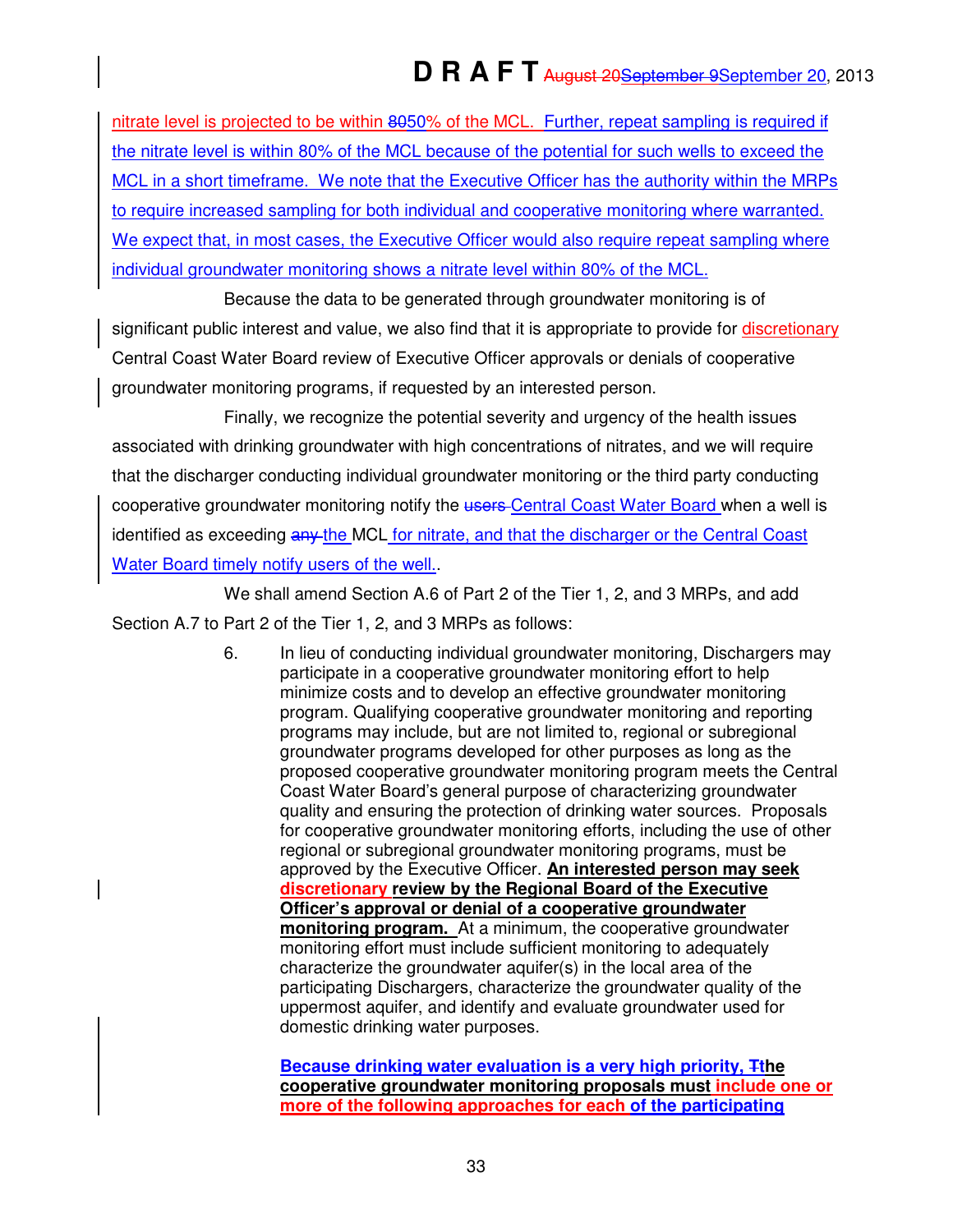**Dischargers' wells that is or may be used for drinking water purposes: (1) direct sampling; include two initial sampling rounds (one Spring, one Fall); of all wells that are used or may be used for drinking water purposes, or (2) submission of appropriate existing data for the well if it has been sampled and analyzed for nitrate using U.S. EPA approved methods at least twice within the last five years; or (3) a statistically valid projections of groundwater quality at the location of the well. If projections are used, the cooperative groundwater monitoring proposal must demonstrate that the statistical methods will yield a high level of confidence. Consideration shall be given to the timing of sampling so that potential seasonal fluctuations and other variables are accounted for and either statistical projections or follow-up monitoring to sample nitrate in the wells at the highest potential value. In addition, alleach of the participating Dischargers' wells that is or may be used for drinking water wells that have, or are is projected to have, a nitrate concentration between 3622.5 and 45 mg/Ll (nitrate as NO<sup>3</sup> (or between 5 and 10 mg/L nitrate + nitrite as N) must be individually sampled. Each of the participating Dischargers' wells that is or may be used for drinking water that has a nitrate concentration between 36 and 45 mg/L nitrate as NO3 (or between 8 and 10 mg/L nitrate + nitrite as N) must have with a repeat sample taken within 12 months and continuingmust be sampled annually thereafter unless an alternate sampling schedule based on trending data for the well is approved by the Executive Officer. Consideration shall be given to the timing of all sampling so that potential seasonal fluctuations and other variables are accounted for, in order that the wells are sampled at the highest potential nitrate value to the extent practicable. Cooperative groundwater monitoring program work must be scheduled so as to make drinking water evaluation the first priority. Drinking water quality information must be reported as it becomes available, and all of the requirements of this paragraph, with the exception of any repeat sampling, must be completed within 12 months of approval of the program.** 

 Cooperative groundwater monitoring efforts must comply with the requirements for sampling protocols and laboratory analytical methods identified in this MRP, including parameters listed in Table 3, or propose a functional equivalent that meets the same objectives and purposes as individual groundwater monitoring. The cooperative groundwater monitoring program must report results consistent with individual groundwater reporting defined in part 2.B, or report results in a manner that is consistent with that approved by the Executive Officer in his or her approval of the cooperative groundwater monitoring proposal. Dischargers electing to participate in a cooperative groundwater monitoring effort must convey this election to the Central Coast Water Board within 90 days of adoption of this Order, and the individual groundwater monitoring requirements shall not apply as long as a cooperative groundwater monitoring proposal for that Discharger's area is submitted within one (1) year of adoption of this Order **by November 1, 2013**. If no cooperative groundwater monitoring proposal for that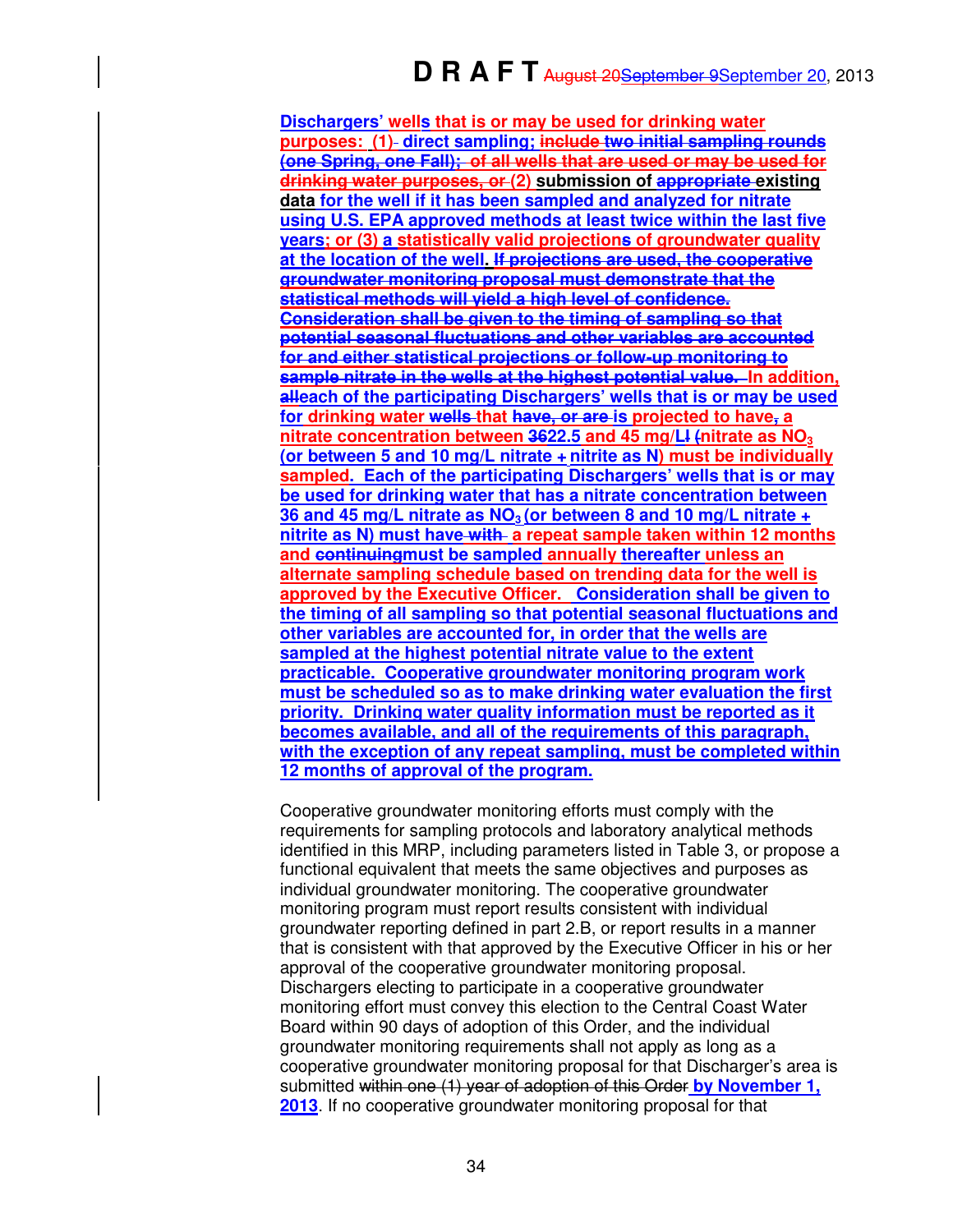Discharger's area is submitted within one (1) year **by November 1, 2013**, then the individual groundwater monitoring provisions shall apply and the Discharger shall have one (1) year to comply with the provisions identified in Part 2.

**7**. **If a discharger conducting individual groundwater monitoring or a third party conducting cooperative groundwater monitoring determines that water in any well that is used or may be used for drinking water exceeds or is projected to exceed any Primary or Secondary MCL, the discharger or third party must notify the Regional Board and users of that water of the exceedance within 30 days. Where the exceedance is of 45 mg/L of nNitrate as NO<sup>3</sup> (or 10mg/L of nNitrate + nNitrite (as N)), the discharger or third party must provide notice to the RegionalCentral Coast Water Board and users within 24 hours of learning of the exceedance or projected exceedance. and include the following information in the notice in both English and Spanish: For wells on a Discharger's farm/ranch, the Central Coast Water Board will require that the Discharger notify the users within 10 days. For all other wells, the Central Coast Water Board will notify the users promptly.**

**Information identifying affected well** 

**Level of Nitrate as NO3 or Nitrate + Nitrite (as N) in well** 

- **Potential health effects associated with consuming the water, including the following:**
- **Nitrate: Infants below the age of six months who drink water containing nitrate in excess of the MCL may quickly become seriously ill and, if untreated, may die because high nitrate levels can interfere with the capacity of the infant's blood to carry oxygen. Symptoms include shortness of breath and blueness of the skin. High nitrate levels may also affect the oxygen-carrying ability of the blood of pregnant women.**
- **Nitrite: Infants below the age of six months who drink water containing nitrite in excess of the MCL may become seriously ill and, if untreated, may die. Symptoms include shortness of breath and blueness of the skin.**
- **Direction to share the notice with all the other people who drink the well water, especially those who may not have received the notice directly (for example, people in apartments, nursing homes, schools, and businesses), by posting the notice in a public place or distributing copies by hand or mail.**

We direct the Central Coast Water Board to work with the State Water Board,

dischargers, any third-party cooperative groundwater monitoring groups, interested stakeholder groups, and public health agencies work with the State Water Board to develop and make available uniform English and Spanish language templates for notification consistent with new Section A.7 of Part 2 of the Tier 1, 2, and 3 MRPs. Third-party cooperative groundwater monitoring groups may develop their own language subject to approval by the Central Coast Water Board. Any templates developed shall include the following minimum information: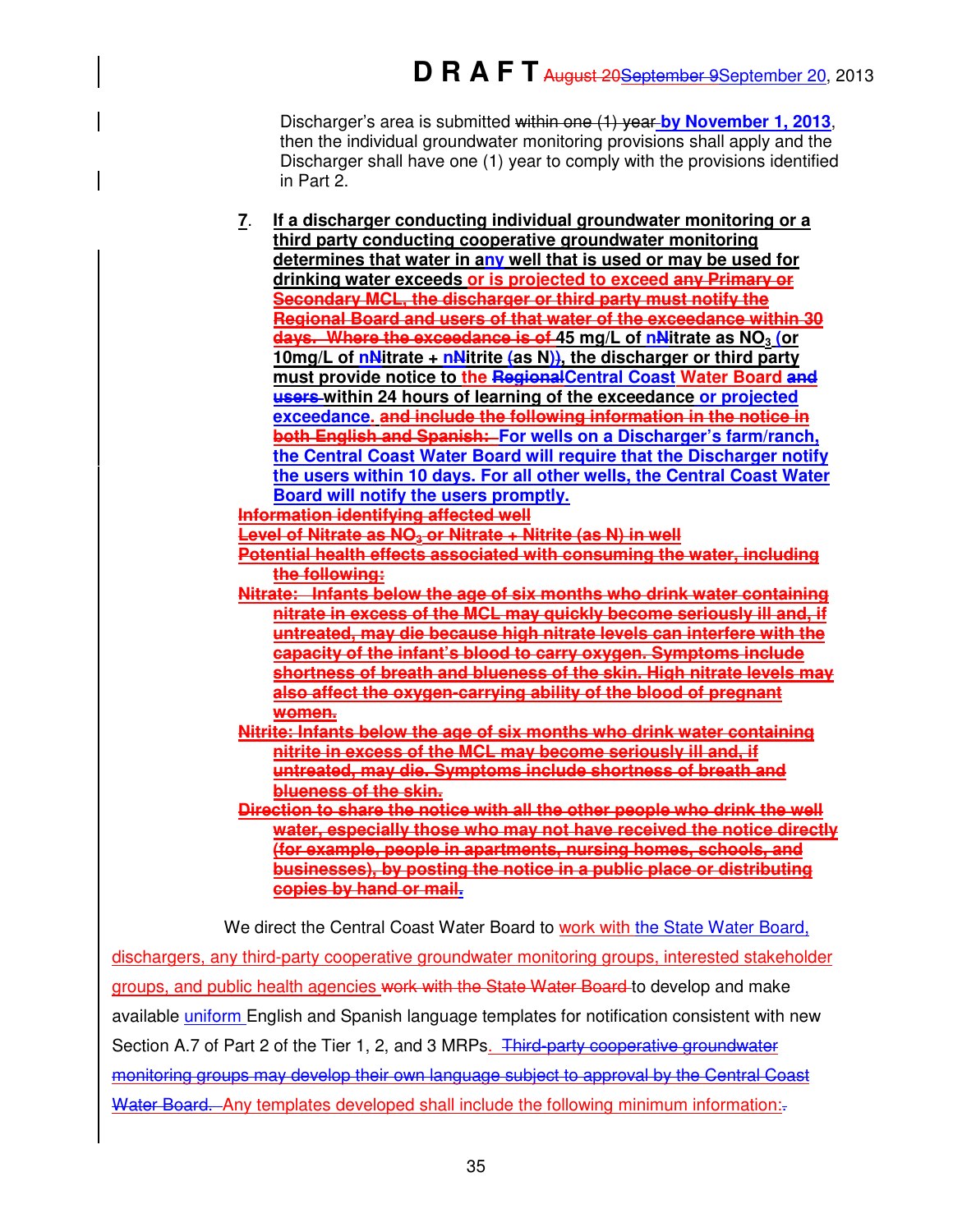- Information identifying affected well
- Level of Nitrate as  $NO<sub>3</sub>$  or Nitrate + Nitrite (as N) in well
- Potential health effects associated with consuming the water, including the following:

Nitrate: Infants below the age of six months who drink water containing nitrate in excess of the MCL may quickly become seriously ill and, if untreated, may die because high nitrate levels can interfere with the capacity of the infant's blood to carry oxygen. Symptoms include shortness of breath and blueness of the skin. High nitrate levels may also affect the oxygen-carrying ability of the blood of pregnant women.

Nitrite: Infants below the age of six months who drink water containing nitrite in excess of the MCL may become seriously ill and, if untreated, may die. Symptoms include shortness of breath and blueness of the skin.

- Direction to share the notice with all the other people who drink the well water, especially those who may not have received the notice directly (for example, people in apartments, nursing homes, schools, and businesses), by posting the notice in a public place or distributing copies by hand or mail.
- Information as to whether the nitrate level was derived using direct sampling or a statistical projection.

## **H. Photo Monitoring, Provision 69 and Part 4 of Tier 2 and Tier 3 MRPs**

The Agricultural Order requires Tier 2 and Tier 3 dischargers with farms adjacent to impaired water bodies to photo monitor the condition of perennial, intermittent, or ephemeral streams and riparian and wetland area habitat. Dischargers are required to conduct such monitoring consistent with a protocol issued by the Executive Officer.<sup>83</sup> In the Stay Order, we found that the photo monitoring protocol issued by the Executive Officer provided implementation avenues for photo monitoring that were too limited, unnecessarily increasing the cost of monitoring for some dischargers. We stayed the requirement until June 1, 2013, and directed the Central Coast Water Board Executive Officer to amend the protocol to allow alternative documentation methods such as aerial photography or the use of elevated vantage points.<sup>84</sup> The Executive Officer issued a revised protocol on February 28, 2013 (Revised Protocol).<sup>85</sup>

We now find that the Revised Protocol does not fully comply with the State Water Board's direction to the Central Coast Water Board to allow alternative photo documentation methods. The Revised Protocol contemplates that the discharger may propose alternative

j Agricultural Order, Tier 2 and Tier 3 MRPs, Part 4.

Stay Order, pp. 19-21.

<sup>&</sup>lt;sup>85</sup> Photo Monitoring and Reporting Protocol, Central Coast Water Board (Feb. 28, 2013), available at <http://www.waterboards.ca.gov/centralcoast/water\_issues/programs/ag\_waivers/docs/resources4growers/photomoni toring\_protocol\_and\_form\_28feb2013.pdf> (as of Jun. 4, 2013). To the extent necessary, we take official notice of the revised protocols on our own motion. (Cal. Code Regs., tit. 23, § 648.2 and Evid. Code, § 452, subd. (c).)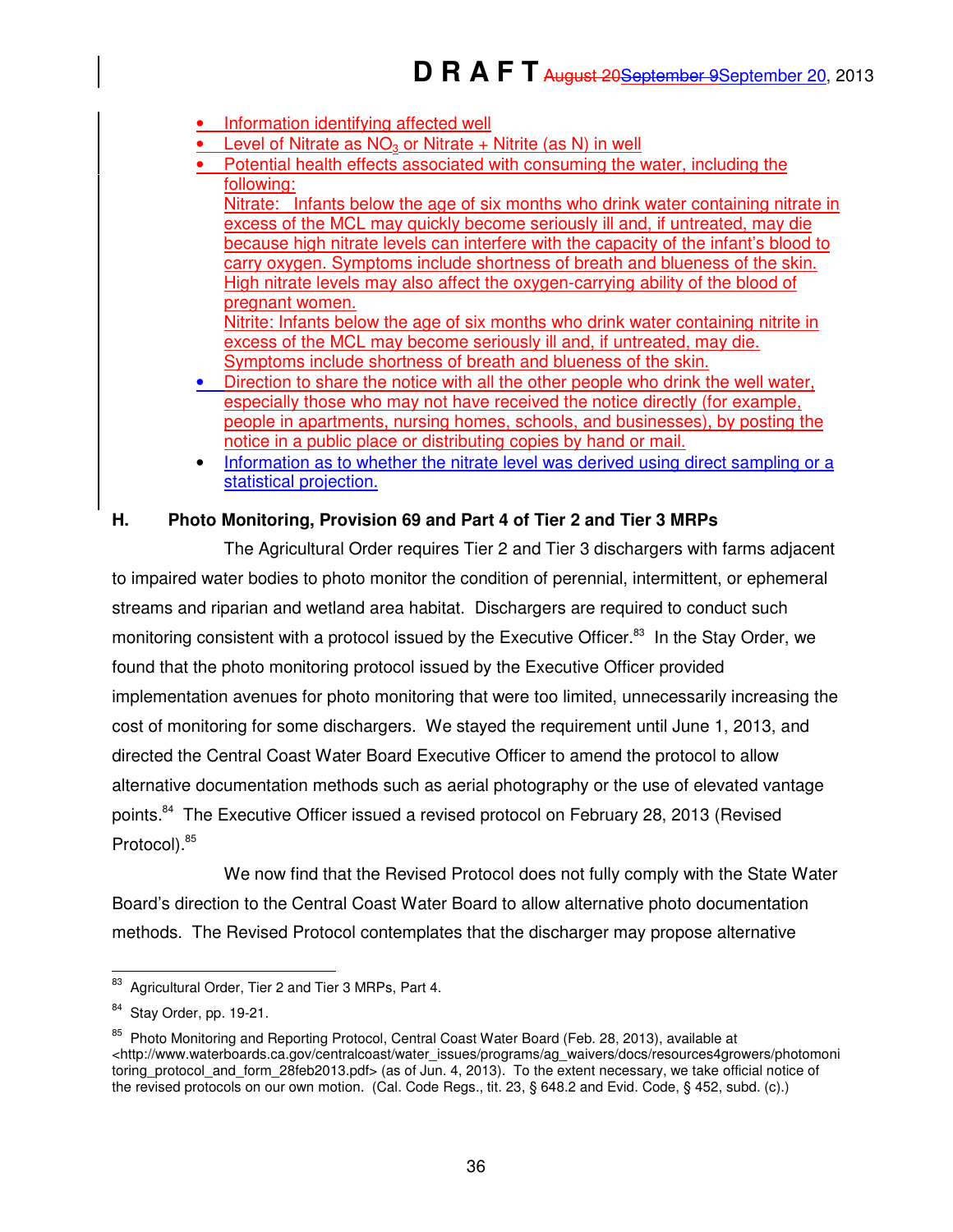methods, but does not provide any direction or specification on how aerial or elevated vantage point photography may be used to fulfill the photo monitoring requirements. To make clearer our intent that these alternative methods be specifically permitted and discussed in the Protocol, we will now make revisions to the photo monitoring provisions of the Agricultural Order. We recognize that the initial compliance deadline for photo monitoring has passed and that photo monitoring is required every four years with dischargers directed to use the same photo point locations in the next iteration.<sup>86</sup> Nevertheless, we believe it is important to make the revision to achieve consistency with the Stay Order and to provide direction to the regional water boards that photo monitoring requirements be made more cost-effective by allowing for reasonable alternatives. Some dischargers may find it advantageous to repeat the photo monitoring using a more cost-effective methodology in order to set the baseline for future monitoring.

We will also make a revision to clarify that photo documentation must be maintained in the Farm Plan and needs to be submitted to the Executive Officer only upon request. This revision makes Provision 69 consistent with revisions made by the Central Coast Water Board Executive Officer to the Tier 2 and Tier 3 MRPs subsequent to adoption of the Agricultural Order.

We shall amend Provision 69 as follows:

69. By **October June 1, 2012, 2014, and by June 1, 2017,** and every four years thereafter, Tier 2 and Tier 3 Dischargers with farms/ranches adjacent to or containing a waterbody identified on the 2010 List of Impaired Waterbodies as impaired for temperature, turbidity, or sediment (identified in Table 1) must conduct photo monitoring per MRP Order No. R3-2012-0011-02 and MRP Order No. R3-2012-0011-03, respectively. Photo monitoring must document the condition of perennial, intermittent, or ephemeral streams and riparian and wetland area habitat, and demonstrate compliance with Basin Plan erosion and sedimentation requirements (see Part F. 80 of this Order), including the presence of bare soil vulnerable to erosion and relevant management practices and/or treatment and control measures implemented to address impairments. **Aerial photography and photography from an elevated vantage point are permitted methodologies for photo monitoring.** Photo documentation must be submitted electronically, in a format specified by the Executive Officer.**maintained in the Farm Plan and must be submitted upon request of the Executive Officer.** 

Additionally, we direct the Executive Officer of the Central Coast Water Board to further revise the Revised Protocol consistent with this Order, including specifically allowing aerial

 $\overline{a}$  $86$  Tier 3 dischargers that are required to prepare a Water Quality Buffer Plan must submit photo monitoring annually beginning October 1, 2016. (Tier 3 MRP, Part 7, Section A.2.g)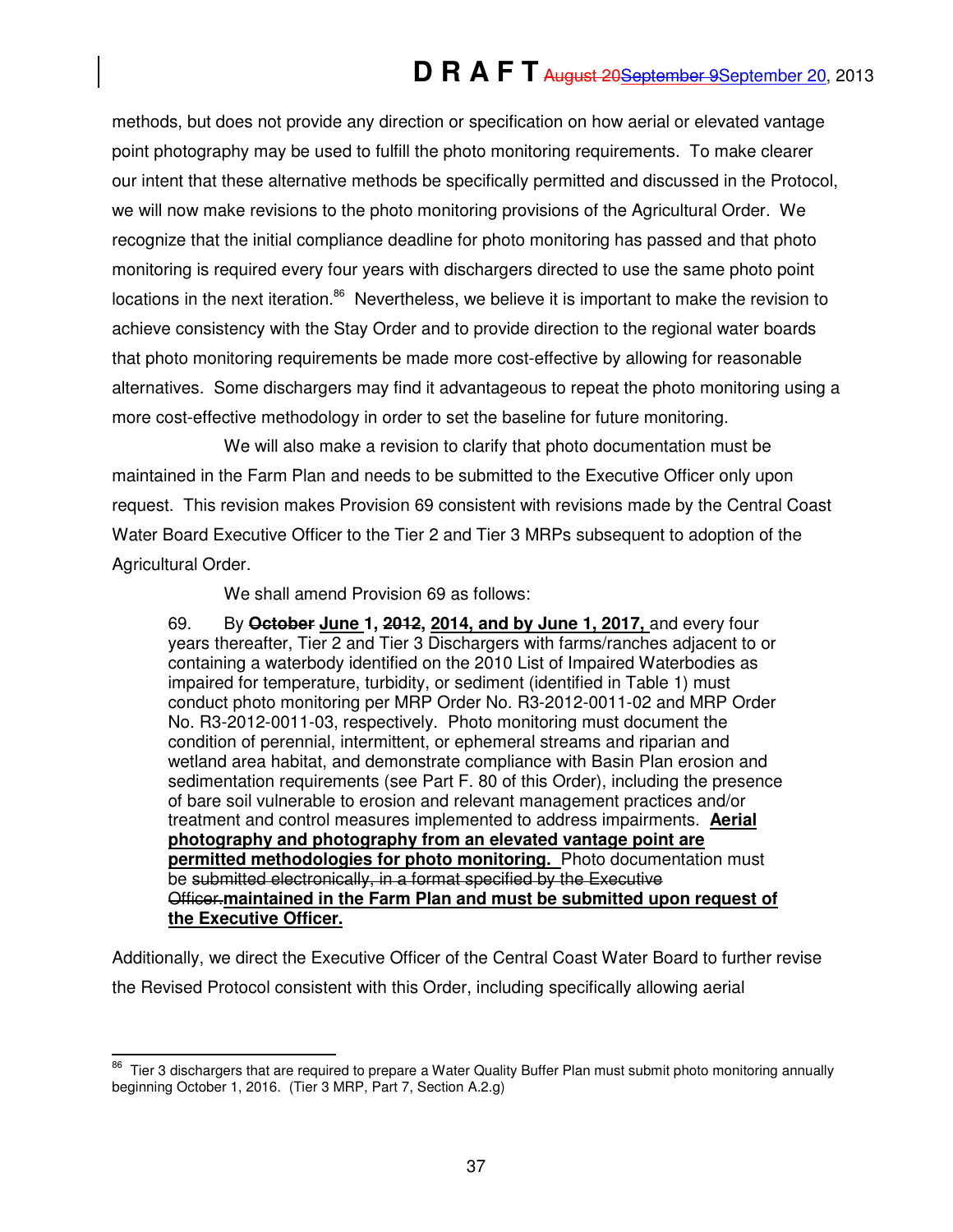photography and elevated vantage photography, and establishing an appropriate methodology for monitoring, documentation, and reporting for these alternatives.

## **I. Individual Surface Water Discharge Monitoring, Provisions 72-73 and Part 5 of Tier 3 MRP**

The Agricultural Order requires Tier 3 dischargers that discharge irrigation water (tailwater or tile drain discharges) or storm water to a surface water or a containment structure to conduct both dry and wet weather monitoring of a number of parameters, including turbidity, chlorpyrifos, diazinon, and nitrate. $87$  As discussed *ante*, Tier 3 dischargers are those that either (a) grow crop types with high potential to discharge nitrogen to groundwater and are greater than or equal to 500 acres; or (b) apply chlorpyrifos or diazinon and discharge to a waterbody listed for toxicity or pesticides. Thus, for dischargers with these high-risk characteristics, the individual surface water discharge monitoring is intended to determine the characteristics of the discharges that leave the fields, through tailwater, tile drain discharges, or stormwater.

The record conveys that limitations of cooperative surface receiving water monitoring in identifying the causes and sources of measured exceedances under the 2004 Agricultural Order drove inclusion of individual surface water discharge monitoring in the Agricultural Order.<sup>88</sup> The Central Coast Water Board argues that it is appropriate for the highest risk dischargers to monitor for the presence and absence of critical water quality parameters such as toxicity, pesticides, and nitrates, and generate data that will help the Board prioritize follow up of the greatest threats to public health and the environment.<sup>89</sup>

We are skeptical that the Central Coast Water Board has adopted the monitoring program best suited to meet the purpose of identifying and following up on high-risk discharges. The variability in the composition of end-of-field discharges makes it difficult to characterize such discharges through sampling at a limited number of locations and in a limited number of sampling events. Further, even though the surface water discharge monitoring requirements are targeted to the highest risk dischargers, problem discharges and areas are likely to be found outside of the influence of farms operated by Tier 3 dischargers. The better approach may be to

j  $87$  Although the Agricultural Order and the Tier 3 MRP do not explicitly state that only those Tier 3 dischargers that have discharges to a receiving water must conduct individual surface water monitoring, the Central Coast Water Board has since made that clarification in guidance. (Central Coast Water Board, Resources for Growers, Tier 3 – Individual Surface Water Discharge Monitoring (Feb. 7, 2013, revised Mar. 4, 2013) available at <http://www.waterboards.ca.gov/centralcoast/water\_issues/programs/ag\_waivers/docs/resources4growers/tier3ind\_di scharge\_overview\_revised.pdf> [as of Jun. 4, 2013].)

<sup>88</sup> Agricultural Order, Finding 16; AR File Nos. 232, pp. 22-23; 233, p. 26.

<sup>&</sup>lt;sup>89</sup> Central Coast Water Board Response to Petitions, pp. 49-50; AR File No. 233, pp. 45, 101.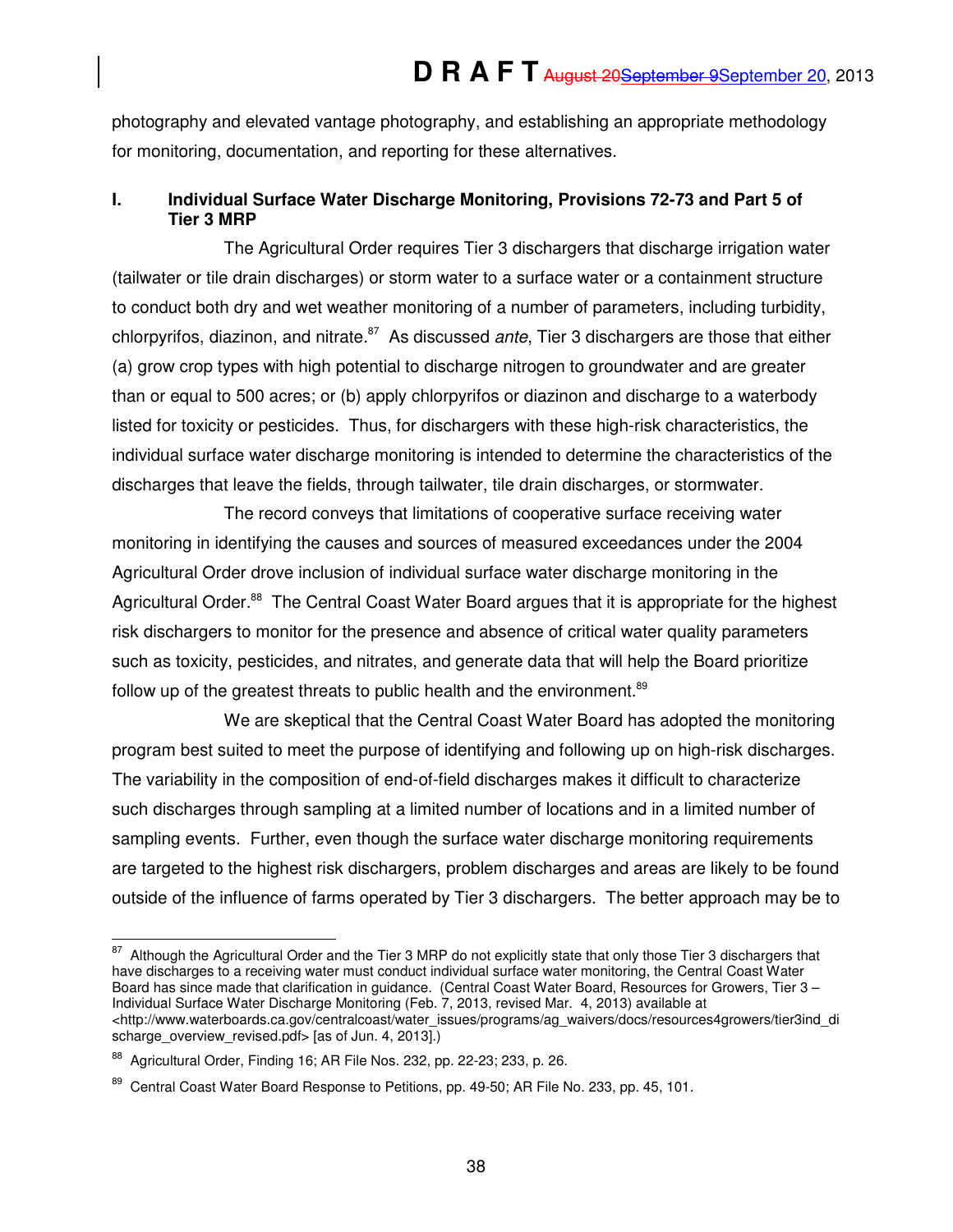rely on receiving water monitoring data and to require the third party monitoring groups administering receiving water monitoring to pursue exceedances with increasingly focused monitoring in upstream channels designed to narrow down and identify the sources of the exceedances. Although the Agricultural Order's surface receiving water monitoring contemplates that the Executive Officer may approve additional monitoring sites to "better assess the pollutant loading from individual sources<sup>"90</sup> or may require toxicity evaluation "to identify the individual discharges causing the toxicity, $"$ <sup>91</sup> it does not establish the type of comprehensive process necessary to identify and address problem discharges. The surface receiving water monitoring approach recently approved by the Central Valley Regional Water Quality Control Board (Central Valley Water Board) for growers in the Eastern San Joaquin Watershed, where a detected exceedance may trigger source identification, management practice implementation, and follow up reporting,  $92$  perhaps more closely matches the type of monitoring that would assure pollutant discharges are actually addressed.

We will ask the Expert Panel to consider both the receiving water and discharge monitoring approaches to identification of problem discharges. In the interim, we believe the Agricultural Order must retain some methodology for addressing high risk discharges and some accountability for high-risk dischargers. Although we could strike the individual surface water discharge monitoring requirements and amend the receiving water monitoring section of the Agricultural Order to add the type of follow up monitoring described above, we are hesitant at this point to substitute an expanded monitoring requirement that would impact all dischargers in the region for the existing discharge monitoring impacting only a subset of Tier 3 dischargers.

We accordingly retain the requirement for Tier 3 dischargers to conduct individual surface water discharge monitoring. However, we will narrow the scope of such monitoring. As drafted, the individual surface water discharge requirements could be interpreted to be inclusive of monitoring of sheet flow, which is a burdensome requirement given the difficulty in identifying the locations of such discharges and anticipating discharge frequency. Individual surface water discharge monitoring should be limited to monitoring of discharges conveyed through pipes, ditches, swales, tile drains, and other discrete structures and features. We will also revise the requirement to monitor containment structures to clarify that such structures should be

 $\overline{a}$  $90$  Tiers 1-3 MRPs, Part 1, § A.9.

<sup>&</sup>lt;sup>91</sup> *Id.* at Part 1, § A.13.

<sup>92</sup> Central Valley Water Board Order R5-2012-0116, Appendix MRP-1.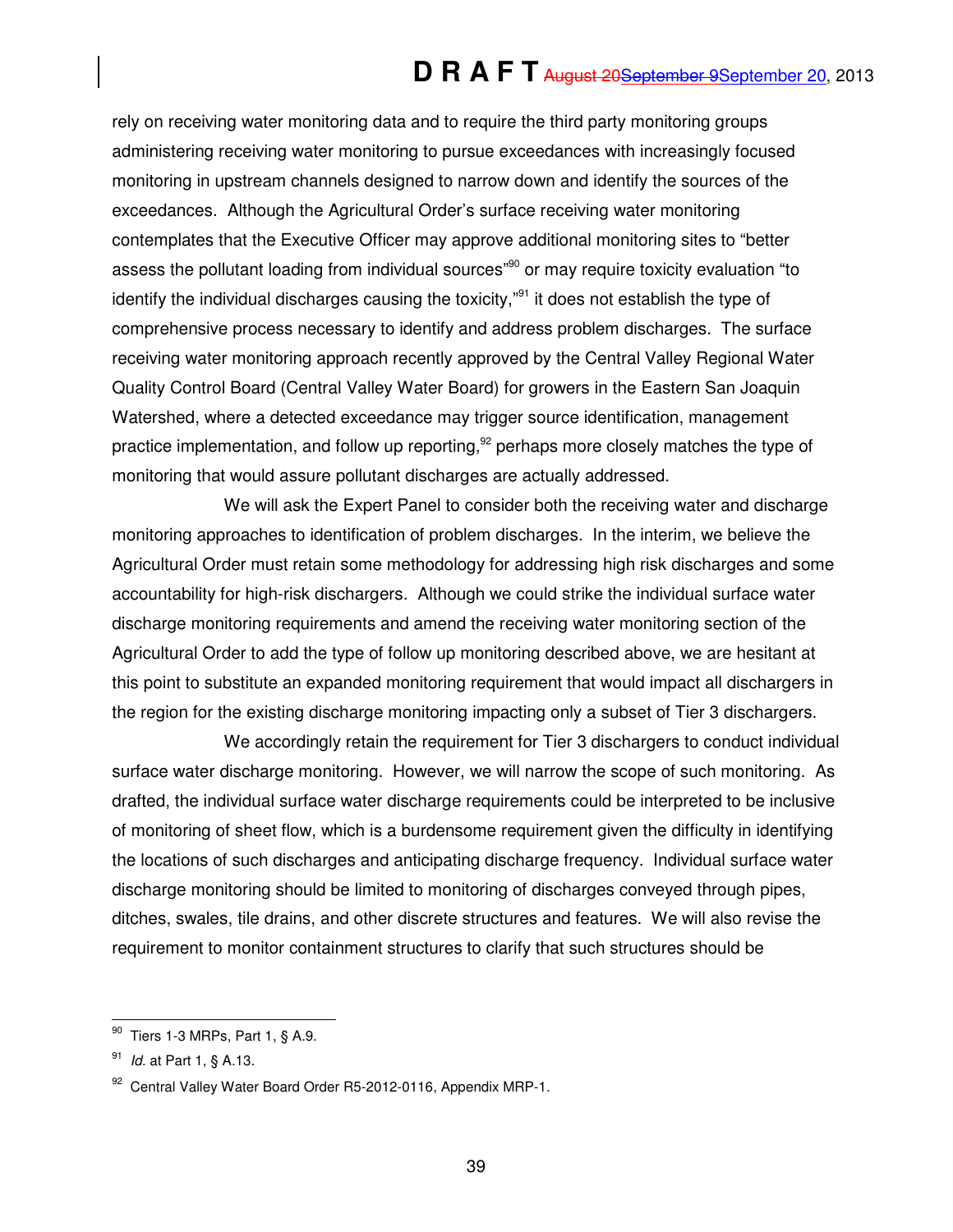monitored only if the water is not being reused for irrigation.<sup>93</sup> The water in some containment structures is re-applied to the fields, and there is no significant benefit to characterizing the quality of that water unless it will reach surface waters or is retained in the structure to percolate to groundwater.<sup>94</sup> We decline, however, to eliminate monitoring requirements for discharges conveyed to surface waters through tile drains. Discharges from tile drains carry pollutants to surface waters and are appropriate for monitoring under the Agricultural Order.<sup>95</sup>

With the revisions below, we find that the cost of carrying out the surface water discharge monitoring requirement is reasonably related to the benefit of identifying and addressing those discharges at highest risk of impacting surface water quality.<sup>96</sup>

The sampling and analysis plan and the quality assurance project plans for the individual surface water discharge monitoring were due by March 15, 2013, and dischargers have presumably already submitted such plans indicating the discharge points that will be sampled.<sup>97</sup> While the plans may now require amending for consistency with this Order, such amendments will only result in reduced monitoring. We therefore find that it is reasonable for dischargers to make any necessary amendment to the plans in timewill, however, extend the deadline to initiate surface water discharge monitoring by from October 1, 2013, as required under the Agricultural Order, to December 1, 2013.

We shall amend **Provision 72 and Part 5, Section A, of the Tier 3 MRP as** 

follows:

j

 $93$  Our revisions also state that the water in the containment structures need not be monitored if it is discharged to surface waters. This is because the water will then be monitored at the point of discharge, as we have clarified that locations where discharges exit the farm/ranch after being conveyed by a containment structure are considered outfalls.

<sup>&</sup>lt;sup>94</sup> The Agricultural Order already requires Tier 2 and Tier 3 dischargers to report total nitrogen applied to the fields. That reporting requirement is inclusive of the nitrogen content of the irrigation water as clarified further in the next section. Irrigation water reapplied from a containment structure is expected to generally be only a small component of overall irrigation water and not significant enough to require characterization.

 $95$  See AR File Nos. 207 (Letter 85); 228, p. 50; 265, p. 483. As previously stated, we do not see ongoing monitoring of tile drains as inconsistent with the Central Coast Water Board staff's acknowledgment in the administrative record that addressing pollutants discharged through tile drains is an issue requiring long-term perspectives and cooperative solutions. (See AR File Nos. 233, pp. 48-50, 295, pp. 8-10).

<sup>&</sup>lt;sup>96</sup> Cost information submitted in the stay proceedings primarily addressed costs associated with preparation of the sampling and analysis plans and the quality assurance project plans for individual surface water discharge monitoring. We found then that the cost estimates submitted by dischargers were inflated and declined to stay preparation of the relevant plans. (Stay Order, pp. 23-24.) Those plans were due by March 15, 2013. The Stay Request submitted by Grower-Shipper included a declaration asserting that a grower with five to ten sampling locations would incur costs ranging from \$7000 to \$11,000 per sampling event. (Grower-Shipper Request for Stay, Suverkropp Decl.[Apr. 12, 2012], ¶ 8.) The Central Coast Water Board has estimated the cost of sampling and laboratory analysis to be in the range of \$5,000 for one tailwater discharge point, one stormwater discharge point, and three sampling events. (Central Coast Water Board Response to the Petitions, p. 33; AR File No. 234, p.34)

 $97$  We declined during the stay proceedings to stay the provisions for preparation of the sampling and analysis plan and the quality assurance project plan. (Stay Order at 23-24.)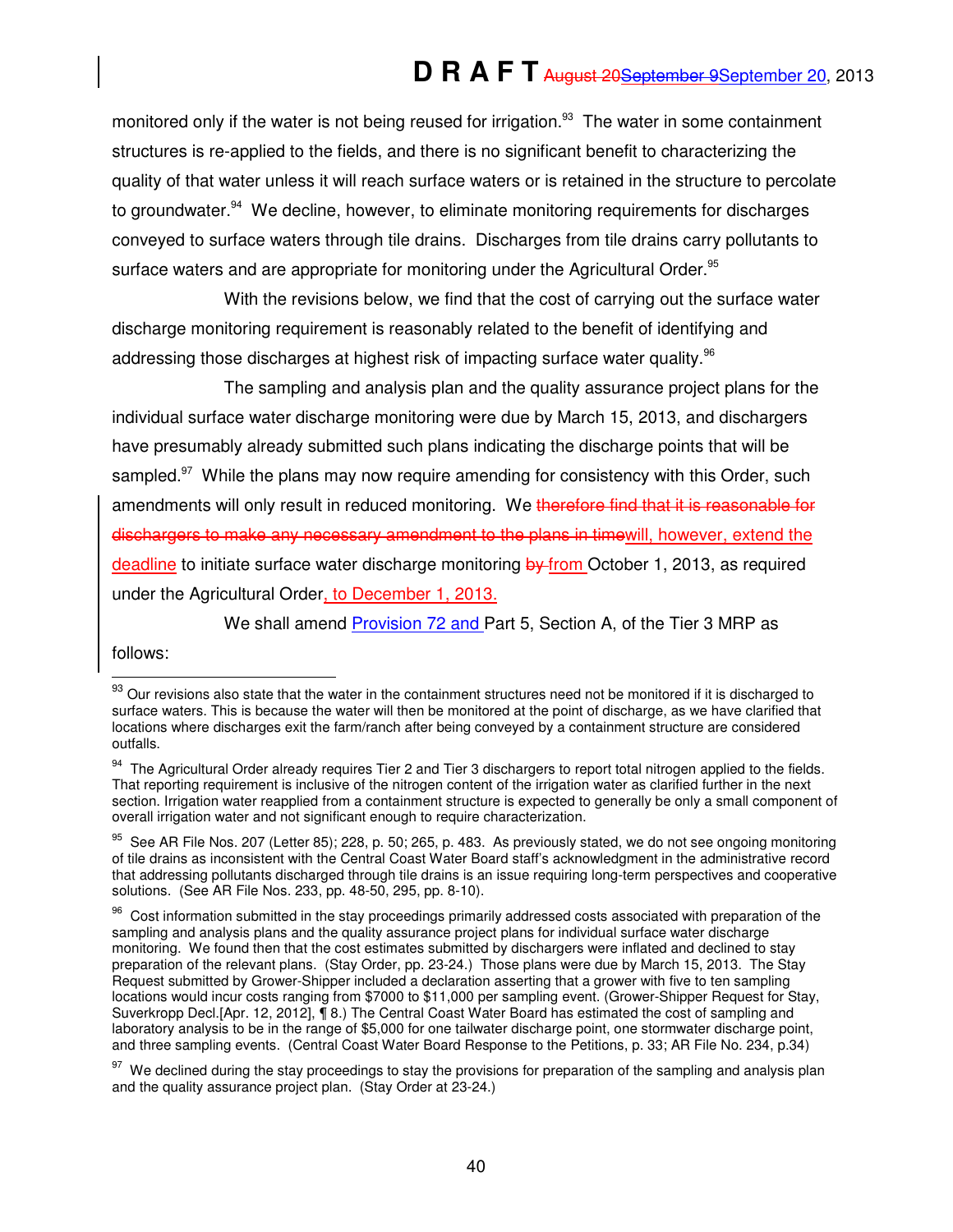72. **By October December 1, 2013**, Tier 3 Dischargers must initiate individual surface water discharge monitoring per MRP Order No. R3-2012-0011-03 or alternative monitoring and reporting programs approved by Executive Officer as set forth in Finding 11 and Condition 11.

#### **PART 5. INDIVIDUAL SURFACE WATER DISCHARGE MONITORING AND REPORTING REQUIREMENTS**

Monitoring and reporting requirements for individual surface water discharge identified in Part 5.A. and Part 5.B. apply to **all** Tier 3 Dischargers **with irrigation water or stormwater discharges to surface water from an outfall. Outfalls are locations where irrigation water and stormwater exit a farm/ranch, or otherwise leave the control of the discharger, after being conveyed by pipes, ditches, constructed swales, tile drains, containment structures, or other discrete structures or features that transport the water. Discharges that have commingled with discharges from another farm/ranch are considered to have left the control of the discharger.** Key monitoring and reporting requirements for individual surface water discharge are shown in Tables 5A and 5B. Time schedules are shown in Table 6.

## **A. Individual Surface Water Discharge Monitoring**

**1.**2.Tier 3 Dischargers must conduct individual surface water discharge monitoring to a) evaluate the quality of individual waste discharges, including concentration and load of waste (in kilograms per day) for appropriate parameters, b) evaluate effects of waste discharge on water quality and beneficial uses, and c) evaluate progress towards compliance with water quality improvement milestones in the Order.

## Individual Sampling and Analysis Plan

- **2.**3.**By March 15, 2013**, Tier 3 Dischargers must submit an individual surface water discharge Sampling and Analysis Plan and QAPP to monitor individual discharges of waste **irrigation water and stormwater** from **that leaves** their farm/ranch **from an outfall**, including irrigation run-off (including tailwater discharges and discharges from tile drains, tailwater ponds and other surface water containment features unless constructed with impermeable liner), and stormwater discharges. The Sampling and Analysis Plan and QAPP must be submitted to the Executive Officer.
- **3.**4.The Sampling and Analysis Plan must include the following minimum required components to monitor irrigation **water** run-off, including tailwater discharges and discharges from tile drains, tailwater ponds and other surface water containment features and stormwater discharges:
	- a. Number and location of discharge points **outfalls** (identified with latitude and longitude or on a scaled map);
	- b. Number and location of monitoring points;
	- c. Description of typical irrigation runoff patterns;
	- d. Map of discharge and monitoring points;
	- e. Sample collection methods;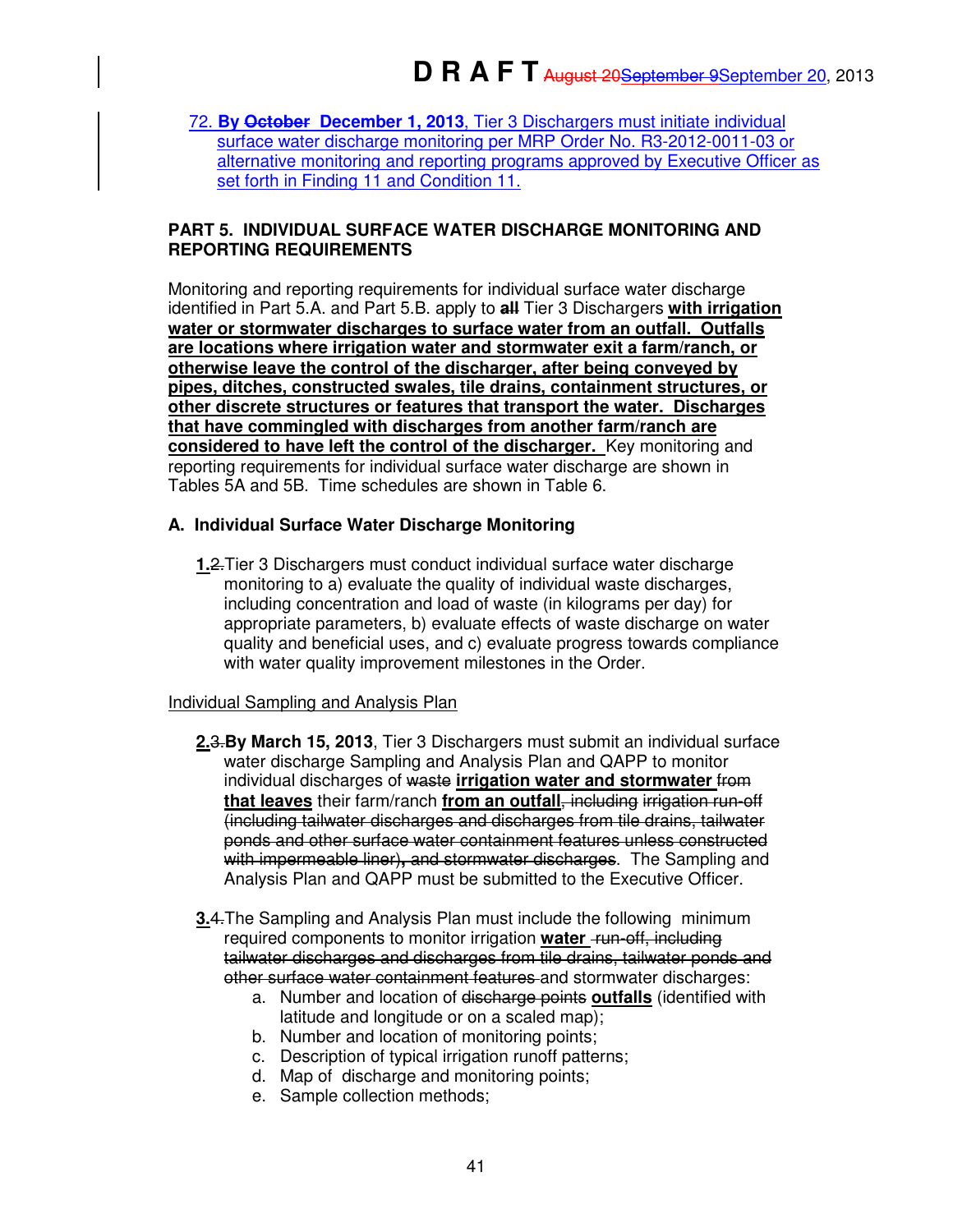- f. Monitoring parameters;
- g. Monitoring schedule and frequency of monitoring events;
- **4.**5.The QAPP must include appropriate methods for sampling, measurement and analysis, data collection or generation, data handling, quality control activities, and documentation.
- **5.**6.The Sampling and Analysis Plan and QAPP, and any proposed revisions are subject to approval by the Executive Officer. The Executive Officer may require modifications to the Sampling and Analysis Plan or Tier 3 Dischargers may propose Sampling and Analysis Plan modifications for Executive Officer approval, when modifications are justified to accomplish the objectives of the MRP.

#### Individual Surface Water Discharge Monitoring Points

- **6.**7.Tier 3 Dischargers must select monitoring points to characterize at least 80% of the estimated **maximum** irrigation run-off discharge volume from each farm/ranch at the point in time the sample is taken**based on that**  farm's /ranch's typical discharge patterns,<sup>8</sup>, including tailwater discharges and discharges from tile drains. Sample must be taken when irrigation activity is causing maximal run-off. Load estimates will be generated by multiplying flow volume of discharge by concentration of contaminants. Tier 3 Dischargers must include at least one monitoring point from each farm/ranch which drains areas where chlorpyrifos or diazinon are applied, and monitoring of runoff or tailwater must be conducted within one week of chemical application. If discharge is not routinely present, Discharger may characterize typical run-off patterns in the Annual Report. See Table **5A**4a for additional details.
- **7.** 8.Tier 3 Dischargers must also monitor tailwater **storage** ponds and other **terminal** surface water containment features **structures that collect irrigation and stormwater runoff, unless the structure is (1) part of a tail-water return system where a major portion of the water in such structure is reapplied as irrigation water, or (2) the structure is primarily a sedimentation pond by design with a short hydraulic residence time (96 hours or less) and a discharge to surface water when functioning** . If multiple ponds are present, sampling must cover at least **those structures that would account for** 80% by **of the maximum storage** volume of the containment features, **regardless of their current stored volume**. See Table 4b **5B** for additional details. **Where water is reapplied as irrigation water, Dischargers shall document reuse in the Farm Plan.**

Individual Surface Water Discharge Monitoring Parameters, Frequency, and **Schedule** 

**8.**9.Tier 3 Dischargers must conduct monitoring for parameters, laboratory analytical methods, frequency and schedule described in Tables **5A and 5B**4A and 4B. Dischargers may utilize in-field water testing instruments/equipment as a substitute for laboratory analytical methods if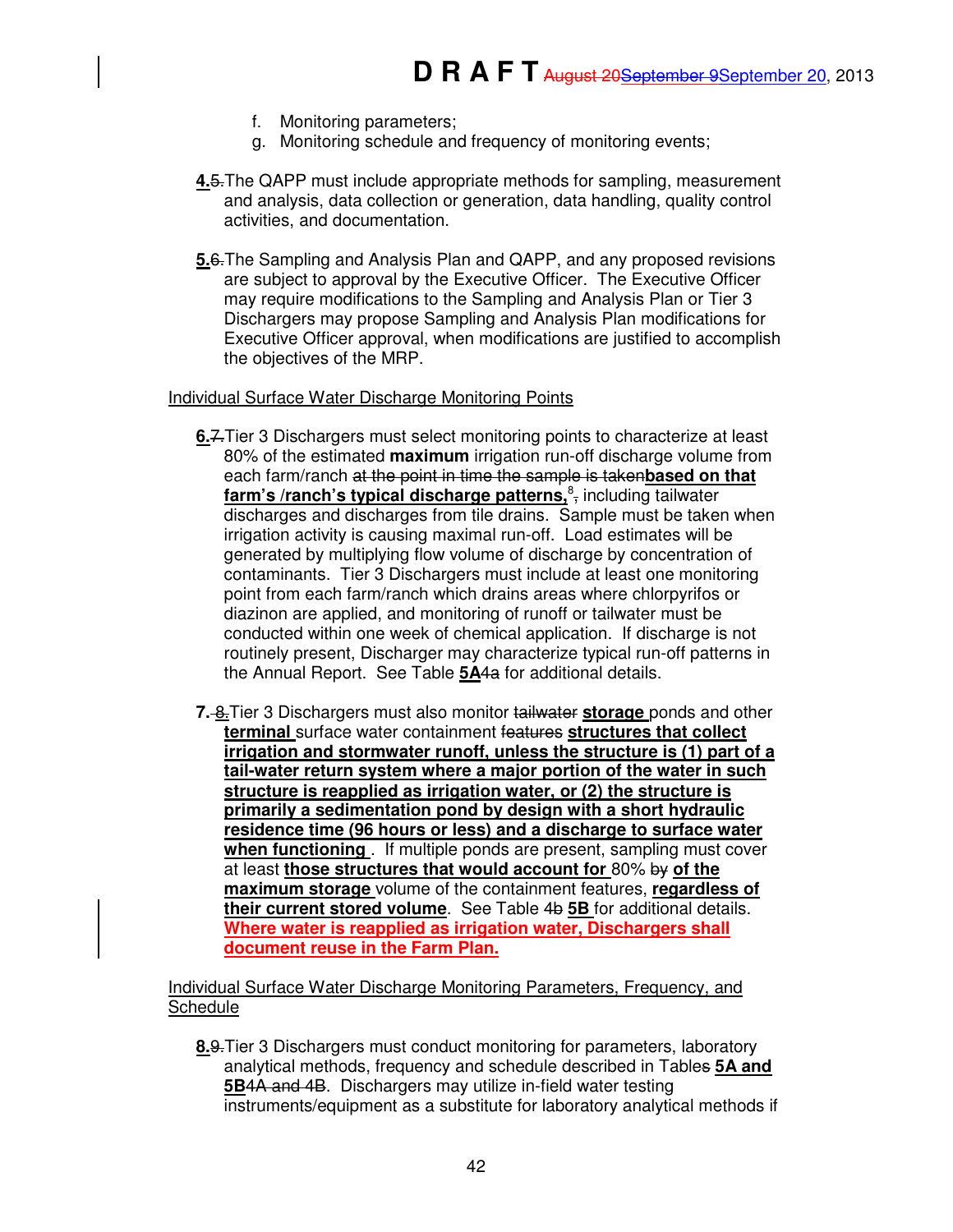the method is approved by U.S. EPA, meets reporting limits (RL) and practical quantitation limits (PQL) specifications in the MRP, and appropriate sampling methodology and quality assurance checks can be applied to ensure that QAPP standards are met to ensure accuracy of the test.

**9.**10.**By October December 1, 2013** of the adoption of the Order, Tier 3 Dischargers must initiate individual surface water discharge monitoring per the Sampling and Analysis Plan and QAPP, unless otherwise directed by the Executive Officer.

**8** The requirement to select monitoring points to characterize at least 80% of the estimated **maximum** irrigation run-off **based on typical discharge patterns** is for the purposes of **attempting to** collecting samples that represent a majority of the volume of irrigation run-off discharged**; however, the Board recognizes that predetermining these locations is not always possible and that sampling results may vary**. The MRP does not specify the number or location of monitoring points to provide maximum flexibility for growers to determine how many sites are necessary and exact locations given **the anticipated** site-specific conditions.

## **J. Provisions Addressing Nitrogen Application**

The Agricultural Order contains a number of provisions designed to control and reduce the discharge of nitrogen to groundwater (collectively referred to herein as "nutrient management requirements"). As previously discussed, nitrate in groundwater is a significant public health threat facing the Central Coast Region. We initially proposed convening the Expert Panel primarily to study and make recommendations with regard to how to address nitrate in groundwater statewide.

We will make some revisions to the nutrient management requirements of the Agricultural Order. These revisions reflect our best judgment as to temporary measures required to keep work on this important public health and environmental issue moving forward, while we await the results of the more extensive analysis from the Expert Panel. We expect the Expert Panel to propose a comprehensive, consistent approach that will inform agricultural regulatory programs statewide. However, the work on nitrates in groundwater is too critical to await those results, and we support the Central Coast Water Board's efforts to address the issue in the interim, with the revisions directed below.

## **1. Determination of Nitrate Loading Risk Level, Provision 68 and Part 2, Section C.1-4 of Tier 2 and Tier 3 MRPs**

The nutrient management requirements of the Agricultural Order apply only to dischargers in Tier 2 and Tier 3 that are determined to have a high risk of causing nitrate loading to the groundwater. The Agricultural Order allows Tier 2 and Tier 3 dischargers to determine whether they have a high nitrate loading risk using one of two methodologies. The first is a methodology developed by the Central Coast Water Board that considers crop type,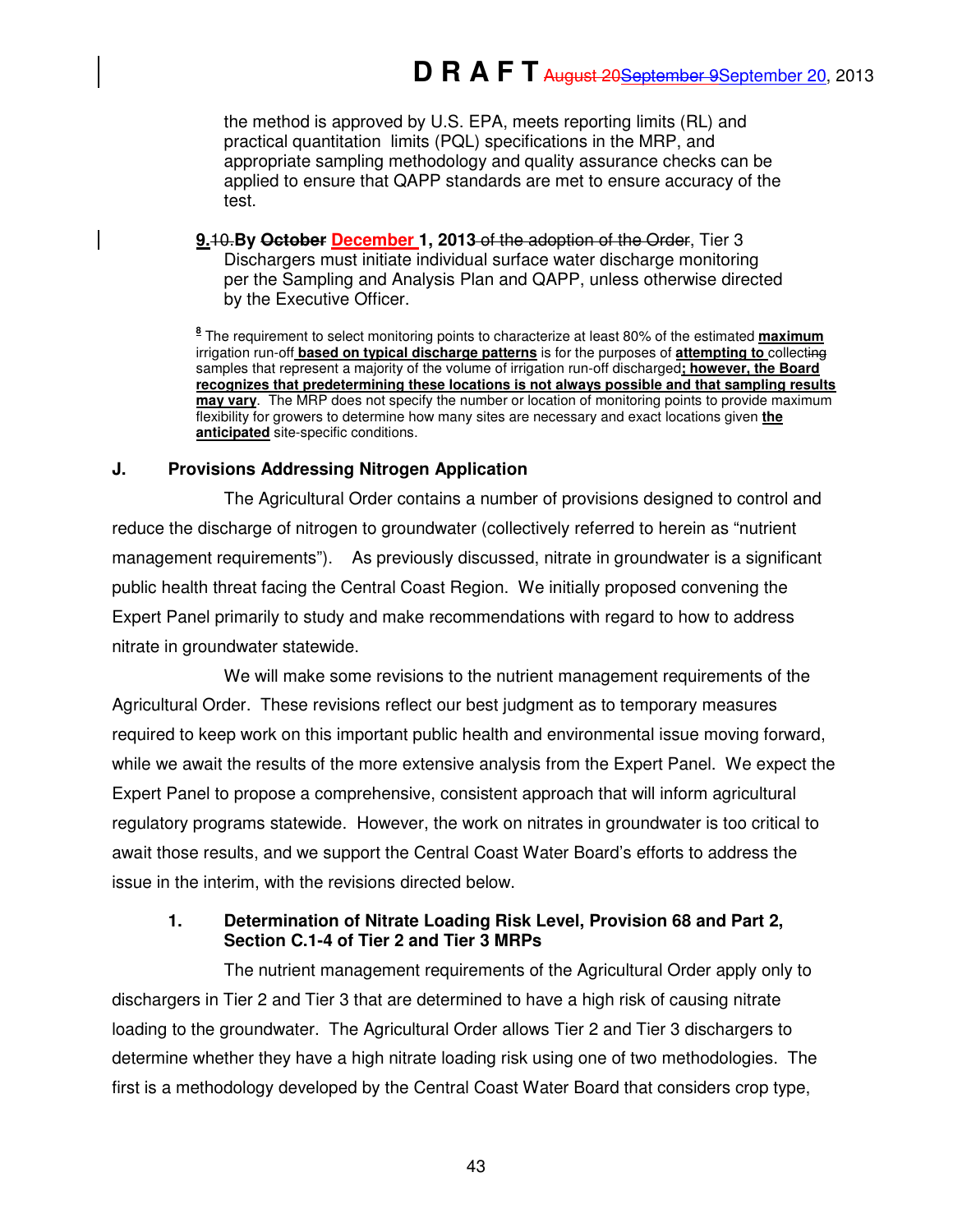irrigation system type, and irrigation water nitrate concentration at the farm (or, at the discretion of the discharger, in smaller "nitrate loading risk units") and assigns a risk based on these factors.<sup>98</sup> Alternatively, dischargers may use the Groundwater Pollution Nitrate Hazard Index developed by the University of California Agricultural and Natural Resources (UCANR) group, which assigns a risk level based on crops grown, irrigation type, and soil type at the farm, and whether the fields have been deep ripped.<sup>99</sup> Dischargers report a Nitrate Loading Risk level for each farm or each nitrate loading risk unit, which is a subdivision of the farm based on farm conditions such as irrigation system type or crop type.

We agree with the Agricultural Petitioners that neither methodology can provide a precise measurement of risk of nitrate loading to groundwater, although the UCANR methodology comes closer because of the inclusion of soil type in the risk factors. Further, as the Agricultural Petitioners point out and the Central Coast Water Board acknowledges, the dischargers will need to estimate some of the inputs; for example, they may have to rely on crop substitutions when the exact crop is not ranked for risk or enter the most permeable soil type as the input when the farm has several soil types. We will task the Expert Panel with developing or endorsing a methodology for determining when a particular farm poses a risk to loading nitrates to groundwater.

However, despite the flaws in the proposed methodologies, we will not disturb the nitrate loading risk level determination set up by the Central Coast Water Board. We previously stayed these provisions, finding that the Agricultural Petitioners had raised enough concerns and questions about the reliability of the methodologies and stating that the methodologies needed to provide meaningful and reliable information.<sup>100</sup> Our review on the merits has not alleviated our concern that the methodologies are imprecise; however, neither has it revealed a more suitable methodology. In the absence of a clearly superior single methodology, we believe that the dischargers should have the opportunity to estimate their risk under either method. The effect of having both options is to permit a discharger with a high-risk determination under the Central Coast Water Board methodology to recalculate that result using the UCANR method. In effect, the discharger must submit to the nutrient management requirements of the Agricultural Order only if the discharger measures as high risk under both

j  $98$  Tier 2 and Tier 3 MRPs, Part II,  $\S\S$  C.1-4 & Table 4.

<sup>99</sup> University of California, Center for Water Resources, Nitrate Groundwater Pollution Hazard Index, <http://ucanr.org/sites/wrc/Programs/Water\_Quality/Nitrate\_Groundwater\_Pollution\_Hazard\_Index/> (as of Jun. 4, 2013).

<sup>100</sup> Stay Order, p. 18.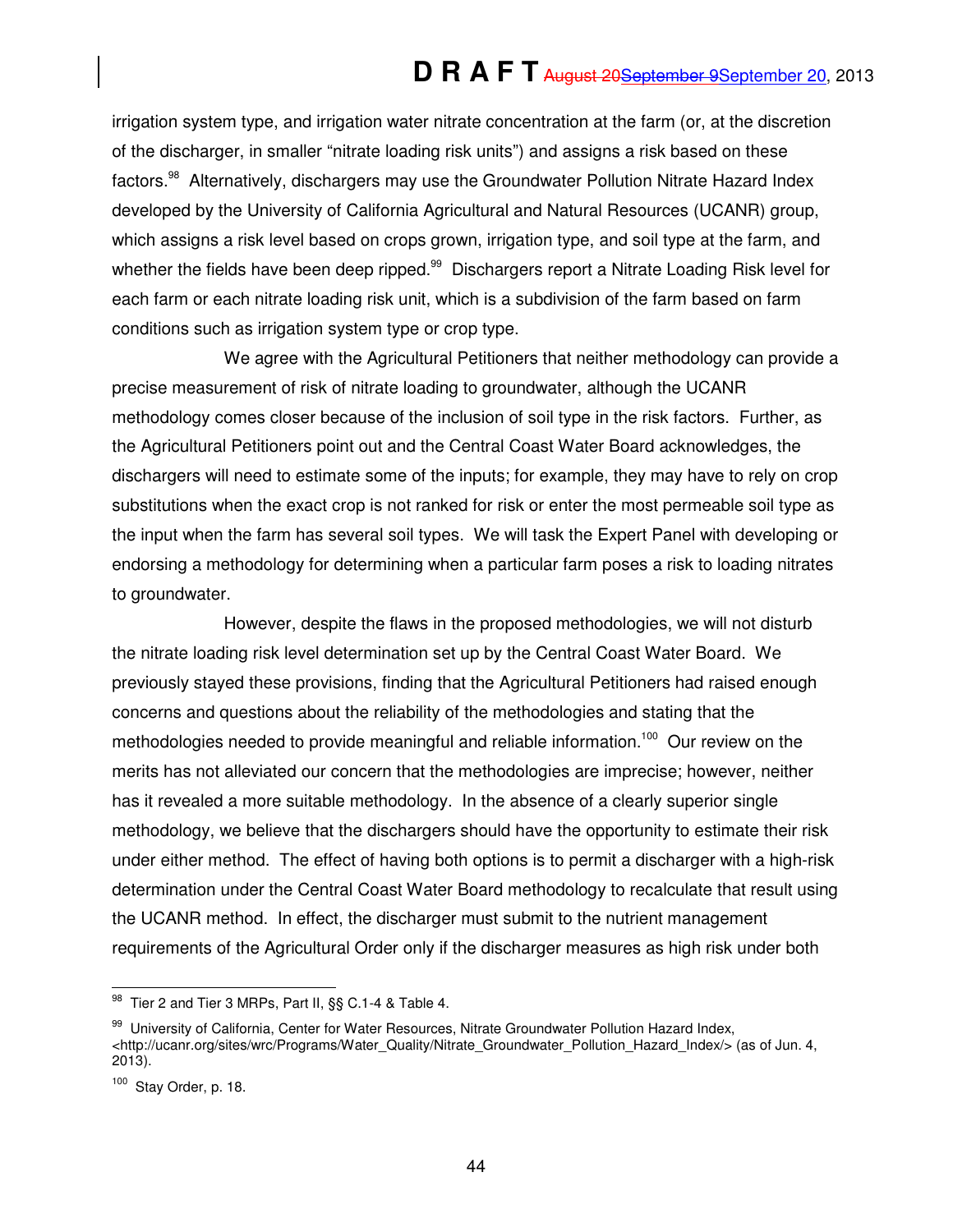methods – a result that reduces the chances that a farm that is actually low risk will be categorized as high risk under the Agricultural Order.

The deadline for calculation of the nitrate loading risk level in the Agricultural Order is October 1, 2012, which was stayed by our Stay Order. We now direct Tier 2 and Tier 3 dischargers to calculate their Nitrate Loading Risk Level by December 1, 2013.

We shall amend Provision 68 as follows:

68. **By October December 1, 2012**, **2013,** Tier 2 and Tier 3 Dischargers must determine nitrate loading risk factor(s) in accordance with MRP Order No. R3-2012-0011-02 and MRP Order No. R3-2012-0011-03 and report the nitrate loading risk factors and overall Nitrate Loading Risk level calculated for each ranch/farm or nitrate loading risk unit in the Annual Compliance Form, electronically (or in a format specified by the Executive Officer).

## **2. Total Nitrogen Applied, Provision 70 and Part 2, Section C.5 of Tier 2 and Tier 3 MRPs**

Once a Tier 2 or Tier 3 discharger is determined to have high nitrate loading risk, the requirement to report total nitrogen applied is triggered. By October 1, 2014, and by October 1 annually thereafter, the discharger must report the total annual nitrogen applied per crop per acre for each farm or nitrate loading risk unit.

We support the reporting of total nitrogen applied, but find that this requirement is confusing as written. Also, because we strike some of the requirements for reporting under the Irrigation and Nutrient Management Plan provisions as discussed in the next section, we believe it is especially important that a comprehensive set of data is reported under the provisions for total nitrogen applied. Our amendments to Part 2, Section C.5 of the Tier 2 and Tier 3 MRPs clarify the set of data expected to be reported by creating two methods for reporting. The first method requires reporting for each field or management block that is planted with a single crop and requires breaking down reporting for of nitrogen applied through fertilizers, nitrogen in the irrigation water, and nitrogen present in the soil.<sup>101</sup> Our revisions also require reporting to be done at the field level or at a management block level, as that term is defined in the revisions. The This method is preferred because it will assist the discharger in determining how much nitrogen should be applied to the field or management block. total nitrogen reporting requirements will only produce meaningful data, particularly with regard to how that data should be employed by the discharger, if the data is viewed at the level of the segment of a farm where

 $\overline{\phantom{a}}$ <sup>101</sup> The Central Coast Water Board has acknowledged in its Response to the Petitions that the provisions on total nitrogen applied require revision and clarification. (Central Coast Water Board Response to the Petitions, pp. 18-20.)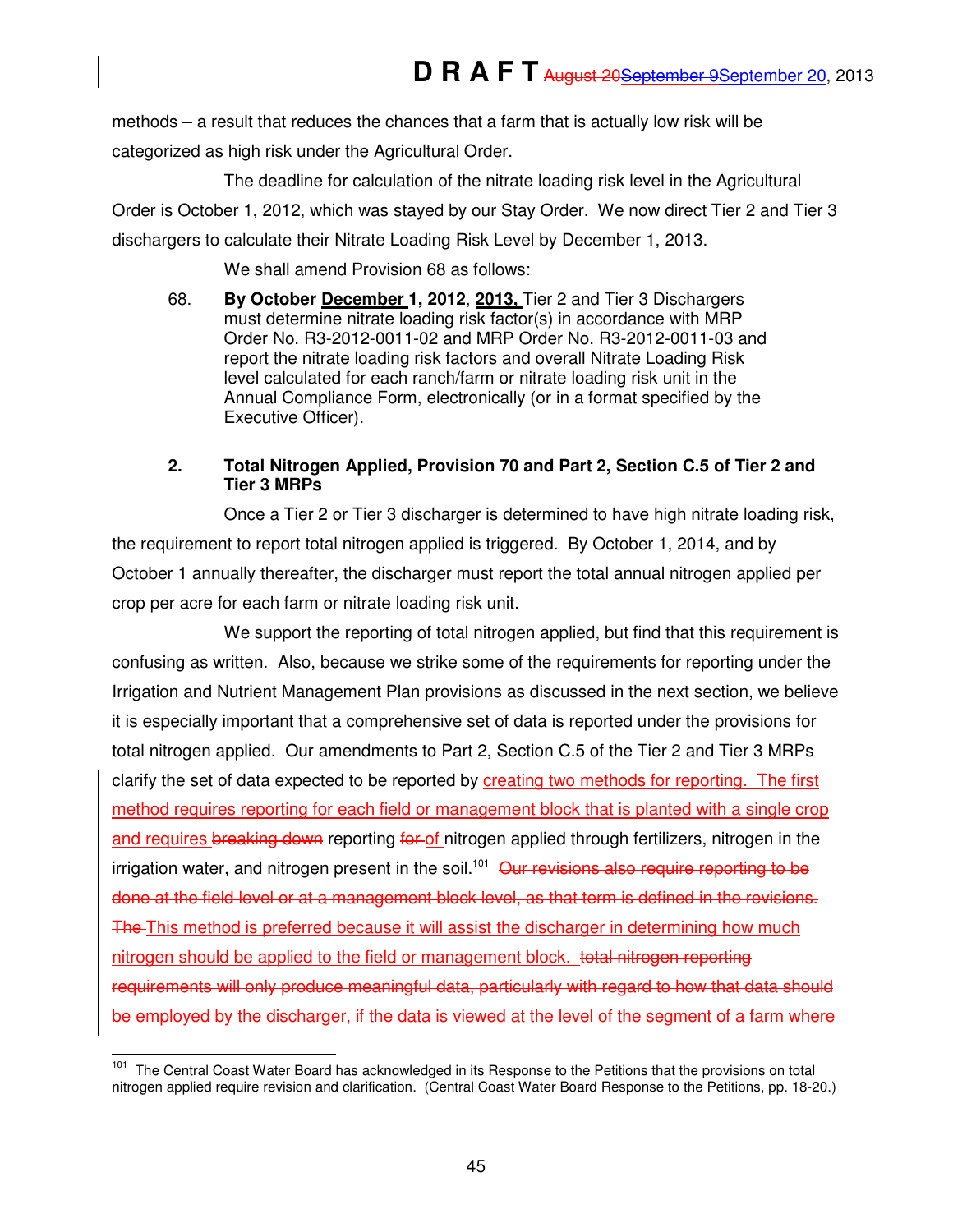a single crop is planted. We note that the practice of recording and budgeting of nitrogen application is a relatively low-cost, standard industry practice that is widely recommended by agronomists and crop specialists and already utilized by many growers in the Central Coast region.<sup>102</sup> However, we recognize that for some farms that have multiple crops planted over multiple rotations, this reporting requirement may be overly burdensome. As a result, we provide a second method of reporting for such farms that allows for aggregated data to be reported at the nitrate loading risk unit level. While the second method does not assist the discharger in effectively managing nitrogen inputs, it will provide sufficient data to the Central Coast Water Board to identify dischargers who are applying relatively high levels of nitrogen for any appropriate follow up action. We will ask the Expert Panel to evaluate both methods of reporting.

The Agricultural Order allows dischargers to develop an individual discharge groundwater monitoring and reporting program in lieu of reporting total nitrogen applied. We do not see this alternative as one that will produce data of use to the Central Coast Water Board in the absence of an ambitious and costly approach that would include drilling and monitoring of monitoring wells. We will strike that alternative and instead require all Tier 2 and Tier 3 dischargers to report total nitrogen applied. $103$ 

We shall amend Sections C.2 and C.5 of Part 2 of the Tier 2 and Tier 3 MRPs as follows:

Tier 2 MRP, Part 2, Section C:

2. Tier 2 Dischargers may choose to subdivide the ranch/farm into "nitrate loading risk units," based on the variability of ranch/farm conditions for the purposes of complying with this Order. A nitrate loading risk unit is a subdivided unit of the ranch/farm with different farming conditions**. Factors that a discharger may consider in subdividing the farm into nitrate loading risk units include but are not limited to** (irrigation system type, crop type, nitrate concentration in the irrigation water, **soil type, ease of monitoring and reportingnumber and size of management blocks that would have to otherwise be reported under Method 1 in subsection C.5 below,** etc.). The nitrate loading risk unit may be the total ranch, a number of blocks, or an individual block. If a Discharger chooses to subdivide the ranch/farm into individual nitrate loading risk units, the Discharger must maintain individual record keeping, and conduct monitoring and reporting for each nitrate loading risk unit.

<sup>102</sup> See AR File Nos. 23, 177, 178, & 234.

We reject the argument made by the Agricultural Petitioners that total nitrogen applied is sensitive proprietary information not appropriate for reporting for the same reasons articulated in our discussion of Farm Plans. We have already stated in this Order that, with regard to the proprietary of information submitted by dischargers, we will defer to the protections for sensitive business information created by the Legislature in the Water Code and the Public Records Act. Further, we see the timing and frequency of applications, which are not required to be reported, rather than data regarding total amount, as more relevant to competitive business practices.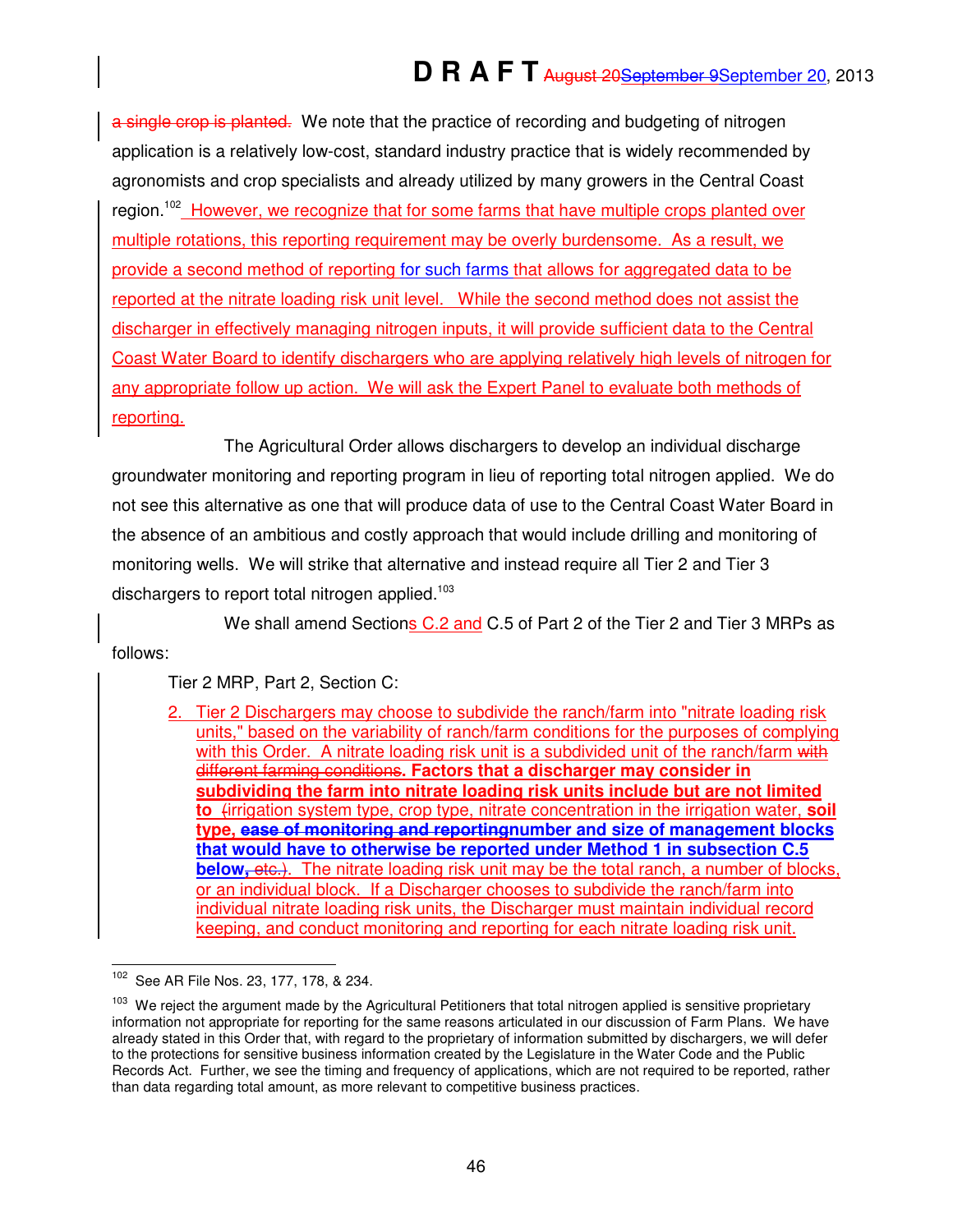5. Tier 2 Dischargers with individual farms/ranches or nitrate loading risk units that have a HIGH nitrate loading risk must report **application of nitrogen annually using Method 1 or 2:** 

## **Method 1 (by field or management block):**

- **a. Tt**otal nitrogen applied **in lbs/acre per crop<sup>1</sup> for each field or**  management block and identification of the crop type.<sup>2</sup> per crop, per acre, per year to each farm/ranch or nitrate loading risk unit in the electronic Annual Compliance Form. Total nitrogen must be reported in units of nitrogen, for **applied includes** any product, form**,** or concentration including, but not limited to, organic and inorganic fertilizers, slow release products, compost, compost teas, manure, **and** extracts**.**, nitrogen present in the soil, and nitrate in irrigation water; **The discharger shall also identify the underlying basis for the amount of total nitrogen that the discharger decided to apply. The discharger may report more than one basis.;**
- **b. average Average annual nitrogen concentration in irrigation water during the annual reporting period, reported as total nitrogen in mg/L, applied to each farm/ranch or nitrate loading risk unit.;**
- **c. total Total nitrogen present in the soil in lbs/acre for each field or management block prior to the first application of fertilizer to the crop.** 
	- a. As an alternative to reporting total nitrogen, Tier 2 Dischargers with high nitrate loading risk may propose an individual discharge groundwater monitoring and reporting program (GMRP) plan for approval by the Executive Officer. The GMRP plan must evaluate waste discharge to groundwater from each ranch/farm or nitrate loading risk unit and assess if the waste discharge is of sufficient quality that it will not cause or contribute to exceedances of any nitrate water quality standards in groundwater.

**Method 2 (by nitrate loading risk unit):** 

- **a. Total acres of each nitrate loading risk unit.;**
- **b. tTotal nitrogen applied (sum of all applications) to each nitrate**
- **loading risk unit annuallyduring the annual reporting period in lbs.<sup>1</sup> Total nitrogen applied includes any product, form, or concentration including, but not limited to, organic and inorganic fertilizers, slow release products, compost, compost teas, manure, and extracts. The discharger shall also identify the underlying basis for the amount of total nitrogen that the discharger decided to apply. The discharger may report more than one basis.;**
- **c. aAverage nitrogen concentration in irrigation water during the annual reporting period, reported as total nitrogen in mg/L, applied to each farm/ranch or nitrate loading risk unit.;**
- **d. Total acres of each crop type grown<sup>3</sup> within the nitrate loading risk unit during the annual reporting period..**
- **a.e. Total nitrogen present in the soil in lbs/acre for each field within the nitrate loading risk unit, measured once per annual**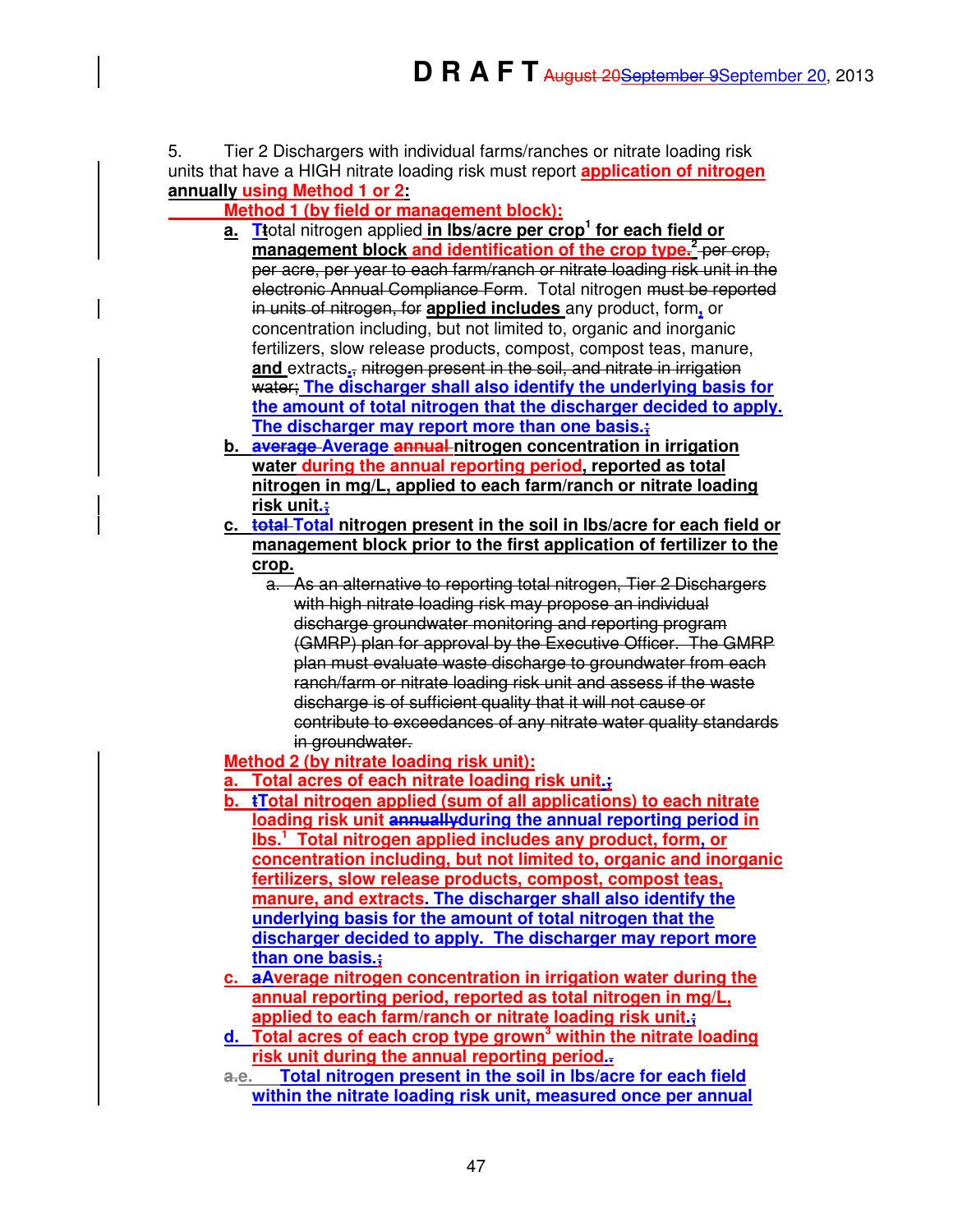**reporting period prior to the first application of fertilizer to the first crop in rotation.**

**<sup>1</sup>This reporting requirement is for the nitrogen content of fertilizer in lbs and not the total lbs of fertilizer. For example, if 100 lbs/acre of fertilizer is applied with 12 percent nitrogen, 12 lbs/acre of nitrogen is reported.** 

**2 In order to report on a field basis, the entire field must be planted with the same crop and receive the same fertilizer inputs. A management block is any portion of a discharger's land that is planted with the same crop and receives the same fertilizer inputs. Management blocks may consist of multiple fields and/or divisions of a single field.**

**3 If a crop type is grown in more than one rotation during the annual reporting period, then total acres of the crop type equals the sum of the acres planted in each rotation.** 

Tier 3 MRP, Part 2, Section C:

**2.** Tier 3 Dischargers may choose to subdivide the ranch/farm into "nitrate loading risk units," based on the variability of ranch/farm conditions for the purposes of complying with this Order. A nitrate loading risk unit is a subdivided unit of the ranch/farm with different farming conditions**. Factors that a discharger may consider in subdividing the farm into nitrate loading risk units include but are not limited to** *firrigation* system type, crop type, nitrate concentration in the irrigation water, **soil type, number of management blocks that would have to otherwise be reported under Method 1 in subsection C.5 belowease of monitoring and reporting, etc.)**. The nitrate loading risk unit may be the total ranch, a number of blocks, or an individual block. If a Discharger chooses to subdivide the ranch/farm into individual nitrate loading risk units, the Discharger must maintain individual record keeping, and conduct monitoring and reporting for each nitrate loading risk unit.

5. Tier 3 Dischargers with individual farms/ranches or nitrate loading risk units that have a HIGH nitrate loading risk must report **application of nitrogen annually using Method 1 or 2:**

 **Method 1 (by field or management block):**

**a. tTotal** nitrogen applied **in lbs/acre<sup>1</sup> per crop for each field or**  management block and identification of the crop type.<sup>2</sup> per crop, per acre, per year to each farm/ranch or nitrate loading risk unit in the electronic Annual Compliance Form. Total nitrogen must be reported in units of nitrogen, for **applied includes** any product, form**,** or concentration including, but not limited to, organic and inorganic fertilizers, slow release products, compost, compost teas, manure, **and** extracts,**.** nitrogen present in the soil, and nitrate in irrigation water; **The discharger shall also identify the underlying basis for the amount of total nitrogen that the discharger decided to apply. The discharger may report more than one basis.;**

**b. Aaverage annual nitrogen concentration in irrigation water during the annual reporting period, reported as total nitrogen in mg/L, applied to each farm/ranch or nitrate loading risk unit.;**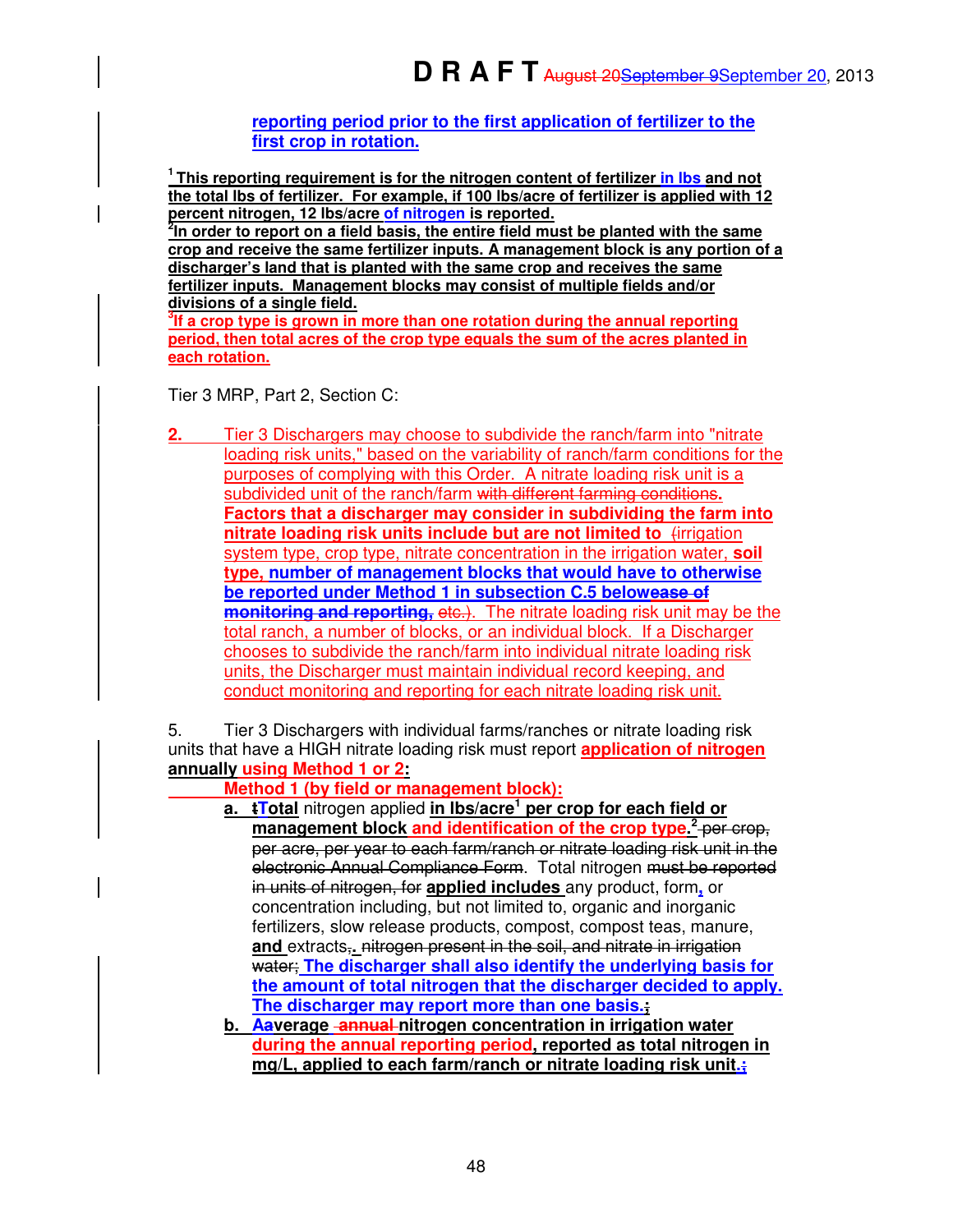- **c. Ttotal nitrogen present in the soil in lbs/acre for each field or management block prior to the first application of fertilizer to the crop.** 
	- a. As an alternative to reporting total nitrogen, Tier 3 Dischargers with high nitrate loading risk may propose an individual discharge groundwater monitoring and reporting program (GMRP) plan for approval by the Executive Officer. The GMRP plan must evaluate waste discharge to groundwater from each ranch/farm or nitrate loading risk unit and assess if the waste discharge is of sufficient quality that it will not cause or contribute to exceedances of any nitrate water quality standards in groundwater.

# **Method 2 (by nitrate loading risk unit):**

- **a. Total acres of each nitrate loading risk unit.;**
- **b. Ttotal nitrogen applied (sum of all applications) to each nitrate loading risk unit annuallyduring the annual reporting period in lbs.<sup>1</sup> Total nitrogen applied includes any product, form, or concentration including, but not limited to, organic and inorganic fertilizers, slow release products, compost, compost teas, manure, and extracts. The discharger shall also identify the underlying basis for the amount of total nitrogen that the discharger decided to apply. The discharger may report more than one basis.;**
- **c. Aaverage nitrogen concentration in irrigation water during the annual reporting period, reported as total nitrogen in mg/L, applied to each farm/ranch or nitrate loading risk unit.;**
- **d. Total acres of each crop type grown<sup>3</sup> within the nitrate loading risk unit during the annual reporting period.**
- e. **Total nitrogen present in the soil in lbs/acre for each field within the nitrate loading risk unit, measured once per annual reporting period prior to the first application of fertilizer to the first crop in rotation.**

**<sup>1</sup>This reporting requirement is for the nitrogen content of fertilizer in lbs and not the total lbs of fertilizer. For example, if 100 lbs/acre of fertilizer is applied with 12 percent nitrogen, 12 lbs/acre of nitrogen is reported.** 

**2 In order to report on a field basis, the entire field must be planted with the same crop and receive the same fertilizer inputs. A management block is any portion of a discharger's land that is planted with the same crop and receives the same fertilizer inputs. Management blocks may consist of multiple fields and/or divisions of a single field.**

**3 If a crop type is grown in more than one rotation during the annual reporting period, then total acres of the crop type equals the sum of the acres planted in each rotation.**

## **3. Irrigation and Nutrient Management Plan, Provisions 74-77 and 79 and Part 6 of Tier 3 MRP**

Tier 3 dischargers with a high nitrate loading risk must prepare and implement an Irrigation and Nutrient Management Plan (INMP) and have it certified by a qualified professional.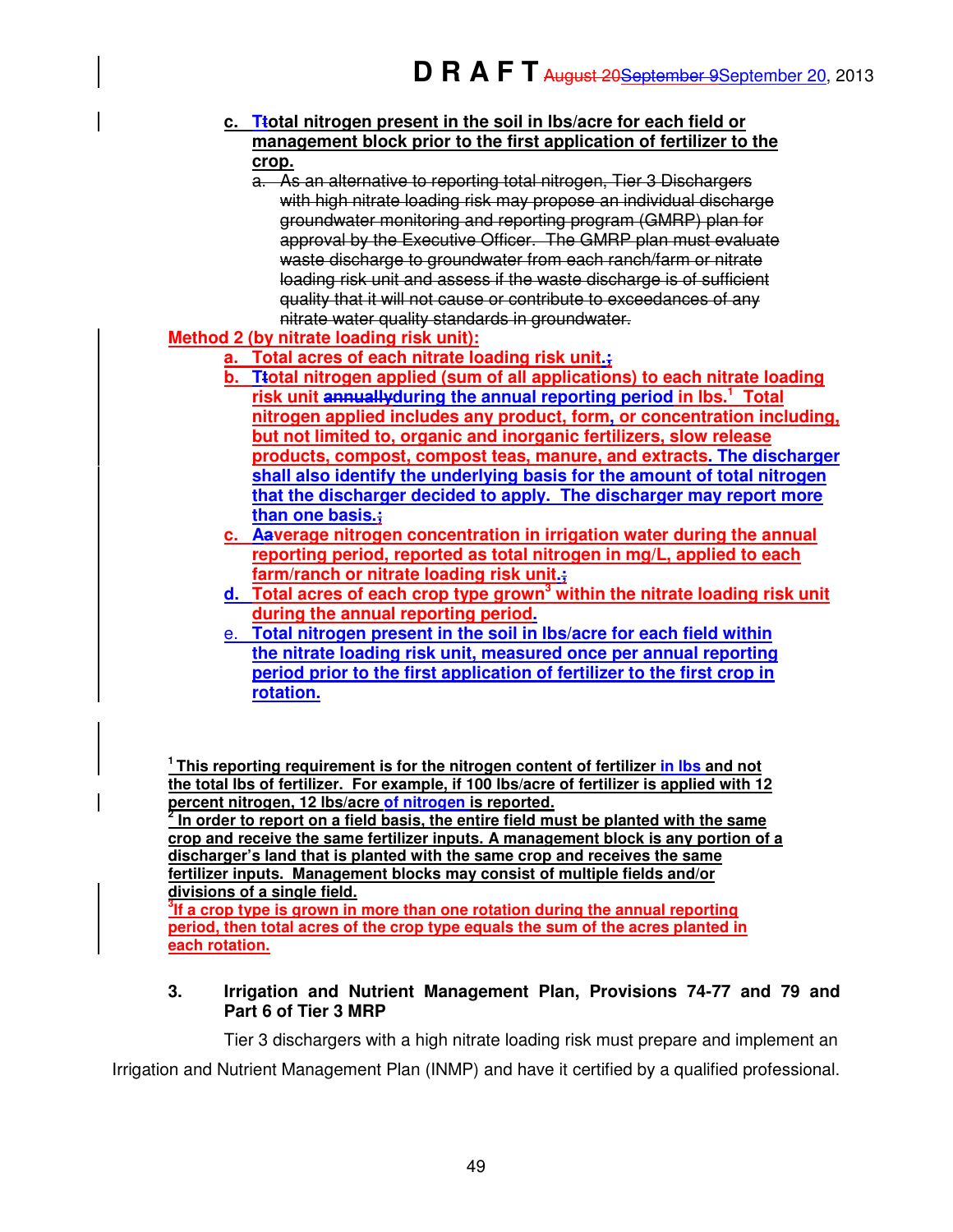# **D R A F T** August 20September 9September 20, 2013

The INMP is a plan to help the dischargers budget and manage nutrients applied to the fields<sup>104</sup> and requires identification of crop nitrogen needs, record keeping of nitrogen applied, balancing nitrogen applied and nitrogen uptake, and identification of practices to reduce nitrogen loading to groundwater. The Agricultural Petitioners do not object generally to the requirement to prepare and implement an INMP, but challenge four elements of the INMP that must be reported on the annual compliance form: (1) identification of crop nitrogen uptake values; (2) annual balance of nitrogen applied per crop compared to typical crop nitrogen uptake for each farm or nitrate loading risk unit; (3) annual estimation of nitrogen loading to groundwater and surface water; and (4) annual evaluation of reductions in nitrate loading to groundwater due to practice implementation. The Agricultural Petitioners argue that the information gathered and calculated for these elements is speculative and therefore not appropriate for inclusion in the INMP and for public reporting, as it might be misinterpreted or misused.<sup>105</sup> For the same reasons, the Agricultural Petitioners argue that an INMP effectiveness report to be submitted by October 1, 2016, will be speculative and should not be required. The Agricultural Petitioners additionally posit that the certification requirement for the INMP constitutes an unnecessary expense and that the dischargers can prepare the INMP without expert assistance.

With regard to the four reportable elements of the INMP, we agree with the Agricultural Petitioners that they result in at best an estimate of the nutrient balance ratio at a given farm and of the nitrate load leaving the farm. Crop nitrogen uptake values are not widely available and will require crop substitution, making the accuracy of the balance ratio questionable. An accurate calculation of the load discharged to surface water and groundwater requires a much more nuanced calculation than simply comparing the nitrogen applied to the fields and the amount expected to be taken up by the crops. Without reliable data on annual nitrate loading to groundwater in the first place, estimates of annual reductions in that loading are also unreliable. For these reasons, we will strike the requirements in the Agricultural Order to include calculations of the balance ratio of nitrogen applied to nitrogen uptake, the estimation of annual loading of nitrogen to groundwater and surface water, and the annual reduction in nitrogen loading to groundwater, as well as the requirement to report this information to the Central Coast Water Board. We will retain the requirement to determine crop nitrogen uptake

<sup>104</sup> Tier 3 MRP, Part  $6, § A.2$ .

<sup>&</sup>lt;sup>105</sup> The Agricultural Petitioners also argue that the requested information is proprietary. Because we strike the reporting requirement based on other grounds, post, we do not need to address this contention. Additionally, we have already stated in this Order that, with regard to the proprietary of information submitted by dischargers, we will defer to the protections for sensitive business information created by the Legislature in the Water Code and the Public Records Act.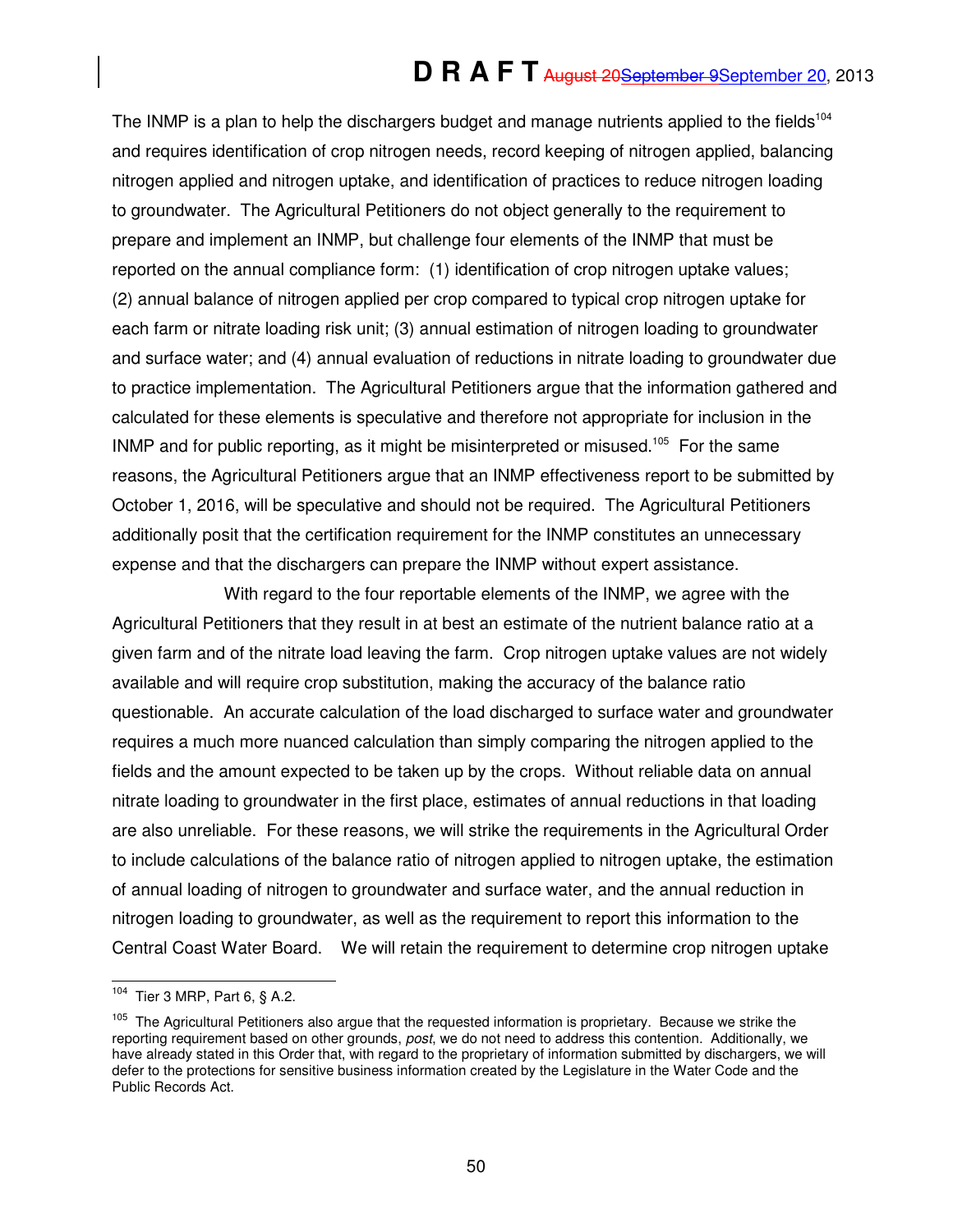values as part of preparation of the INMP, as this information is important to both the discharger and the professional certifying the INMP in determining the appropriate amount of nitrogen to be applied at the farm, but we will strike the requirement to have that information reported.

We recognize the value to the Central Coast Water Board of collecting data that will help identify dischargers that significantly overapply nitrogen. Such data allows the Central Coast Water Board to follow up and work with these dischargers to reduce nitrogen loss to groundwater and surface water. But we do not agree with the Central Coast Water Board that the balance ratio constitutes the appropriate data for identifying excess application. We think the more detailed and accurate data that we have required to be reported under the total nitrogen applied provisions, which does not suffer from the same level of unreliability as the balance ratio (and which must be reported by both Tier 2 and Tier 3 dischargers that have high nitrate loading risk), will allow the Central Coast Water Board to easily identify outliers in nitrogen application and to prioritize these dischargers for follow up.

Further, while we strike the nitrogen balance requirements in the short-term, we will ask the Expert Panel to develop a template for nutrient balance determinations. We will also ask the Expert Panel to consider the best approaches to evaluating nitrate discharges to groundwater. For example, a more promising approach may be to require dischargers to do a soil profile analysis designed to determine the extent to which nitrogen applied to the fields moves below the root zone, a measure of excessive application. In the interim, we see little benefit to the Central Coast Water Board in collecting data upon which it cannot draw any reliable conclusions.

 We will also strike Provision 76, which allows dischargers to develop an individual discharge groundwater monitoring and reporting program in lieu of the development and implementation of an INMP. As with the similar alternative provided under the total nitrogen reporting requirements, we do not see this alternative to the INMP as one that will produce data of use to the Central Coast Water Board in the absence of an ambitious technical undertaking. The INMP is a management practice that is generally supported by agricultural experts,<sup>106</sup> and we believe preparation of the INMP, rather than an alternative, is appropriate for Tier 3 dischargers with high nitrate loading risk.

We will not strike the requirements for certification of the INMP. The Central Coast Water Board convincingly argues that the certification requirement assures the Board that

j

<sup>106</sup> See AR File Nos. 23; 177; 178; 233, p. 61; 287 (Letter 12), pp. 5-6; see also Ocean Mist Petition, p. 19, & Grower-Shipper Petition, p. 46 (stating that petitioners do not generally oppose a requirement for an irrigation and nutrient management plan).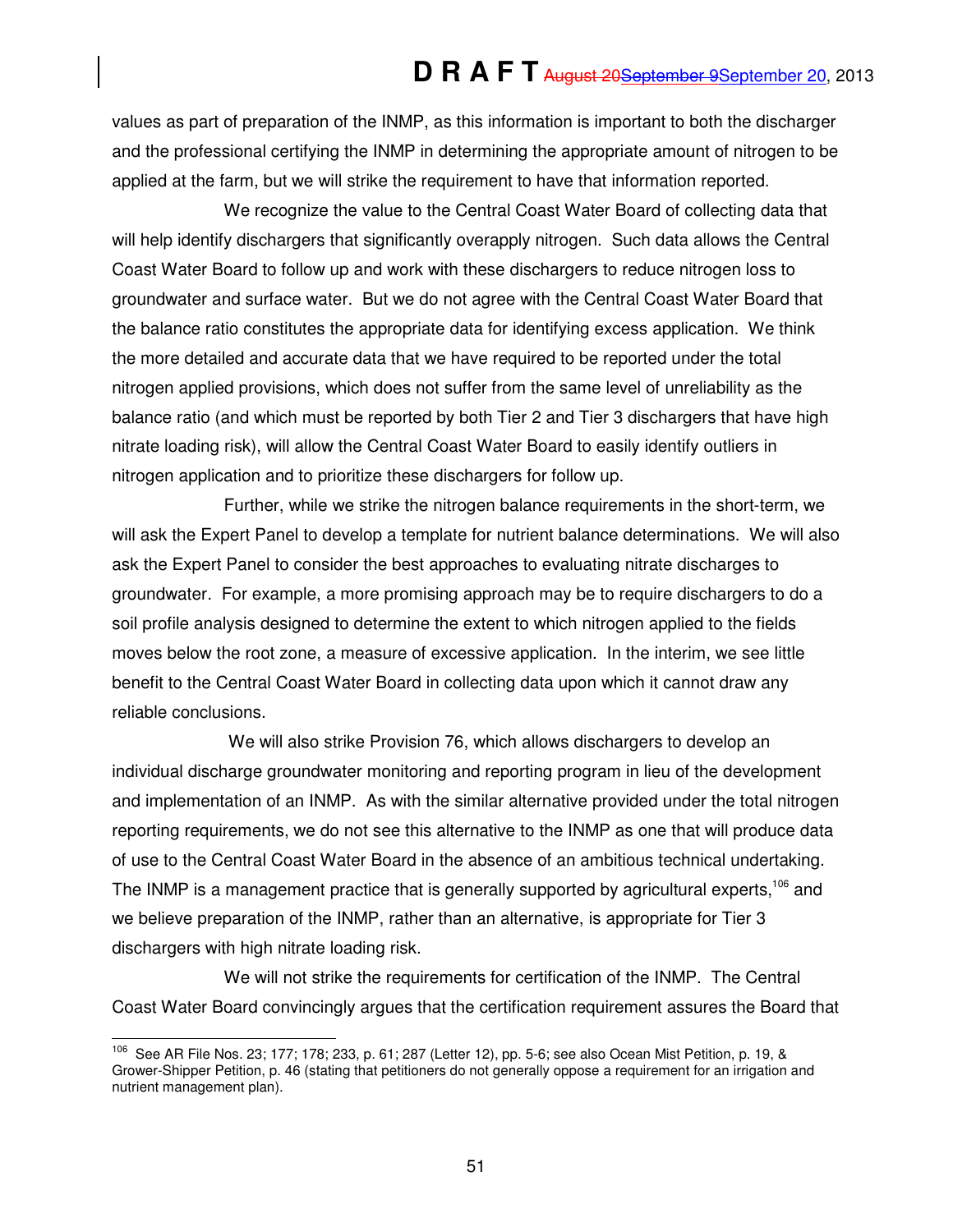the INMPs will be agronomically sound and environmentally effective.<sup>107</sup> We will also retain the effectiveness report, but with revisions to clarify that the evaluation may be carried out by the dischargers, as opposed to a qualified professional, based on data that the discharger is already required to collect under the Agricultural Order. Unlike the reporting of elements of the INMP that we will strike, the effectiveness evaluation, as revised, constitutes a more qualitative assessment of the discharger's experience in implementing the INMP and, as a result, does not suffer from the same level of imprecision as the individual numbers required to be reported for balance ratios, loads, and load reductions.

We shall delete Provisions 74, 76, and 77 and Section B.1 of Part 6 of the Tier 3 MRP.<sup>108</sup> We shall amend Sections A.3-5 and Section B.2 of Part 6 of the Tier 3 MRP as follows:

## Section A:

- 3. The professional certification of the INMP must indicate that the relevant expert has reviewed all necessary documentation and testing results, evaluated nutrient balance ealculations (total nitrogen applied relative to typical crop nitrogen uptake and nitrogen removed at harvest), evaluated estimated **with consideration to potential**  nitrate loading to groundwater, evaluated progress towards nutrient management targets, and conducted field verification to ensure accuracy of reporting.
- 4. Tier 3 Dischargers with High Nitrate Loading Risk must include the following elements in the INMP. The INMP is not submitted to the Central Coast Water Board, with the exception of key elements identified in Part 6B**with the exception of the INMP Effectiveness Report**:
	- a. Proof of INMP certification;
	- b. Map locating each farm/ranch or nitrate loading risk unit;
	- c. Identification of nitrate loading risk factors or input to the Groundwater Pollution Nitrate Hazard Index and overall Nitrate Loading Risk level calculation for each ranch/farm or nitrate loading risk unit;
	- d. Identification of crop nitrogen uptake values for use in nutrient balance calculations;
	- e. Record keeping **annually** of **by either Method 1 or Method 2: Method 1 (by field or management block):**
		- **i. T**the total nitrogen applied **in lbs/acre** per crop, per acre to each farm/ranch or nitrate loading risk unit **for each field or management block and identification of the crop type.** (in units of nitrogen, in **Total nitrogen applied includes** any product, form**,** or concentration) including, but not limited to, organic and inorganic

<sup>107</sup> <sup>107</sup> Central Coast Water Board Response to the Petitions, p. 21; AR File Nos. 233, p. 146; 265, pp. 490-91.

<sup>&</sup>lt;sup>108</sup> Throughout this Order, when we order deletion of an entire provision from the Agricultural Order, the strikeout text will not reflect that deletion. For example, the text below does not reproduce the stricken Table 5B. At the end of this Order, we identify for clarity the specific provisions deleted from the Agricultural Order.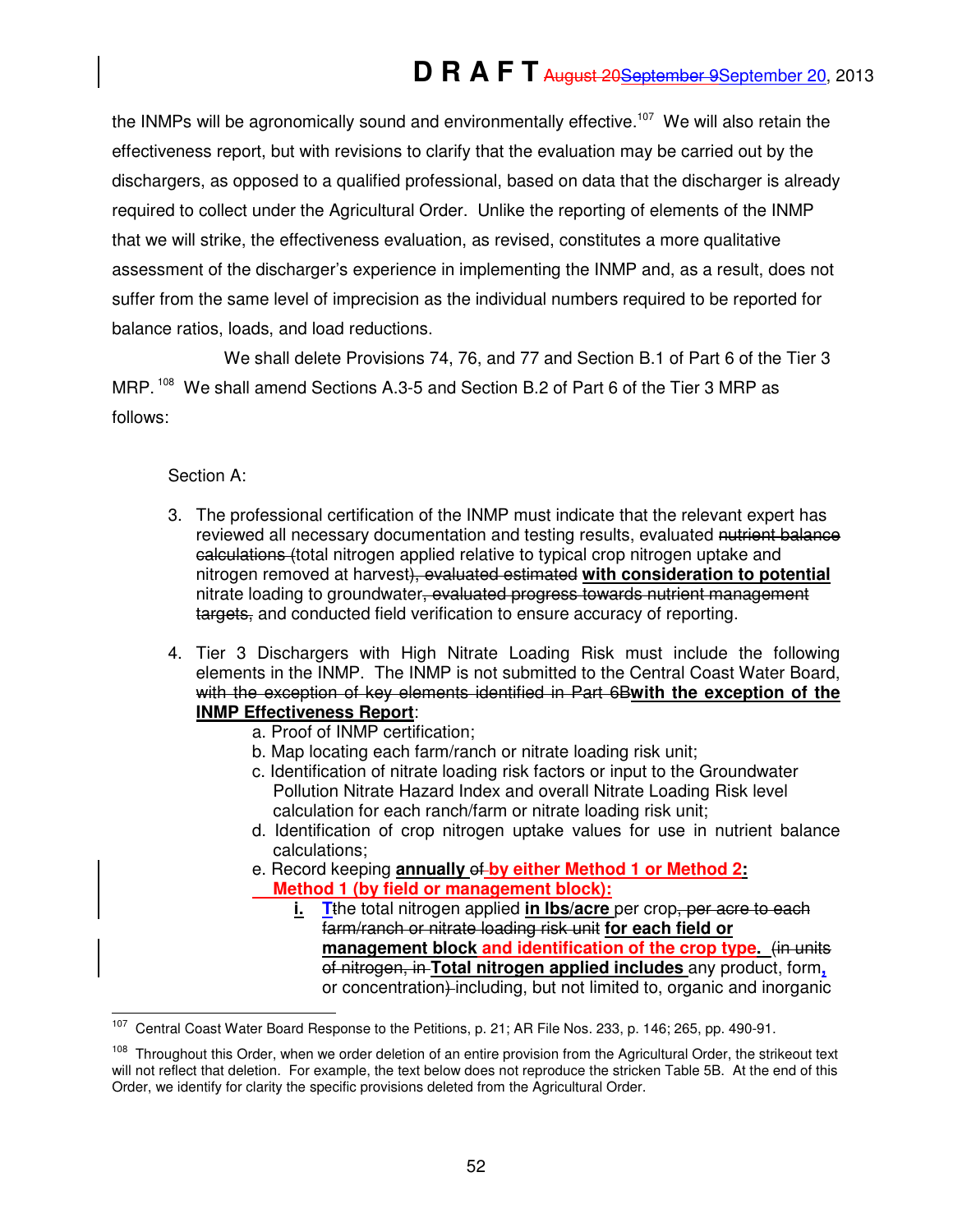fertilizers, slow release products, compost, compost teas, manure, **and** extracts**.**, nitrogen present in the soil, and nitrate in irrigation water **The discharger shall also identify the underlying basis for the amount of total nitrogen that the discharger decided to <u>apply.</u> The discharger may report more than one basis.:** 

- **ii. Aaverage annual nitrogen concentration in irrigation water during the annual reporting period, reported as total nitrogen in mg/L, applied to each farm/ranch or nitrate loading risk unit.;**
- **iii. Ttotal nitrogen present in the soil in lbs/acre for each field or management block prior to the first application fertilizer to the crop.**

## **Method 2 (by nitrate loading risk unit):**

- **i. Total acres of each nitrate loading risk unit.;**
- **ii. Ttotal nitrogen applied (sum of all applications) to each nitrate loading risk unit annuallyduring the annual reporting period in lbs. Total nitrogen applied includes any product, form, or concentration including, but not limited to, organic and inorganic fertilizers, slow release products, compost, compost teas, manure, and extracts. The discharger shall also identify the underlying basis for the determination of the amount of total nitrogen applied. The discharger may report more than one basis.;**
- **iii. Aaverage nitrogen concentration in irrigation water during the annual reporting period, reported as total nitrogen in mg/L, applied to each farm/ranch or nitrate loading risk unit.;**
- **iv. Total acres of each crop type grown within the nitrate loading risk unit during the annual reporting period.**
- v. **Total nitrogen present in the soil in lbs/acre for each field within the nitrate loading risk unit, measured once per annual reporting period prior to the first application of fertilizer to the first crop in rotation.**
- f. Dischargers must**To meet the requirement to record total nitrogen in the soil in 4.e.iii. of Method 1, dischargers may** take a nitrogen soil sample (e.g. laboratory analysis or nitrate quick test) or use an alternative method to evaluate nitrogen content in soil, prior to planting or seeding the field or prior to the time of pre-sidedressing. The amount of nitrogen remaining in the soil must be accounted for as a source of nitrogen when budgeting, and the soil sample or alternative method results must be maintained in the INMP.
- g. Annual balance of nitrogen applied compared to typical crop nitrogen uptake for each ranch/farm or nitrate loading risk unit (Nitrogen Balance ratio);
- h. Annual estimation of nitrogen loading to groundwater and surface water, including subsurface drainage (e.g., tile drains), from each ranch/farm or nitrate loading risk unit;
- i. **g**. Identification of irrigation and nutrient management practices in progress (identify start date), completed (identify completion date), and planned (identify anticipated start date) to reduce nitrate loading to groundwater to achieve compliance with this Order.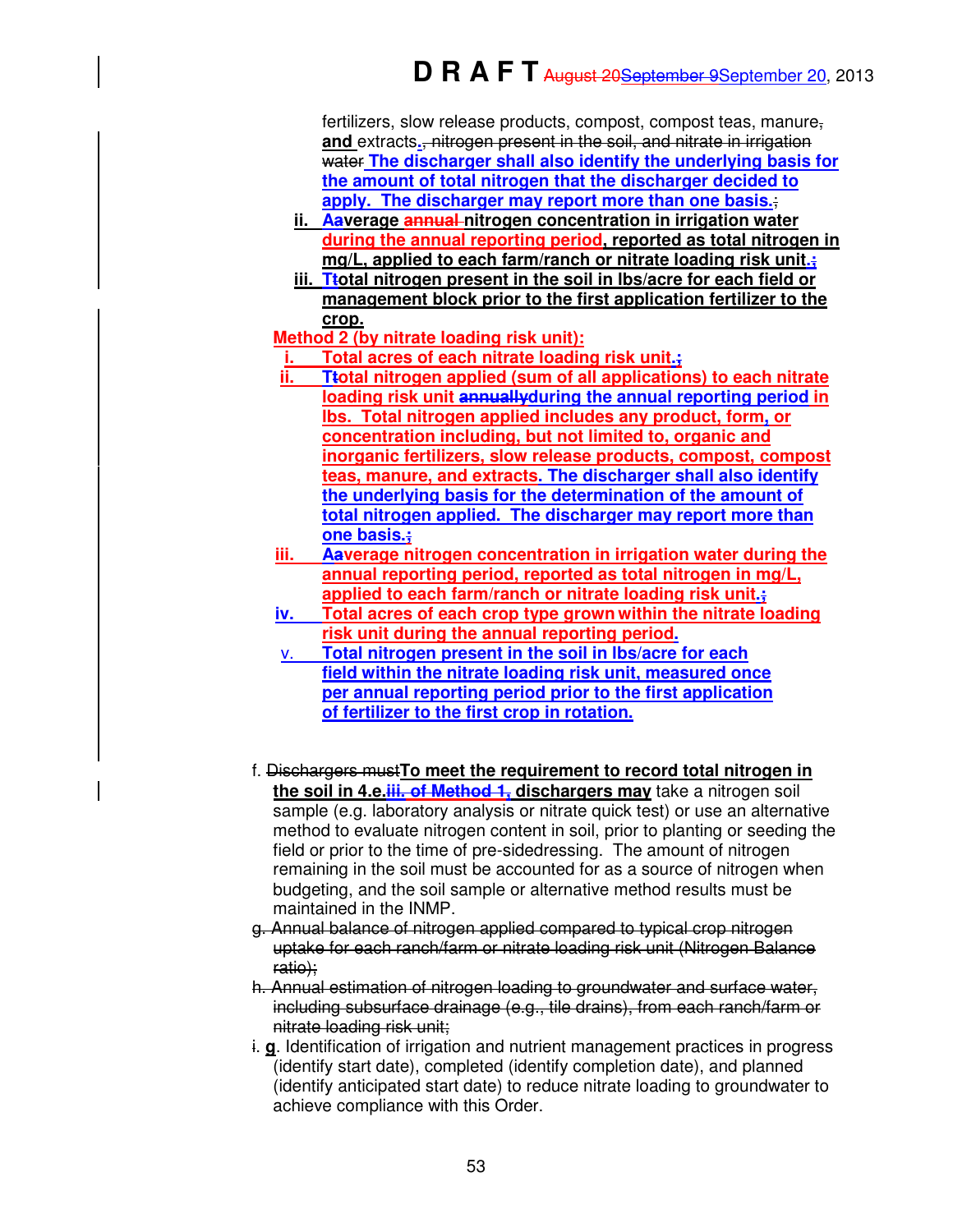- j. Annual evaluation of reductions in nitrate loading to groundwater resulting from decreased fertilizer use and/or implementation of irrigation and nutrient management practices;
- k. **h.** Description of methods Discharger will use to verify overall effectiveness of the INMP.
- 5. Tier 3 Dischargers must evaluate the effectiveness of the INMP. Irrigation and Nutrient Management Plan effectiveness monitoring must be conducted or supervised by a registered professional engineer, professional geologist, Certified Crop Advisor, or similarly qualified professional. Monitoring must evaluate measured progress towards protecting, preserving, and restoring groundwater quality in the upper-most aquifer (or perched aquifer, whichever is first encountered), resulting from reductions in loading based on reduced fertilizer use and improved irrigation and nutrient management practices **in order to minimize nitrate loading to surface water and groundwater**. Monitoring **Evaluation** methods used may include, but are not limited to**,** lysimeter monitoring, shallow groundwater or soil monitoring, or **analysis of** groundwater well monitoring **data or soil sample data, or analysis of trends in nitrogen application data**. If the physical monitoring by itself cannot demonstrate progress towards compliance with the Order, the Discharger may need to supplement physical monitoring with contaminant transport and flow modeling.

## Section B:

- **1.** 2. **By October 1, 2016**, Tier 3 Dischargers that have farms/ranches with high nitrate loading risk to groundwater must submit an INMP Effectiveness Report to evaluate measured progress towards protecting, preserving, and restoring groundwater quality in the upper-most aquifer, including reductions in **nitrate** loading **to surface water and groundwater** based on the implementation of irrigation and nutrient management practices. The INMP Effectiveness Report must be prepared by a state registered professional engineer, professional geologist, Certified Crop Advisor, or similarly qualified professional. Dischargers in the same groundwater basin or subbasin may choose to comply with this requirement as a group by submitting a single report that evaluates the overall effectiveness of the broad scale implementation of irrigation and nutrient management practices identified in individual INMPs to protect groundwater and achieve water quality standards for nitrate. Group efforts must use data from each farm/ranch (e.g., **data from** individual groundwater wells, lysimeters, and/or soil samples, **or nitrogen application**) to adequately represent groundwater quality and progress towards groundwater protection for all farms/ranches in the group. The INMP Effectiveness Report must include **a description of the**  methodology used to evaluate and verify effectiveness of the INMP. the following elements and submitted with the electronic Annual Compliance Form:
	- a. A description of the methodology used to evaluate and verify effectiveness of the INMP (e.g., lysimeter monitoring, shallow groundwater or soil monitoring, groundwater well monitoring, contaminant transport and flow modeling);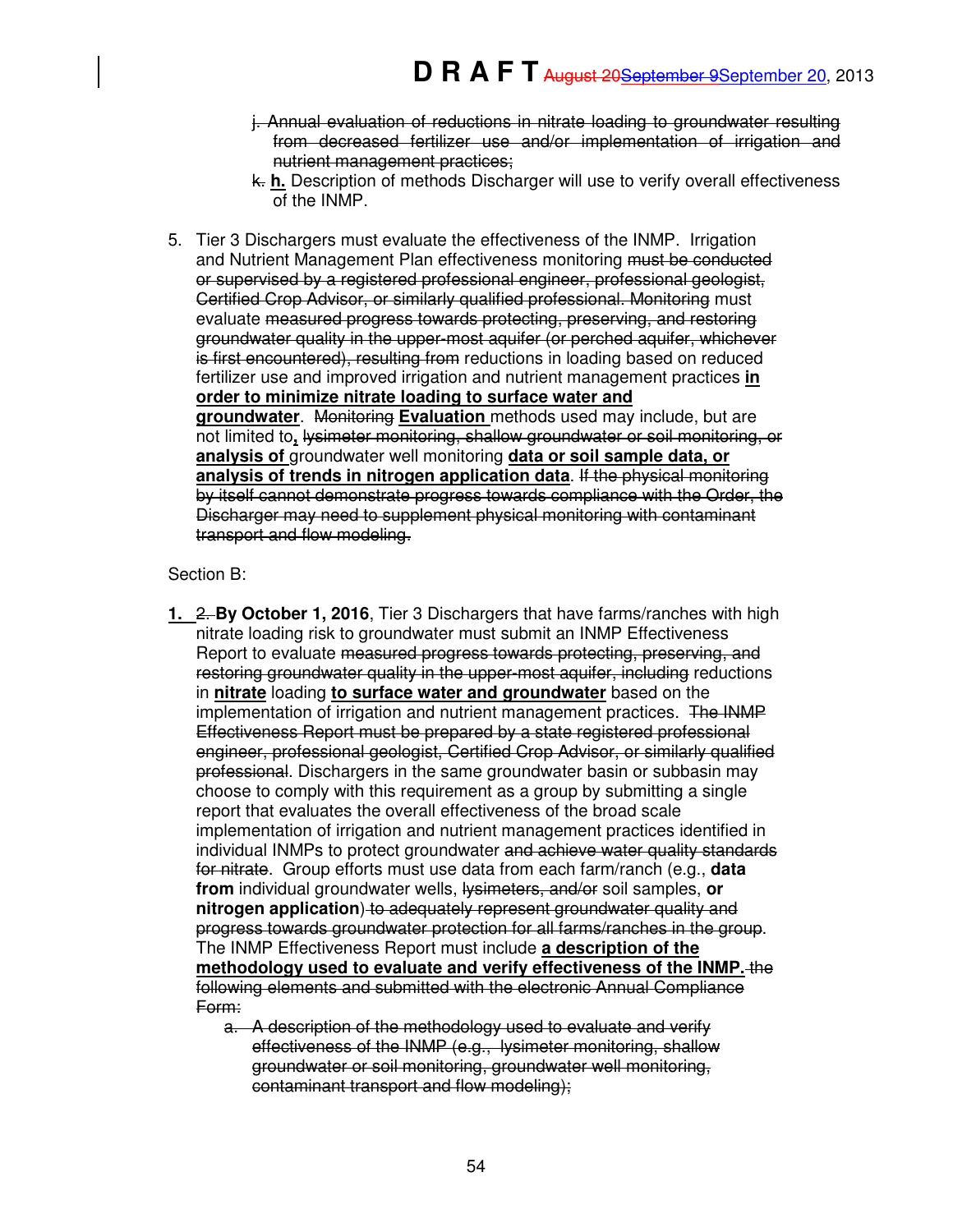- b. An evaluation of how discharges of waste and any associated reductions in nitrate loading will decrease the concentration of nitrate in the upper-most aquifer, commensurate with water quality standards, within a reasonable and foreseeable time frame, and compared to milestones identified in the Order;
- c. Based on estimated nitrate loading reductions to the groundwater basin or subbasin, the estimated number of years to achieve water quality standards in receiving water;

## **4. Nitrogen Balance Ratios, Provision 78**

Provision 78 requires Tier 3 dischargers with high nitrate loading risk level to "report progress toward certain nitrogen balance ratios by October 1, 2015." Dischargers producing crops in annual rotation must report progress toward a nitrogen balance ratio target of 1.0. Dischargers producing annual crops occupying the ground for the entire year must report progress towards a nitrogen balance ratio target of 1.2. The Agricultural Petitioners argue that the ratios represent an oversimplification of crop nutrient needs compared to nutrient applied and are therefore inappropriate targets. They further contend that the requirement constitutes the Central Coast Water Board dictating the manner of compliance in contravention of Water Code section 13360. Because our conclusion below rests on the former issue, we need not address the latter argument.

Going into the March 14-15, 2012 Central Coast Water Board hearing, the proposed Draft Agricultural Order Provision 78 stated that the relevant dischargers "must meet," as opposed to "report progress toward," the nitrogen balance ratio targets.<sup>109</sup> The provision was amended in response to comments at the hearing. The Keepers argue that elimination of the firm and measurable requirement that would have applied to nitrate discharges to groundwater rendered the Agricultural Order inconsistent with the water quality objectives in the Central Coast Basin Plan<sup>110</sup> and with Water Code section 13269's mandate that any waiver of waste discharge requirements be in the public interest.

We have already stated above that we view the balance ratio required to be calculated by the dischargers in the INMP to be at best an estimate of the relationship between the nitrogen employed by the discharger and the nitrogen needed by the crop. Similarly, the target ratios advocated by the Central Coast Water Board and the Keepers are approximations

<sup>109</sup> AR File No. 338, p. 29.

 $110$  The Keepers reference the Central Coast Basin Plan requirements that 1) all waters be maintained free of toxic substances in concentrations which are toxic to, or which produce detrimental physiological responses in, human, plant, animal or aquatic life (Central Coast Basin Plan, § III-4); that 2) waters not contain biostimulatory substances in concentrations that promote aquatic growths to the extent that such growths cause nuisance or adversely affect beneficial uses (id. at § III-3); and that 3) nitrate concentrations in domestic water supplies shall not exceed 45 mg/l (id. at §§ III-5, III-7). (Petition Requesting Review by Monterey Coastkeeper et al. (Apr. 16, 2012), p. 10.)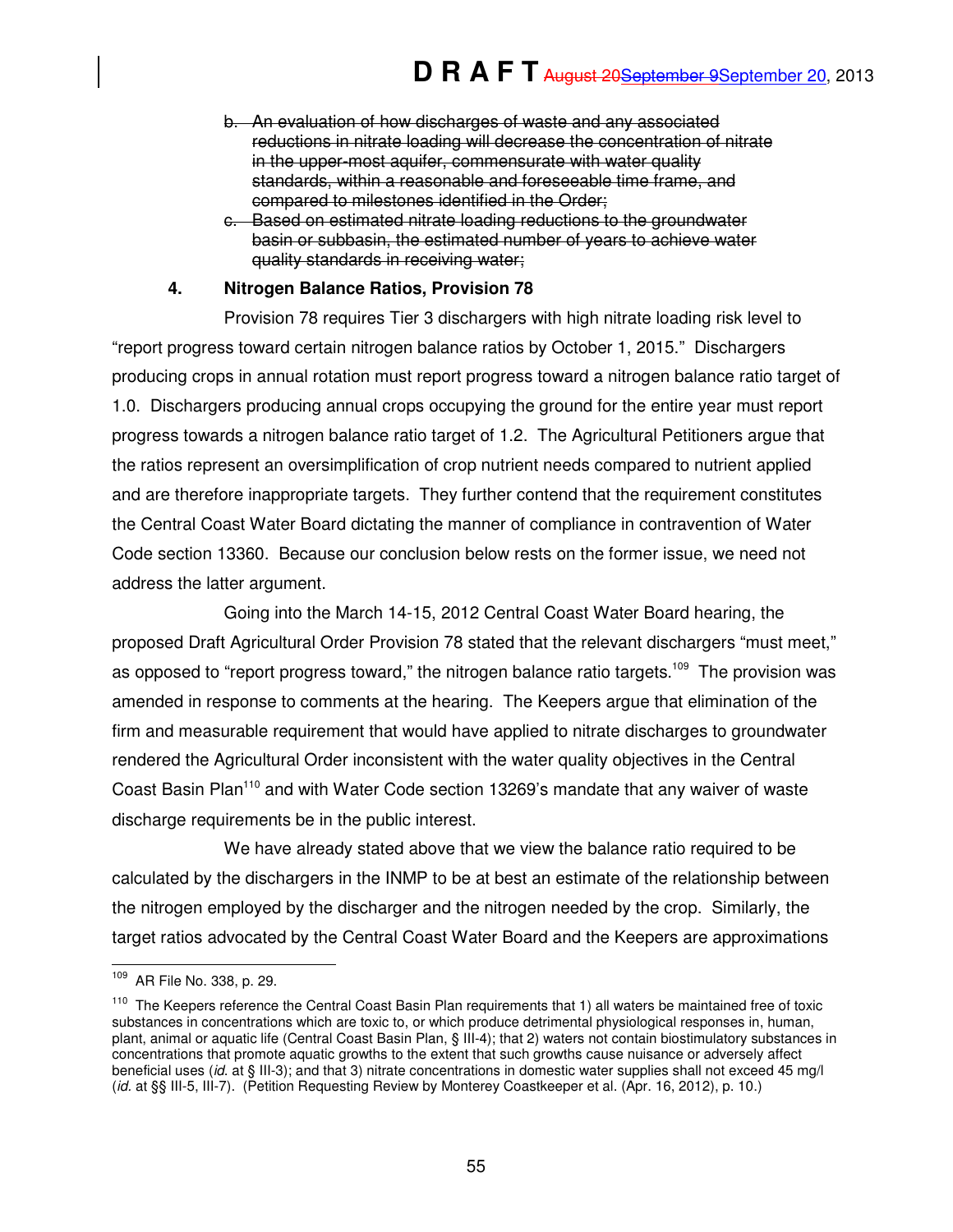of a complex relationship between nitrogen application and crop uptake.<sup>111</sup> We are keenly aware of the benefit and necessity of providing targets to encourage and measure progress in reducing pollutant discharges in agricultural regulatory programs. However, because of the speculative and overly simplistic nature of both the calculated ratios relevant to each farm and of the target ratios, we see little to be gained from asking the dischargers to even "make progress toward" these particular targets. As such, we disagree with the Keepers that the nitrogen balance ratio targets are in fact firm and measurable requirements.<sup>112</sup> We will ask the Expert Panel to determine whether the targets can be reformulated to support some firm and measurable requirement or if an alternative approach, such as soil profile monitoring or monitoring of a regional network of monitoring wells would be preferable.

We shall delete Provision 78.

#### **K. Water Quality Buffer Plan, Provision 80 and Part 7 of Tier 3 MRP**

Provision 80 and Tier 3 MRP Part 7 require a subset of Tier 3 dischargers, specifically those with farms adjacent to or containing a waterbody listed as impaired for temperature, turbidity, or sediment, to prepare and implement a Water Quality Buffer Plan. The Water Quality Buffer Plan must propose a 30-foot or more buffer of undisturbed soil and riparian vegetation along the impaired waterbody or justify a smaller buffer based on an analysis of sitespecific conditions approved by the Executive Officer.<sup>113</sup> As an alternative to the development and implementation of the Water Quality Buffer Plan, the affected dischargers may submit evidence to the Executive Officer demonstrating that any discharge of waste is sufficiently treated or controlled such that it will not cause or contribute to exceedances of water quality standards.

The Agricultural Petitioners make two arguments that the Water Quality Buffer Plan is contrary to law. First, they argue that the requirement dictates the manner of compliance in contravention of Water Code section 13360. Given the alternative compliance

 $\overline{a}$ 

<sup>111</sup> AR File Nos. 254, pp. 52-57; 287 (Letter 12), pp. 6-8.

<sup>&</sup>lt;sup>112</sup> As discussed, the Agricultural Order requires compliance with applicable water quality standards and with applicable provisions of the Central Coast Basin Plan at Provisions 22 and 23. The approach taken in the Agricultural Order to achieving compliance with the Central Coast Basin Plan requirements over time through management practice implementation is consistent with the State Water Board's Non-Point Source Policy (pp. 12-13) and consistent with the public interest in addressing a water quality issue that has few immediate and easy solutions.

<sup>&</sup>lt;sup>113</sup> To the extent the Central Coast Water Board picked the buffer width of 30 feet based on the Basin Plan language cited in the Agricultural Order, the Board was misguided. A filter strip width of 30 feet is specified in the Basin Plan only for construction activities, not all land disturbance activities. (Central Coast Basin Plan, § V-13.) However, we find no harm as the provisions contemplate that the buffer width may be less (or more) than 30 feet based on sitespecific conditions.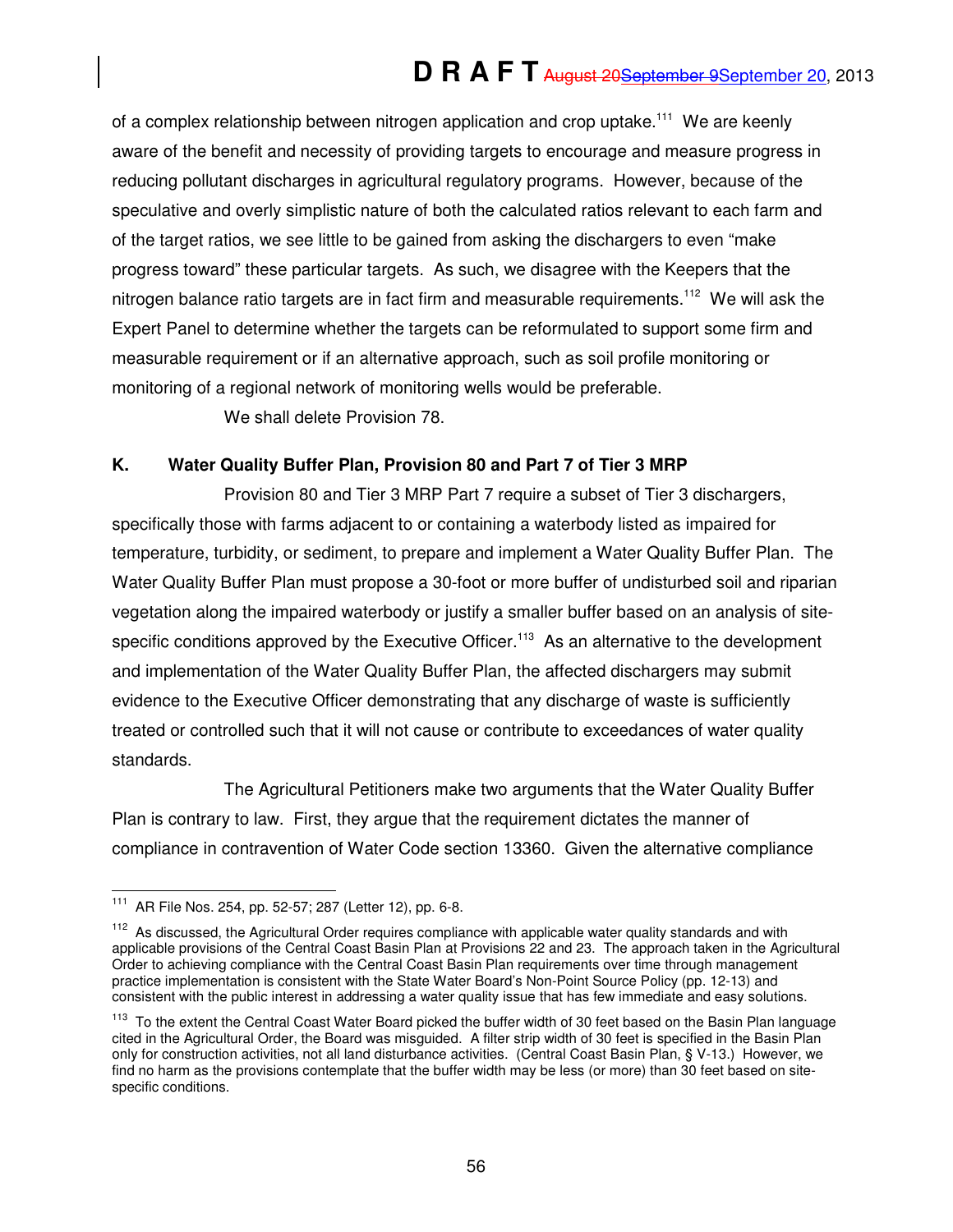option whereby a discharger can choose instead to demonstrate that the discharge is treated or controlled to a level of not causing or contributing to violations of water quality standards, we find that the Central Coast Water Board is not dictating the dischargers' manner of compliance here $114$ 

Second, the Agricultural Petitioners argue that the requirement to implement the Water Quality Buffer Plan effects a regulatory taking prohibited by the Fifth Amendment by interfering with the investment-backed expectations of the dischargers who would otherwise utilize the buffer strips for agricultural use. A regulatory taking is an economic loss resulting from a regulatory action, as opposed to the government physically taking property through its power of eminent domain. The seminal case on regulatory takings is Penn Central Transp. Co. v. City of New York (1978) 438 U.S. 104 (Penn Central). Penn Central held that determining whether a regulatory action constitutes a taking requires a fact-specific consideration of "[t]he economic impact of the regulation on the claimant and, particularly, the extent to which the regulation has interfered with distinct investment-backed expectations," as well as the nature of the taking, i.e. whether it is "a physical invasion by government . . . or arises from some public program adjusting the benefits and burdens of economic life to promote the common good."<sup>115</sup>

Here, the alleged taking – the requirement that a subset of Tier 3 dischargers devote a strip of land along impaired water bodies to uses consistent with providing a filter to pollutants – is the result of regulatory action to promote environmental and public health protection. Further, with regard to the economic impact, the reduction in agricultural production is limited by the fact that the buffer strips will in most cases constitute a small portion of any given farm.<sup>116</sup> Finally, we note that dischargers may avoid the Water Quality Buffer Plan requirements by utilizing the alternative compliance option or by opting out of the Agricultural Order altogether in favor of individual waste discharge requirements. We reject the argument that the requirement to implement the Water Quality Buffer Plan constitutes a taking.

 $\overline{a}$ <sup>114</sup> See Tahoe-Sierra Preservation Council v. State Water Resources Control Bd. (1989) 210 Cal.App.3d 1421, 1438 (recognizing that preserving freedom of compliance options does not violate Water Code section 13360).

<sup>&</sup>lt;sup>115</sup> Penn Central, 438 U.S. at 124; see also Keystone Bituminous Coal Assoc. v. DeBenedictis (1987) 480 U.S. 470, 487-493 (emphasizing the importance of the state's purpose in takings analysis and finding no taking where regulation was enacted to prevent subsidence resulting from coal extraction).

<sup>&</sup>lt;sup>116</sup> "Taking' jurisprudence does not divide a single parcel into discrete segments and attempt to determine whether rights in a particular segment have been entirely abrogated." (Penn Central, supra, 438 U.S. at 130; see also Keystone Bituminous Coal Assoc., supra, 480 U.S. at 497; MacLeod v. Santa Clara County (9<sup>th</sup> Cir. 1984) 749 F.2d 541, 547.) The case before us is not a total taking where a discharger is deprived of "all economically beneficial or productive use of land." (Lucas v. South Carolina Coastal Council (1992) 505 U.S.1003; see also Palazzolo v. Rhode Island (2001) 533 U.S. 606, 631-632.)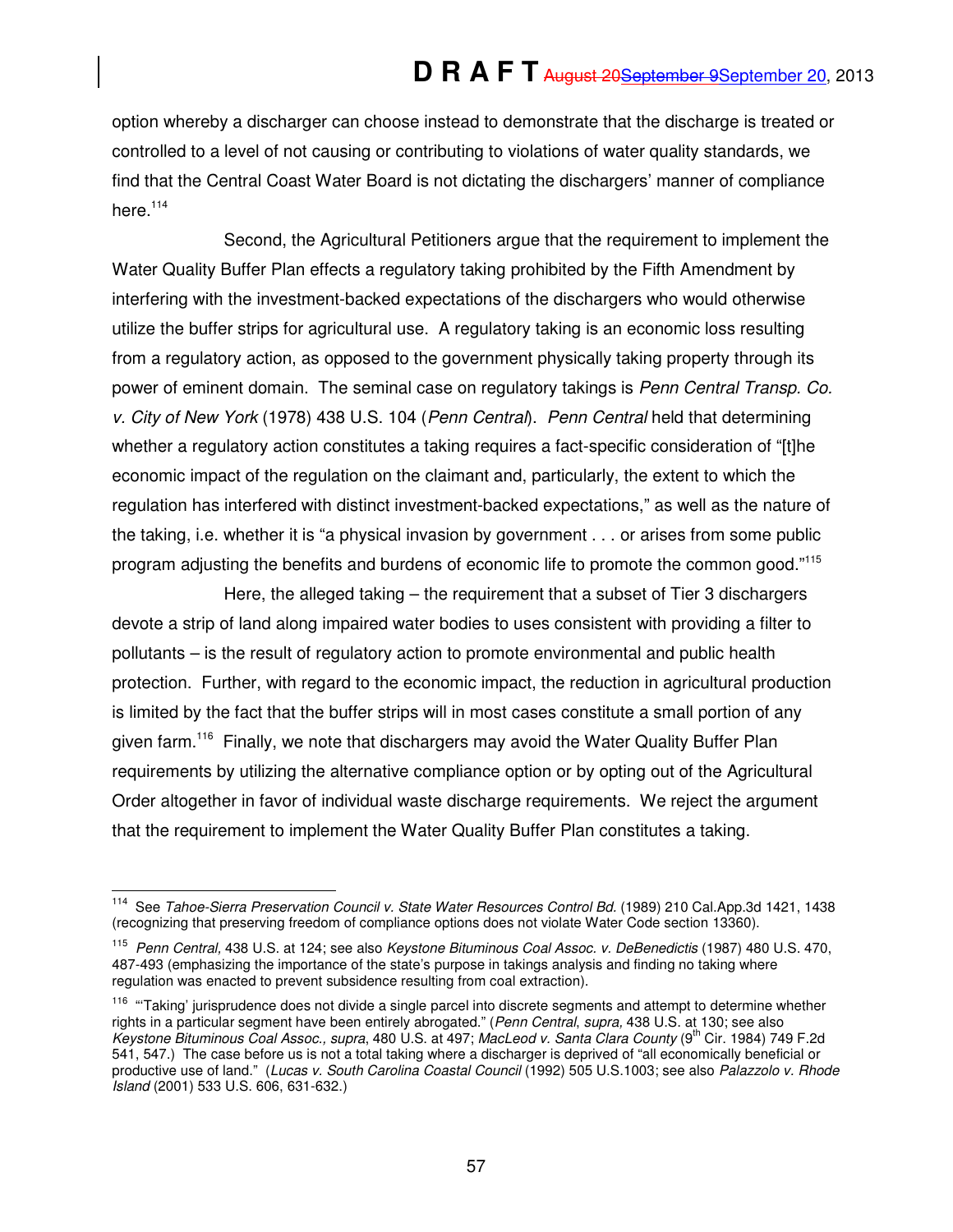Accordingly, we will make no changes to the Water Quality Buffer Plan provisions. We emphasize that the buffers required by the relevant provisions will be along water bodies with known impairments due to pollutants associated with agricultural discharges. We support the Central Coast Water Board's determination that providing a buffer for filtration of the pollutants in these discharges is one of the most effective practices for protecting these most vulnerable waterways.<sup>117</sup>

We shall deny the request to delete Provision 80 and Part 7 of the Tier 3 MRP.

## **L. Annual Compliance Form, Provision 67 and Part 3 of Tier 2 and Tier 3 MRPs**

The Agricultural Order requires Tier 2 and Tier 3 dischargers to electronically submit an Annual Compliance Form to the Central Coast Water Board on October 1, 2012, and to update it annually thereafter. In the Stay Order, we endorsed the use of the Annual Compliance Form generally,<sup>118</sup> but stayed certain provisions and required revisions consistent with the Stay Order directives.<sup>119</sup> We now make revisions to the Tier 2 and Tier 3 MRPs to make the Annual Compliance Form requirements consistent with our revisions elsewhere in this Order.

We shall amend Part 3 of the Tier 2 and Tier 3 MRPs as follows:

Tier 2 MRP, Part 3:

## **A. Annual Compliance Form**

## 1. **By October 1, 2012 and updated annually thereafter by October 1**,

Tier 2 Dischargers must submit an Annual Compliance Form electronically, in a format specified by the Executive Officer. The electronic Annual Compliance Form includes, but is not limited to the following minimum requirements**: 3**

a. Signed transmittal letter;

b. Verification that any change in general operation or farm/ranch information (e.g., crop type, irrigation type, discharge type) is reported on update to Notice of Intent (NOI);

c. Verification of compliance with monitoring requirements, including any cooperative monitoring fees;

d. Verification of completed Farm Plan and date of last update;

<sup>119</sup> Stay Order, pp. 21-22. The Annual Compliance Form is available at

<sup>117</sup> See AR File No. 232, pp. 71-74.

<sup>&</sup>lt;sup>118</sup> Our endorsement of the use of the Annual Compliance Form was based in part on the Central Coast Water Board's representation that it would be a user-friendly document facilitating ease of reporting. We reiterate our expectation here that the form be clear and user-friendly, and that it facilitate efficient reporting as well as allow easy updating and revising of submissions. We see the Annual Compliance Form more as a means of communicating the iterative process that the dischargers are undertaking, and less as a strict compliance point, since the iterative process of trying management practices and adjusting to changing conditions is a continuous process.

 $\lt$ http://www.waterboards.ca.gov/centralcoast/water\_issues/programs/ag\_waivers/docs/resources4growers/2012\_09\_ 26\_acf\_instructions\_sampleform.pdf> (as of Jun. 4, 2013).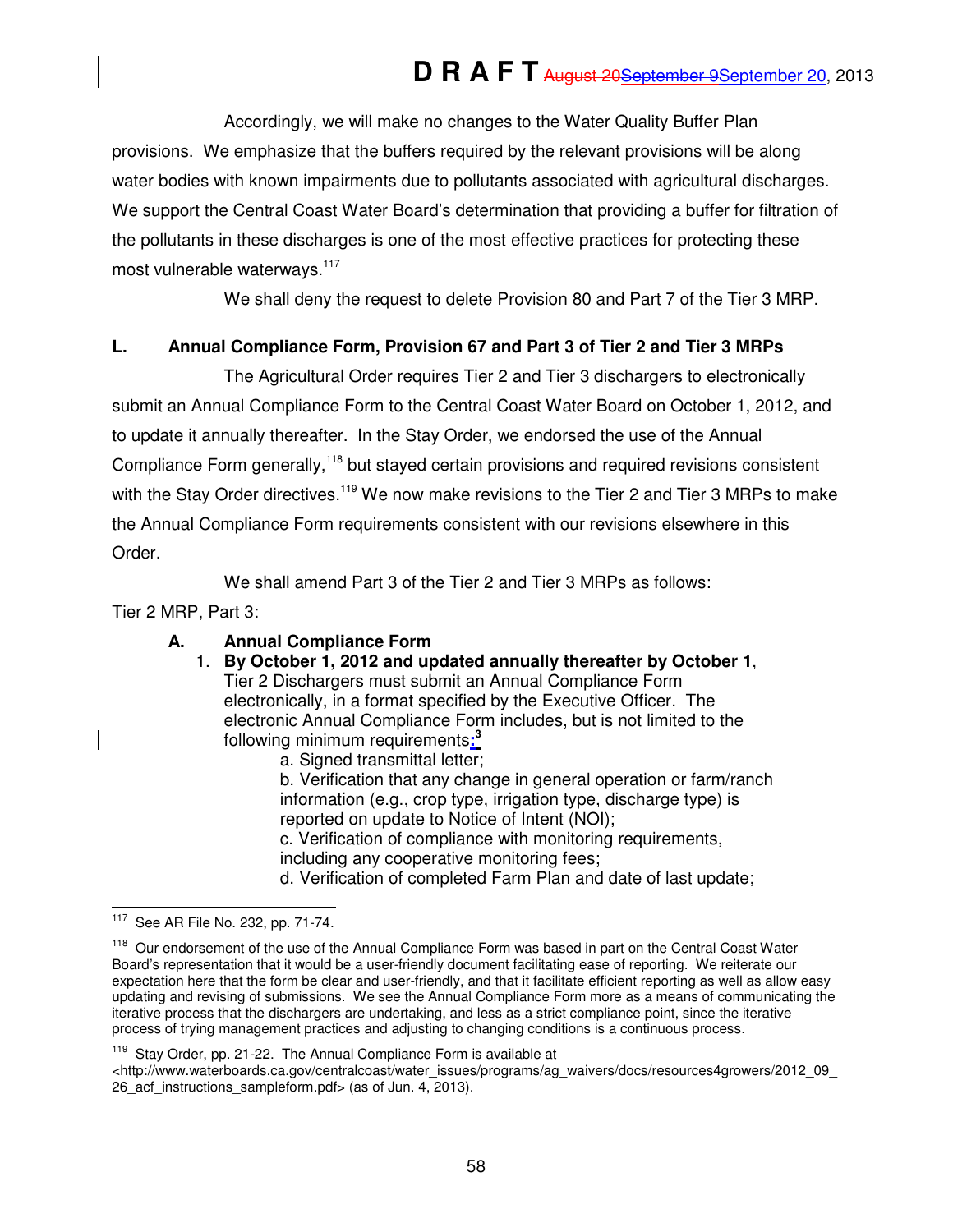e. Information regarding type and characteristics of discharge (e.g., number of discharge points, estimated flow/volume number of tailwater days);

f. Identification of any direct agricultural discharges to a stream, lake, estuary, bay, or ocean;

g. Identification of specific farm water quality management practices completed, in progress, and planned to address water quality impacts caused by discharges of waste including irrigation management, pesticide management, nutrient management, salinity management, stormwater management, and sediment and erosion control to achieve compliance with this Order**, and identification of specific methods used, and described in the Farm Plan consistent with Order Provision 44.g., for the purposes of assessing the effectiveness of management practices implemented and the outcomes of such assessments** ;

h. Nitrate concentration of irrigation water **Aaverage annual nitrogen concentration in irrigation water during the annual reporting period, reported as total nitrogen in mg/L applied for each farm/ranch or nitrate loading risk unit**;

i. Identification of the application of any fertilizers, pesticides, fumigants or other chemicals through an irrigation system (e.g. fertigation or chemigation) and proof of proper backflow prevention devices;

j. Description of method and location of chemical applications relative to surface water;

k. Nitrate Loading Risk factors in Table 4 or Nitrate Groundwater Pollution Hazard Index input and Nitrate Loading Risk level; l. Proof of approved California Department of Fish and Game (CDFG) Streambed Alteration Agreement, as required by CDFG for any work proposed within the bed, bank or channel of a lake or stream, including riparian areas, that has the potential to result in erosion and discharges of waste to waters of the State;

Tier 2 Dischargers with farms/ranches that contain or are adjacent to a waterbody impaired for temperature, turbidity or sediment:

m. Photo monitoring to document condition of streams, riparian, and wetland area habitat and the presence of bare soil within the riparian habitat area that is vulnerable to erosion; **4**

Tier 2 Dischargers with farms/ranches that have High Nitrate Loading Risk:**<sup>5</sup>**

**Either:** 

**Method 1 (by field or management block):** 

**n.** m. Total nitrogen applied per acre to each farm/ranch or nitrate loading risk unit **in lbs/acre per crop for each field or management block and identification of the crop type..** (in units of nitrogen, in **Total nitrogen applied includes** any product, form**,** or concentration) including, but not limited to, organic and inorganic fertilizers, slow release products, compost, compost teas, manure, **and** extracts**.**,**;** nitrogen present in the soil, and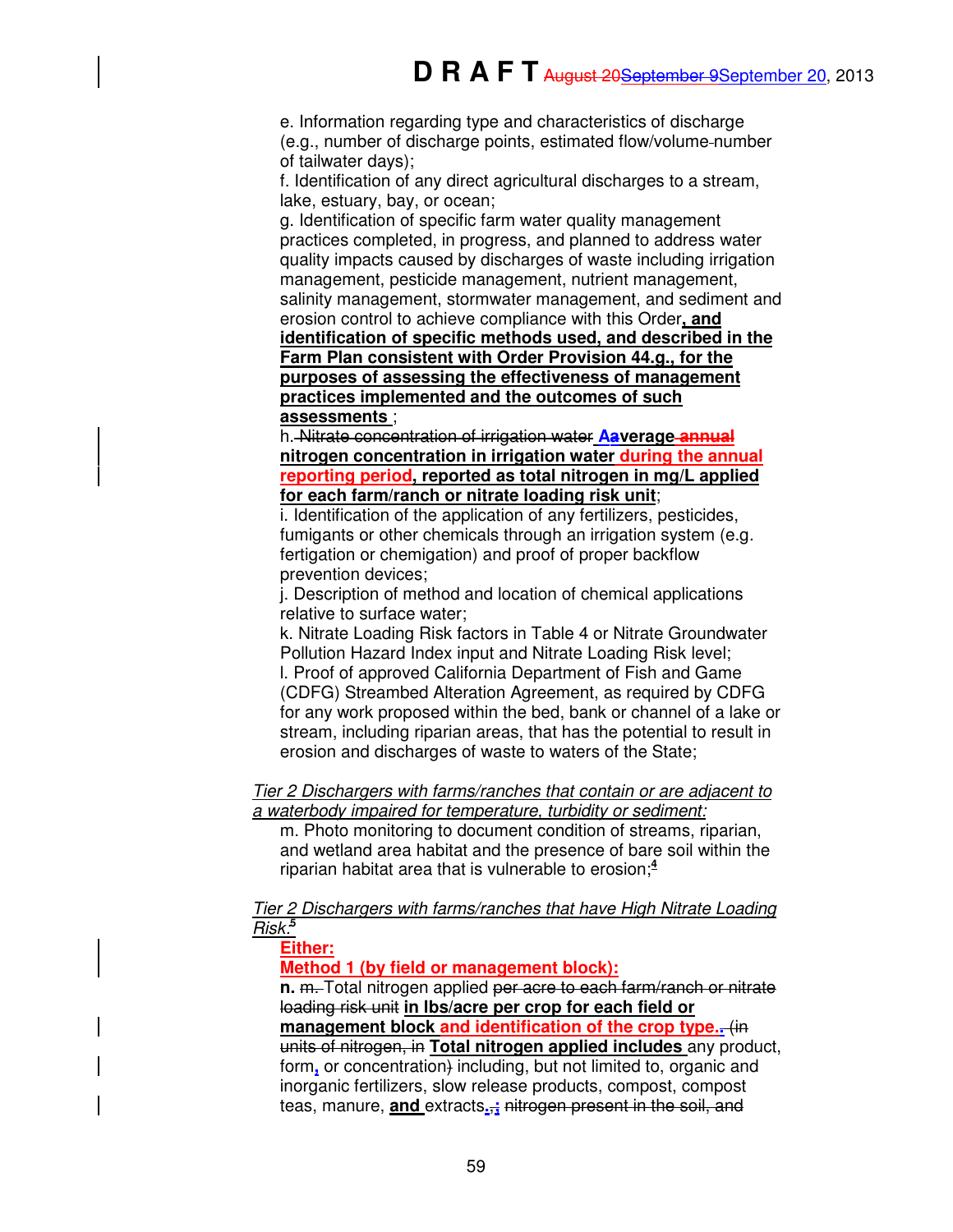nitrate in irrigation water; **The discharger shall also identify the underlying basis for the determination of the amount of total nitrogen applied. The discharger may report more than one basis;**

**o. total Total nitrogen present in the soil in lbs/acre for each field or management block prior to the first application of fertilizer to the crop.**;

**or** 

**Method 2 (by nitrate loading risk unit):** 

**p. Total acres of each nitrate loading risk unit;** 

**q. Ttotal nitrogen applied (sum of all applications) to each nitrate loading risk unit annuallyduring the annual reporting period in lbs. Total nitrogen applied includes any product, form or concentration including, but not limited to, organic and inorganic fertilizers, slow release products, compost, compost teas, manure, and extracts. The discharger shall also identify the underlying basis for the determination of the amount of total nitrogen applied. The discharger may report more than one basis; r. Aaverage nitrogen concentration in irrigation water during the annual reporting period, reported as total nitrogen in mg/L, applied to each farm/ranch or nitrate loading risk unit; s. Total acres of each crop type grown within the nitrate loading risk unit during the annual reporting period; Total nitrogen present in the soil in lbs/acre for each field within the nitrate loading risk unit, measured once per annual reporting period prior to the first application of fertilizer to the first crop in rotation.**

 $3$ Items reported in the Annual Compliance Document are due by October 1, 2012 and annually thereafter, unless otherwise specified. **<sup>4</sup>Reporting due by October 1, 2014.** 

**<sup>5</sup>**Due by October 1, 2014 and annually thereafter by October 1.

Tier 3 MRP, Part 3:

## **A. Annual Compliance Form**

- 1. **By October 1, 2012 and updated annually thereafter by October 1**, Tier 3 Dischargers must submit an Annual Compliance Form electronically, in a format specified by the Executive Officer. The electronic Annual Compliance Form includes, but is not limited to the following minimum requirements<sup>3</sup>:
	- a. Signed transmittal letter;

b. Verification that any change in general operation or farm/ranch information (e.g., crop type, irrigation type, discharge type) is reported on update to Notice of Intent (NOI);

c. Verification of compliance with monitoring requirements, including any cooperative monitoring fees;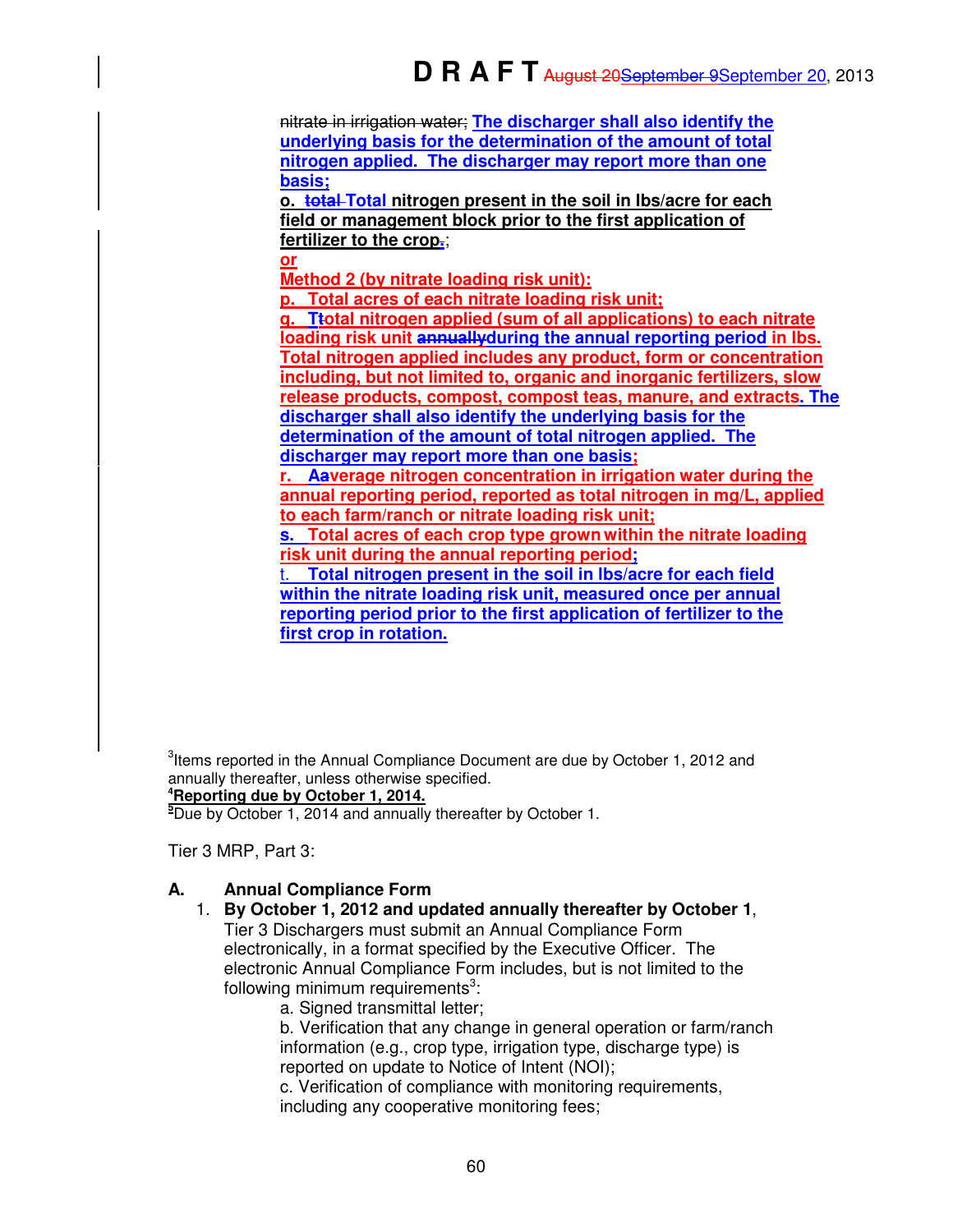d. Verification of completed Farm Plan and date of last update;

e. Information regarding type and characteristics of discharge

(e.g., number of discharge points, estimated flow/volume, number of tailwater days);

f. Identification of any direct agricultural discharges to a stream, lake, estuary, bay, or ocean;

g. Identification of specific farm water quality management practices completed, in progress, and planned to address water quality impacts caused by discharges of waste including irrigation management, pesticide management, nutrient management, salinity management, stormwater management, and sediment and erosion control to achieve compliance with this Order**, and identification of specific methods used, and described in the Farm Plan consistent with Order Provision 44.g., for the purposes of assessing the effectiveness of management practices implemented and the outcomes of such assessments**;

h. Nitrate concentration of irrigation water **Average annual nitrogen concentration in irrigation water during the annual reporting period, reported as total nitrogen in mg/L applied for each farm/ranch or nitrate loading risk unit**;

i. Identification of the application of any fertilizers, pesticides, fumigants or other chemicals through an irrigation system (e.g. fertigation or chemigation) and proof of proper backflow prevention devices;

j. Description of method and location of chemical applications relative to surface water;

k. Nitrate Loading Risk factors in Table 4 or Nitrate Groundwater Pollution Hazard Index input and Nitrate Loading Risk level; l. Proof of approved California Department of Fish and Game (CDFG) Streambed Alteration Agreement, as required by CDFG for any work proposed within the bed, bank or channel of a lake or stream, including riparian areas, that has the potential to result in erosion and discharges of waste to waters of the State;

#### Tier 3 Dischargers with farms/ranches that contain or are adjacent to a waterbody impaired for temperature, turbidity or sediment:

m. Photo monitoring to document condition of streams, riparian, and wetland area habitat and the presence of bare soil within the riparian habitat area that is vulnerable to erosion; **4** n. Water Quality Buffer Plan or alternative**<sup>5</sup>**<sup>4</sup> ;

Tier 3 Dischargers with farms/ranches that have High Nitrate Loading Risk:

## **Either:**

**Method 1 (by field or management block):**

o. Total nitrogen applied per acre to each farm/ranch or nitrate loading risk unit **in lbs/acre per crop for each field or management block and identification of the crop type.** (in units of nitrogen, in **Total nitrogen applied includes** any product, form**,** or concentration)**,** including, but not limited to, organic and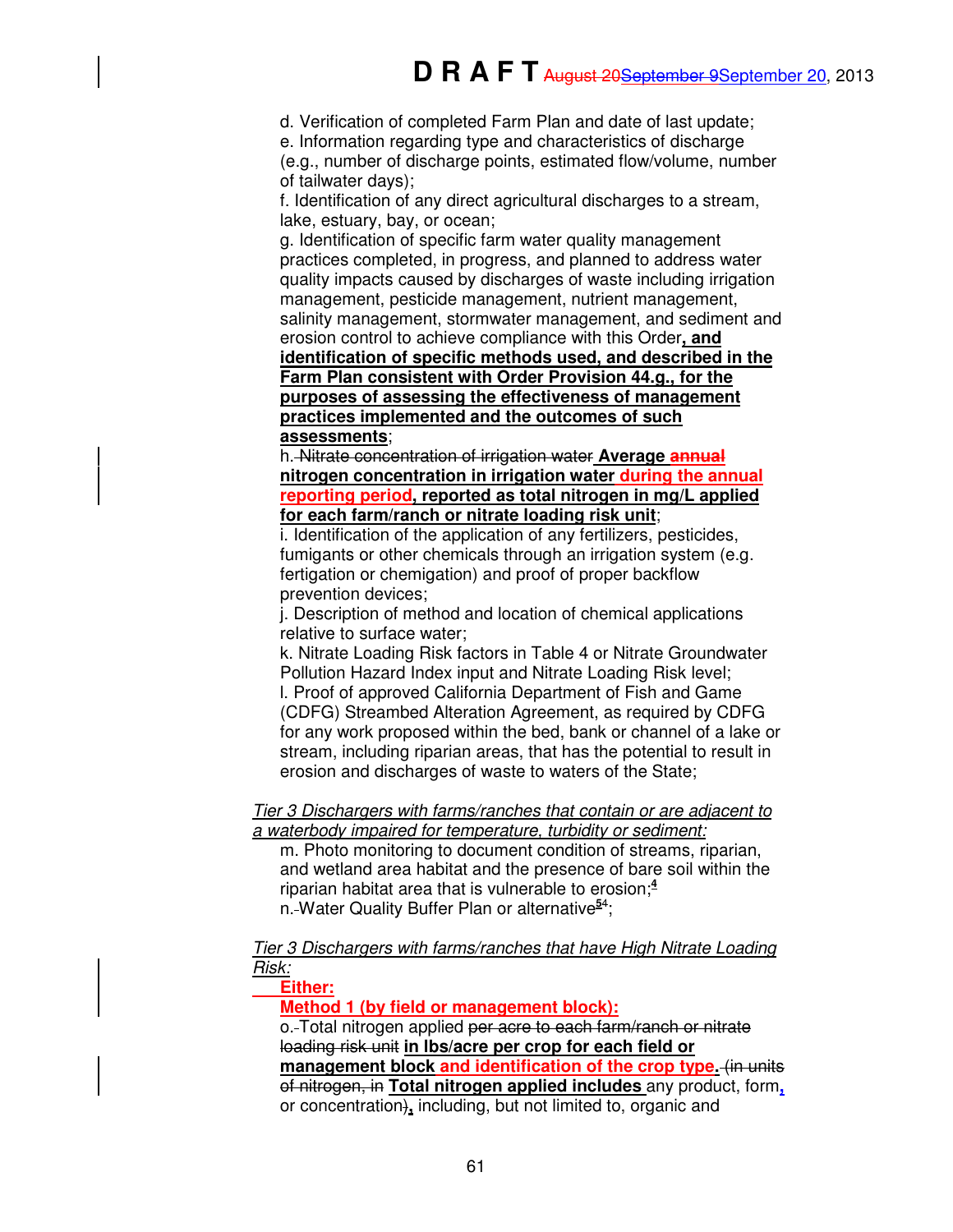inorganic fertilizers, slow release products, compost, compost teas, manure, **and** extracts,**. The discharger shall also identify the underlying basis for the determination of the amount of total nitrogen applied. The discharger may report more than one basis:** nitrogen present in the soil, and nitrate in irrigation water<sup>5</sup> ; **6** 

**p. Total nitrogen present in the soil in lbs/acre for each field or management block prior to the first application of fertilizer to the crop**; **6** 

p. Specific elements of the INMP (e.g., Proof of certification, Crop Nitrogen Uptake Values, Nitrogen Balance Ratio, Estimate of Nitrate Loading to Groundwater, Estimate of Reduction in Nitrate Loading to Groundwater)<sup>6</sup>;

**or** 

**Method 2 (by nitrate loading risk unit):** 

**q. Total acres of each nitrate loading risk unit; r. Ttotal nitrogen applied (sum of all applications) to each nitrate loading risk unit annuallyduring the annual reporting period in lbs. Total nitrogen applied includes any product, form, or concentration including, but not limited to, organic and inorganic fertilizers, slow release products, compost, compost teas, manure, and extracts. The discharger shall also identify the underlying basis for the determination of the amount of total nitrogen applied. The discharger may report more than one basis;** 

**s. Aaverage nitrogen concentration in irrigation water during the annual reporting period, reported as total nitrogen in mg/L, applied to each farm/ranch or nitrate loading risk unit;** 

**t. Total acres of each crop type grown within the nitrate loading risk unit during the annual reporting period;** 

**u. Total nitrogen present in the soil in lbs/acre for each field within the nitrate loading risk unit, measured once per annual reporting period prior to the first application of fertilizer to the first crop in rotation.**

**and.**

q**uv.**. INMP Effectiveness Report**. 7**

Items reported in the Annual Compliance Form are due by October 1, 2012 and annually thereafter, unless otherwise specified. **Reporting due by October 1, 2014 and October 1, 2017.**  <sup>4</sup>Due by October 1, 2016 <sup>5</sup>Due by October 1, 2014 and annually thereafter by October 1  $^6$ Due by October 1, 2015

 $7$ Due by October 1, 2016

Additionally, the Executive Officer of the Central Coast Water Board is directed to revise the Annual Compliance Form consistent with the revisions made to Part 3 of the Tier 2 and Tier 3 MRPs as well as consistent with revisions made to all other sections of the Agricultural Order. We note again that, with the adoption of this Order, the Stay Order has no further effect. During the stay proceedings, the petitioners and Central Coast Water Board staff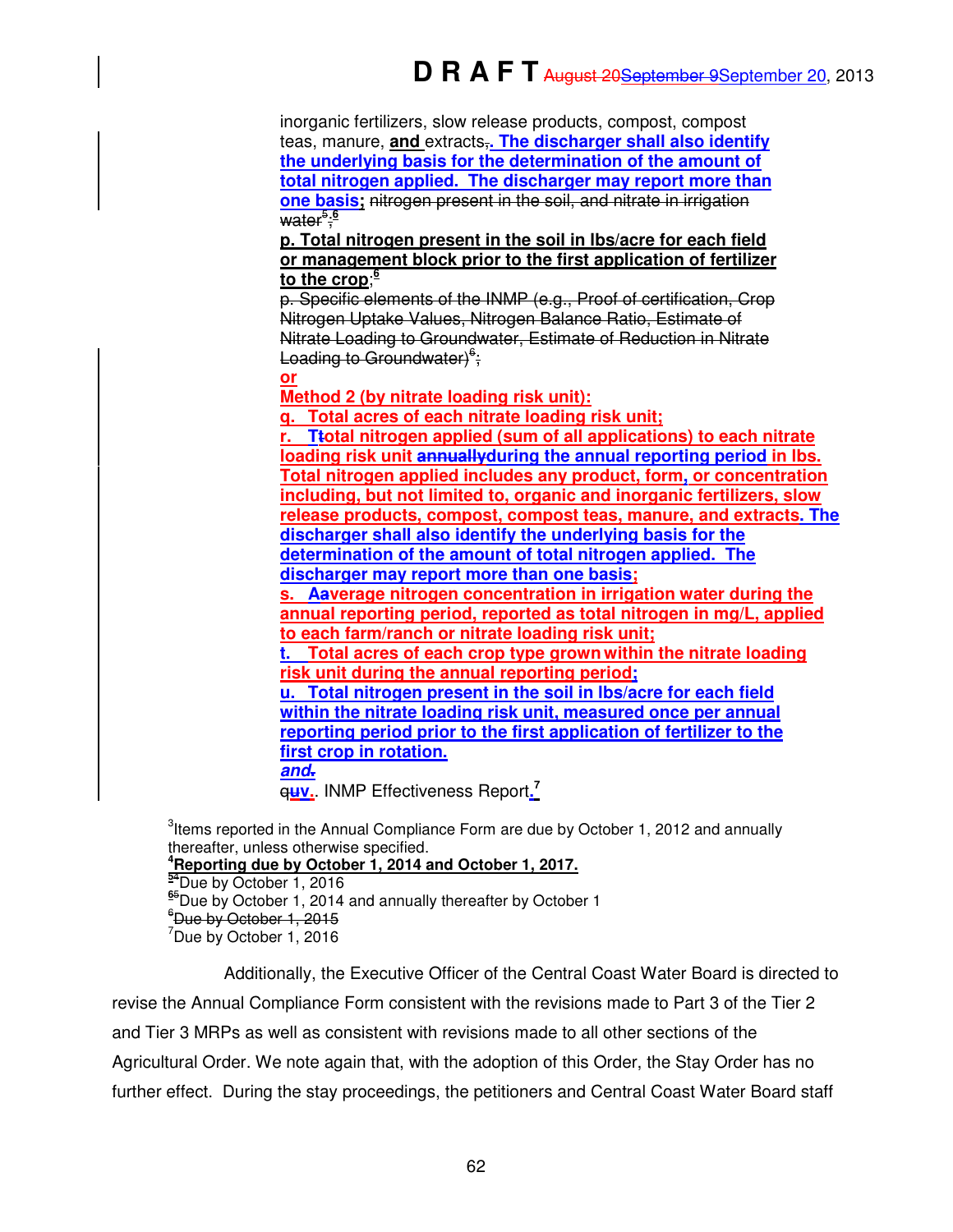# **D R A F T** August 20September 9September 20, 2013

met with State Water Board staff to come to agreement on which provisions of the Annual Compliance Form would be revised or removed to make the form consistent with the Stay Order. Since the Stay Order has no further effect, the Central Coast Water Board may now restore all requirements of the Annual Compliance Form that are consistent with this Order. The Central Coast Water Board has provided a redline/strikeout of the Annual Compliance Form showing revisions made to the form as a result of the Stay Order. To prevent any confusion that may arise as to the effect of the dissolution of the stay on the Annual Compliance Form, we take official notice of the submission<sup>120</sup> and attach it to this Order as Exhibit 1. We find that the Annual Compliance Form may be restored to its original language with the exception (1) that Section B require reporting of the nitrate concentration in irrigation water as the annual average concentration consistent with the revisions above, and (2) that the Section K photo monitoring deadline reflect the new deadline of June 1, 2014, with the requirement to report on photo monitoring optional until October 1, 2014. We also expect the Central Coast Water Board to further revise the Annual Compliance Form prior to October 1, 2014, to include the requirements for high nitrate loading risk dischargers to report total nitrogen applied and nitrogen present in the soil consistent with our revisions, $121$  and as otherwise necessary to reflect the requirements in the Agricultural Order as revised by this Order. For the October 1, 2013 reporting deadline, dischargers shall use the existing Annual Compliance Form prepared by the Central Coast Water Board following the stay, due to the short time frame between adoption of this Order and the deadline.

## **M. Time Schedules, Order Tables 3 and 4, Table 5 of Tier 2 MRP, and Table 6 of Tier 3 MRP**

We make additional edits to several tables in the Agricultural Order consistent with our amendments elsewhere in this Order.

We shall amend Tables 3 and 4, Table 5 of the Tier 2 MRP, and Table 6 of the Tier 3 MRP as follows:

| Table 3. Additional Time Schedule for Compliance with Conditions Tier 2 |  |  |
|-------------------------------------------------------------------------|--|--|
| and Tier 3 Dischargers                                                  |  |  |

| <b>CONDITIONS</b> | <b>COMPLIANCE DATE</b> |
|-------------------|------------------------|
|                   |                        |
|                   |                        |

 $\overline{1}$ <sup>120</sup> Cal. Code Regs., tit. 23, §648.2.

<sup>&</sup>lt;sup>121</sup> The Central Coast Water Board should work with the other regional water boards to develop a format for reporting total nitrogen applied and nitrogen present in the soil that can be used statewide.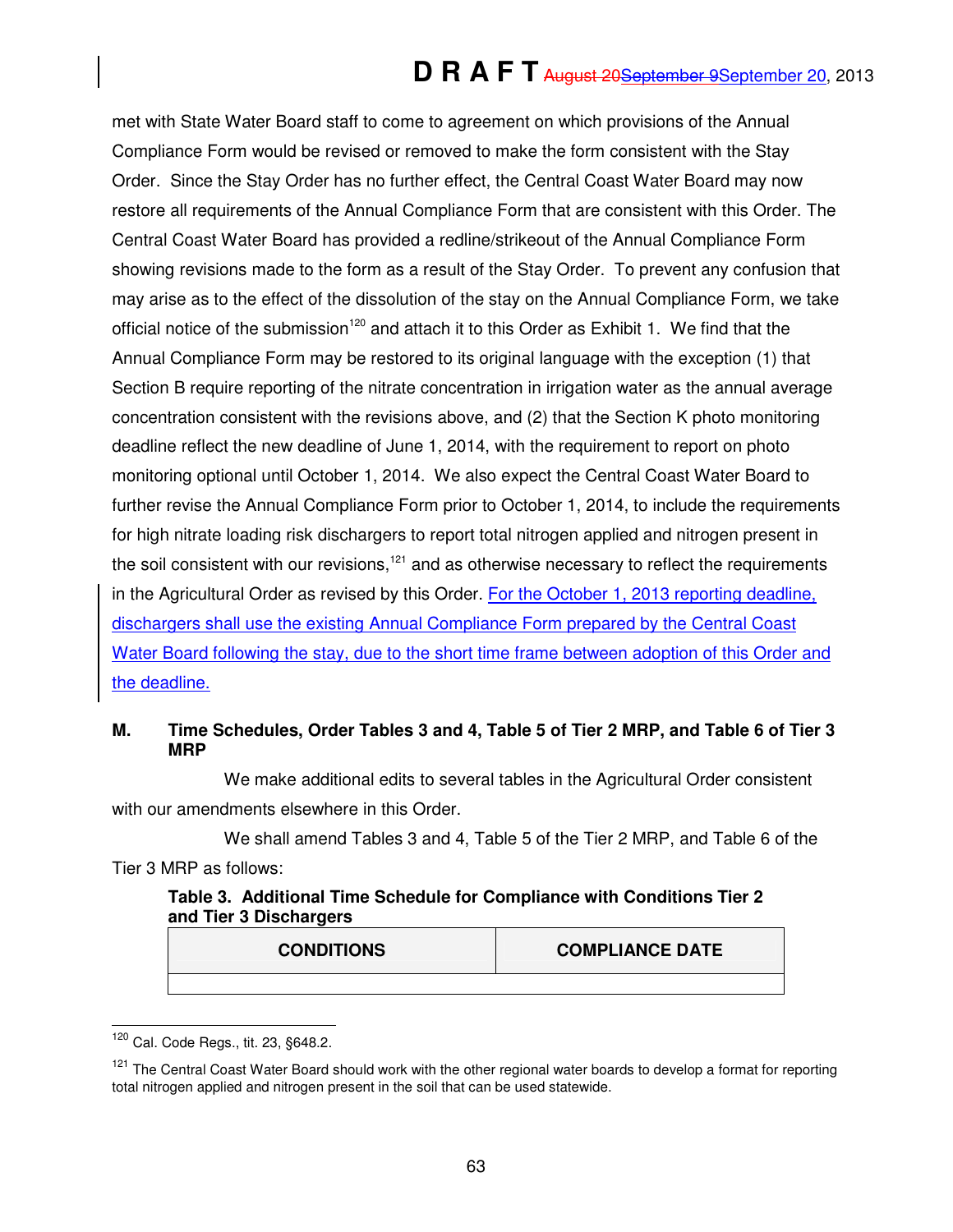| Tier 2 and Tier 3:                                                                                                                                                                                                                                                                                                                                                                                 |                                                                                                        |
|----------------------------------------------------------------------------------------------------------------------------------------------------------------------------------------------------------------------------------------------------------------------------------------------------------------------------------------------------------------------------------------------------|--------------------------------------------------------------------------------------------------------|
| Submit electronic Annual Compliance Form                                                                                                                                                                                                                                                                                                                                                           | October 1, 2012, and updated annually<br>thereafter by October 1.                                      |
| Submit photo documentation of riparian or<br>wetland area habitat (if farm/ranch contains<br>or is adjacent to a waterbody impaired for<br>temperature, turbidity, or sediment)                                                                                                                                                                                                                    | October 1, 2012 June 1, 2014, June 1,<br>2017, and every four years thereafter<br>by October 1.June 1. |
| Calculate Nitrate Loading Risk level and<br>report in electronic Annual Compliance Form                                                                                                                                                                                                                                                                                                            | OctoberDecember 1, 2012, 2013, and<br>annually thereafter by October 1.                                |
| Submit total nitrogen applied in electronic<br>Annual Compliance Form (if discharge has<br>High Nitrate Loading Risk)                                                                                                                                                                                                                                                                              | October 1, 2014, and annually<br>thereafter by October 1.                                              |
| <b>Only Tier 3:</b>                                                                                                                                                                                                                                                                                                                                                                                |                                                                                                        |
| Initiate individual surface water discharge<br>monitoring                                                                                                                                                                                                                                                                                                                                          | October December 1, 2013                                                                               |
| Determine Crop Nitrogen Uptake (if<br>discharge has High Nitrate Loading Risk)                                                                                                                                                                                                                                                                                                                     | October 1, 2013                                                                                        |
| Submit individual surface water discharge<br>monitoring data                                                                                                                                                                                                                                                                                                                                       | March 15, 2014,<br>October 1, 2014<br>and annually thereafter by October 1                             |
| Submit INMP elements in electronic Annual<br>Compliance Form (if discharge has High<br>Nitrate Loading Risk), including Nitrogen<br><b>Balance Ratio</b>                                                                                                                                                                                                                                           | October 1, 2015, and annually<br>thereafter by October 1                                               |
| Submit progress towards Nitrogen Balance<br>Ratio target equal to one (1) for crops in<br>annual rotation (e.g., cool season<br>vegetables) or alternative, (if discharge has<br><b>High Nitrate Loading Risk)</b><br>Submit progress towards Nitrogen Balance<br>Ratio target equal to 1.2 for annual crops<br>occupying the ground for the entire year<br>(e.g., strawberries or raspberries) or | October 1, 2015                                                                                        |
| alternative, (if discharge has High Nitrate<br><b>Loading Risk)</b>                                                                                                                                                                                                                                                                                                                                |                                                                                                        |
| Submit Water Quality Buffer Plan or<br>alternative (if farm/ranch contains or is<br>adjacent to a waterbody impaired for<br>temperature, turbidity, or sediment)                                                                                                                                                                                                                                   | October 1, 2016                                                                                        |
| Submit INMP Effectiveness Report (if<br>discharge has High Nitrate Loading Risk)                                                                                                                                                                                                                                                                                                                   | October 1, 2016                                                                                        |

# **Table 4. Time Schedule for Milestones**

 $\overline{\phantom{a}}$ 

| <b>MILESTONES1</b>                | <b>DATE</b> |
|-----------------------------------|-------------|
| Tier 1, Tier 2 and Tier 3:        |             |
| Measurable progress towards water | Onaoina     |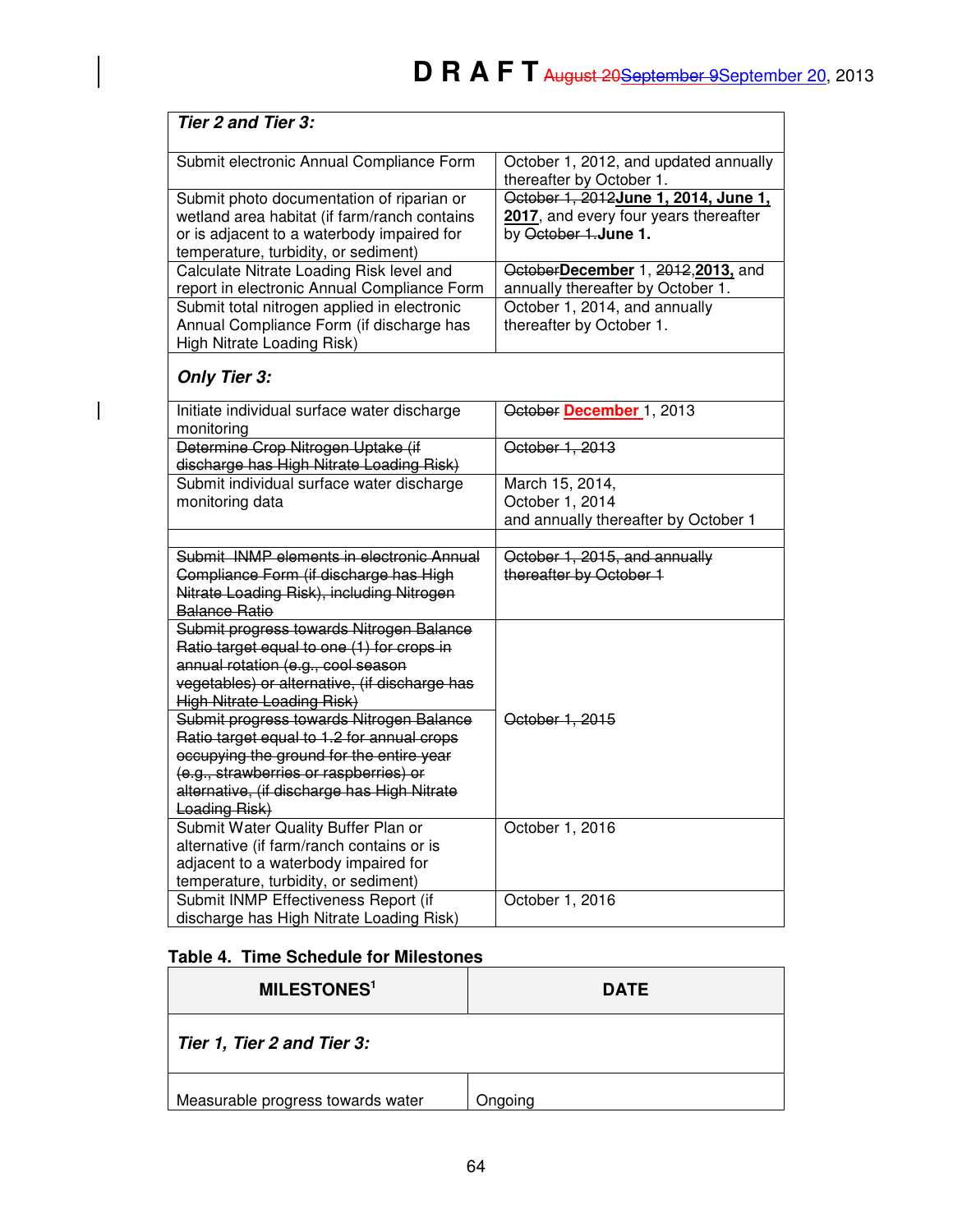| quality standards in waters of the State<br>or of the United States <sup>1</sup> , or                                                                                                                                                 |                                         |
|---------------------------------------------------------------------------------------------------------------------------------------------------------------------------------------------------------------------------------------|-----------------------------------------|
| Water quality standards met in waters of<br>the State or of the United States.                                                                                                                                                        | October 1, 2016                         |
| <b>Only Tier 3:</b>                                                                                                                                                                                                                   |                                         |
| <b>Pesticide and Toxic Substances Waste</b><br>Discharges to Surface Water                                                                                                                                                            |                                         |
| - One of two individual surface water<br>discharge monitoring samples is not<br>toxic                                                                                                                                                 | October 1, 2014                         |
| - Two of two individual surface water<br>discharge monitoring samples are not<br>toxic                                                                                                                                                | October 1, 2015                         |
| Sediment and Turbidity Waste<br>Discharges to Surface Water                                                                                                                                                                           |                                         |
| - Four individual surface water discharge<br>monitoring samples are collected and<br>analyzed for turbidity.                                                                                                                          | October 1, 2014                         |
| - 75% reduction in turbidity or sediment<br>load in individual surface water<br>discharge relative to October 1, 2012<br>load (or meet water quality standards for<br>turbidity or sediment in individual surface<br>water discharge) | October 1, 2015                         |
| <b>Nutrient Waste Discharges to Surface</b><br>Water                                                                                                                                                                                  |                                         |
| - Four individual surface water discharge<br>monitoring samples are collected and<br>analyzed                                                                                                                                         | October 1, 2014                         |
| - 50% load reduction in nutrients in<br>individual surface water discharge<br>relative to October 1, 2012 load (or meet<br>water quality standards for nutrients in                                                                   | October 1, 2015                         |
| individual discharge)<br>- 75% load reduction in nutrients in<br>individual surface water discharge<br>relative to October 1, 2012 load (or meet<br>water quality standards for nutrients in<br>individual surface water discharge)   | October 1, 2016                         |
| Nitrate Waste Discharges to<br>Groundwater                                                                                                                                                                                            | October 1, 2016 and annually thereafter |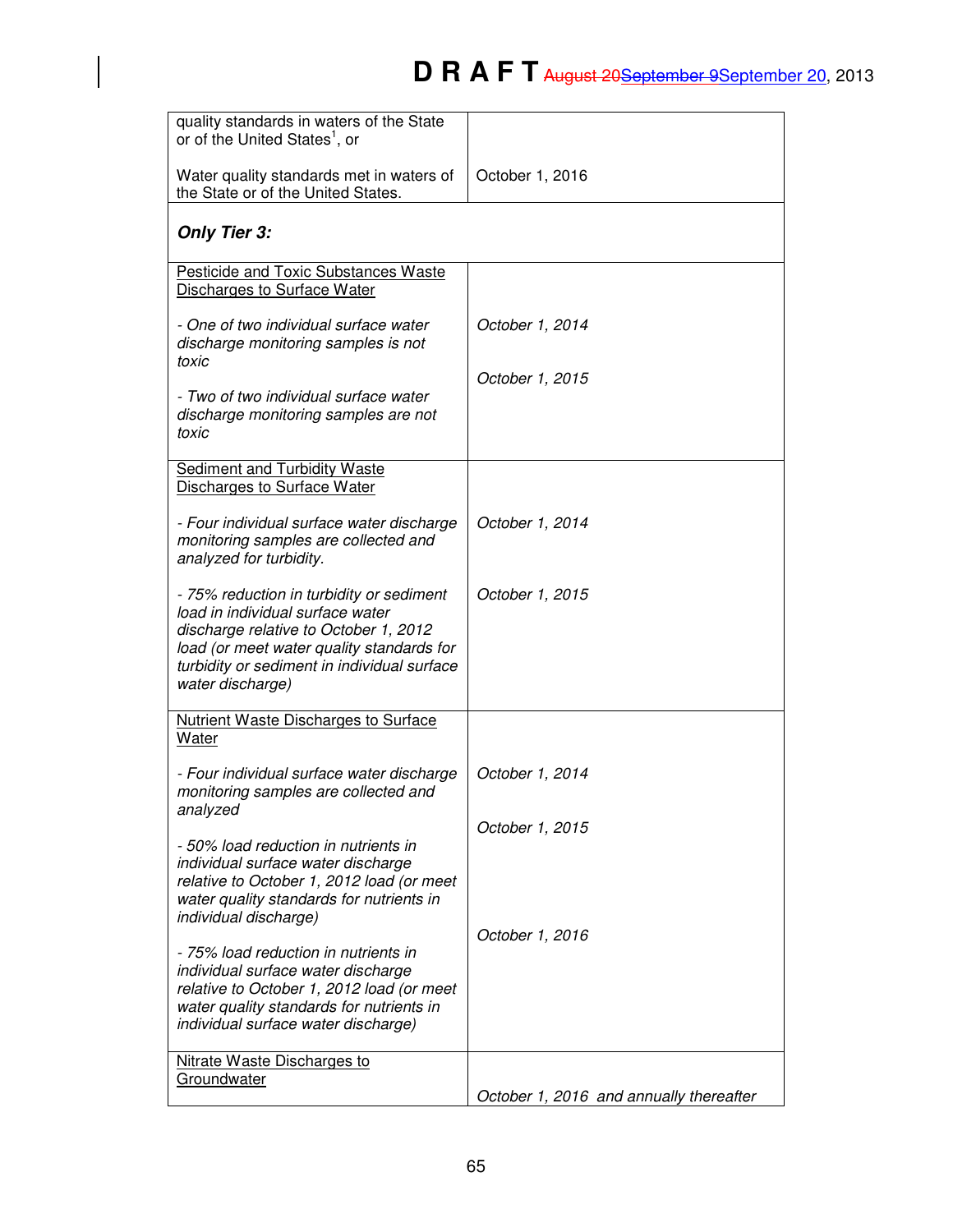| - Achieve annual reduction in nitrogen<br>loading to groundwater based on<br>Irrigation and Nutrient Management Plan<br>effectiveness and load evaluation                                                                         |                            |
|-----------------------------------------------------------------------------------------------------------------------------------------------------------------------------------------------------------------------------------|----------------------------|
| <u>- Achieve Nitrogen Balance Ratio equal</u><br>to one (1) for crops in annual rotation<br>(e.g., cool season vegetables) or<br>alternative, (if discharge has High Nitrate<br><b>Loading Risk)</b>                              |                            |
| - Achieve Nitrogen Balance Ratio equal<br>to 1.2 for annual crops occupying the<br>ground for the entire year (e.g.,<br>strawberries or raspberries) or<br>alternative, (if discharge has High Nitrate<br><del>Loading Risk</del> | <del>October 1, 2015</del> |

<sup>1</sup> Indicators of progress towards milestones includes, but is not limited to data and information related to a) management practice implementation and effectiveness, b) treatment or control measures, c) individual discharge monitoring results, d) receiving water monitoring results, and e) related reporting.

## **Table 5. Tier 2 - Time Schedule for Key Monitoring and Reporting Requirements**

| <b>REQUIREMENT</b>                                                                                                                                                                                             | TIME SCHEDULE <sup>1</sup>                                                                              |
|----------------------------------------------------------------------------------------------------------------------------------------------------------------------------------------------------------------|---------------------------------------------------------------------------------------------------------|
| Submit Quality Assurance Project Plan and<br>Sampling And Analysis Plan for Surface<br>Receiving Water Quality Monitoring<br>(individually or through cooperative monitoring<br>program)                       | Within three months                                                                                     |
| Initiate surface receiving water quality<br>monitoring (individually or through cooperative<br>monitoring program)                                                                                             | Within six months                                                                                       |
| Submit surface receiving water quality<br>monitoring data (individually or through<br>cooperative monitoring program)                                                                                          | Within nine months, quarterly<br>thereafter (January 1, April 1, July 1,<br>and October 1)              |
| Submit surface receiving water quality Annual<br>Monitoring Report (individually or through<br>cooperative monitoring program)                                                                                 | Within one year, annually thereafter<br>by January 1                                                    |
| Initiate monitoring of groundwater wells                                                                                                                                                                       | Within one year                                                                                         |
| Tier 2 Dischargers with farms/ranches that<br>contain or are adjacent to a waterbody<br>impaired for temperature, turbidity or<br>sediment:<br>Conduct photo monitoring of riparian or<br>wetland area habitat | October 1, 2012 June 1, 2014, June<br>1, 2017, and every four years<br>thereafter by October 1. June 1. |
| Submit electronic Annual Compliance Form                                                                                                                                                                       | October 1, 2012, and updated<br>annually thereafter by October 1                                        |
| Submit groundwater monitoring results                                                                                                                                                                          | October 1, 2013                                                                                         |
| Tier 2 Dischargers with farms/ranches that<br>have High Nitrate Loading Risk:<br>Report total nitrogen applied per acre to each                                                                                | October 1, 2014, and annually<br>thereafter by October 1.                                               |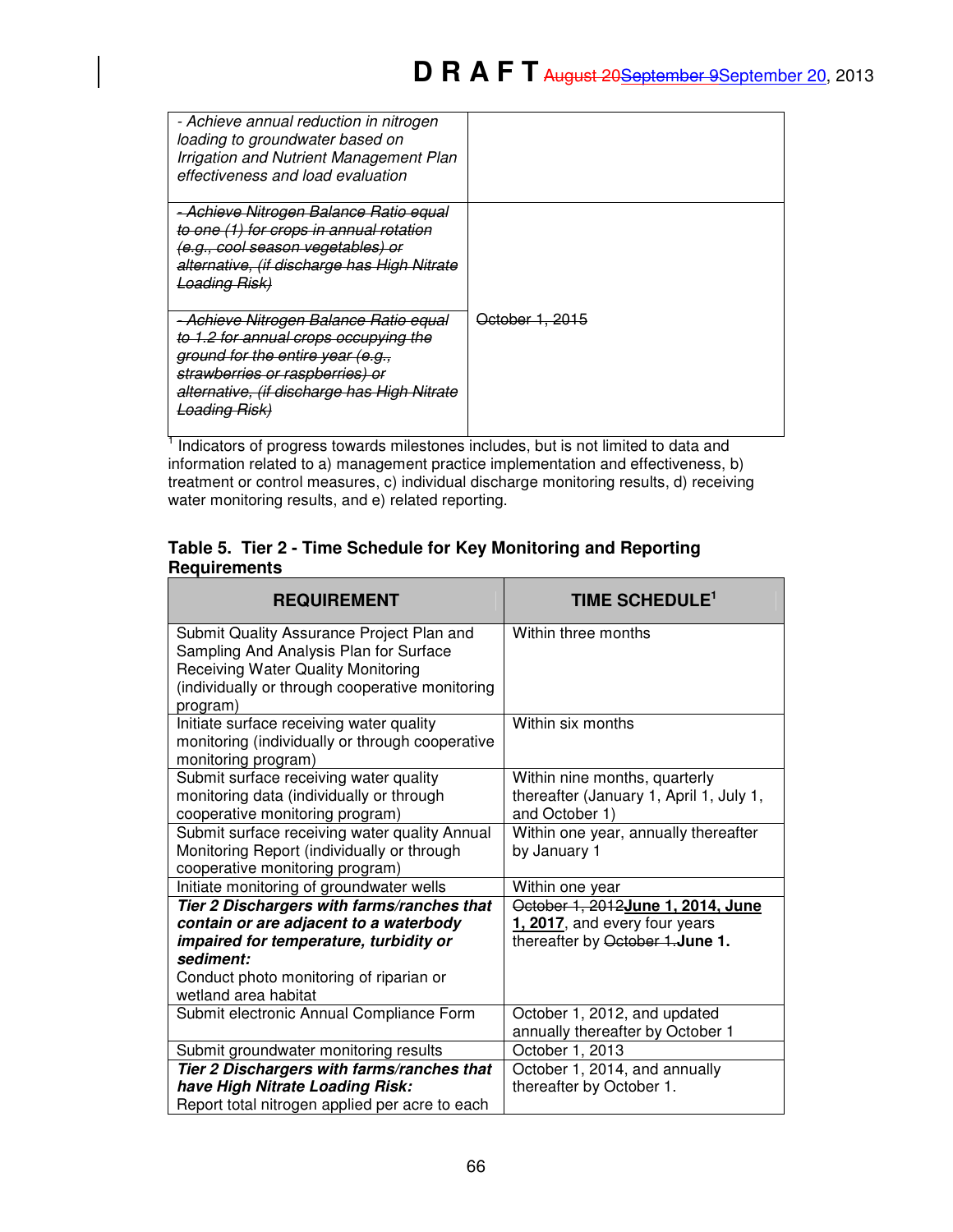farm/ranch or nitrate loading risk unit**field or management block or nitrate loading risk** 

**unit**, in electronic Annual Compliance Form

 $\overline{\phantom{a}}$ 

<sup>1</sup> Dates are relative to adoption of this Order or enrollment date for Dischargers enrolled after the adoption of this Order, unless otherwise specified.

## **Table 6. Tier 3 - Time Schedule for Key Monitoring and Reporting Requirements**

| <b>REQUIREMENT</b>                                                                                                                                                                              | TIME SCHEDULE <sup>1</sup>                                                                 |
|-------------------------------------------------------------------------------------------------------------------------------------------------------------------------------------------------|--------------------------------------------------------------------------------------------|
| Submit Quality Assurance Project Plan and<br>Sampling And Analysis Plan for Surface<br><b>Receiving Water Quality Monitoring</b><br>(individually or through cooperative monitoring<br>program) | Within three months                                                                        |
| Initiate surface receiving water quality<br>monitoring (individually or through cooperative<br>monitoring program)                                                                              | Within six months                                                                          |
| Submit surface receiving water quality<br>monitoring data (individually or through<br>cooperative monitoring program)                                                                           | Within nine months, quarterly<br>thereafter (January 1, April 1, July 1,<br>and October 1) |
| Submit surface receiving water quality Annual<br>Monitoring Report (individually or through<br>cooperative monitoring program)                                                                  | Within one year, annually thereafter<br>by January 1                                       |
| Initiate monitoring of groundwater wells                                                                                                                                                        | Within one year                                                                            |
| Submit individual surface water discharge<br>Sampling and Analysis Plan                                                                                                                         | March 15, 2013                                                                             |
| Initiate individual surface water discharge<br>monitoring                                                                                                                                       | October-December 1, 2013                                                                   |
| Submit individual surface water discharge<br>monitoring data                                                                                                                                    | March 15, 2014, October 1, 2014 and<br>annually thereafter by October 1                    |
| Submit electronic Annual Compliance Form                                                                                                                                                        | October 1, 2012, and updated<br>annually thereafter by October 1                           |
| Submit groundwater monitoring results                                                                                                                                                           | October 1, 2013                                                                            |
| Tier 3 Dischargers with farms/ranches that contain or are adjacent to a<br>waterbody impaired for temperature, turbidity or sediment:                                                           |                                                                                            |
| Conduct photo monitoring of riparian or                                                                                                                                                         | October 1, 2012 June 1, 2014, June                                                         |
| wetland area habitat                                                                                                                                                                            | 1, 2017, and every four years                                                              |
|                                                                                                                                                                                                 | thereafter by October 1.June 1.                                                            |
| Submit Water Quality Buffer Plan or<br>alternative                                                                                                                                              | October 1, 2016                                                                            |
| Tier 3 Dischargers with farms/ranches that have High Nitrate Loading Risk:                                                                                                                      |                                                                                            |
| Report total nitrogen applied per acre to each<br>farm/ranch or nitrate loading risk unitfield or                                                                                               | October 1, 2014, and annually<br>thereafter by October 1.                                  |
| management block or nitrate loading risk<br>unit, in electronic Annual Compliance Form                                                                                                          |                                                                                            |
| Determine Crop Nitrogen Uptake                                                                                                                                                                  | October 1, 2013                                                                            |
|                                                                                                                                                                                                 |                                                                                            |
| Submit INMP elements in electronic Annual<br>Compliance Form                                                                                                                                    | October 1, 2015, and annually<br>thereafter by October 1                                   |
| Submit indication of progress towards                                                                                                                                                           |                                                                                            |
| Nitrogen Balance Ratio milestone equal to                                                                                                                                                       | October 1, 2015                                                                            |
| one (1) for crops in annual rotation (e.g. cool                                                                                                                                                 |                                                                                            |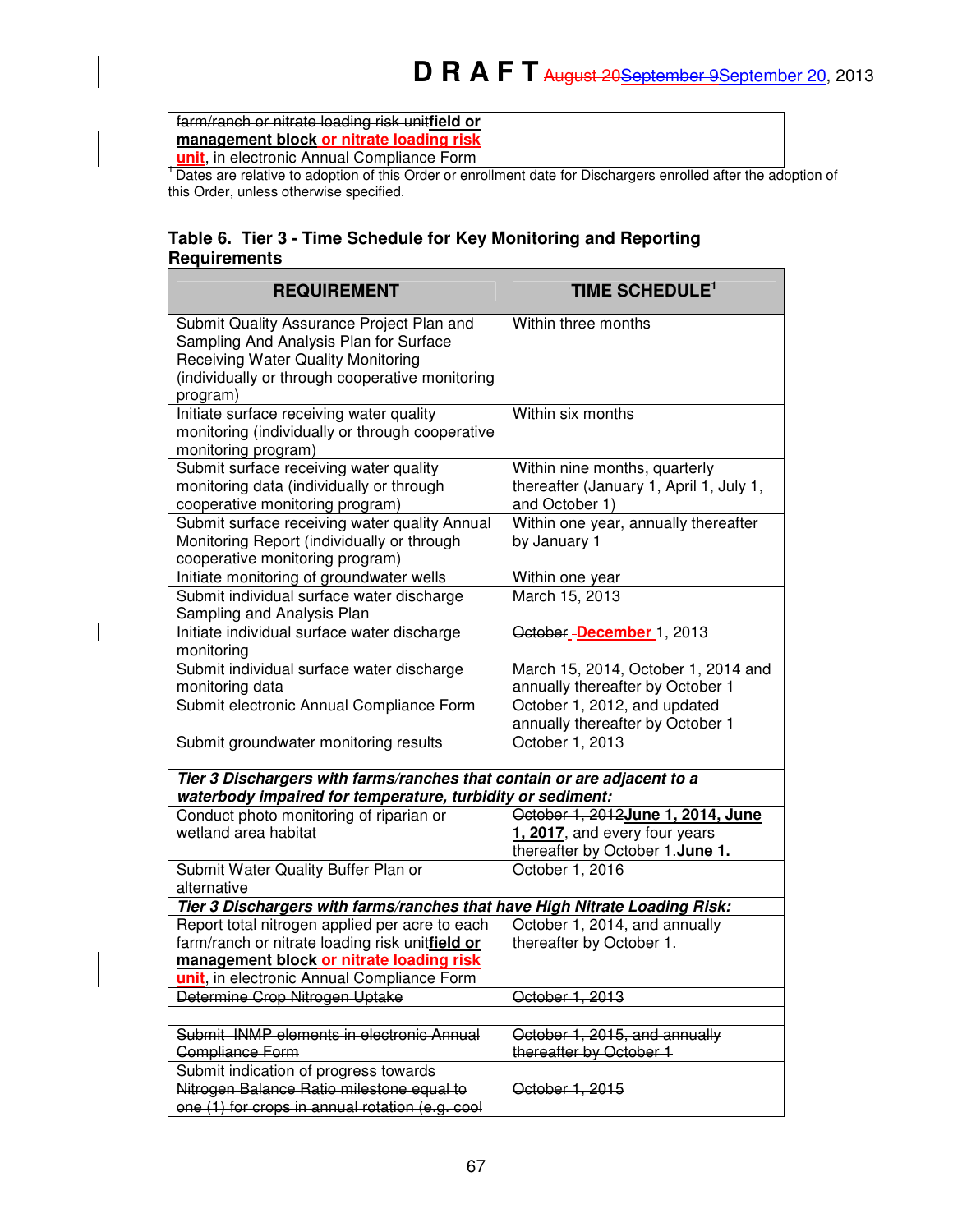| season vegetables) or alternative.             |                 |
|------------------------------------------------|-----------------|
| Submit indication of progress towards          |                 |
| Nitrogen Balance Ratio milestone equal to 1.2  |                 |
| for annual crops occupying the ground for the  |                 |
| entire year (e.g. strawberries or raspberries) |                 |
| or alternative                                 |                 |
| Submit INMP Effectiveness Report               | October 1, 2016 |

<sup>1</sup> Dates are relative to adoption of this Order, unless otherwise specified.

## **N. Water Code Section 106.3's Human Right to Water and Antidegradation**

We now turn to the two remaining legal assertions made by the Environmental Justice Groups in their July 16, 2013, comment letter that have been opposed by Grower-Shipper in a Motion to Strike.

## **1. Water Code Section 106.3**

Water Code section 106.3 requires all relevant state agencies, including the State Water Board, when revising or adopting polices, regulations, and criteria, to consider "that every human being has the right to safe, clean, affordable, and accessible water adequate for human consumption, cooking, and sanitary purposes." The Environmental Justice Groups argue that section 106.3 applies to the State Water Board's action in reviewing and revising the Agricultural Order. Grower-Shipper objects to consideration of section 106.3 on grounds that the law was not in effect at the time of adoption of the Agricultural Order by the Central Coast Water Board. We understand the Environmental Justice Groups to be asserting not that the Central Coast Water Board should have considered section 106.3, but that the State Water Board should now consider it in adopting this Order.

The Environmental Justice Groups did not file a petition in this action and none of the petitioners raised consistency with section 106.3 as an issue in their petitions, presumably because Assembly Bill 685 had not yet become law. With regard to our action in adopting this Order, section 106.3, by its terms, does not apply to the issuance of a water quality order.<sup>122</sup> Nonetheless, we recognize the important, basic human right expressed in Water Code section 106.3, subdivision (a), and the importance of this Order to a large number of residents throughout the Central Coast Region. We find that it is appropriate to address the human right to water established by section 106.3 in adopting the Order.

In considering this basic human right, we have considered this Order's requirements and its intent to protect beneficial uses, such as drinking water supplies. We find

j  $122$  Wat. Code, § 106.3, subd. (b).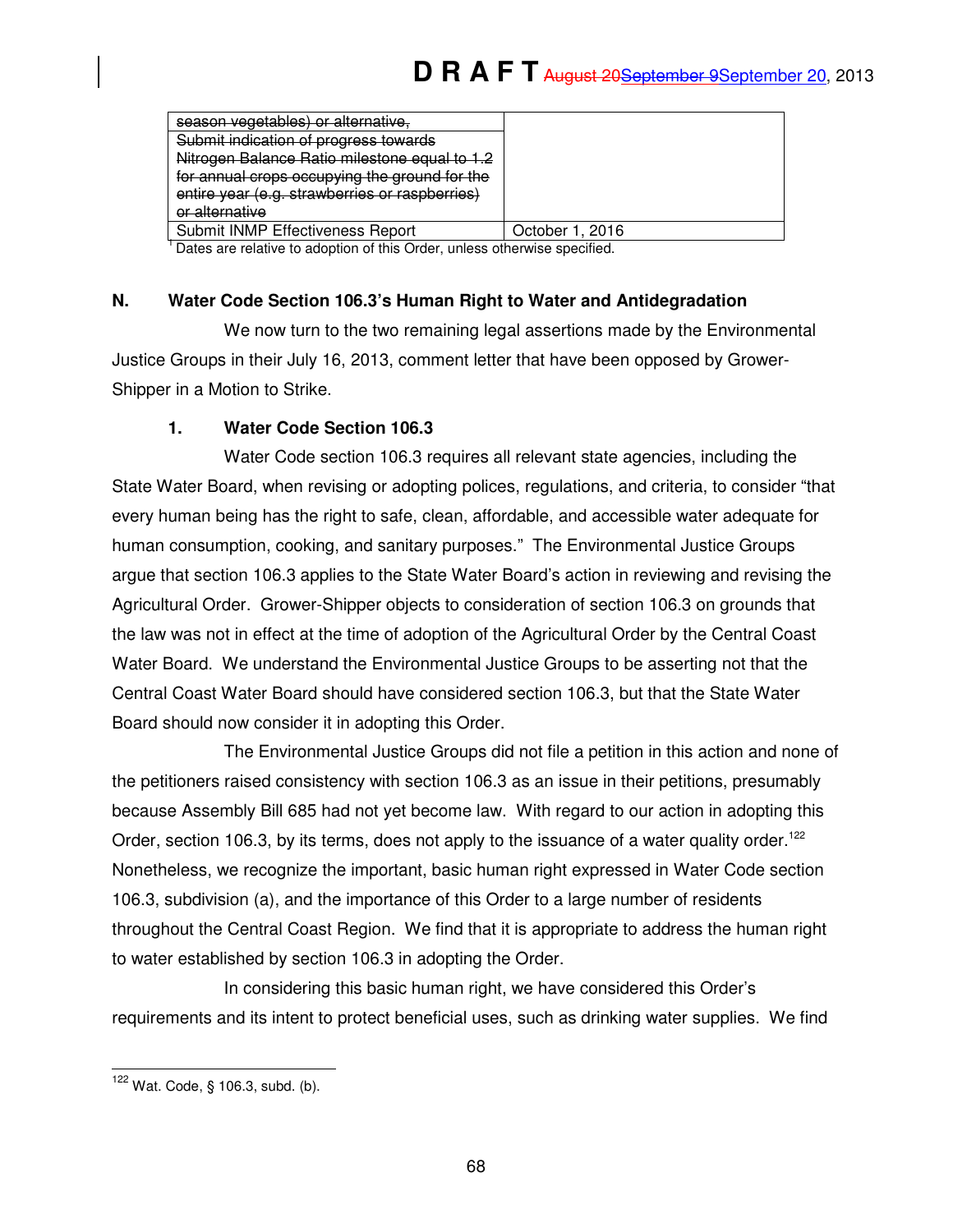that this Order is consistent with advancing the human right to safe, clean, affordable, and accessible water, adequate for human consumption, cooking, and sanitary purposes. The Order, in conjunction with the Agricultural Order, advances the human right expressed in Water Code section 106.3 because it (1) requires implementation of management practices to reduce discharge of waste to groundwater and to assess the effectiveness of such practices for the purposes of protecting beneficial uses, including drinking water supplies; (2) requires monitoring of all on-farm wells that are or may be used for drinking water and are at risk of exceeding the MCL for nitrate; (3) requires reporting to users of any exceedances of drinking water standardsthe MCL for nitrate; (4) requires reporting of total nitrogen application to fields in a manner that will allow the Central Coast Water Board to identify excessive application and follow up to help reduce such application; and (5) requires avoidance of percolation of wastedischarges of waste from containment structures that cause or contribute to exceedances of water quality standards in surface water or to groundwater.

#### **2. Antidegradation**

The Environmental Justice Groups additionally argue that the Agricultural Order fails to meet antidegradation requirements as laid out in State Water Board Resolution No. 68- 16 (Antidegradation Policy)<sup>123</sup> and as recently interpreted by the Court of Appeal in Asociacion de Gente Unida por el Agua v. Central Valley Regional Water Quality Control Board (2012) 210 Cal.App. $4<sup>th</sup>$  1255 (AGUA decision).<sup>124</sup> The Antidegradation Policy sets requirements regarding waters that are "high quality." High quality waters are those that have a baseline water quality better than required by water quality control plans and policies. The Antidegradation Policy requires that high quality waters be maintained unless it can be demonstrated that any change in water quality (1) will be consistent with maximum benefit to the people of the state; (2) will not unreasonably affect present or probable future beneficial uses of such water; and (3) will not result in water quality less than prescribed in water quality control plans or policies. Further, discharges to high quality waters must meet waste discharge requirements which result in the best practicable treatment or control (BPTC) necessary to assure that no pollution or nuisance will occur and the highest water quality consistent with the maximum benefit to the people of the State will be maintained.<sup>125</sup> The Environmental Justice Groups argue that the Central Coast

 $\overline{a}$ 

<sup>&</sup>lt;sup>123</sup> State Water Board Resolution No. 68-16, Statement of Policy with Respect to Maintaining High Quality of Waters in California (1968).

<sup>124</sup> See also 40 C.F.R. §131.12.

 $125$  Ibid. See also AGUA, 210 Cal. App.  $4^{\text{th}}$  1255.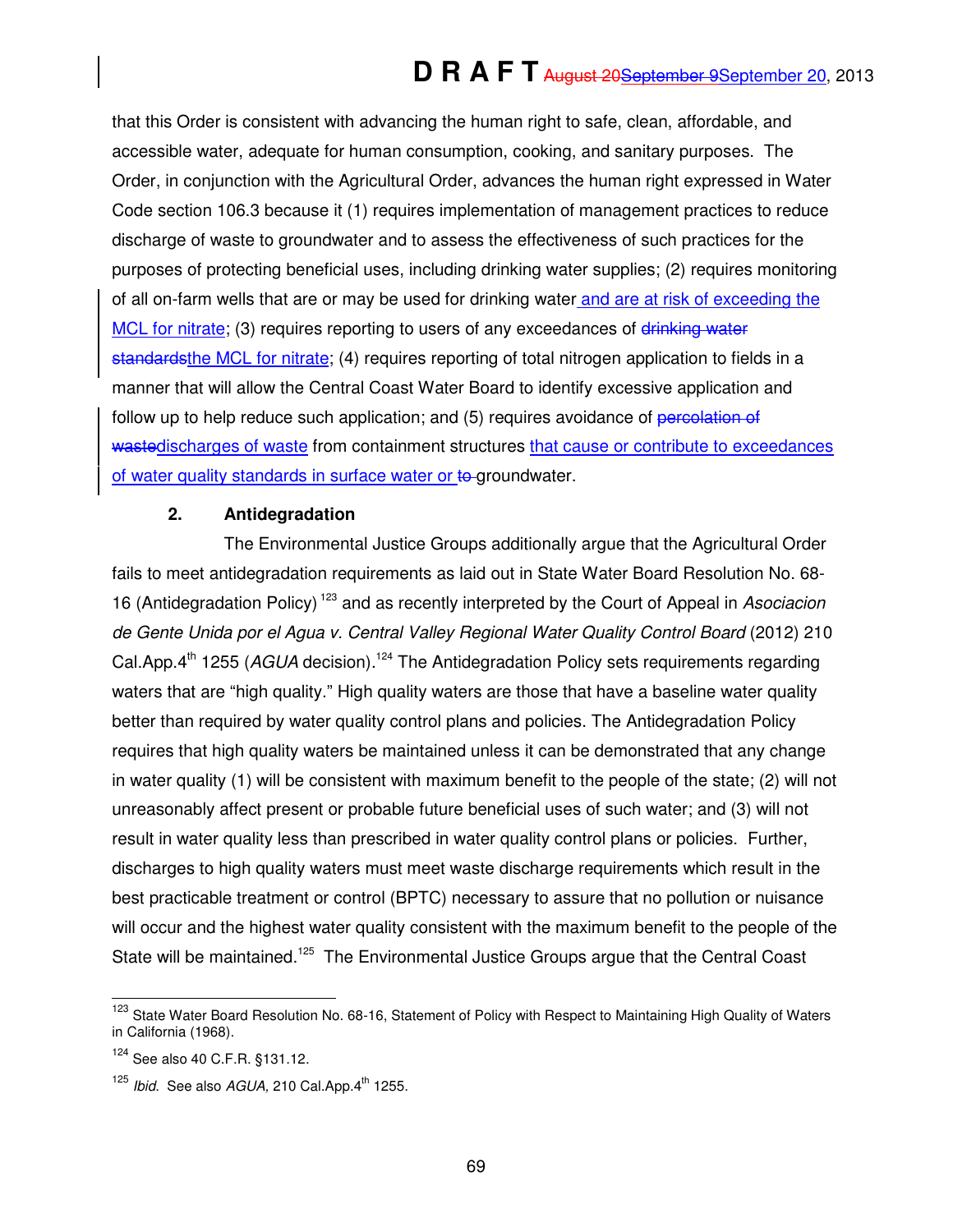Water Board failed to make the necessary findings and demonstrations in support of the conditions of the Agricultural Order.

Grower-Shipper has asked us to disregard the antidegradation argument on grounds that the Environmental Justice Groups should have raised the issue in comments before the Central Coast Water Board and further should have filed a petition with the State Water Board raising the argument. With regard to antidegradation arguments directed at the Agricultural Order as adopted by the Central Coast Water Board, we agree with Grower-Shipper. By raising antidegradation claims only through comments on the June 6, 2013, Draft Order, and not before the Central Coast Water Board and through a timely filed petition, the Environmental Justice Groups failed to exhaust their administrative remedies.<sup>126</sup> Raising the issue before the Central Coast Water Board would allow that board to consider the arguments, allow other parties to address the arguments, provide an appropriate record, and create a suitable foundation for our review. Challenging the Agricultural Order's compliance with the Antidegradation Policy in a comment letter on our draft Order circumvents the petition process, prevents the Central Coast Water Board from considering the issue in the first instance, and forecloses other parties from properly responding to the issue. As a result, the issue is not properly before us.

To the extent the Environmental Justice Groups are arguing that the State Water Board's incremental action in revising the Agricultural Order has failed to comply with the Antidegradation Policy, we will consider the issue. Ultimately, however, we reject that argument on the merits. The incremental changes made to the Agricultural Order by the State Water Board do not alter the fundamental water quality protections and will not independently lead to any increases in volume or severity of the discharges already authorized by the Agricultural Order or any lowering of water quality. The most significant revisions are those that eliminate calculation and reporting of nitrogen balance ratios, and making progress toward certain balance ratio targets; however those revisions reflect our conclusions that the provisions related to the balance ratios are unlikely to yield reliable data in support of water quality improvements. We have substituted expanded total nitrogen reporting for reporting of the balance ratios to provide an alternative mechanism for the Central Coast Water Board to identify excessive nitrogen application. Further, we have retained all monitoring necessary to detect and track any

 $\overline{a}$ 

<sup>&</sup>lt;sup>126</sup> See. Wat. Code, § 13320; Cal. Code Regs., tit. 23, § 2050, subd. (a)(9). See generally, Abelleira v. District Court of Appeal, Third Dist. (1941) 17 Cal.2d 280, 293 (discussing the origin and jurisdictional nature of the exhaustion doctrine).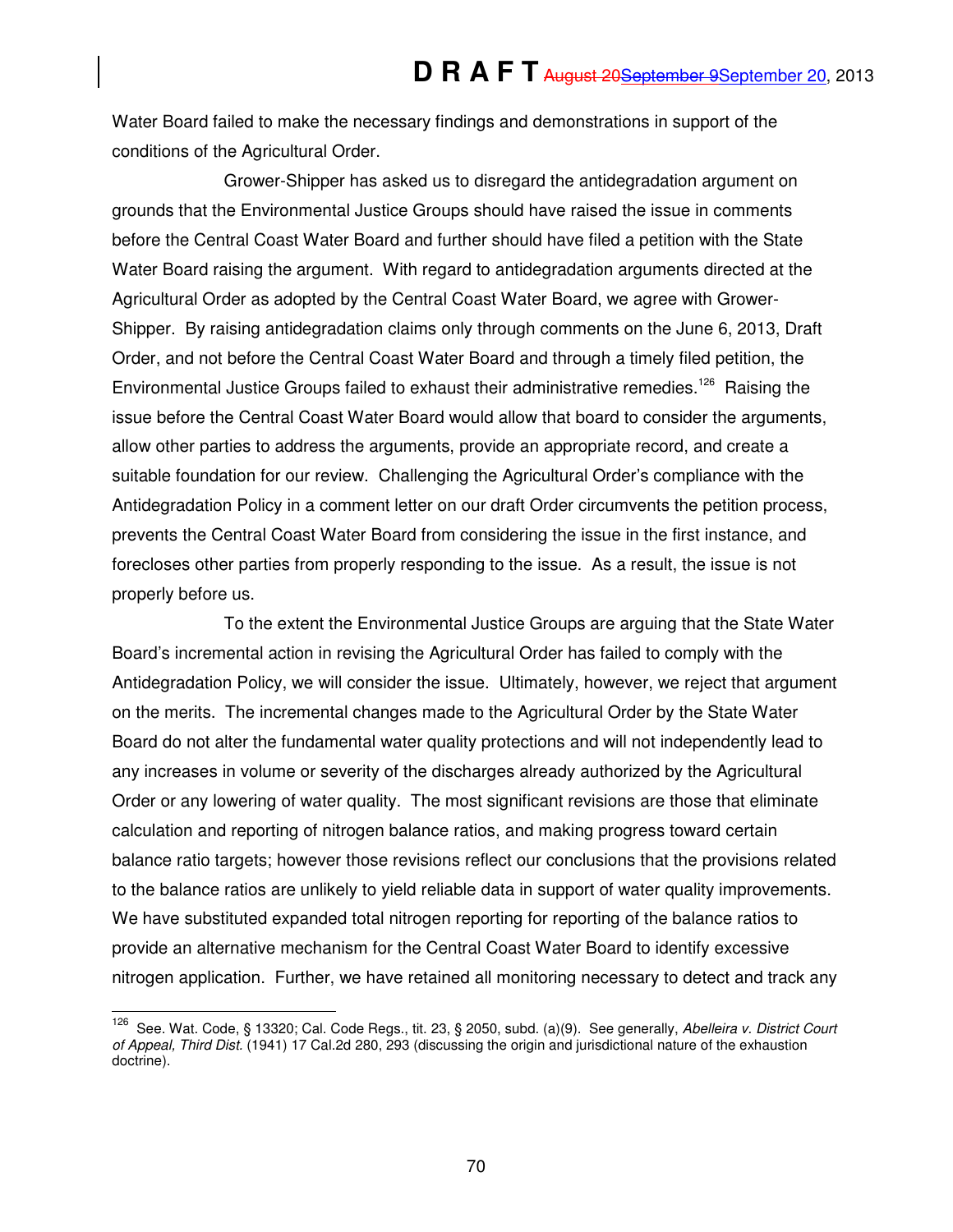degradation in surface water and groundwater, and, as a result, the Central Coast Water Board can require more stringent management practices where it determines that degradation is in fact occurring. Therefore, we are not obligated to make any additional findings regarding antidegradation in this Order.

While we decline to make any changes to the Agricultural Order or this Order based on antidegradation claims, we are cognizant of the important mandate to carry out an appropriate antidegradation analysis prior to water boards' regulatory actions. We previously commenced a review of the Antidegradation Policy. Following the AGUA decision, we understand the need to provide better tools for the regional water boards to conduct an appropriate analysis, consistent with the interpretation of the Antidegradation Policy in the AGUA decision. The State Water Board staff has already begun working on this effort, in conjunction with staff of the regional water boards. Interested persons will have an opportunity to weigh in on this important issue. We will use this process to provide specific tools to assist the regional water boards in conducting antidegradation analyses for agricultural discharges, among other types of discharges. These resources will be available to the Central Coast Water Board as it develops its next iteration of the Agricultural Order. Further, to the extent the Central Coast Water Board determines it necessary or appropriate to revisit its antidegradation analysis consistent with the new analytical tools, we have previously noted that it may reopen and make revisions to the Agricultural Order.<sup>127</sup>

## **III. CONCLUSION**

Based on the above discussion, the State Water Board concludes that:

1. An expert panel shall be convened to provide a more thorough analysis and long-term statewide recommendations regarding many of the issues implicated in the Agricultural Order, including indicators and methodologies for determining risk to surface and groundwater quality, targets for measuring reductions in risk, and the use of monitoring to evaluate practice effectiveness.

2. The Central Coast Water Board did not violate any due process rights, ex parte communication rules, or notice and comment procedures when it included Provision 11, which authorizes the approval of third party approaches. As described above, however, Provision 11 should be amended to expand the scope of allowable third party approaches and

 $\overline{a}$ <sup>127</sup> See footnote 9, ante.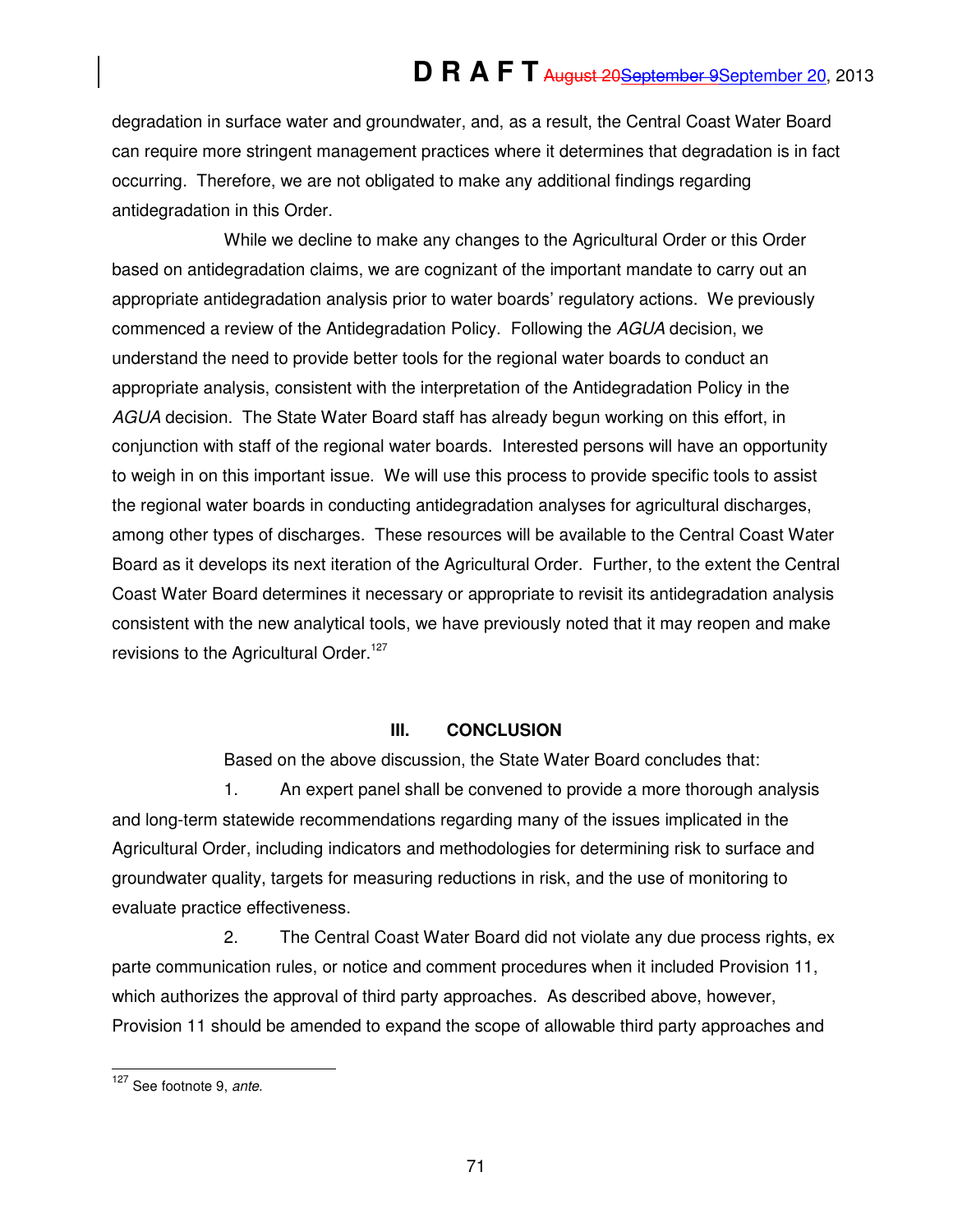to provide for Central Coast Water Board review of an Executive Officer decision to approve or disapprove a third party project or program.

3. Water Code sections 13141 and 13241 do not apply to the Central Coast Water Board's adoption of the Agricultural Order.

4. The tiered discharger classification scheme adopted by the Central Coast Water Board is a reasonable, interim approach based on the evidence in the record. As described above, however, the procedures for approving revisions to the applicable tiers should be amended to provide for Central Coast Water Board review of an Executive Officer decision to approve or disapprove a new tier determination for a single discharger, and to provide that the decision to approve or disapprove a new tier determination for members of a sustainable agricultural program shall be taken by the Central Coast Water Board in the first instance.

5. A new provision 87.5 is added to the Agricultural Order to make clear the Central Coast Water Board's intent that implementation of increasingly more effective management practices in an iterative manner constitutes compliance with the dischargers will comply with provisions requiring compliance with water quality standards and Central Coast Basin Plan provisions, as well as the provisions requiring dischargers to effectively control certain pollutant discharges, by (1) implementing management practices that prevent or reduce discharges of waste that are causing or contributing to exceedances of water quality standards; and (2) to the extent practice effectiveness evaluation or reporting, monitoring data, or inspections indicate that the implemented management practices have not been effective in preventing the discharges from causing or contributing to exceedances of water quality standards, implementing modified improved management practices.

6. Provision 33, which deals with containment structures, should be amended as described above to make it clear that dischargers are required to avoid percolation discharges of waste from containment structures to groundwater or surface water that cause or contribute to exceedances of water quality standards, and further to identify various potential methods of compliance. A reference to Provision 33 is also added to Provision 87.5 to clarify that dischargers will comply with the requirement to avoid discharges of waste from containment structures that cause or contribute to exceedances of water quality standards by engaging in the process of management practice implementation set out in Provision 87.5.

7. Provision 44, which deals with Farm Plans, should be amended as described above to clarify that dischargers are expected to rely upon standard practices, such as visual inspections and record keeping, in assessing practice effectiveness.

72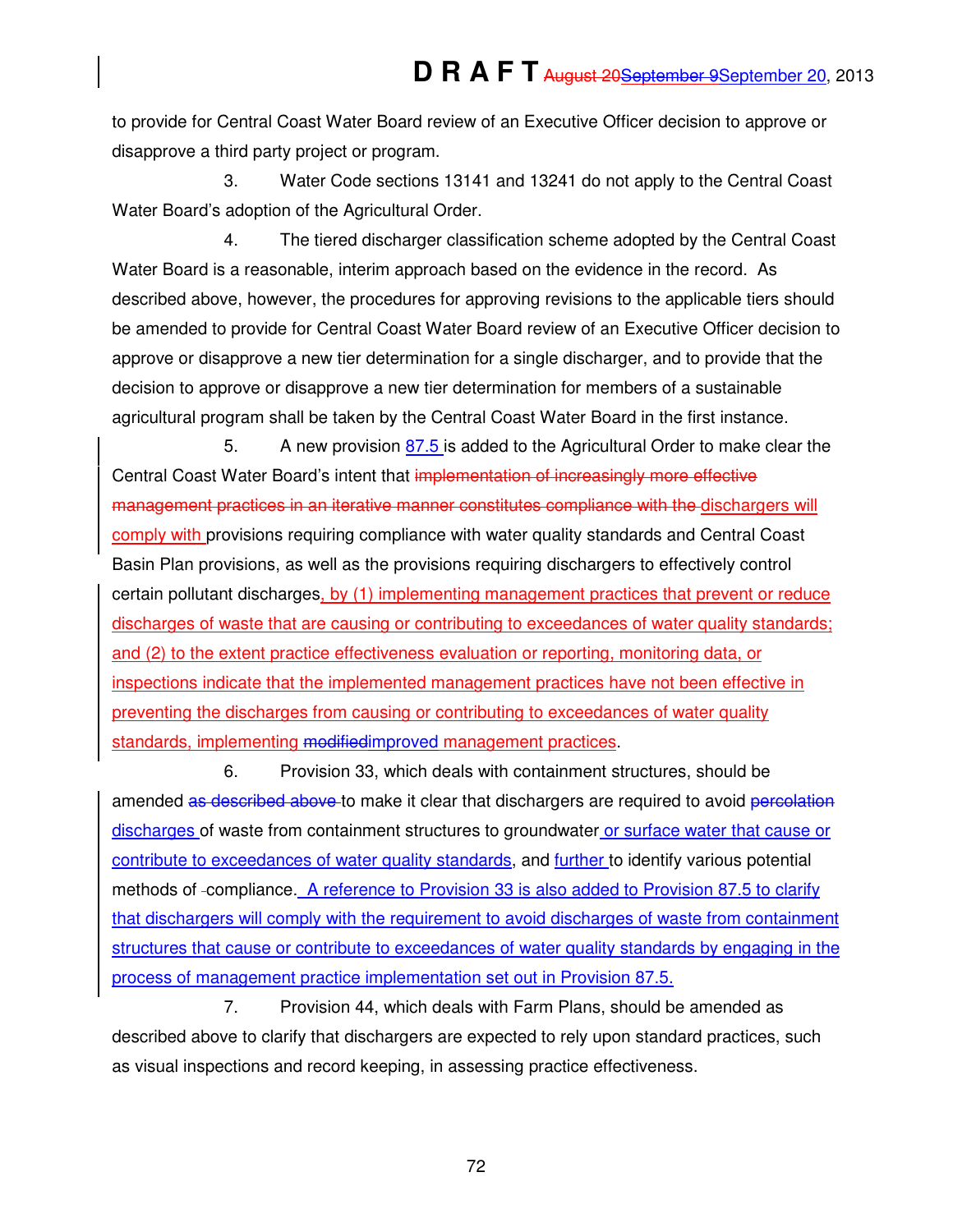8. The Agricultural Order includes an adequate process based on existing statutory protections for dischargers to identify sensitive information that the dischargers assert should be exempt from disclosure to the public.

9. The groundwater monitoring provisions are appropriate and do not impose unreasonable costs in light of the human health and groundwater characterization benefits to be derived from the monitoring. The cooperative groundwater monitoring provisions should be amended to require cooperative groundwater monitoring work to<sub>r</sub> prioritize drinking water evaluation. Any cooperative groundwater monitoring program must, at a minimum, achieve (1) direct sampling; (2) submission of appropriate existing data; or (3) statistically valid projection of groundwater quality initial sampling of for all wells that are or may be used for drinking water, with direct sampling, and, as specified, repeat sampling, required where the well is and are at risk of exceeding the MCL for nitrate. Further, a provision is added to require individuals or third parties conducting groundwater monitoring to timely notify the Central Coast Water Board and users of exceedances of any MCLs, and for the discharger or the Central Coast Water Board to timely notify users of the well.

10. The Central Coast Water Board did not fully follow the State Water Board's directive in the Stay Order to allow aerial and high vantage point photo monitoring methods. Provision 69, which deals with photo monitoring, should be amended as described above to expressly authorize aerial and high vantage point photography, and to allow additional time to comply for those dischargers who would like to use these methods.

11. The individual surface water discharge monitoring requirements are generally acceptable as an interim approach, but the requirements should be amended as described above to eliminate the requirements to monitor sheet flow discharges and to monitor water contained in tailwater ponds and other surface containment structures if the water is reused as irrigation water.

12. The provisions addressing nitrogen application are generally appropriate as an interim approach, but the requirements should be amended as described above to allow additional time for Tier 2 and Tier 3 dischargers to calculate and report their nitrate loading risk factors and to revise the types of data that must be reported.

13. The requirement to calculate and report certain elements of the Irrigation and Nutrient Management Plan is unreasonable in light of the fact that the underlying data and the calculations for these elements are inexact and speculative. For the same reasons, the requirements to make progress toward certain nitrogen balance ratios are unreasonable.

73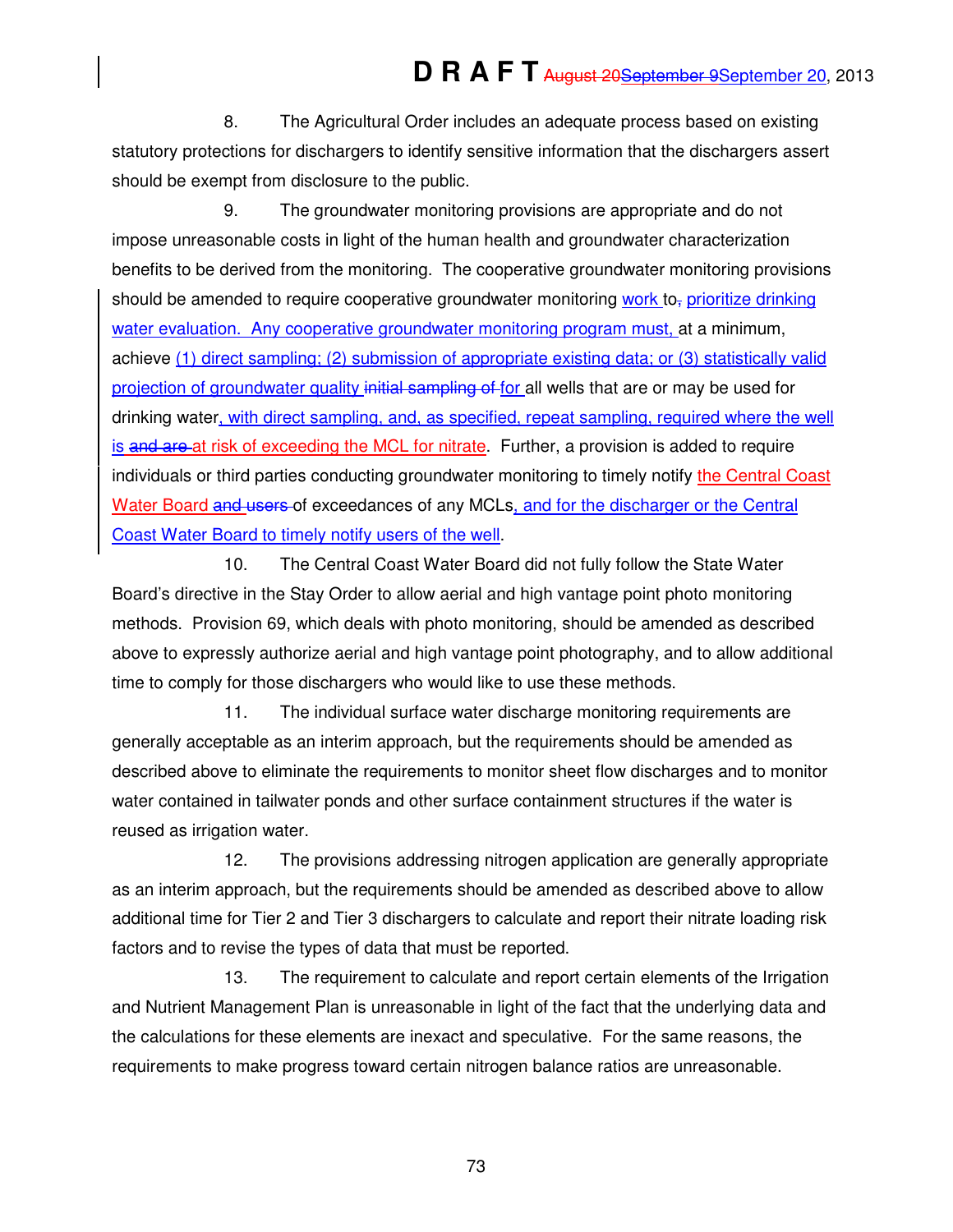14. The requirement to have the Irrigation and Nutrient Management Plan certified by a qualified professional is appropriate.

15. The requirement to evaluate and report the effectiveness of the Irrigation and Nutrient Management Plan is appropriate, but should be amended as discussed above to clarify that the evaluation may be carried out by dischargers, as opposed to qualified professionals, based on data collected under other provisions of the Agricultural Order.

16. The Water Quality Buffer Plan requirements for Tier 3 dischargers adjacent to an impaired water body are appropriate.

17. The Annual Compliance Form should be amended to be consistent with the remainder of this Order.

18. The time schedule tables should be amended to be consistent with the remainder of this Order.

19. This Order is consistent with Water Code section 106.3's directive to advance the human right to safe, clean, affordable, and accessible water, adequate for human consumption, cooking, and sanitary purposes, and with the Antidegradation Policy.

20. Consistent with the discussion above, the following provisions shall be deleted from the Agricultural Order:

a. Provisions 74, 76, 77, and 78, and

b. Section B.1 of Part 6 of the Tier 3 MRP.

## **IV. ORDER**

IT IS HEREBY ORDERED that the Agricultural Order is hereby amended as described above in this Order. The Central Coast Water Board is directed to prepare a complete version of the Agricultural Order (including any necessary non-substantive conforming corrections), post the conformed Agricultural Order on its website, and distribute it as appropriate.

## **CERTIFICATION**

The undersigned, Clerk to the Board, does hereby certify that the foregoing is a full, true, and correct copy of an order duly and regularly adopted at a meeting of the State Water Resources Control Board held \_\_\_\_\_.

AYE:

NO: